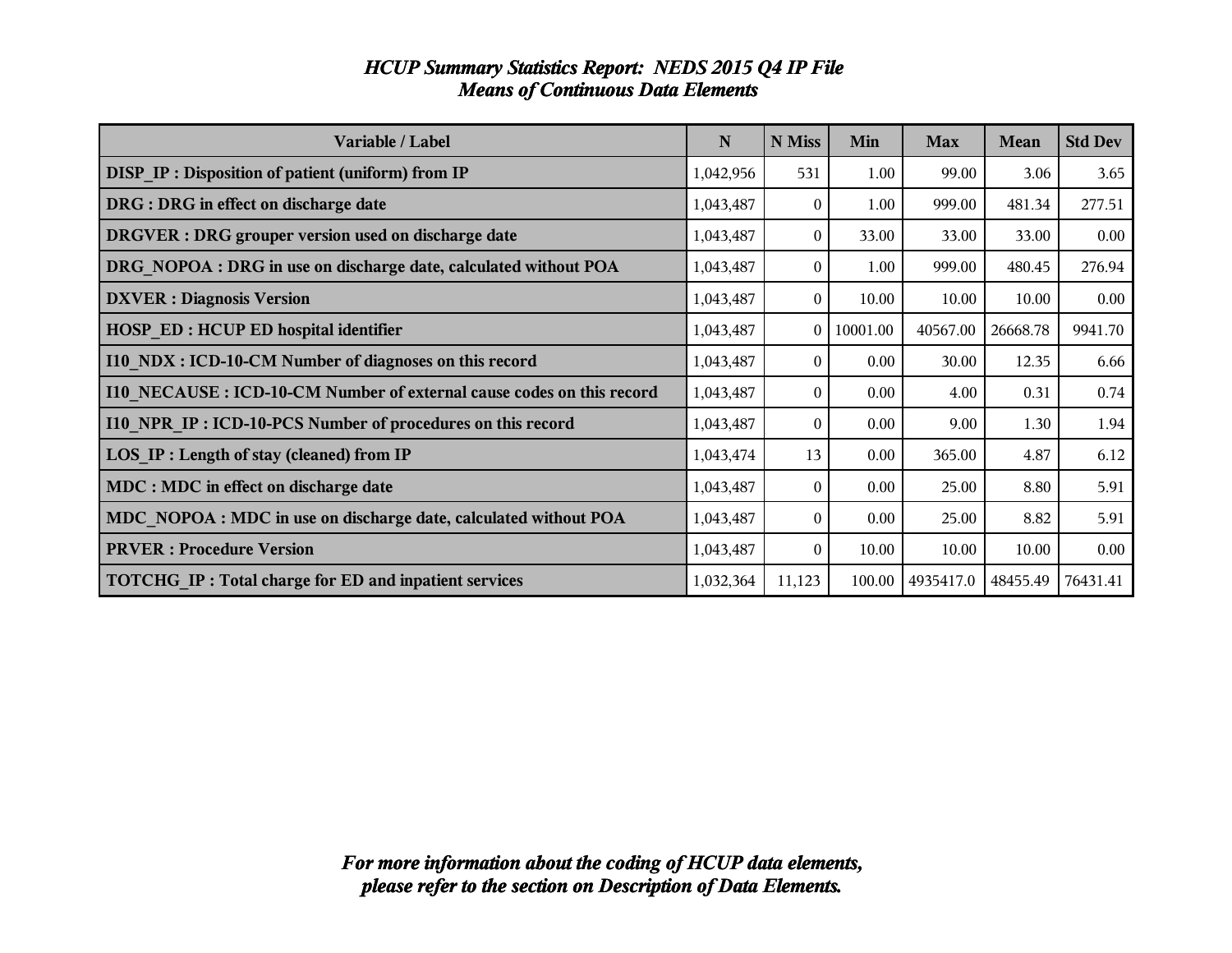| <b>DISP IP</b>                            | Frequency | <b>Percent</b> |
|-------------------------------------------|-----------|----------------|
| $\therefore$ Missing                      | 425       | 0.04           |
| .A: Invalid                               | 106       | 0.01           |
| 1: Discharged to home or self care        | 638,195   | 61.16          |
| 2: Transfer: short-term hospital          | 23,808    | 2.28           |
| 5: Transfer: other type of facility       | 202,335   | 19.39          |
| 6: Home health care                       | 130,716   | 12.53          |
| 7: Against medical advice                 | 20,022    | 1.92           |
| 20: Died in hospital                      | 27,774    | 2.66           |
| 99: Discharged alive, destination unknown | 106       | 0.01           |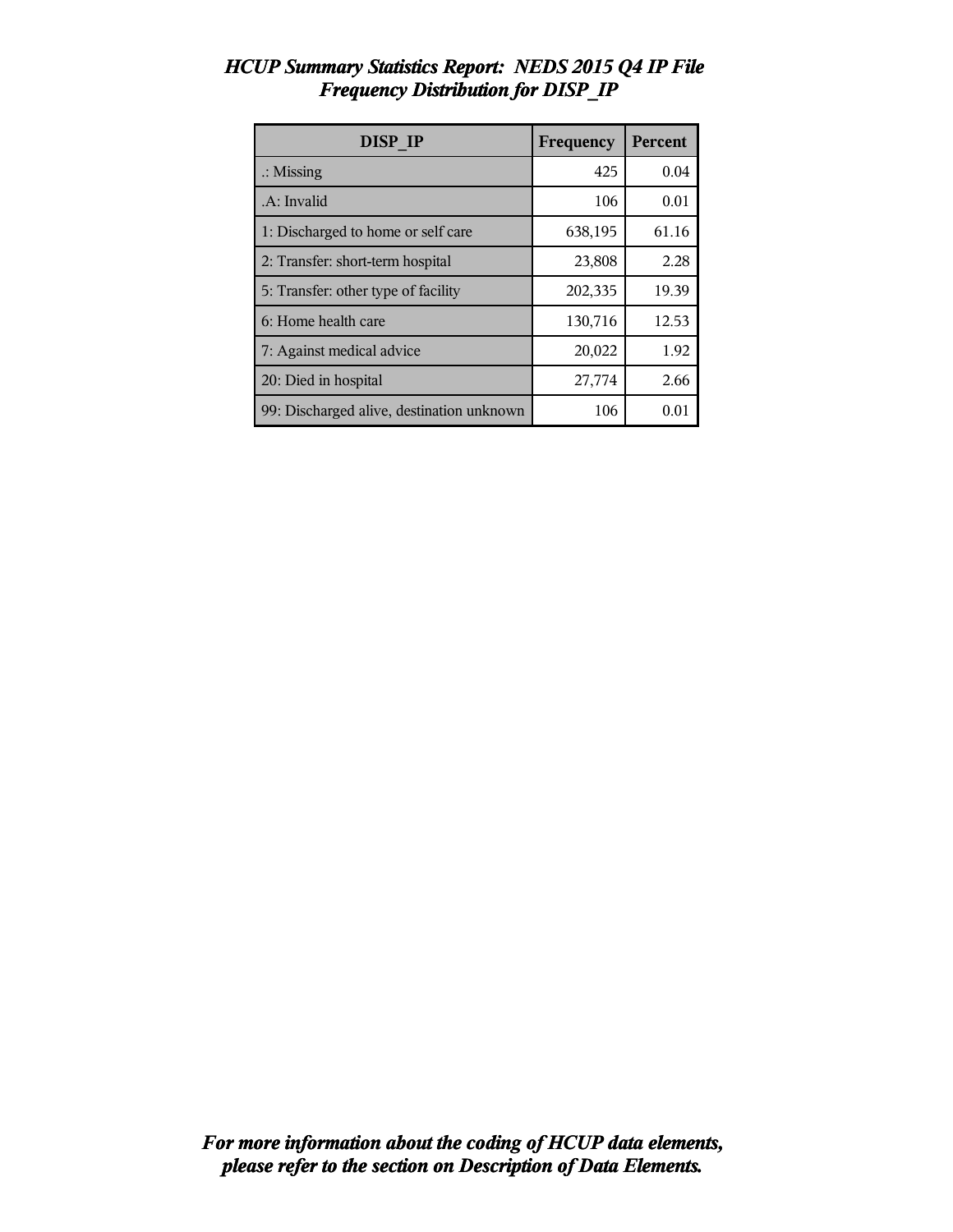| <b>DRG</b>                                                               | Frequency | Percent |
|--------------------------------------------------------------------------|-----------|---------|
| 1: HEART TRANSPLANT OR IMPLANT OF HEART ASSIST SYSTEM W MCC              | 69        | 0.01    |
| 2: HEART TRANSPLANT OR IMPLANT OF HEART ASSIST SYSTEM W/O MCC            | $\leq 10$ | $***$   |
| 3: ECMO OR TRACH W MV >96 HRS OR PDX EXC FACE, MOUTH & NECK W MAJ O.R.   | 1,893     | 0.18    |
| 4: TRACH W MV >96 HRS OR PDX EXC FACE, MOUTH & NECK W/O MAJ O.R.         | 1,519     | 0.15    |
| 5: LIVER TRANSPLANT W MCC OR INTESTINAL TRANSPLANT                       | 31        | 0.00    |
| 6: LIVER TRANSPLANT W/O MCC                                              | $\leq 10$ | $***$   |
| 7: LUNG TRANSPLANT                                                       | $\leq 10$ | $* * *$ |
| 8: SIMULTANEOUS PANCREAS/KIDNEY TRANSPLANT                               | $\leq 10$ | $***$   |
| 11: TRACHEOSTOMY FOR FACE, MOUTH & NECK DIAGNOSES W MCC                  | 109       | 0.01    |
| 12: TRACHEOSTOMY FOR FACE, MOUTH & NECK DIAGNOSES W CC                   | 63        | 0.01    |
| 13: TRACHEOSTOMY FOR FACE, MOUTH & NECK DIAGNOSES W/O CC/MCC             | 25        | 0.00    |
| 14: ALLOGENEIC BONE MARROW TRANSPLANT                                    | $\leq 10$ | $***$   |
| 16: AUTOLOGOUS BONE MARROW TRANSPLANT W CC/MCC                           | $\leq 10$ | $***$   |
| 20: INTRACRANIAL VASCULAR PROCEDURES W PDX HEMORRHAGE W MCC              | 212       | 0.02    |
| 21: INTRACRANIAL VASCULAR PROCEDURES W PDX HEMORRHAGE W CC               | 94        | 0.01    |
| 22: INTRACRANIAL VASCULAR PROCEDURES W PDX HEMORRHAGE W/O CC/MCC         | 25        | 0.00    |
| 23: CRANIO W MAJOR DEV IMPL/ACUTE COMPLEX CNS PDX W MCC OR CHEMO IMPLANT | 929       | 0.09    |
| 24: CRANIO W MAJOR DEV IMPL/ACUTE COMPLEX CNS PDX W/O MCC                | 306       | 0.03    |
| 25: CRANIOTOMY & ENDOVASCULAR INTRACRANIAL PROCEDURES W MCC              | 1,609     | 0.15    |
| 26: CRANIOTOMY & ENDOVASCULAR INTRACRANIAL PROCEDURES W CC               | 568       | 0.05    |
| 27: CRANIOTOMY & ENDOVASCULAR INTRACRANIAL PROCEDURES W/O CC/MCC         | 355       | 0.03    |
| 28: SPINAL PROCEDURES W MCC                                              | 156       | 0.01    |
| 29: SPINAL PROCEDURES W CC OR SPINAL NEUROSTIMULATORS                    | 244       | 0.02    |
| 30: SPINAL PROCEDURES W/O CC/MCC                                         | 84        | 0.01    |
| 31: VENTRICULAR SHUNT PROCEDURES W MCC                                   | 92        | 0.01    |
| 32: VENTRICULAR SHUNT PROCEDURES W CC                                    | 210       | 0.02    |
| 33: VENTRICULAR SHUNT PROCEDURES W/O CC/MCC                              | 68        | 0.01    |
| 34: CAROTID ARTERY STENT PROCEDURE W MCC                                 | 34        | 0.00    |
| 35: CAROTID ARTERY STENT PROCEDURE W CC                                  | 57        | 0.01    |
| 36: CAROTID ARTERY STENT PROCEDURE W/O CC/MCC                            | 33        | 0.00    |
| 37: EXTRACRANIAL PROCEDURES W MCC                                        | 135       | 0.01    |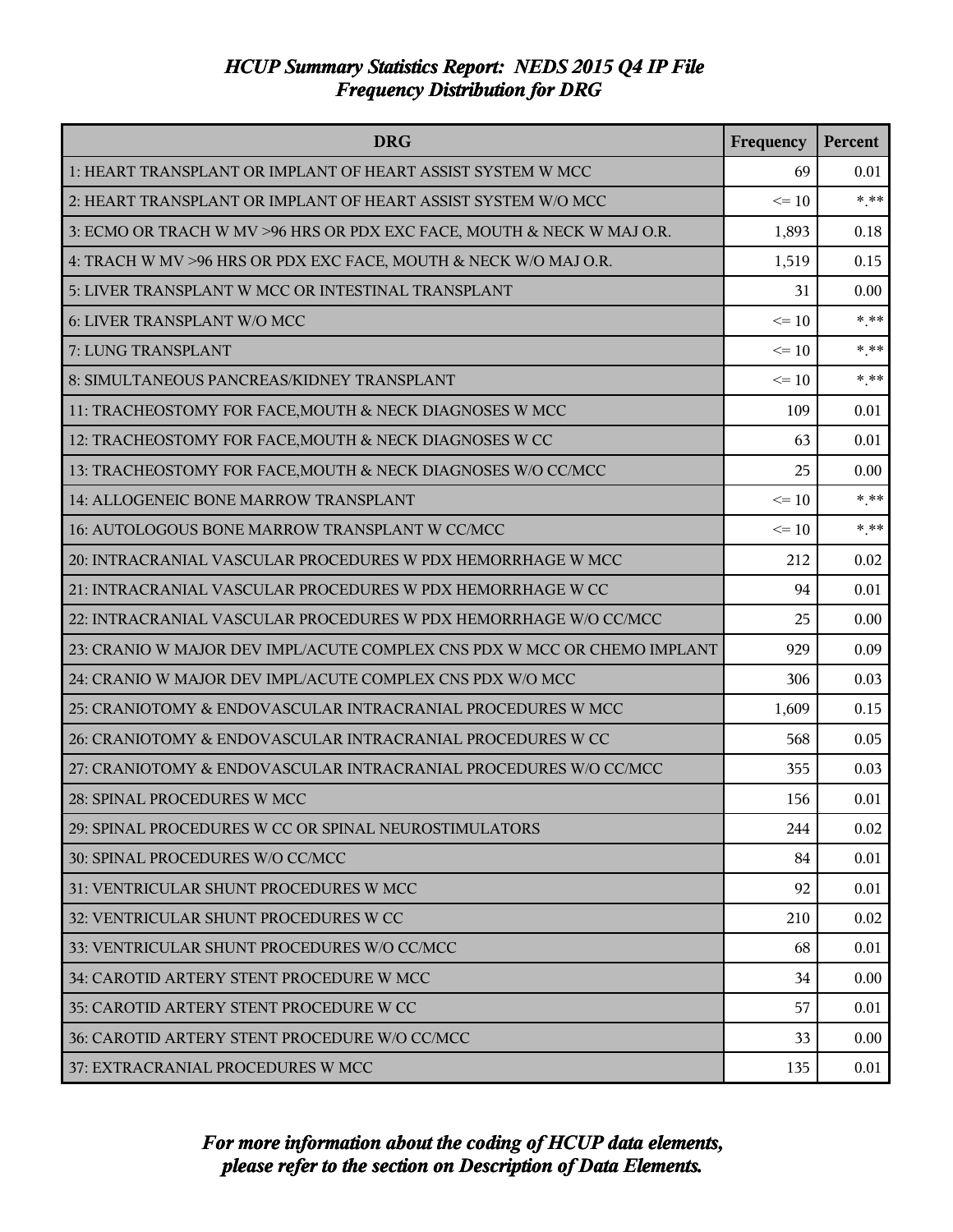| <b>DRG</b>                                                               | Frequency | Percent |
|--------------------------------------------------------------------------|-----------|---------|
| 38: EXTRACRANIAL PROCEDURES W CC                                         | 267       | 0.03    |
| 39: EXTRACRANIAL PROCEDURES W/O CC/MCC                                   | 171       | 0.02    |
| 40: PERIPH/CRANIAL NERVE & OTHER NERV SYST PROC W MCC                    | 365       | 0.03    |
| 41: PERIPH/CRANIAL NERVE & OTHER NERV SYST PROC W CC OR PERIPH NEUROSTIM | 393       | 0.04    |
| 42: PERIPH/CRANIAL NERVE & OTHER NERV SYST PROC W/O CC/MCC               | 146       | 0.01    |
| 52: SPINAL DISORDERS & INJURIES W CC/MCC                                 | 117       | 0.01    |
| 53: SPINAL DISORDERS & INJURIES W/O CC/MCC                               | 52        | 0.00    |
| 54: NERVOUS SYSTEM NEOPLASMS W MCC                                       | 1,378     | 0.13    |
| 55: NERVOUS SYSTEM NEOPLASMS W/O MCC                                     | 743       | 0.07    |
| 56: DEGENERATIVE NERVOUS SYSTEM DISORDERS W MCC                          | 992       | 0.10    |
| 57: DEGENERATIVE NERVOUS SYSTEM DISORDERS W/O MCC                        | 3,292     | 0.32    |
| 58: MULTIPLE SCLEROSIS & CEREBELLAR ATAXIA W MCC                         | 101       | 0.01    |
| 59: MULTIPLE SCLEROSIS & CEREBELLAR ATAXIA W CC                          | 453       | 0.04    |
| 60: MULTIPLE SCLEROSIS & CEREBELLAR ATAXIA W/O CC/MCC                    | 539       | 0.05    |
| 61: ACUTE ISCHEMIC STROKE W USE OF THROMBOLYTIC AGENT W MCC              | 517       | 0.05    |
| 62: ACUTE ISCHEMIC STROKE W USE OF THROMBOLYTIC AGENT W CC               | 1,153     | 0.11    |
| 63: ACUTE ISCHEMIC STROKE W USE OF THROMBOLYTIC AGENT W/O CC/MCC         | 271       | 0.03    |
| 64: INTRACRANIAL HEMORRHAGE OR CEREBRAL INFARCTION W MCC                 | 6,952     | 0.67    |
| 65: INTRACRANIAL HEMORRHAGE OR CEREBRAL INFARCTION W CC OR TPA IN 24 HRS | 11,543    | 1.11    |
| 66: INTRACRANIAL HEMORRHAGE OR CEREBRAL INFARCTION W/O CC/MCC            | 5,226     | 0.50    |
| 67: NONSPECIFIC CVA & PRECEREBRAL OCCLUSION W/O INFARCT W MCC            | 73        | 0.01    |
| 68: NONSPECIFIC CVA & PRECEREBRAL OCCLUSION W/O INFARCT W/O MCC          | 334       | 0.03    |
| <b>69: TRANSIENT ISCHEMIA</b>                                            | 5,808     | 0.56    |
| 70: NONSPECIFIC CEREBROVASCULAR DISORDERS W MCC                          | 1,356     | 0.13    |
| 71: NONSPECIFIC CEREBROVASCULAR DISORDERS W CC                           | 1,548     | 0.15    |
| 72: NONSPECIFIC CEREBROVASCULAR DISORDERS W/O CC/MCC                     | 541       | 0.05    |
| 73: CRANIAL & PERIPHERAL NERVE DISORDERS W MCC                           | 687       | 0.07    |
| 74: CRANIAL & PERIPHERAL NERVE DISORDERS W/O MCC                         | 2,841     | 0.27    |
| 75: VIRAL MENINGITIS W CC/MCC                                            | 254       | 0.02    |
| 76: VIRAL MENINGITIS W/O CC/MCC                                          | 572       | 0.05    |
| 77: HYPERTENSIVE ENCEPHALOPATHY W MCC                                    | 211       | 0.02    |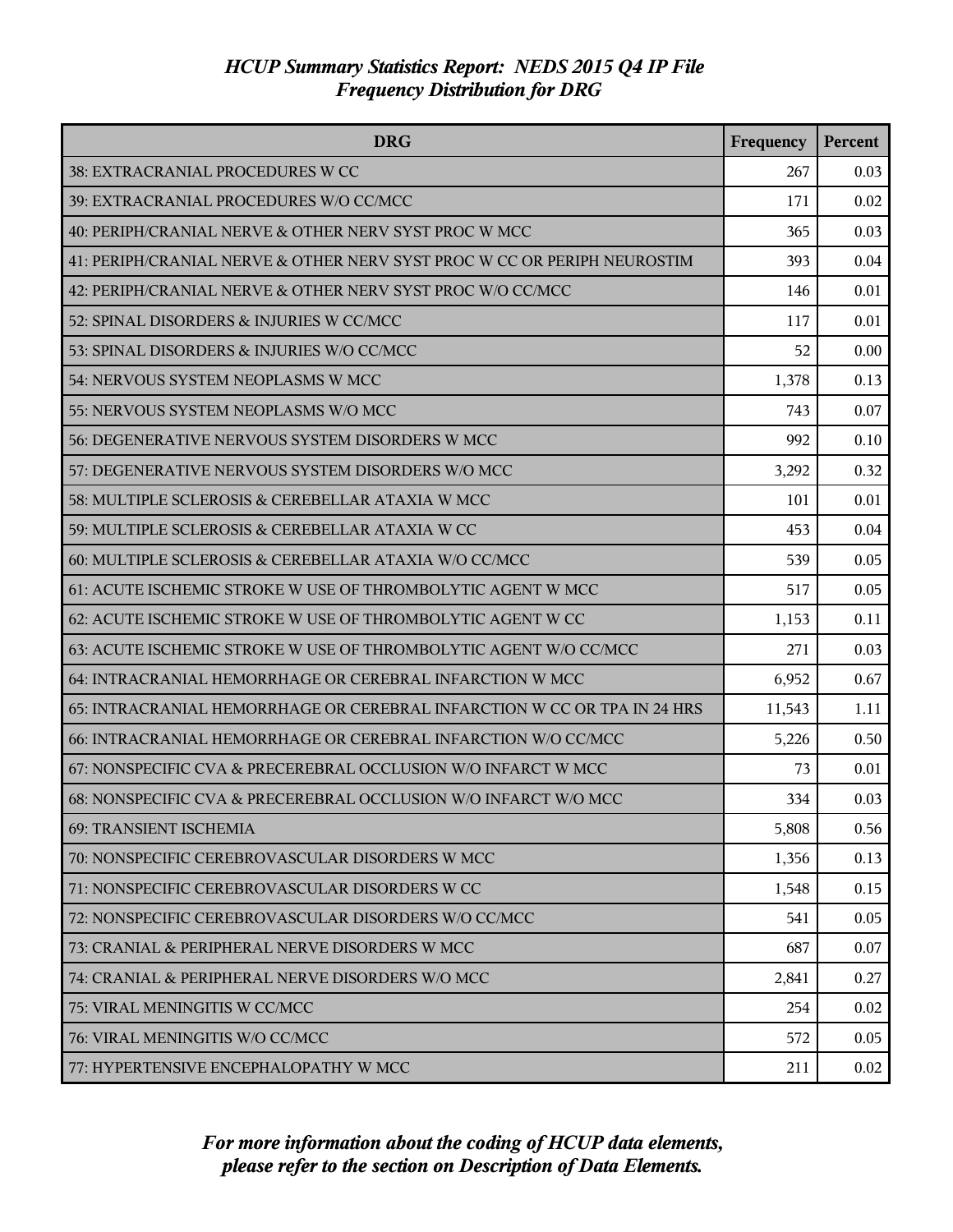| <b>DRG</b>                                                              | Frequency | Percent  |
|-------------------------------------------------------------------------|-----------|----------|
| 78: HYPERTENSIVE ENCEPHALOPATHY W CC                                    | 353       | 0.03     |
| 79: HYPERTENSIVE ENCEPHALOPATHY W/O CC/MCC                              | 185       | 0.02     |
| 80: NONTRAUMATIC STUPOR & COMA W MCC                                    | 57        | 0.01     |
| 81: NONTRAUMATIC STUPOR & COMA W/O MCC                                  | 111       | 0.01     |
| 82: TRAUMATIC STUPOR & COMA, COMA >1 HR W MCC                           | 581       | 0.06     |
| 83: TRAUMATIC STUPOR & COMA, COMA >1 HR W CC                            | 557       | 0.05     |
| 84: TRAUMATIC STUPOR & COMA, COMA >1 HR W/O CC/MCC                      | 616       | 0.06     |
| 85: TRAUMATIC STUPOR & COMA, COMA <1 HR W MCC                           | 1,089     | 0.10     |
| 86: TRAUMATIC STUPOR & COMA, COMA <1 HR W CC                            | 1,750     | 0.17     |
| 87: TRAUMATIC STUPOR & COMA, COMA <1 HR W/O CC/MCC                      | 2,029     | 0.19     |
| 88: CONCUSSION W MCC                                                    | 112       | 0.01     |
| 89: CONCUSSION W CC                                                     | 289       | 0.03     |
| 90: CONCUSSION W/O CC/MCC                                               | 337       | 0.03     |
| 91: OTHER DISORDERS OF NERVOUS SYSTEM W MCC                             | 1,133     | 0.11     |
| 92: OTHER DISORDERS OF NERVOUS SYSTEM W CC                              | 2,076     | 0.20     |
| 93: OTHER DISORDERS OF NERVOUS SYSTEM W/O CC/MCC                        | 1,331     | 0.13     |
| 94: BACTERIAL & TUBERCULOUS INFECTIONS OF NERVOUS SYSTEM W MCC          | 175       | 0.02     |
| 95: BACTERIAL & TUBERCULOUS INFECTIONS OF NERVOUS SYSTEM W CC           | 207       | 0.02     |
| 96: BACTERIAL & TUBERCULOUS INFECTIONS OF NERVOUS SYSTEM W/O CC/MCC     | 175       | 0.02     |
| 97: NON-BACTERIAL INFECT OF NERVOUS SYS EXC VIRAL MENINGITIS W MCC      | 277       | 0.03     |
| 98: NON-BACTERIAL INFECT OF NERVOUS SYS EXC VIRAL MENINGITIS W CC       | 323       | 0.03     |
| 99: NON-BACTERIAL INFECT OF NERVOUS SYS EXC VIRAL MENINGITIS W/O CC/MCC | 382       | 0.04     |
| 100: SEIZURES W MCC                                                     | 3,168     | 0.30     |
| 101: SEIZURES W/O MCC                                                   | 7,588     | 0.73     |
| 102: HEADACHES W MCC                                                    | 286       | 0.03     |
| 103: HEADACHES W/O MCC                                                  | 3,047     | 0.29     |
| 113: ORBITAL PROCEDURES W CC/MCC                                        | 99        | 0.01     |
| 114: ORBITAL PROCEDURES W/O CC/MCC                                      | 50        | 0.00     |
| 115: EXTRAOCULAR PROCEDURES EXCEPT ORBIT                                | 124       | 0.01     |
| 116: INTRAOCULAR PROCEDURES W CC/MCC                                    | 31        | 0.00     |
| 117: INTRAOCULAR PROCEDURES W/O CC/MCC                                  | 51        | $0.00\,$ |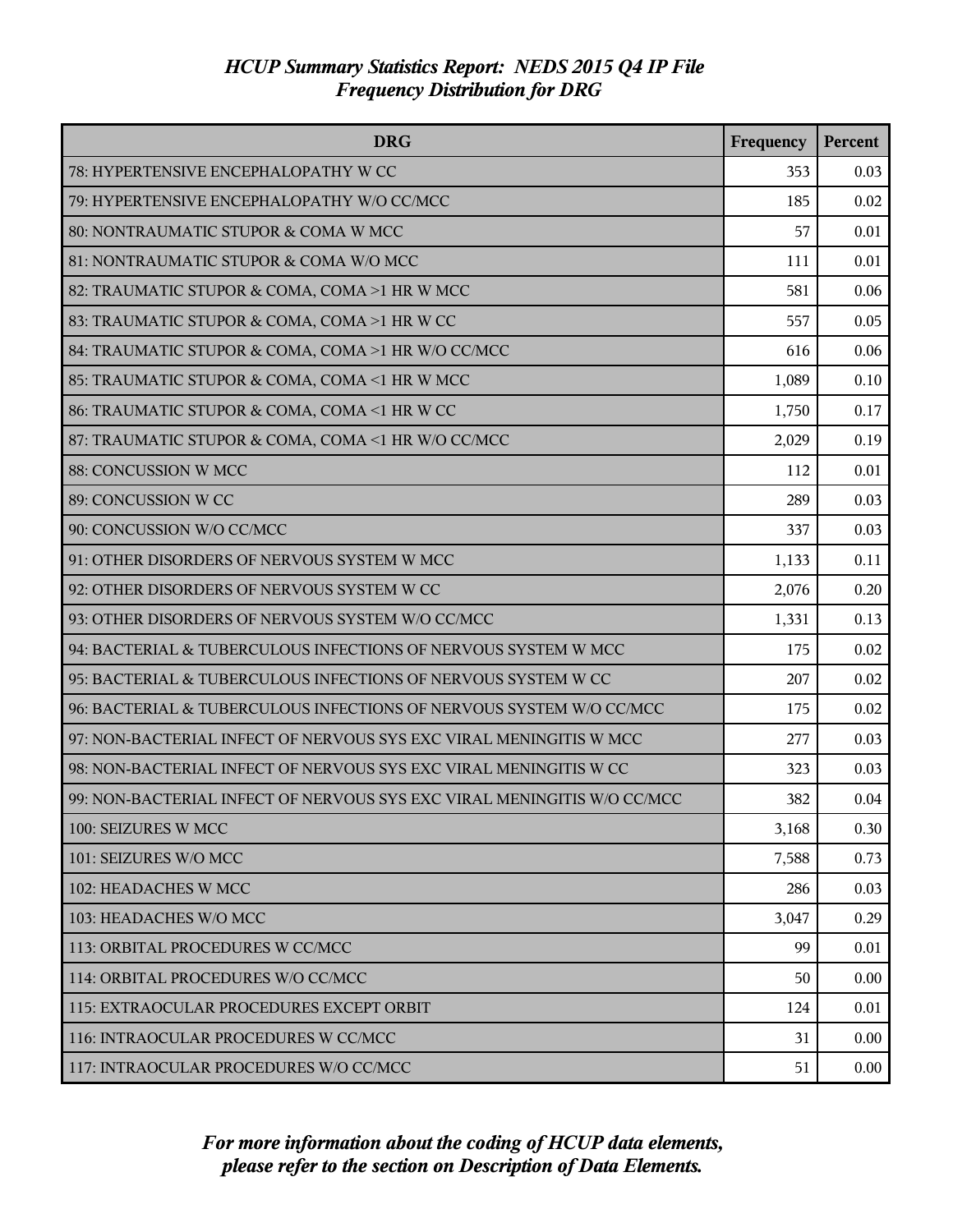| <b>DRG</b>                                                      | Frequency | Percent |
|-----------------------------------------------------------------|-----------|---------|
| 121: ACUTE MAJOR EYE INFECTIONS W CC/MCC                        | 105       | 0.01    |
| 122: ACUTE MAJOR EYE INFECTIONS W/O CC/MCC                      | 108       | 0.01    |
| 123: NEUROLOGICAL EYE DISORDERS                                 | 462       | 0.04    |
| 124: OTHER DISORDERS OF THE EYE W MCC                           | 96        | 0.01    |
| 125: OTHER DISORDERS OF THE EYE W/O MCC                         | 639       | 0.06    |
| 129: MAJOR HEAD & NECK PROCEDURES W CC/MCC OR MAJOR DEVICE      | 26        | 0.00    |
| 130: MAJOR HEAD & NECK PROCEDURES W/O CC/MCC                    | 13        | 0.00    |
| 131: CRANIAL/FACIAL PROCEDURES W CC/MCC                         | 317       | 0.03    |
| 132: CRANIAL/FACIAL PROCEDURES W/O CC/MCC                       | 251       | 0.02    |
| 133: OTHER EAR, NOSE, MOUTH & THROAT O.R. PROCEDURES W CC/MCC   | 336       | 0.03    |
| 134: OTHER EAR, NOSE, MOUTH & THROAT O.R. PROCEDURES W/O CC/MCC | 390       | 0.04    |
| 135: SINUS & MASTOID PROCEDURES W CC/MCC                        | 32        | 0.00    |
| 136: SINUS & MASTOID PROCEDURES W/O CC/MCC                      | $\leq 10$ | $***$   |
| 137: MOUTH PROCEDURES W CC/MCC                                  | 175       | 0.02    |
| 138: MOUTH PROCEDURES W/O CC/MCC                                | 111       | 0.01    |
| 139: SALIVARY GLAND PROCEDURES                                  | 16        | 0.00    |
| 146: EAR, NOSE, MOUTH & THROAT MALIGNANCY W MCC                 | 94        | 0.01    |
| 147: EAR, NOSE, MOUTH & THROAT MALIGNANCY W CC                  | 131       | 0.01    |
| 148: EAR, NOSE, MOUTH & THROAT MALIGNANCY W/O CC/MCC            | 35        | 0.00    |
| 149: DYSEQUILIBRIUM                                             | 2,125     | 0.20    |
| 150: EPISTAXIS W MCC                                            | 87        | 0.01    |
| 151: EPISTAXIS W/O MCC                                          | 369       | 0.04    |
| 152: OTITIS MEDIA & URI W MCC                                   | 398       | 0.04    |
| 153: OTITIS MEDIA & URI W/O MCC                                 | 3,100     | 0.30    |
| 154: OTHER EAR, NOSE, MOUTH & THROAT DIAGNOSES W MCC            | 229       | 0.02    |
| 155: OTHER EAR, NOSE, MOUTH & THROAT DIAGNOSES W CC             | 647       | 0.06    |
| 156: OTHER EAR, NOSE, MOUTH & THROAT DIAGNOSES W/O CC/MCC       | 542       | 0.05    |
| 157: DENTAL & ORAL DISEASES W MCC                               | 230       | 0.02    |
| 158: DENTAL & ORAL DISEASES W CC                                | 697       | 0.07    |
| 159: DENTAL & ORAL DISEASES W/O CC/MCC                          | 514       | 0.05    |
| 163: MAJOR CHEST PROCEDURES W MCC                               | 906       | 0.09    |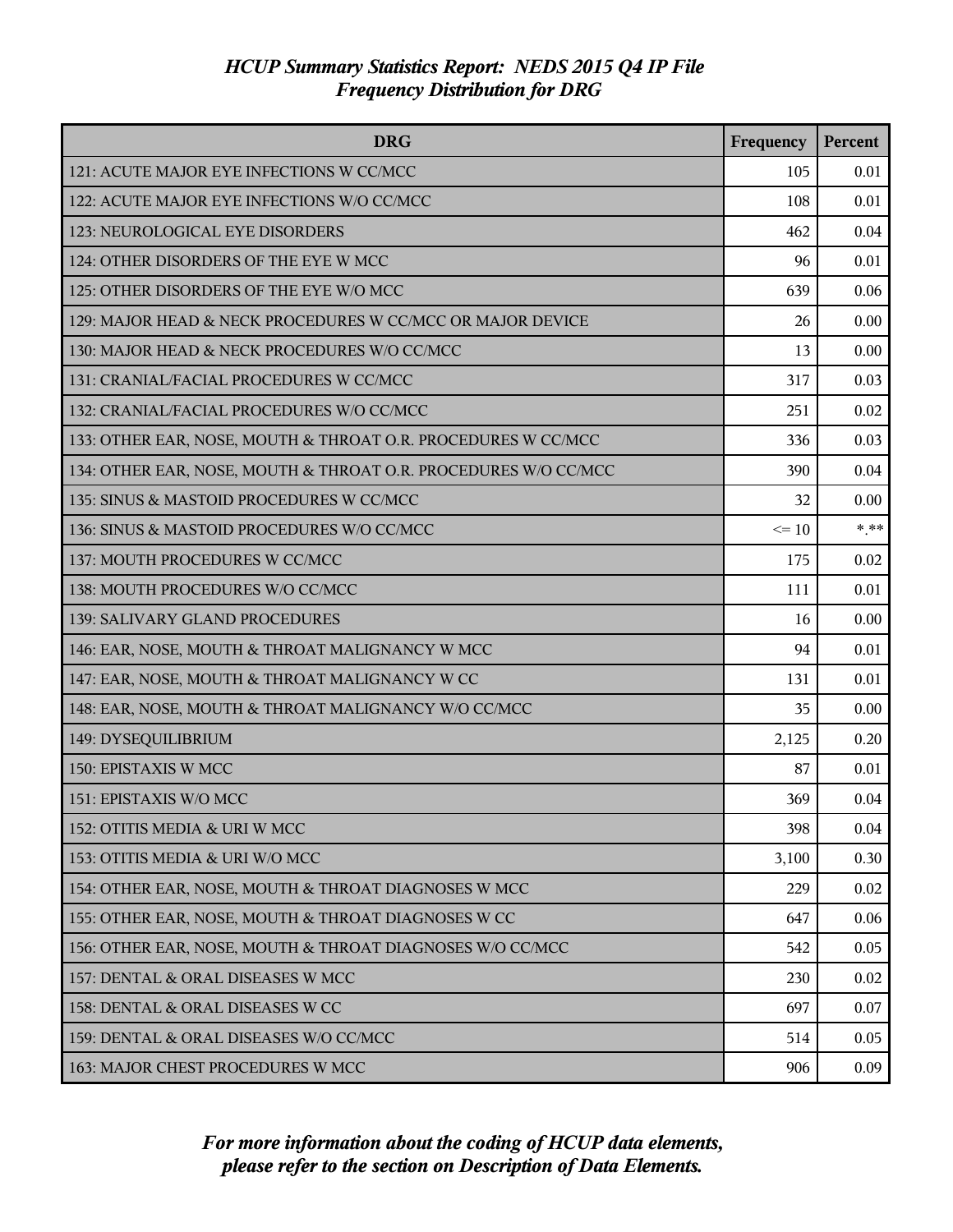| <b>DRG</b>                                             | Frequency | Percent |
|--------------------------------------------------------|-----------|---------|
| 164: MAJOR CHEST PROCEDURES W CC                       | 345       | 0.03    |
| 165: MAJOR CHEST PROCEDURES W/O CC/MCC                 | 205       | 0.02    |
| 166: OTHER RESP SYSTEM O.R. PROCEDURES W MCC           | 1,484     | 0.14    |
| 167: OTHER RESP SYSTEM O.R. PROCEDURES W CC            | 835       | 0.08    |
| 168: OTHER RESP SYSTEM O.R. PROCEDURES W/O CC/MCC      | 170       | 0.02    |
| 175: PULMONARY EMBOLISM W MCC                          | 2,509     | 0.24    |
| 176: PULMONARY EMBOLISM W/O MCC                        | 5,233     | 0.50    |
| 177: RESPIRATORY INFECTIONS & INFLAMMATIONS W MCC      | 5,755     | 0.55    |
| 178: RESPIRATORY INFECTIONS & INFLAMMATIONS W CC       | 3,398     | 0.33    |
| 179: RESPIRATORY INFECTIONS & INFLAMMATIONS W/O CC/MCC | 893       | 0.09    |
| 180: RESPIRATORY NEOPLASMS W MCC                       | 1,821     | 0.17    |
| 181: RESPIRATORY NEOPLASMS W CC                        | 1,455     | 0.14    |
| 182: RESPIRATORY NEOPLASMS W/O CC/MCC                  | 129       | 0.01    |
| 183: MAJOR CHEST TRAUMA W MCC                          | 556       | 0.05    |
| 184: MAJOR CHEST TRAUMA W CC                           | 1,274     | 0.12    |
| 185: MAJOR CHEST TRAUMA W/O CC/MCC                     | 429       | 0.04    |
| 186: PLEURAL EFFUSION W MCC                            | 963       | 0.09    |
| 187: PLEURAL EFFUSION W CC                             | 799       | 0.08    |
| 188: PLEURAL EFFUSION W/O CC/MCC                       | 219       | 0.02    |
| 189: PULMONARY EDEMA & RESPIRATORY FAILURE             | 15,007    | 1.44    |
| 190: CHRONIC OBSTRUCTIVE PULMONARY DISEASE W MCC       | 12,693    | 1.22    |
| 191: CHRONIC OBSTRUCTIVE PULMONARY DISEASE W CC        | 10,099    | 0.97    |
| 192: CHRONIC OBSTRUCTIVE PULMONARY DISEASE W/O CC/MCC  | 6,000     | 0.57    |
| 193: SIMPLE PNEUMONIA & PLEURISY W MCC                 | 12,201    | 1.17    |
| 194: SIMPLE PNEUMONIA & PLEURISY W CC                  | 14,866    | 1.42    |
| 195: SIMPLE PNEUMONIA & PLEURISY W/O CC/MCC            | 6,919     | 0.66    |
| 196: INTERSTITIAL LUNG DISEASE W MCC                   | 631       | 0.06    |
| 197: INTERSTITIAL LUNG DISEASE W CC                    | 370       | 0.04    |
| 198: INTERSTITIAL LUNG DISEASE W/O CC/MCC              | 160       | 0.02    |
| 199: PNEUMOTHORAX W MCC                                | 604       | 0.06    |
| 200: PNEUMOTHORAX W CC                                 | 1,249     | 0.12    |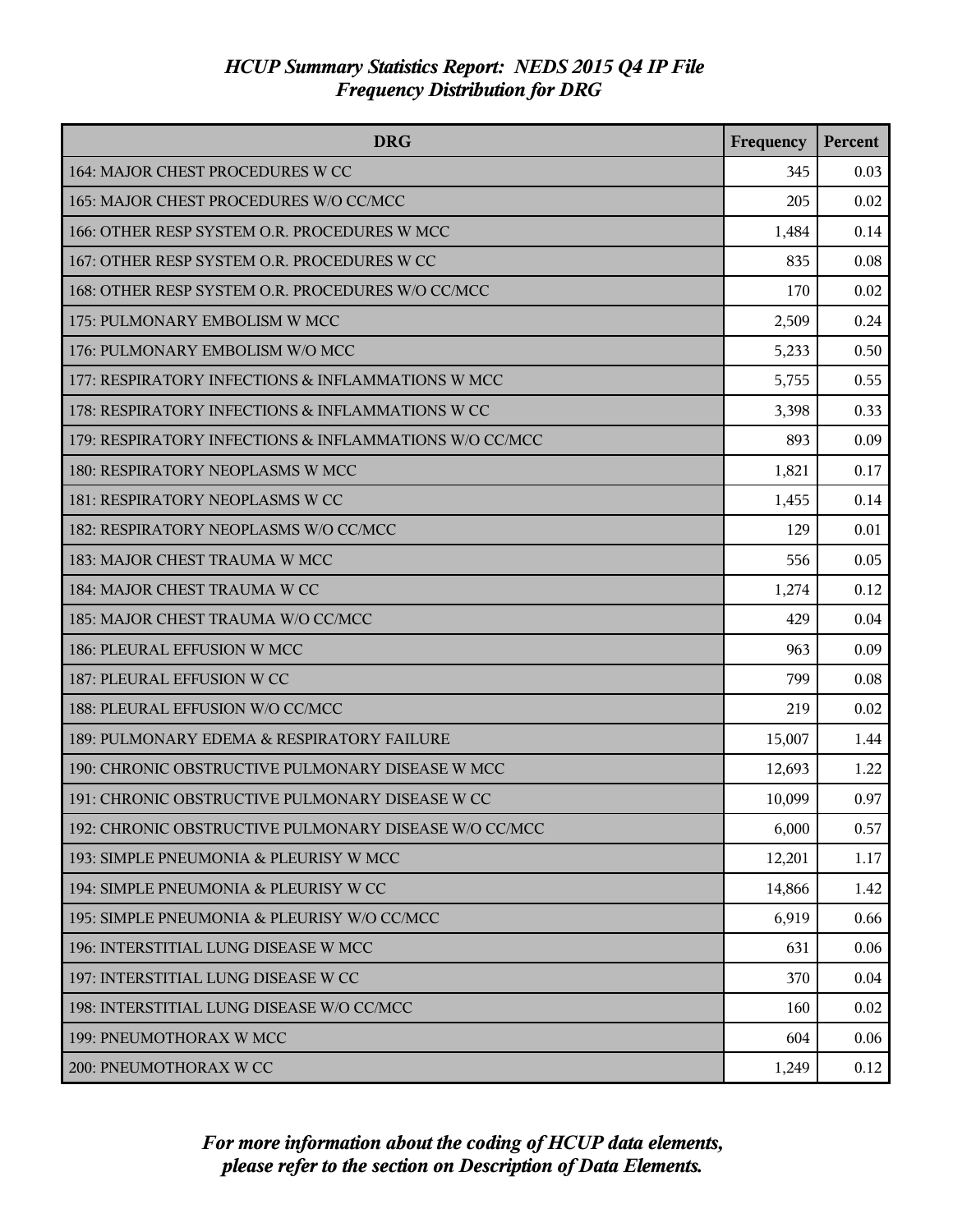| <b>DRG</b>                                                                | Frequency | Percent |
|---------------------------------------------------------------------------|-----------|---------|
| 201: PNEUMOTHORAX W/O CC/MCC                                              | 676       | 0.06    |
| 202: BRONCHITIS & ASTHMA W CC/MCC                                         | 7,713     | 0.74    |
| 203: BRONCHITIS & ASTHMA W/O CC/MCC                                       | 8,536     | 0.82    |
| 204: RESPIRATORY SIGNS & SYMPTOMS                                         | 1,527     | 0.15    |
| 205: OTHER RESPIRATORY SYSTEM DIAGNOSES W MCC                             | 712       | 0.07    |
| 206: OTHER RESPIRATORY SYSTEM DIAGNOSES W/O MCC                           | 1,516     | 0.15    |
| 207: RESPIRATORY SYSTEM DIAGNOSIS W VENTILATOR SUPPORT >96 HOURS          | 2,230     | 0.21    |
| 208: RESPIRATORY SYSTEM DIAGNOSIS W VENTILATOR SUPPORT <96 HOURS          | 6,404     | 0.61    |
| 215: OTHER HEART ASSIST SYSTEM IMPLANT                                    | 19        | 0.00    |
| 216: CARDIAC VALVE & OTH MAJ CARDIOTHORACIC PROC W CARD CATH W MCC        | 550       | 0.05    |
| 217: CARDIAC VALVE & OTH MAJ CARDIOTHORACIC PROC W CARD CATH W CC         | 145       | 0.01    |
| 218: CARDIAC VALVE & OTH MAJ CARDIOTHORACIC PROC W CARD CATH W/O CC/MCC   | 15        | 0.00    |
| 219: CARDIAC VALVE & OTH MAJ CARDIOTHORACIC PROC W/O CARD CATH W MCC      | 319       | 0.03    |
| 220: CARDIAC VALVE & OTH MAJ CARDIOTHORACIC PROC W/O CARD CATH W CC       | 122       | 0.01    |
| 221: CARDIAC VALVE & OTH MAJ CARDIOTHORACIC PROC W/O CARD CATH W/O CC/MCC | 27        | 0.00    |
| 222: CARDIAC DEFIB IMPLANT W CARDIAC CATH W AMI/HF/SHOCK W MCC            | 124       | 0.01    |
| 223: CARDIAC DEFIB IMPLANT W CARDIAC CATH W AMI/HF/SHOCK W/O MCC          | 58        | 0.01    |
| 224: CARDIAC DEFIB IMPLANT W CARDIAC CATH W/O AMI/HF/SHOCK W MCC          | 181       | 0.02    |
| 225: CARDIAC DEFIB IMPLANT W CARDIAC CATH W/O AMI/HF/SHOCK W/O MCC        | 143       | 0.01    |
| 226: CARDIAC DEFIBRILLATOR IMPLANT W/O CARDIAC CATH W MCC                 | 317       | 0.03    |
| 227: CARDIAC DEFIBRILLATOR IMPLANT W/O CARDIAC CATH W/O MCC               | 363       | 0.03    |
| 228: OTHER CARDIOTHORACIC PROCEDURES W MCC                                | 186       | 0.02    |
| 229: OTHER CARDIOTHORACIC PROCEDURES W CC                                 | 93        | 0.01    |
| 230: OTHER CARDIOTHORACIC PROCEDURES W/O CC/MCC                           | 32        | 0.00    |
| 231: CORONARY BYPASS W PTCA W MCC                                         | 95        | 0.01    |
| 232: CORONARY BYPASS W PTCA W/O MCC                                       | 71        | 0.01    |
| 233: CORONARY BYPASS W CARDIAC CATH W MCC                                 | 1,015     | 0.10    |
| 234: CORONARY BYPASS W CARDIAC CATH W/O MCC                               | 1,075     | 0.10    |
| 235: CORONARY BYPASS W/O CARDIAC CATH W MCC                               | 95        | 0.01    |
| 236: CORONARY BYPASS W/O CARDIAC CATH W/O MCC                             | 152       | 0.01    |
| 239: AMPUTATION FOR CIRC SYS DISORDERS EXC UPPER LIMB & TOE W MCC         | 497       | 0.05    |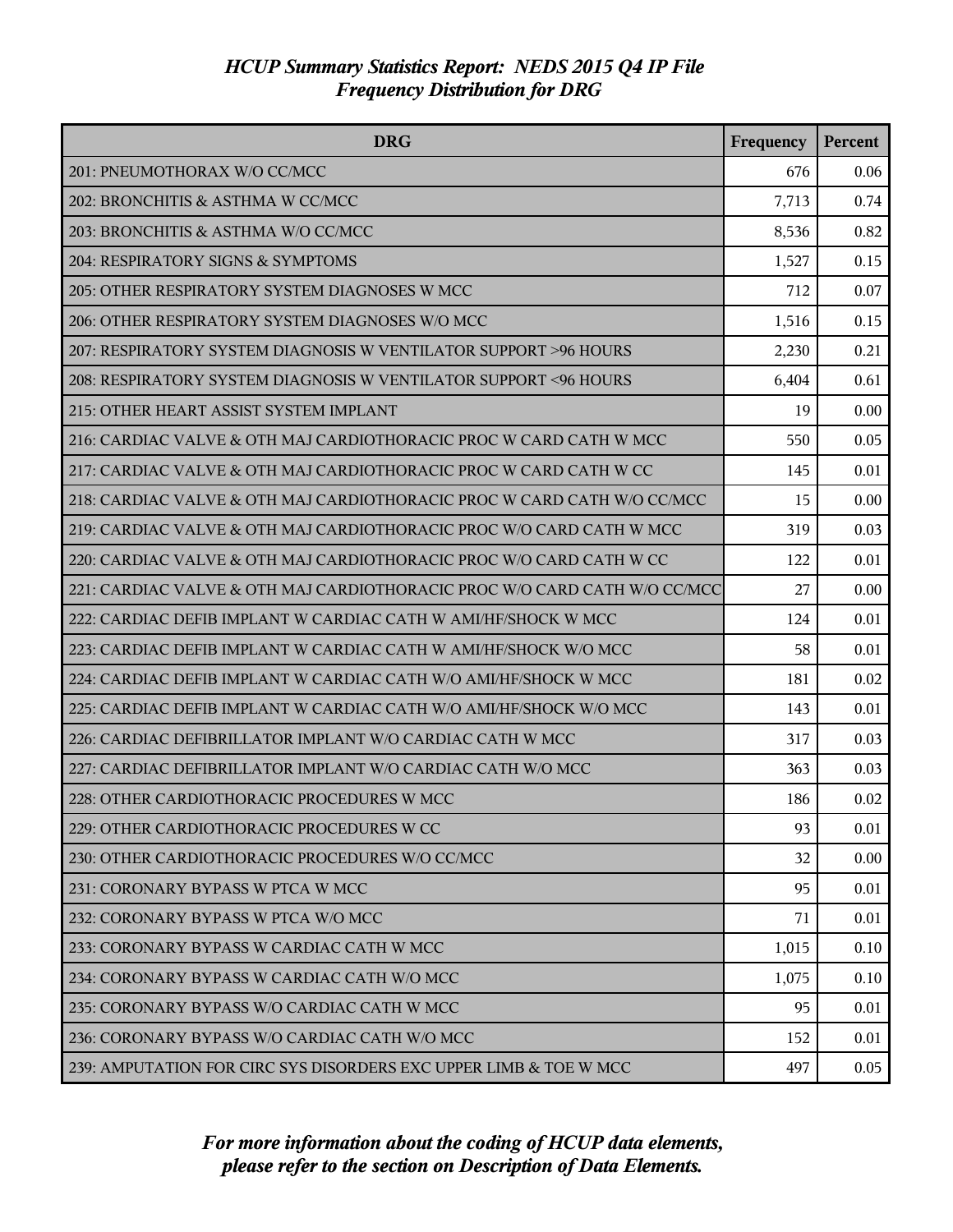| <b>DRG</b>                                                                | Frequency | <b>Percent</b> |
|---------------------------------------------------------------------------|-----------|----------------|
| 240: AMPUTATION FOR CIRC SYS DISORDERS EXC UPPER LIMB & TOE W CC          | 419       | 0.04           |
| 241: AMPUTATION FOR CIRC SYS DISORDERS EXC UPPER LIMB & TOE W/O CC/MCC    | 29        | 0.00           |
| 242: PERMANENT CARDIAC PACEMAKER IMPLANT W MCC                            | 1,047     | 0.10           |
| 243: PERMANENT CARDIAC PACEMAKER IMPLANT W CC                             | 1,453     | 0.14           |
| 244: PERMANENT CARDIAC PACEMAKER IMPLANT W/O CC/MCC                       | 1,103     | 0.11           |
| <b>245: AICD GENERATOR PROCEDURES</b>                                     | 201       | 0.02           |
| 246: PERC CARDIOVASC PROC W DRUG-ELUTING STENT W MCC OR 4+ VESSELS/STENTS | 3,225     | 0.31           |
| 247: PERC CARDIOVASC PROC W DRUG-ELUTING STENT W/O MCC                    | 9,866     | 0.95           |
| 248: PERC CARDIOVASC PROC W NON-DRUG-ELUTING STENT W MCC OR 4+ VES/STENTS | 712       | 0.07           |
| 249: PERC CARDIOVASC PROC W NON-DRUG-ELUTING STENT W/O MCC                | 1,406     | 0.13           |
| 250: PERC CARDIOVASC PROC W/O CORONARY ARTERY STENT W MCC                 | 310       | 0.03           |
| 251: PERC CARDIOVASC PROC W/O CORONARY ARTERY STENT W/O MCC               | 629       | 0.06           |
| 252: OTHER VASCULAR PROCEDURES W MCC                                      | 2,679     | 0.26           |
| 253: OTHER VASCULAR PROCEDURES W CC                                       | 1,789     | 0.17           |
| 254: OTHER VASCULAR PROCEDURES W/O CC/MCC                                 | 484       | 0.05           |
| 255: UPPER LIMB & TOE AMPUTATION FOR CIRC SYSTEM DISORDERS W MCC          | 140       | 0.01           |
| 256: UPPER LIMB & TOE AMPUTATION FOR CIRC SYSTEM DISORDERS W CC           | 241       | 0.02           |
| 257: UPPER LIMB & TOE AMPUTATION FOR CIRC SYSTEM DISORDERS W/O CC/MCC     | $\leq 10$ | $***$          |
| 258: CARDIAC PACEMAKER DEVICE REPLACEMENT W MCC                           | 46        | 0.00           |
| 259: CARDIAC PACEMAKER DEVICE REPLACEMENT W/O MCC                         | 99        | 0.01           |
| 260: CARDIAC PACEMAKER REVISION EXCEPT DEVICE REPLACEMENT W MCC           | 68        | 0.01           |
| 261: CARDIAC PACEMAKER REVISION EXCEPT DEVICE REPLACEMENT W CC            | 79        | 0.01           |
| 262: CARDIAC PACEMAKER REVISION EXCEPT DEVICE REPLACEMENT W/O CC/MCC      | 16        | 0.00           |
| 263: VEIN LIGATION & STRIPPING                                            | 94        | 0.01           |
| 264: OTHER CIRCULATORY SYSTEM O.R. PROCEDURES                             | 761       | 0.07           |
| 265: AICD LEAD PROCEDURES                                                 | 46        | 0.00           |
| 266: ENDOVASCULAR CARDIAC VALVE REPLACEMENT W MCC                         | 85        | 0.01           |
| 267: ENDOVASCULAR CARDIAC VALVE REPLACEMENT W/O MCC                       | 26        | 0.00           |
| 268: AORTIC AND HEART ASSIST PROCEDURES EXCEPT PULSATION BALLOON W MCC    | 184       | 0.02           |
| 269: AORTIC AND HEART ASSIST PROCEDURES EXCEPT PULSATION BALLOON W/O MCC  | 178       | 0.02           |
| 270: OTHER MAJOR CARDIOVASCULAR PROCEDURES W MCC                          | 1,299     | 0.12           |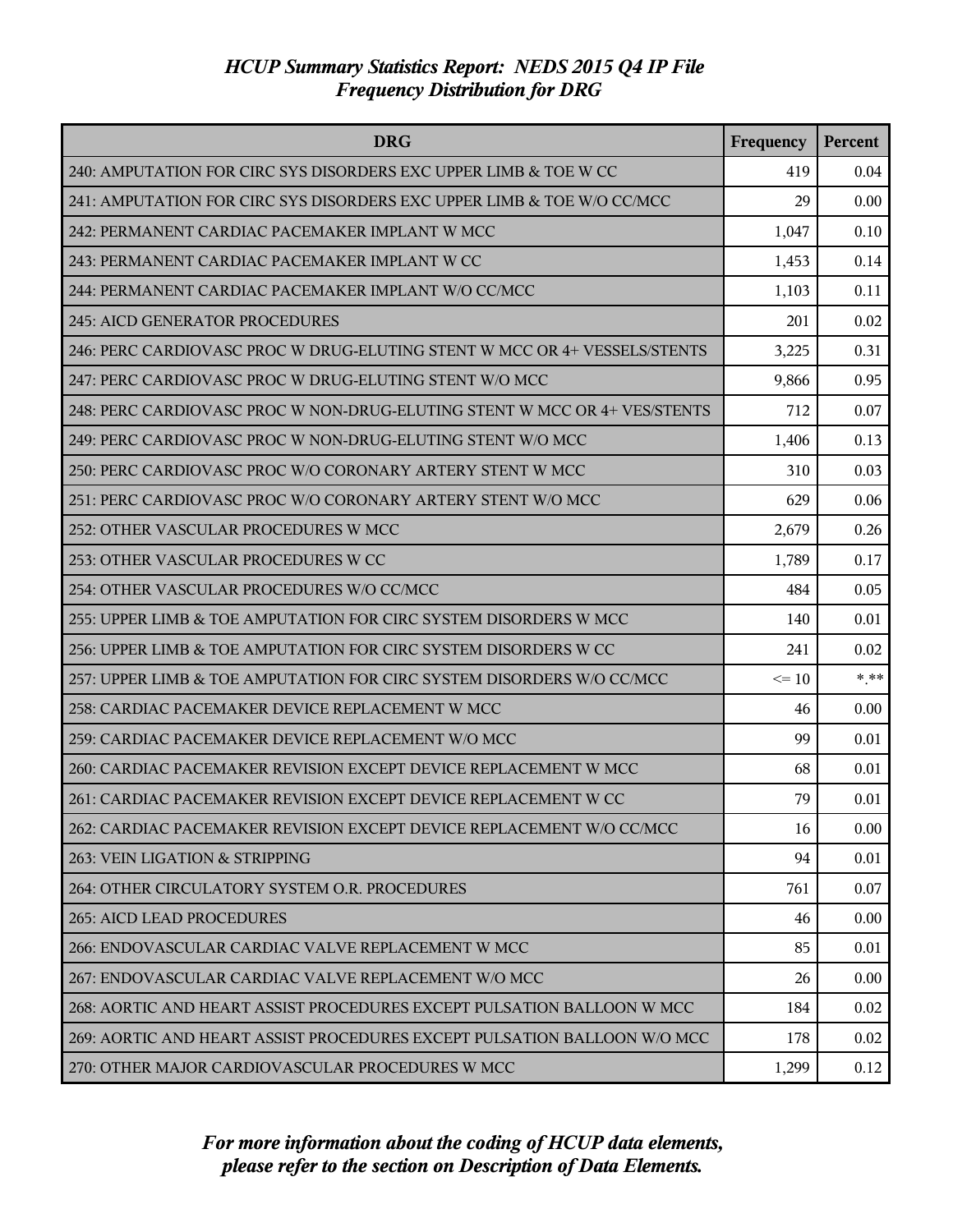| <b>DRG</b>                                                    | Frequency | Percent |
|---------------------------------------------------------------|-----------|---------|
| 271: OTHER MAJOR CARDIOVASCULAR PROCEDURES W CC               | 583       | 0.06    |
| 272: OTHER MAJOR CARDIOVASCULAR PROCEDURES W/O CC/MCC         | 158       | 0.02    |
| 273: PERCUTANEOUS INTRACARDIAC PROCEDURES W MCC               | 351       | 0.03    |
| 274: PERCUTANEOUS INTRACARDIAC PROCEDURES W/O MCC             | 669       | 0.06    |
| 280: ACUTE MYOCARDIAL INFARCTION, DISCHARGED ALIVE W MCC      | 6,111     | 0.59    |
| 281: ACUTE MYOCARDIAL INFARCTION, DISCHARGED ALIVE W CC       | 4,706     | 0.45    |
| 282: ACUTE MYOCARDIAL INFARCTION, DISCHARGED ALIVE W/O CC/MCC | 3,309     | 0.32    |
| 283: ACUTE MYOCARDIAL INFARCTION, EXPIRED W MCC               | 757       | 0.07    |
| 284: ACUTE MYOCARDIAL INFARCTION, EXPIRED W CC                | 136       | 0.01    |
| 285: ACUTE MYOCARDIAL INFARCTION, EXPIRED W/O CC/MCC          | 51        | 0.00    |
| 286: CIRCULATORY DISORDERS EXCEPT AMI, W CARD CATH W MCC      | 2,703     | 0.26    |
| 287: CIRCULATORY DISORDERS EXCEPT AMI, W CARD CATH W/O MCC    | 8,490     | 0.81    |
| 288: ACUTE & SUBACUTE ENDOCARDITIS W MCC                      | 209       | 0.02    |
| 289: ACUTE & SUBACUTE ENDOCARDITIS W CC                       | 93        | 0.01    |
| 290: ACUTE & SUBACUTE ENDOCARDITIS W/O CC/MCC                 | 39        | 0.00    |
| 291: HEART FAILURE & SHOCK W MCC                              | 19,765    | 1.89    |
| 292: HEART FAILURE & SHOCK W CC                               | 17,631    | 1.69    |
| 293: HEART FAILURE & SHOCK W/O CC/MCC                         | 5,388     | 0.52    |
| 294: DEEP VEIN THROMBOPHLEBITIS W CC/MCC                      | 21        | 0.00    |
| 295: DEEP VEIN THROMBOPHLEBITIS W/O CC/MCC                    | 12        | 0.00    |
| 296: CARDIAC ARREST, UNEXPLAINED W MCC                        | 375       | 0.04    |
| 297: CARDIAC ARREST, UNEXPLAINED W CC                         | 69        | 0.01    |
| 298: CARDIAC ARREST, UNEXPLAINED W/O CC/MCC                   | 18        | 0.00    |
| 299: PERIPHERAL VASCULAR DISORDERS W MCC                      | 1,973     | 0.19    |
| 300: PERIPHERAL VASCULAR DISORDERS W CC                       | 3,343     | 0.32    |
| 301: PERIPHERAL VASCULAR DISORDERS W/O CC/MCC                 | 1,653     | 0.16    |
| 302: ATHEROSCLEROSIS W MCC                                    | 368       | 0.04    |
| 303: ATHEROSCLEROSIS W/O MCC                                  | 1,958     | 0.19    |
| 304: HYPERTENSION W MCC                                       | 413       | 0.04    |
| 305: HYPERTENSION W/O MCC                                     | 3,414     | 0.33    |
| 306: CARDIAC CONGENITAL & VALVULAR DISORDERS W MCC            | 240       | 0.02    |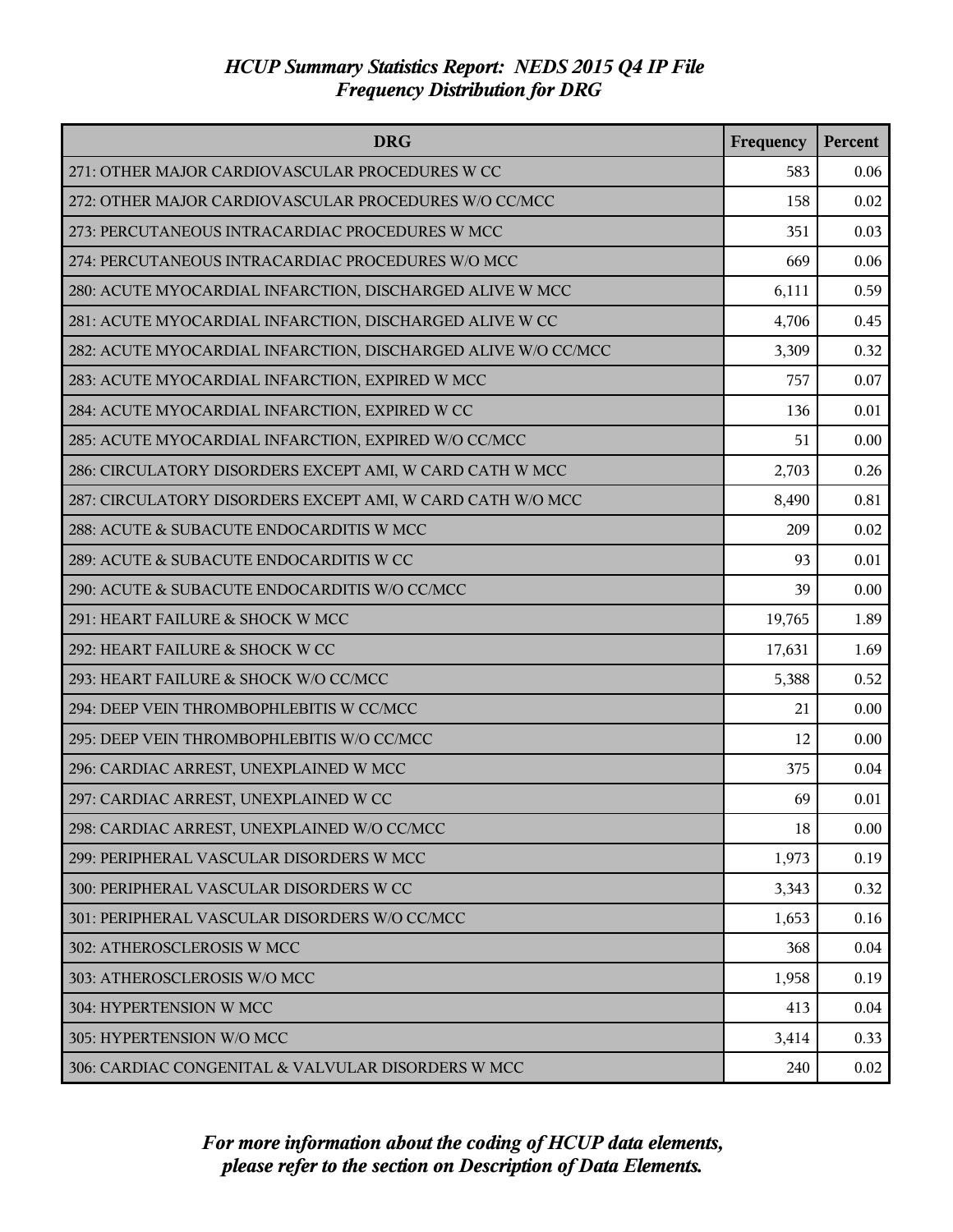| <b>DRG</b>                                                  | Frequency | Percent |
|-------------------------------------------------------------|-----------|---------|
| 307: CARDIAC CONGENITAL & VALVULAR DISORDERS W/O MCC        | 367       | 0.04    |
| 308: CARDIAC ARRHYTHMIA & CONDUCTION DISORDERS W MCC        | 6,222     | 0.60    |
| 309: CARDIAC ARRHYTHMIA & CONDUCTION DISORDERS W CC         | 8,735     | 0.84    |
| 310: CARDIAC ARRHYTHMIA & CONDUCTION DISORDERS W/O CC/MCC   | 8,101     | 0.78    |
| 311: ANGINA PECTORIS                                        | 1,085     | 0.10    |
| 312: SYNCOPE & COLLAPSE                                     | 8,447     | 0.81    |
| 313: CHEST PAIN                                             | 10,417    | 1.00    |
| 314: OTHER CIRCULATORY SYSTEM DIAGNOSES W MCC               | 3,601     | 0.35    |
| 315: OTHER CIRCULATORY SYSTEM DIAGNOSES W CC                | 2,162     | 0.21    |
| 316: OTHER CIRCULATORY SYSTEM DIAGNOSES W/O CC/MCC          | 750       | 0.07    |
| 326: STOMACH, ESOPHAGEAL & DUODENAL PROC W MCC              | 1,513     | 0.14    |
| 327: STOMACH, ESOPHAGEAL & DUODENAL PROC W CC               | 1,432     | 0.14    |
| 328: STOMACH, ESOPHAGEAL & DUODENAL PROC W/O CC/MCC         | 595       | 0.06    |
| 329: MAJOR SMALL & LARGE BOWEL PROCEDURES W MCC             | 2,775     | 0.27    |
| 330: MAJOR SMALL & LARGE BOWEL PROCEDURES W CC              | 3,204     | 0.31    |
| 331: MAJOR SMALL & LARGE BOWEL PROCEDURES W/O CC/MCC        | 752       | 0.07    |
| 332: RECTAL RESECTION W MCC                                 | $\leq 10$ | $* * *$ |
| 333: RECTAL RESECTION W CC                                  | 23        | 0.00    |
| 334: RECTAL RESECTION W/O CC/MCC                            | 12        | 0.00    |
| 335: PERITONEAL ADHESIOLYSIS W MCC                          | 550       | 0.05    |
| 336: PERITONEAL ADHESIOLYSIS W CC                           | 1,090     | 0.10    |
| 337: PERITONEAL ADHESIOLYSIS W/O CC/MCC                     | 709       | 0.07    |
| 338: APPENDECTOMY W COMPLICATED PRINCIPAL DIAG W MCC        | 214       | 0.02    |
| 339: APPENDECTOMY W COMPLICATED PRINCIPAL DIAG W CC         | 913       | 0.09    |
| 340: APPENDECTOMY W COMPLICATED PRINCIPAL DIAG W/O CC/MCC   | 2,164     | 0.21    |
| 341: APPENDECTOMY W/O COMPLICATED PRINCIPAL DIAG W MCC      | 159       | 0.02    |
| 342: APPENDECTOMY W/O COMPLICATED PRINCIPAL DIAG W CC       | 747       | 0.07    |
| 343: APPENDECTOMY W/O COMPLICATED PRINCIPAL DIAG W/O CC/MCC | 3,699     | 0.35    |
| 344: MINOR SMALL & LARGE BOWEL PROCEDURES W MCC             | 151       | 0.01    |
| 345: MINOR SMALL & LARGE BOWEL PROCEDURES W CC              | 396       | 0.04    |
| 346: MINOR SMALL & LARGE BOWEL PROCEDURES W/O CC/MCC        | 247       | 0.02    |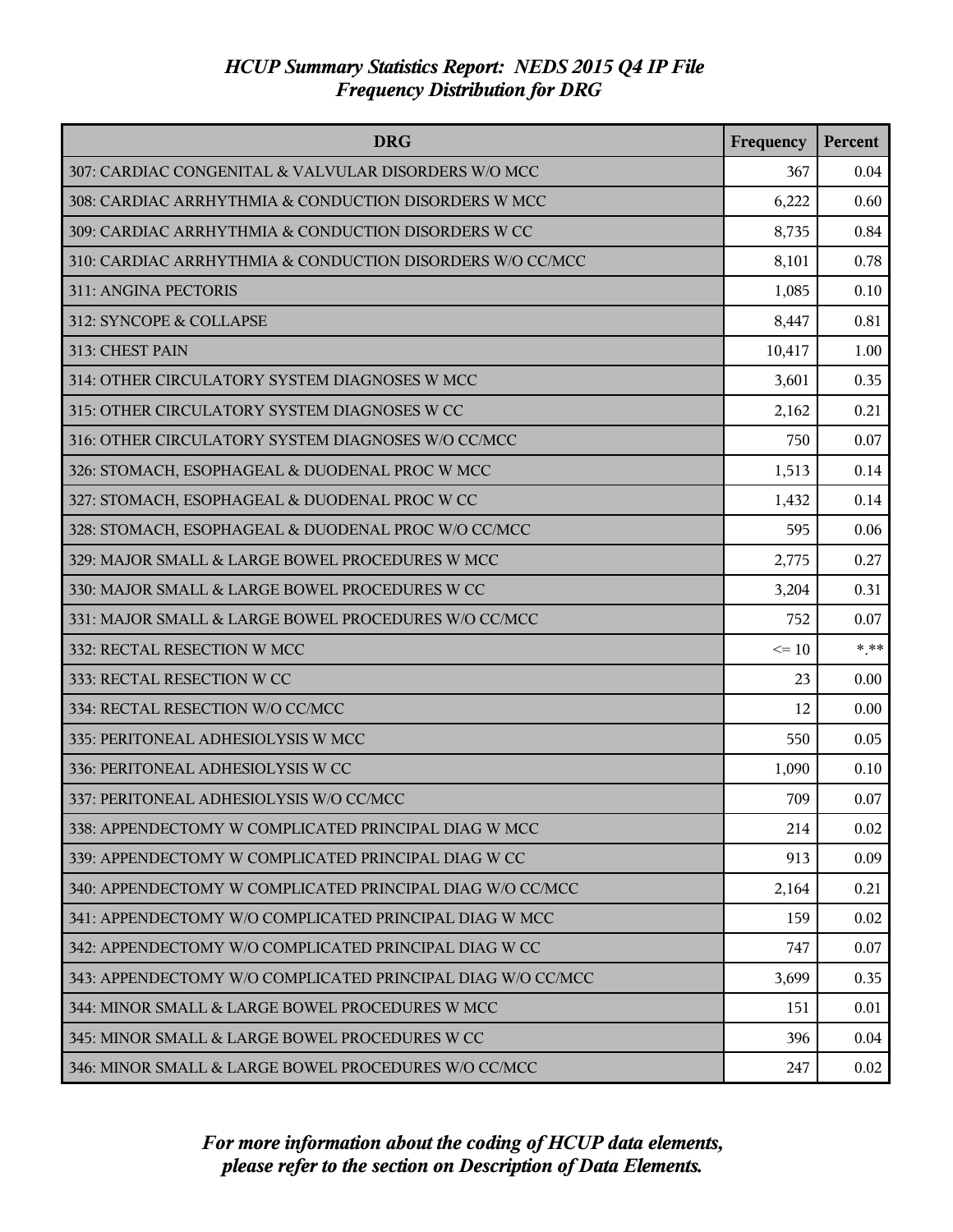| <b>DRG</b>                                                               | Frequency | <b>Percent</b> |
|--------------------------------------------------------------------------|-----------|----------------|
| 347: ANAL & STOMAL PROCEDURES W MCC                                      | 187       | 0.02           |
| 348: ANAL & STOMAL PROCEDURES W CC                                       | 343       | 0.03           |
| 349: ANAL & STOMAL PROCEDURES W/O CC/MCC                                 | 224       | 0.02           |
| 350: INGUINAL & FEMORAL HERNIA PROCEDURES W MCC                          | 107       | 0.01           |
| 351: INGUINAL & FEMORAL HERNIA PROCEDURES W CC                           | 328       | 0.03           |
| 352: INGUINAL & FEMORAL HERNIA PROCEDURES W/O CC/MCC                     | 474       | 0.05           |
| 353: HERNIA PROCEDURES EXCEPT INGUINAL & FEMORAL W MCC                   | 253       | 0.02           |
| 354: HERNIA PROCEDURES EXCEPT INGUINAL & FEMORAL W CC                    | 637       | 0.06           |
| 355: HERNIA PROCEDURES EXCEPT INGUINAL & FEMORAL W/O CC/MCC              | 504       | 0.05           |
| 356: OTHER DIGESTIVE SYSTEM O.R. PROCEDURES W MCC                        | 958       | 0.09           |
| 357: OTHER DIGESTIVE SYSTEM O.R. PROCEDURES W CC                         | 1,322     | 0.13           |
| 358: OTHER DIGESTIVE SYSTEM O.R. PROCEDURES W/O CC/MCC                   | 304       | 0.03           |
| 368: MAJOR ESOPHAGEAL DISORDERS W MCC                                    | 270       | 0.03           |
| 369: MAJOR ESOPHAGEAL DISORDERS W CC                                     | 544       | 0.05           |
| 370: MAJOR ESOPHAGEAL DISORDERS W/O CC/MCC                               | 138       | 0.01           |
| 371: MAJOR GASTROINTESTINAL DISORDERS & PERITONEAL INFECTIONS W MCC      | 1,894     | 0.18           |
| 372: MAJOR GASTROINTESTINAL DISORDERS & PERITONEAL INFECTIONS W CC       | 3,626     | 0.35           |
| 373: MAJOR GASTROINTESTINAL DISORDERS & PERITONEAL INFECTIONS W/O CC/MCC | 1,708     | 0.16           |
| 374: DIGESTIVE MALIGNANCY W MCC                                          | 935       | 0.09           |
| 375: DIGESTIVE MALIGNANCY W CC                                           | 1,505     | 0.14           |
| 376: DIGESTIVE MALIGNANCY W/O CC/MCC                                     | 148       | 0.01           |
| 377: G.I. HEMORRHAGE W MCC                                               | 4,982     | 0.48           |
| 378: G.I. HEMORRHAGE W CC                                                | 13,114    | 1.26           |
| 379: G.I. HEMORRHAGE W/O CC/MCC                                          | 3,113     | 0.30           |
| 380: COMPLICATED PEPTIC ULCER W MCC                                      | 399       | 0.04           |
| 381: COMPLICATED PEPTIC ULCER W CC                                       | 782       | 0.07           |
| 382: COMPLICATED PEPTIC ULCER W/O CC/MCC                                 | 309       | 0.03           |
| 383: UNCOMPLICATED PEPTIC ULCER W MCC                                    | 143       | 0.01           |
| 384: UNCOMPLICATED PEPTIC ULCER W/O MCC                                  | 820       | 0.08           |
| 385: INFLAMMATORY BOWEL DISEASE W MCC                                    | 413       | 0.04           |
| 386: INFLAMMATORY BOWEL DISEASE W CC                                     | 2,147     | 0.21           |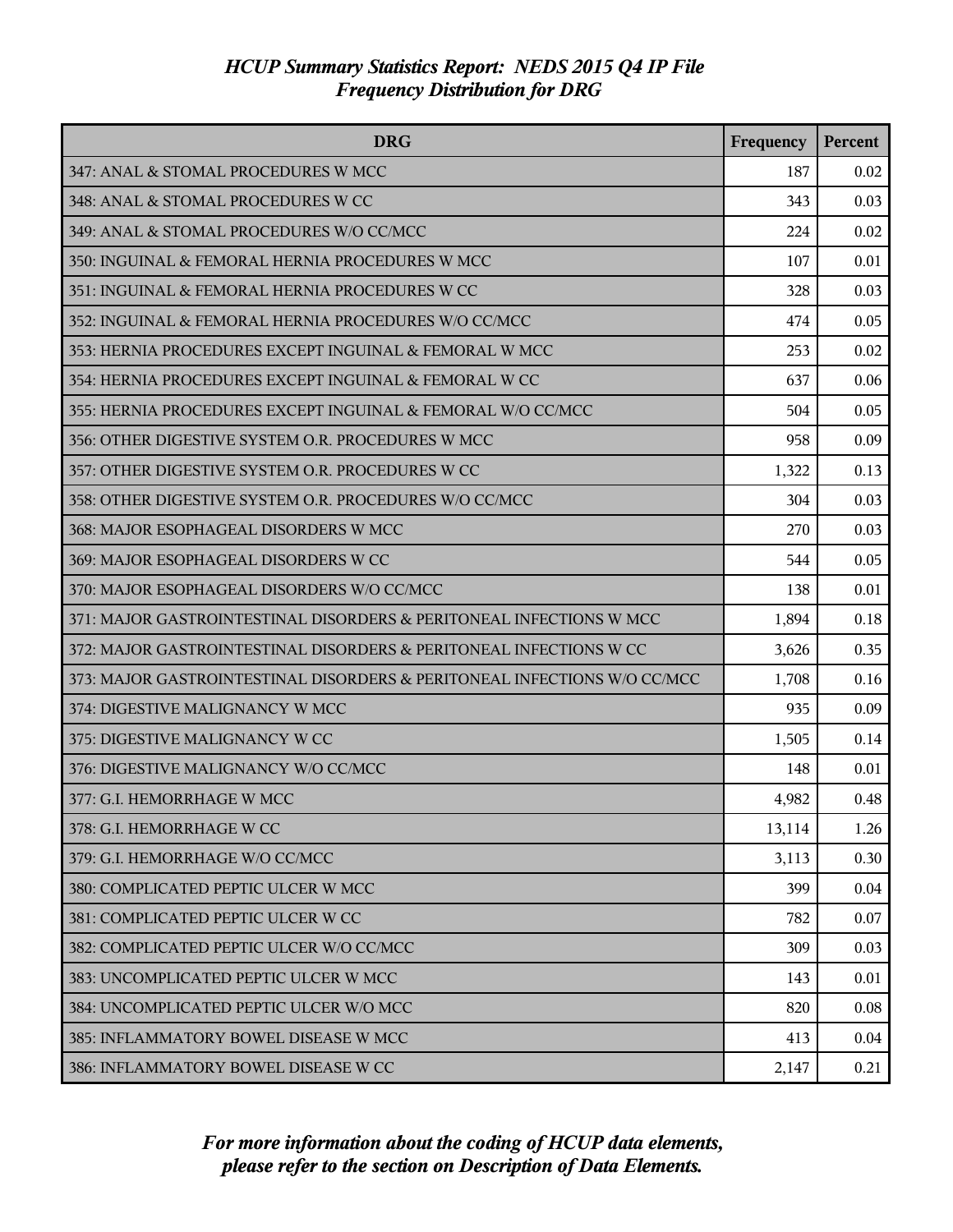| <b>DRG</b>                                                               | Frequency | Percent |
|--------------------------------------------------------------------------|-----------|---------|
| 387: INFLAMMATORY BOWEL DISEASE W/O CC/MCC                               | 1,110     | 0.11    |
| 388: G.I. OBSTRUCTION W MCC                                              | 1,564     | 0.15    |
| 389: G.I. OBSTRUCTION W CC                                               | 5,561     | 0.53    |
| 390: G.I. OBSTRUCTION W/O CC/MCC                                         | 5,170     | 0.50    |
| 391: ESOPHAGITIS, GASTROENT & MISC DIGEST DISORDERS W MCC                | 4,249     | 0.41    |
| 392: ESOPHAGITIS, GASTROENT & MISC DIGEST DISORDERS W/O MCC              | 28,496    | 2.73    |
| 393: OTHER DIGESTIVE SYSTEM DIAGNOSES W MCC                              | 2,102     | 0.20    |
| 394: OTHER DIGESTIVE SYSTEM DIAGNOSES W CC                               | 4,861     | 0.47    |
| 395: OTHER DIGESTIVE SYSTEM DIAGNOSES W/O CC/MCC                         | 2,583     | 0.25    |
| 405: PANCREAS, LIVER & SHUNT PROCEDURES W MCC                            | 165       | 0.02    |
| 406: PANCREAS, LIVER & SHUNT PROCEDURES W CC                             | 88        | 0.01    |
| 407: PANCREAS, LIVER & SHUNT PROCEDURES W/O CC/MCC                       | 35        | 0.00    |
| 408: BILIARY TRACT PROC EXCEPT ONLY CHOLECYST W OR W/O C.D.E. W MCC      | 460       | 0.04    |
| 409: BILIARY TRACT PROC EXCEPT ONLY CHOLECYST W OR W/O C.D.E. W CC       | 354       | 0.03    |
| 410: BILIARY TRACT PROC EXCEPT ONLY CHOLECYST W OR W/O C.D.E. W/O CC/MCC | 166       | 0.02    |
| 411: CHOLECYSTECTOMY W C.D.E. W MCC                                      | 73        | 0.01    |
| 412: CHOLECYSTECTOMY W C.D.E. W CC                                       | 98        | 0.01    |
| 413: CHOLECYSTECTOMY W C.D.E. W/O CC/MCC                                 | 101       | 0.01    |
| 414: CHOLECYSTECTOMY EXCEPT BY LAPAROSCOPE W/O C.D.E. W MCC              | 198       | 0.02    |
| 415: CHOLECYSTECTOMY EXCEPT BY LAPAROSCOPE W/O C.D.E. W CC               | 272       | 0.03    |
| 416: CHOLECYSTECTOMY EXCEPT BY LAPAROSCOPE W/O C.D.E. W/O CC/MCC         | 214       | 0.02    |
| 417: LAPAROSCOPIC CHOLECYSTECTOMY W/O C.D.E. W MCC                       | 2,153     | 0.21    |
| 418: LAPAROSCOPIC CHOLECYSTECTOMY W/O C.D.E. W CC                        | 4,036     | 0.39    |
| 419: LAPAROSCOPIC CHOLECYSTECTOMY W/O C.D.E. W/O CC/MCC                  | 6,454     | 0.62    |
| 420: HEPATOBILIARY DIAGNOSTIC PROCEDURES W MCC                           | 554       | 0.05    |
| 421: HEPATOBILIARY DIAGNOSTIC PROCEDURES W CC                            | 494       | 0.05    |
| 422: HEPATOBILIARY DIAGNOSTIC PROCEDURES W/O CC/MCC                      | 67        | 0.01    |
| 423: OTHER HEPATOBILIARY OR PANCREAS O.R. PROCEDURES W MCC               | 127       | 0.01    |
| 424: OTHER HEPATOBILIARY OR PANCREAS O.R. PROCEDURES W CC                | 52        | 0.00    |
| 425: OTHER HEPATOBILIARY OR PANCREAS O.R. PROCEDURES W/O CC/MCC          | $\leq 10$ | $*$ **  |
| 432: CIRRHOSIS & ALCOHOLIC HEPATITIS W MCC                               | 1,911     | 0.18    |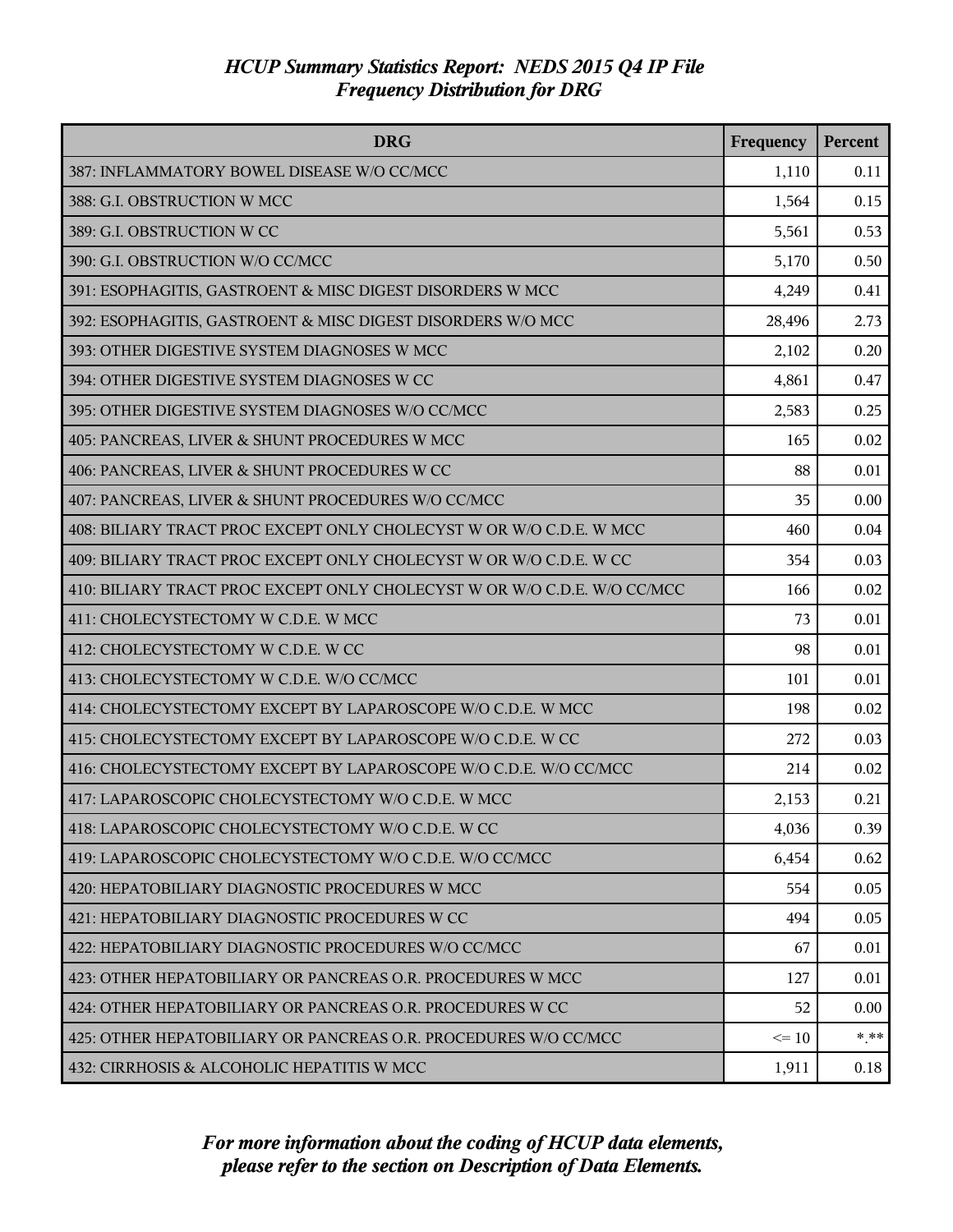| <b>DRG</b>                                                                | Frequency | Percent |
|---------------------------------------------------------------------------|-----------|---------|
| 433: CIRRHOSIS & ALCOHOLIC HEPATITIS W CC                                 | 2,105     | 0.20    |
| 434: CIRRHOSIS & ALCOHOLIC HEPATITIS W/O CC/MCC                           | 261       | 0.03    |
| 435: MALIGNANCY OF HEPATOBILIARY SYSTEM OR PANCREAS W MCC                 | 1,110     | 0.11    |
| 436: MALIGNANCY OF HEPATOBILIARY SYSTEM OR PANCREAS W CC                  | 966       | 0.09    |
| 437: MALIGNANCY OF HEPATOBILIARY SYSTEM OR PANCREAS W/O CC/MCC            | 103       | 0.01    |
| 438: DISORDERS OF PANCREAS EXCEPT MALIGNANCY W MCC                        | 2,102     | 0.20    |
| 439: DISORDERS OF PANCREAS EXCEPT MALIGNANCY W CC                         | 6,286     | 0.60    |
| 440: DISORDERS OF PANCREAS EXCEPT MALIGNANCY W/O CC/MCC                   | 5,022     | 0.48    |
| 441: DISORDERS OF LIVER EXCEPT MALIG, CIRR, ALC HEPA W MCC                | 2,036     | 0.20    |
| 442: DISORDERS OF LIVER EXCEPT MALIG, CIRR, ALC HEPA W CC                 | 2,605     | 0.25    |
| 443: DISORDERS OF LIVER EXCEPT MALIG, CIRR, ALC HEPA W/O CC/MCC           | 805       | 0.08    |
| 444: DISORDERS OF THE BILIARY TRACT W MCC                                 | 1,067     | 0.10    |
| 445: DISORDERS OF THE BILIARY TRACT W CC                                  | 1,901     | 0.18    |
| 446: DISORDERS OF THE BILIARY TRACT W/O CC/MCC                            | 1,524     | 0.15    |
| 453: COMBINED ANTERIOR/POSTERIOR SPINAL FUSION W MCC                      | 54        | 0.01    |
| 454: COMBINED ANTERIOR/POSTERIOR SPINAL FUSION W CC                       | 53        | 0.01    |
| 455: COMBINED ANTERIOR/POSTERIOR SPINAL FUSION W/O CC/MCC                 | 17        | 0.00    |
| 456: SPINAL FUS EXC CERV W SPINAL CURV/MALIG/INFEC OR EXT FUS W MCC       | 63        | 0.01    |
| 457: SPINAL FUS EXC CERV W SPINAL CURV/MALIG/INFEC OR EXT FUS W CC        | 93        | 0.01    |
| 458: SPINAL FUS EXC CERV W SPINAL CURV/MALIG/INFEC OR EXT FUS W/O CC/MCC  | 12        | 0.00    |
| 459: SPINAL FUSION EXCEPT CERVICAL W MCC                                  | 146       | 0.01    |
| 460: SPINAL FUSION EXCEPT CERVICAL W/O MCC                                | 498       | 0.05    |
| 461: BILATERAL OR MULTIPLE MAJOR JOINT PROCS OF LOWER EXTREMITY W MCC     | $\leq 10$ | $*$ **  |
| 462: BILATERAL OR MULTIPLE MAJOR JOINT PROCS OF LOWER EXTREMITY W/O MCC   | $\leq 10$ | $***$   |
| 463: WND DEBRID & SKN GRFT EXC HAND, FOR MUSCULO-CONN TISS DIS W MCC      | 474       | 0.05    |
| 464: WND DEBRID & SKN GRFT EXC HAND, FOR MUSCULO-CONN TISS DIS W CC       | 796       | 0.08    |
| 465: WND DEBRID & SKN GRFT EXC HAND, FOR MUSCULO-CONN TISS DIS W/O CC/MCC | 189       | 0.02    |
| 466: REVISION OF HIP OR KNEE REPLACEMENT W MCC                            | 141       | 0.01    |
| 467: REVISION OF HIP OR KNEE REPLACEMENT W CC                             | 318       | 0.03    |
| 468: REVISION OF HIP OR KNEE REPLACEMENT W/O CC/MCC                       | 124       | 0.01    |
| 469: MAJOR JOINT REPLACEMENT OR REATTACHMENT OF LOWER EXTREMITY W MCC     | 1,218     | 0.12    |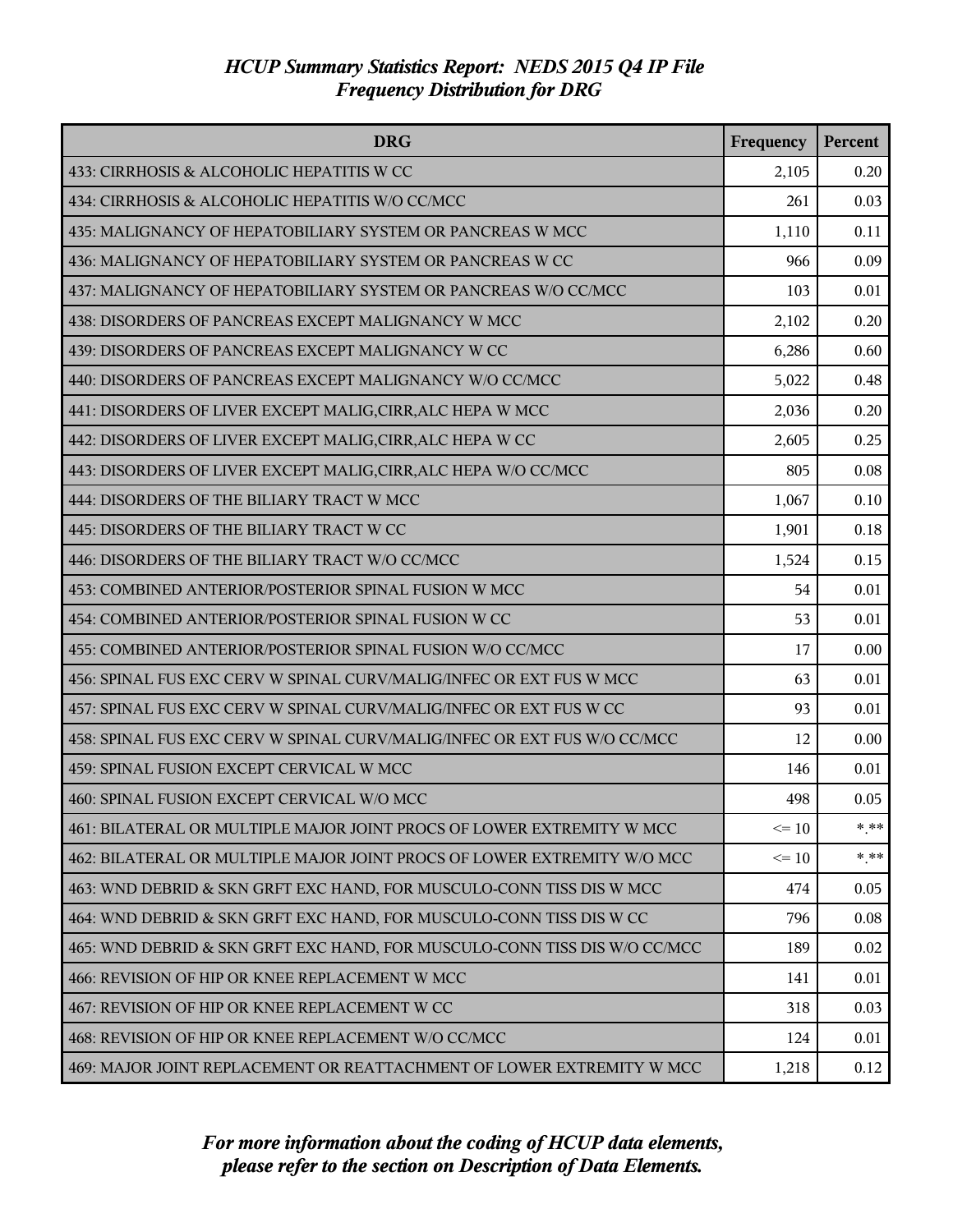| <b>DRG</b>                                                               | Frequency | Percent |
|--------------------------------------------------------------------------|-----------|---------|
| 470: MAJOR JOINT REPLACEMENT OR REATTACHMENT OF LOWER EXTREMITY W/O MCC  | 4,601     | 0.44    |
| 471: CERVICAL SPINAL FUSION W MCC                                        | 176       | 0.02    |
| 472: CERVICAL SPINAL FUSION W CC                                         | 329       | 0.03    |
| 473: CERVICAL SPINAL FUSION W/O CC/MCC                                   | 243       | 0.02    |
| 474: AMPUTATION FOR MUSCULOSKELETAL SYS & CONN TISSUE DIS W MCC          | 193       | 0.02    |
| 475: AMPUTATION FOR MUSCULOSKELETAL SYS & CONN TISSUE DIS W CC           | 224       | 0.02    |
| 476: AMPUTATION FOR MUSCULOSKELETAL SYS & CONN TISSUE DIS W/O CC/MCC     | 30        | 0.00    |
| 477: BIOPSIES OF MUSCULOSKELETAL SYSTEM & CONNECTIVE TISSUE W MCC        | 261       | 0.03    |
| 478: BIOPSIES OF MUSCULOSKELETAL SYSTEM & CONNECTIVE TISSUE W CC         | 580       | 0.06    |
| 479: BIOPSIES OF MUSCULOSKELETAL SYSTEM & CONNECTIVE TISSUE W/O CC/MCC   | 183       | 0.02    |
| 480: HIP & FEMUR PROCEDURES EXCEPT MAJOR JOINT W MCC                     | 2,429     | 0.23    |
| 481: HIP & FEMUR PROCEDURES EXCEPT MAJOR JOINT W CC                      | 7,023     | 0.67    |
| 482: HIP & FEMUR PROCEDURES EXCEPT MAJOR JOINT W/O CC/MCC                | 2,910     | 0.28    |
| 483: MAJOR JOINT/LIMB REATTACHMENT PROCEDURE OF UPPER EXTREMITIES        | 279       | 0.03    |
| 485: KNEE PROCEDURES W PDX OF INFECTION W MCC                            | 76        | 0.01    |
| 486: KNEE PROCEDURES W PDX OF INFECTION W CC                             | 131       | 0.01    |
| 487: KNEE PROCEDURES W PDX OF INFECTION W/O CC/MCC                       | 44        | 0.00    |
| 488: KNEE PROCEDURES W/O PDX OF INFECTION W CC/MCC                       | 286       | 0.03    |
| 489: KNEE PROCEDURES W/O PDX OF INFECTION W/O CC/MCC                     | 195       | 0.02    |
| 492: LOWER EXTREM & HUMER PROC EXCEPT HIP, FOOT, FEMUR W MCC             | 692       | 0.07    |
| 493: LOWER EXTREM & HUMER PROC EXCEPT HIP, FOOT, FEMUR W CC              | 2,151     | 0.21    |
| 494: LOWER EXTREM & HUMER PROC EXCEPT HIP, FOOT, FEMUR W/O CC/MCC        | 3,024     | 0.29    |
| 495: LOCAL EXCISION & REMOVAL INT FIX DEVICES EXC HIP & FEMUR W MCC      | 32        | 0.00    |
| 496: LOCAL EXCISION & REMOVAL INT FIX DEVICES EXC HIP & FEMUR W CC       | 61        | 0.01    |
| 497: LOCAL EXCISION & REMOVAL INT FIX DEVICES EXC HIP & FEMUR W/O CC/MCC | 27        | 0.00    |
| 498: LOCAL EXCISION & REMOVAL INT FIX DEVICES OF HIP & FEMUR W CC/MCC    | 54        | 0.01    |
| 499: LOCAL EXCISION & REMOVAL INT FIX DEVICES OF HIP & FEMUR W/O CC/MCC  | $\leq 10$ | $***$   |
| 500: SOFT TISSUE PROCEDURES W MCC                                        | 267       | 0.03    |
| 501: SOFT TISSUE PROCEDURES W CC                                         | 709       | 0.07    |
| 502: SOFT TISSUE PROCEDURES W/O CC/MCC                                   | 370       | 0.04    |
| 503: FOOT PROCEDURES W MCC                                               | 137       | 0.01    |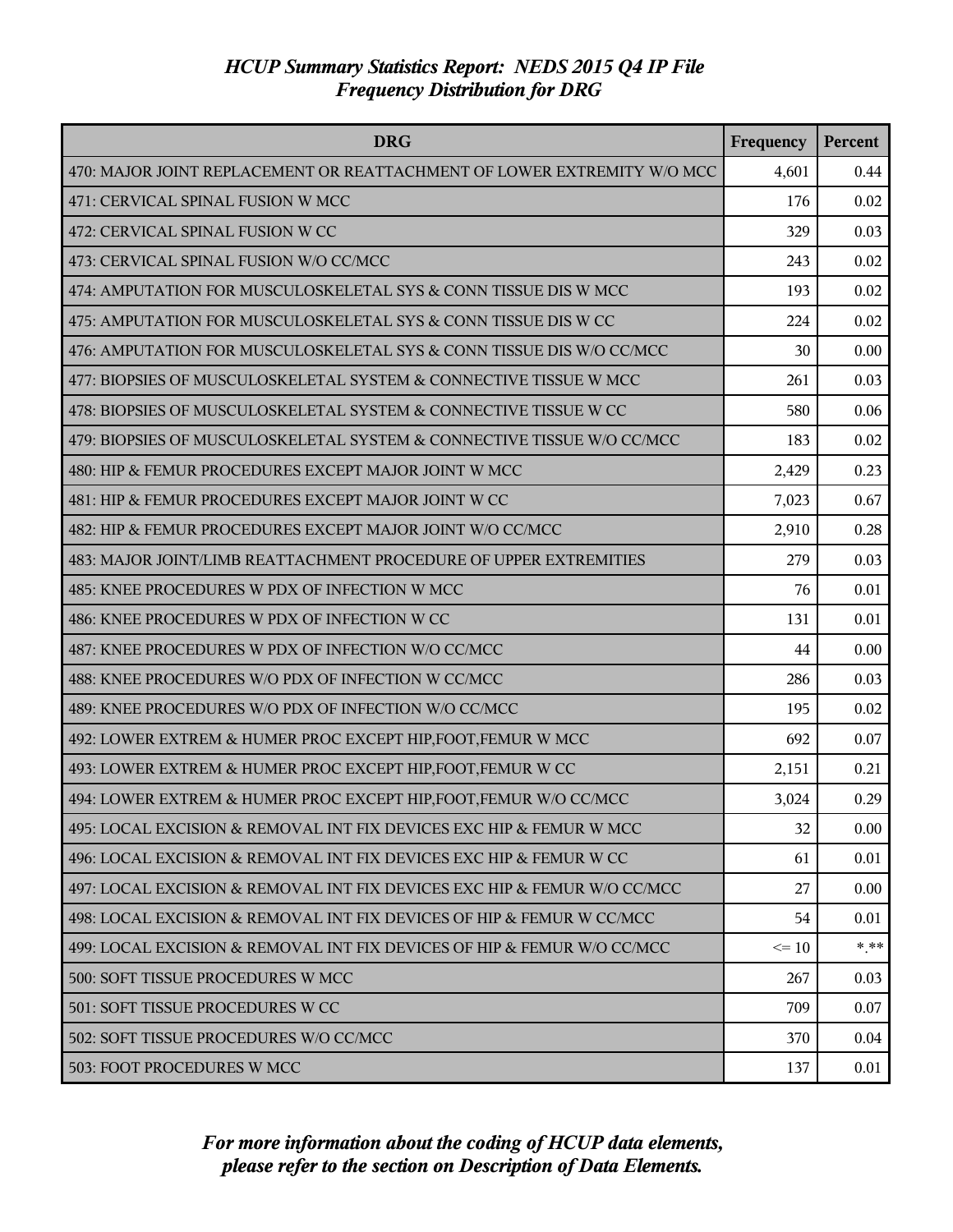| <b>DRG</b>                                                               | Frequency | <b>Percent</b> |
|--------------------------------------------------------------------------|-----------|----------------|
| 504: FOOT PROCEDURES W CC                                                | 374       | 0.04           |
| 505: FOOT PROCEDURES W/O CC/MCC                                          | 205       | 0.02           |
| 506: MAJOR THUMB OR JOINT PROCEDURES                                     | 96        | 0.01           |
| 507: MAJOR SHOULDER OR ELBOW JOINT PROCEDURES W CC/MCC                   | 48        | 0.00           |
| 508: MAJOR SHOULDER OR ELBOW JOINT PROCEDURES W/O CC/MCC                 | 16        | 0.00           |
| 509: ARTHROSCOPY                                                         | 12        | 0.00           |
| 510: SHOULDER, ELBOW OR FOREARM PROC, EXC MAJOR JOINT PROC W MCC         | 129       | 0.01           |
| 511: SHOULDER, ELBOW OR FOREARM PROC, EXC MAJOR JOINT PROC W CC          | 503       | 0.05           |
| 512: SHOULDER, ELBOW OR FOREARM PROC, EXC MAJOR JOINT PROC W/O CC/MCC    | 701       | 0.07           |
| 513: HAND OR WRIST PROC, EXCEPT MAJOR THUMB OR JOINT PROC W CC/MCC       | 373       | 0.04           |
| 514: HAND OR WRIST PROC, EXCEPT MAJOR THUMB OR JOINT PROC W/O CC/MCC     | 301       | 0.03           |
| 515: OTHER MUSCULOSKELET SYS & CONN TISS O.R. PROC W MCC                 | 372       | 0.04           |
| 516: OTHER MUSCULOSKELET SYS & CONN TISS O.R. PROC W CC                  | 1,001     | 0.10           |
| 517: OTHER MUSCULOSKELET SYS & CONN TISS O.R. PROC W/O CC/MCC            | 586       | 0.06           |
| 518: BACK & NECK PROC EXC SPINAL FUSION W MCC OR DISC DEVICE/NEUROSTIM   | 125       | 0.01           |
| 519: BACK & NECK PROC EXC SPINAL FUSION W CC                             | 367       | 0.04           |
| 520: BACK & NECK PROC EXC SPINAL FUSION W/O CC/MCC                       | 405       | 0.04           |
| 533: FRACTURES OF FEMUR W MCC                                            | 77        | 0.01           |
| 534: FRACTURES OF FEMUR W/O MCC                                          | 369       | 0.04           |
| 535: FRACTURES OF HIP & PELVIS W MCC                                     | 645       | 0.06           |
| 536: FRACTURES OF HIP & PELVIS W/O MCC                                   | 2,501     | 0.24           |
| 537: SPRAINS, STRAINS, & DISLOCATIONS OF HIP, PELVIS & THIGH W CC/MCC    | 73        | 0.01           |
| 538: SPRAINS, STRAINS, & DISLOCATIONS OF HIP, PELVIS & THIGH W/O CC/MCC  | 53        | 0.01           |
| 539: OSTEOMYELITIS W MCC                                                 | 351       | 0.03           |
| 540: OSTEOMYELITIS W CC                                                  | 620       | 0.06           |
| 541: OSTEOMYELITIS W/O CC/MCC                                            | 245       | 0.02           |
| 542: PATHOLOGICAL FRACTURES & MUSCULOSKELET & CONN TISS MALIG W MCC      | 579       | 0.06           |
| 543: PATHOLOGICAL FRACTURES & MUSCULOSKELET & CONN TISS MALIG W CC       | 1,331     | 0.13           |
| 544: PATHOLOGICAL FRACTURES & MUSCULOSKELET & CONN TISS MALIG W/O CC/MCC | 403       | 0.04           |
| 545: CONNECTIVE TISSUE DISORDERS W MCC                                   | 378       | 0.04           |
| 546: CONNECTIVE TISSUE DISORDERS W CC                                    | 734       | 0.07           |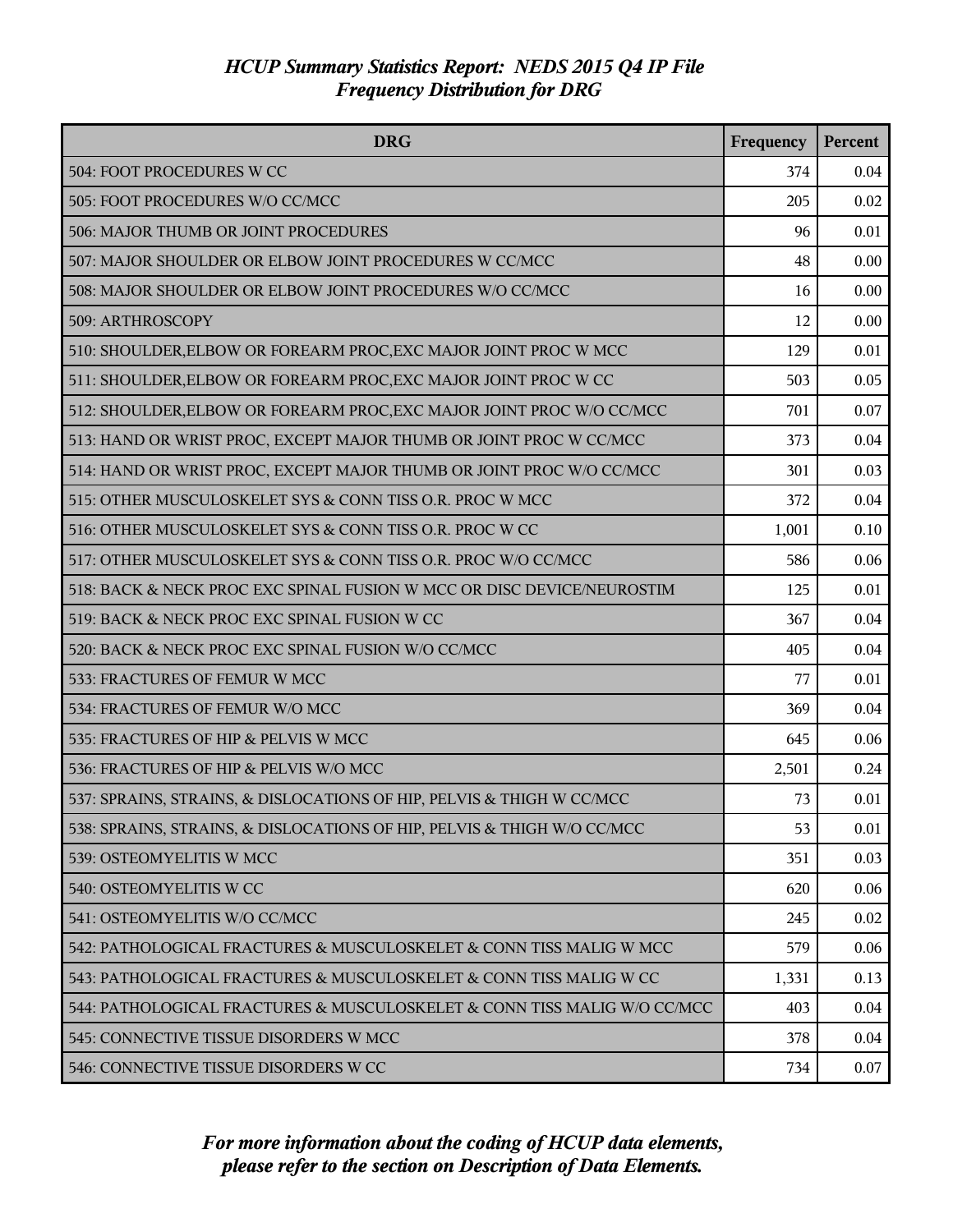| <b>DRG</b>                                                              | Frequency | Percent |
|-------------------------------------------------------------------------|-----------|---------|
| 547: CONNECTIVE TISSUE DISORDERS W/O CC/MCC                             | 378       | 0.04    |
| 548: SEPTIC ARTHRITIS W MCC                                             | 44        | 0.00    |
| 549: SEPTIC ARTHRITIS W CC                                              | 175       | 0.02    |
| 550: SEPTIC ARTHRITIS W/O CC/MCC                                        | 110       | 0.01    |
| 551: MEDICAL BACK PROBLEMS W MCC                                        | 1,185     | 0.11    |
| 552: MEDICAL BACK PROBLEMS W/O MCC                                      | 6,432     | 0.62    |
| 553: BONE DISEASES & ARTHROPATHIES W MCC                                | 252       | 0.02    |
| 554: BONE DISEASES & ARTHROPATHIES W/O MCC                              | 1,377     | 0.13    |
| 555: SIGNS & SYMPTOMS OF MUSCULOSKELETAL SYSTEM & CONN TISSUE W MCC     | 216       | 0.02    |
| 556: SIGNS & SYMPTOMS OF MUSCULOSKELETAL SYSTEM & CONN TISSUE W/O MCC   | 1,387     | 0.13    |
| 557: TENDONITIS, MYOSITIS & BURSITIS W MCC                              | 368       | 0.04    |
| 558: TENDONITIS, MYOSITIS & BURSITIS W/O MCC                            | 2,090     | 0.20    |
| 559: AFTERCARE, MUSCULOSKELETAL SYSTEM & CONNECTIVE TISSUE W MCC        | 253       | 0.02    |
| 560: AFTERCARE, MUSCULOSKELETAL SYSTEM & CONNECTIVE TISSUE W CC         | 494       | 0.05    |
| 561: AFTERCARE, MUSCULOSKELETAL SYSTEM & CONNECTIVE TISSUE W/O CC/MCC   | 303       | 0.03    |
| 562: FX, SPRN, STRN & DISL EXCEPT FEMUR, HIP, PELVIS & THIGH W MCC      | 603       | 0.06    |
| 563: FX, SPRN, STRN & DISL EXCEPT FEMUR, HIP, PELVIS & THIGH W/O MCC    | 3,248     | 0.31    |
| 564: OTHER MUSCULOSKELETAL SYS & CONNECTIVE TISSUE DIAGNOSES W MCC      | 323       | 0.03    |
| 565: OTHER MUSCULOSKELETAL SYS & CONNECTIVE TISSUE DIAGNOSES W CC       | 642       | 0.06    |
| 566: OTHER MUSCULOSKELETAL SYS & CONNECTIVE TISSUE DIAGNOSES W/O CC/MCC | 271       | 0.03    |
| 570: SKIN DEBRIDEMENT W MCC                                             | 423       | 0.04    |
| 571: SKIN DEBRIDEMENT W CC                                              | 873       | 0.08    |
| 572: SKIN DEBRIDEMENT W/O CC/MCC                                        | 460       | 0.04    |
| 573: SKIN GRAFT FOR SKIN ULCER OR CELLULITIS W MCC                      | 46        | 0.00    |
| 574: SKIN GRAFT FOR SKIN ULCER OR CELLULITIS W CC                       | 110       | 0.01    |
| 575: SKIN GRAFT FOR SKIN ULCER OR CELLULITIS W/O CC/MCC                 | 26        | 0.00    |
| 576: SKIN GRAFT EXC FOR SKIN ULCER OR CELLULITIS W MCC                  | 25        | 0.00    |
| 577: SKIN GRAFT EXC FOR SKIN ULCER OR CELLULITIS W CC                   | 90        | 0.01    |
| 578: SKIN GRAFT EXC FOR SKIN ULCER OR CELLULITIS W/O CC/MCC             | 37        | 0.00    |
| 579: OTHER SKIN, SUBCUT TISS & BREAST PROC W MCC                        | 500       | 0.05    |
| 580: OTHER SKIN, SUBCUT TISS & BREAST PROC W CC                         | 1,628     | 0.16    |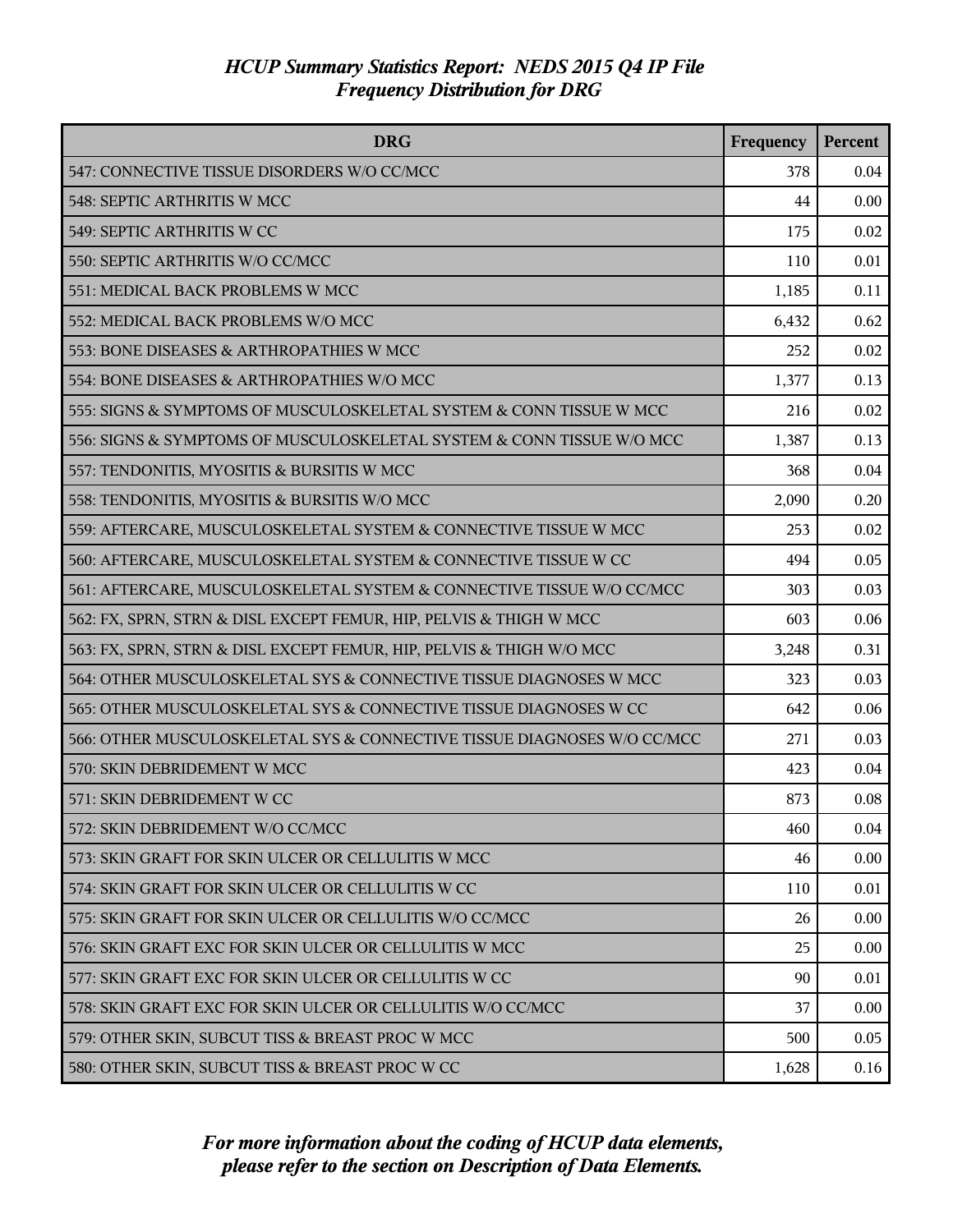| <b>DRG</b>                                                                 | Frequency | Percent |
|----------------------------------------------------------------------------|-----------|---------|
| 581: OTHER SKIN, SUBCUT TISS & BREAST PROC W/O CC/MCC                      | 1,249     | 0.12    |
| 582: MASTECTOMY FOR MALIGNANCY W CC/MCC                                    | $\leq 10$ | $***$   |
| 583: MASTECTOMY FOR MALIGNANCY W/O CC/MCC                                  | $\leq 10$ | $***$   |
| 584: BREAST BIOPSY, LOCAL EXCISION & OTHER BREAST PROCEDURES W CC/MCC      | 52        | 0.00    |
| 585: BREAST BIOPSY, LOCAL EXCISION & OTHER BREAST PROCEDURES W/O CC/MCC    | 68        | 0.01    |
| 592: SKIN ULCERS W MCC                                                     | 441       | 0.04    |
| 593: SKIN ULCERS W CC                                                      | 424       | 0.04    |
| 594: SKIN ULCERS W/O CC/MCC                                                | 77        | 0.01    |
| 595: MAJOR SKIN DISORDERS W MCC                                            | 105       | 0.01    |
| 596: MAJOR SKIN DISORDERS W/O MCC                                          | 496       | 0.05    |
| 597: MALIGNANT BREAST DISORDERS W MCC                                      | 149       | 0.01    |
| 598: MALIGNANT BREAST DISORDERS W CC                                       | 206       | 0.02    |
| 599: MALIGNANT BREAST DISORDERS W/O CC/MCC                                 | 14        | 0.00    |
| 600: NON-MALIGNANT BREAST DISORDERS W CC/MCC                               | 210       | 0.02    |
| 601: NON-MALIGNANT BREAST DISORDERS W/O CC/MCC                             | 254       | 0.02    |
| 602: CELLULITIS W MCC                                                      | 2,542     | 0.24    |
| 603: CELLULITIS W/O MCC                                                    | 18,904    | 1.81    |
| 604: TRAUMA TO THE SKIN, SUBCUT TISS & BREAST W MCC                        | 323       | 0.03    |
| 605: TRAUMA TO THE SKIN, SUBCUT TISS & BREAST W/O MCC                      | 2,008     | 0.19    |
| 606: MINOR SKIN DISORDERS W MCC                                            | 173       | 0.02    |
| 607: MINOR SKIN DISORDERS W/O MCC                                          | 1,006     | 0.10    |
| 614: ADRENAL & PITUITARY PROCEDURES W CC/MCC                               | 37        | 0.00    |
| 615: ADRENAL & PITUITARY PROCEDURES W/O CC/MCC                             | 12        | 0.00    |
| 616: AMPUTAT OF LOWER LIMB FOR ENDOCRINE, NUTRIT, & METABOL DIS W MCC      | 161       | 0.02    |
| 617: AMPUTAT OF LOWER LIMB FOR ENDOCRINE, NUTRIT, & METABOL DIS W CC       | 952       | 0.09    |
| 618: AMPUTAT OF LOWER LIMB FOR ENDOCRINE, NUTRIT, & METABOL DIS W/O CC/MCC | 13        | 0.00    |
| 619: O.R. PROCEDURES FOR OBESITY W MCC                                     | $\leq 10$ | $* * *$ |
| 620: O.R. PROCEDURES FOR OBESITY W CC                                      | $\leq 10$ | $*$ **  |
| 621: O.R. PROCEDURES FOR OBESITY W/O CC/MCC                                | 14        | 0.00    |
| 622: SKIN GRAFTS & WOUND DEBRID FOR ENDOC, NUTRIT & METAB DIS W MCC        | 102       | 0.01    |
| 623: SKIN GRAFTS & WOUND DEBRID FOR ENDOC, NUTRIT & METAB DIS W CC         | 489       | 0.05    |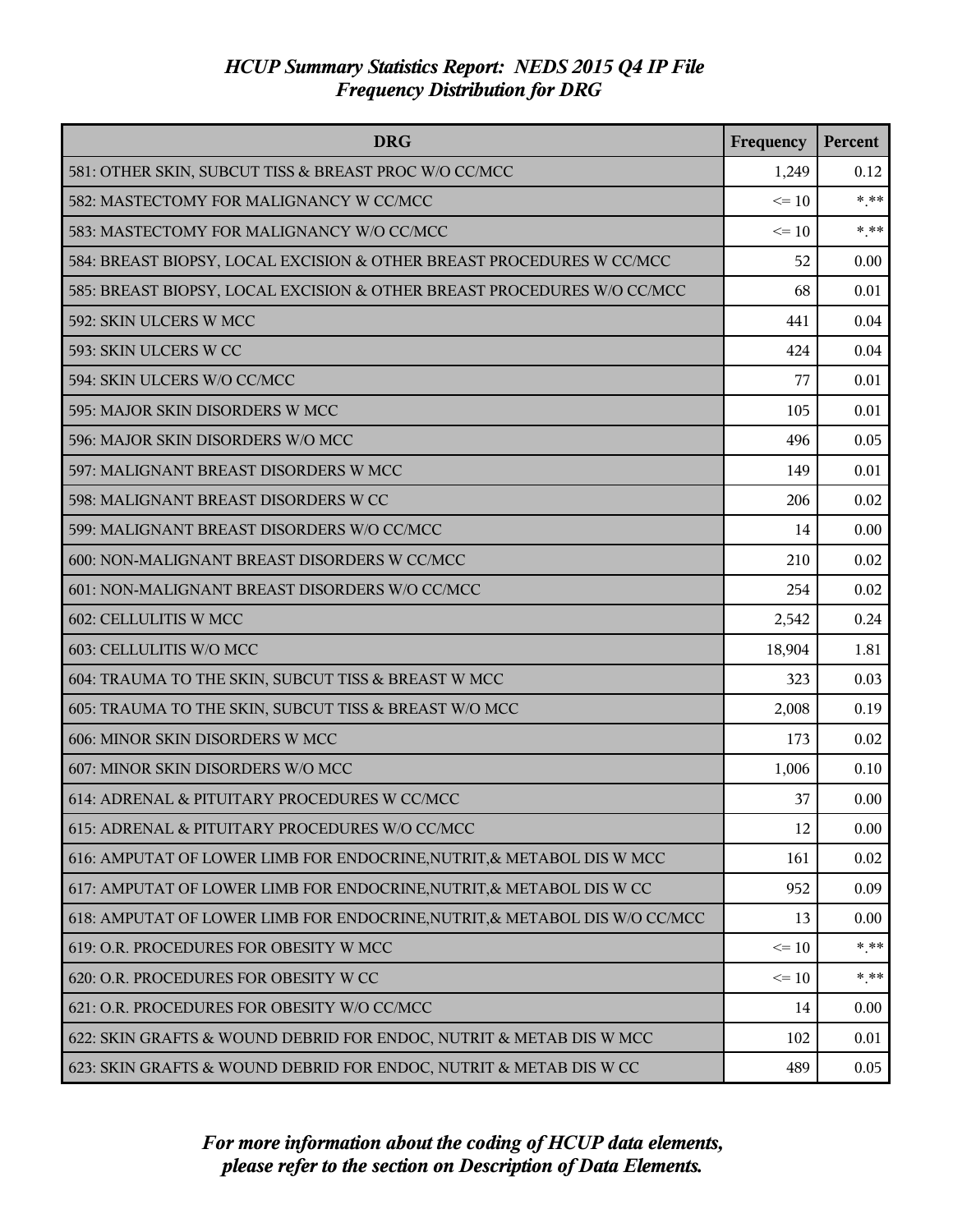| <b>DRG</b>                                                                | Frequency | Percent |
|---------------------------------------------------------------------------|-----------|---------|
| 624: SKIN GRAFTS & WOUND DEBRID FOR ENDOC, NUTRIT & METAB DIS W/O CC/MCC  | 34        | 0.00    |
| 625: THYROID, PARATHYROID & THYROGLOSSAL PROCEDURES W MCC                 | 24        | 0.00    |
| 626: THYROID, PARATHYROID & THYROGLOSSAL PROCEDURES W CC                  | 36        | 0.00    |
| 627: THYROID, PARATHYROID & THYROGLOSSAL PROCEDURES W/O CC/MCC            | 34        | 0.00    |
| 628: OTHER ENDOCRINE, NUTRIT & METAB O.R. PROC W MCC                      | 235       | 0.02    |
| 629: OTHER ENDOCRINE, NUTRIT & METAB O.R. PROC W CC                       | 332       | 0.03    |
| 630: OTHER ENDOCRINE, NUTRIT & METAB O.R. PROC W/O CC/MCC                 | 19        | 0.00    |
| 637: DIABETES W MCC                                                       | 3,586     | 0.34    |
| 638: DIABETES W CC                                                        | 9,520     | 0.91    |
| 639: DIABETES W/O CC/MCC                                                  | 4,863     | 0.47    |
| 640: MISC DISORDERS OF NUTRITION, METABOLISM, FLUIDS/ELECTROLYTES W MCC   | 6,363     | 0.61    |
| 641: MISC DISORDERS OF NUTRITION, METABOLISM, FLUIDS/ELECTROLYTES W/O MCC | 10,788    | 1.03    |
| 642: INBORN AND OTHER DISORDERS OF METABOLISM                             | 365       | 0.03    |
| 643: ENDOCRINE DISORDERS W MCC                                            | 806       | 0.08    |
| 644: ENDOCRINE DISORDERS W CC                                             | 1,362     | 0.13    |
| 645: ENDOCRINE DISORDERS W/O CC/MCC                                       | 708       | 0.07    |
| <b>652: KIDNEY TRANSPLANT</b>                                             | $\leq 10$ | $* * *$ |
| 653: MAJOR BLADDER PROCEDURES W MCC                                       | 58        | 0.01    |
| 654: MAJOR BLADDER PROCEDURES W CC                                        | 91        | 0.01    |
| 655: MAJOR BLADDER PROCEDURES W/O CC/MCC                                  | 22        | 0.00    |
| 656: KIDNEY & URETER PROCEDURES FOR NEOPLASM W MCC                        | 55        | 0.01    |
| 657: KIDNEY & URETER PROCEDURES FOR NEOPLASM W CC                         | 116       | 0.01    |
| 658: KIDNEY & URETER PROCEDURES FOR NEOPLASM W/O CC/MCC                   | 12        | 0.00    |
| 659: KIDNEY & URETER PROCEDURES FOR NON-NEOPLASM W MCC                    | 290       | 0.03    |
| 660: KIDNEY & URETER PROCEDURES FOR NON-NEOPLASM W CC                     | 823       | 0.08    |
| 661: KIDNEY & URETER PROCEDURES FOR NON-NEOPLASM W/O CC/MCC               | 140       | 0.01    |
| 662: MINOR BLADDER PROCEDURES W MCC                                       | 26        | 0.00    |
| 663: MINOR BLADDER PROCEDURES W CC                                        | 50        | 0.00    |
| 664: MINOR BLADDER PROCEDURES W/O CC/MCC                                  | 20        | 0.00    |
| <b>665: PROSTATECTOMY W MCC</b>                                           | 27        | 0.00    |
| <b>666: PROSTATECTOMY W CC</b>                                            | 103       | 0.01    |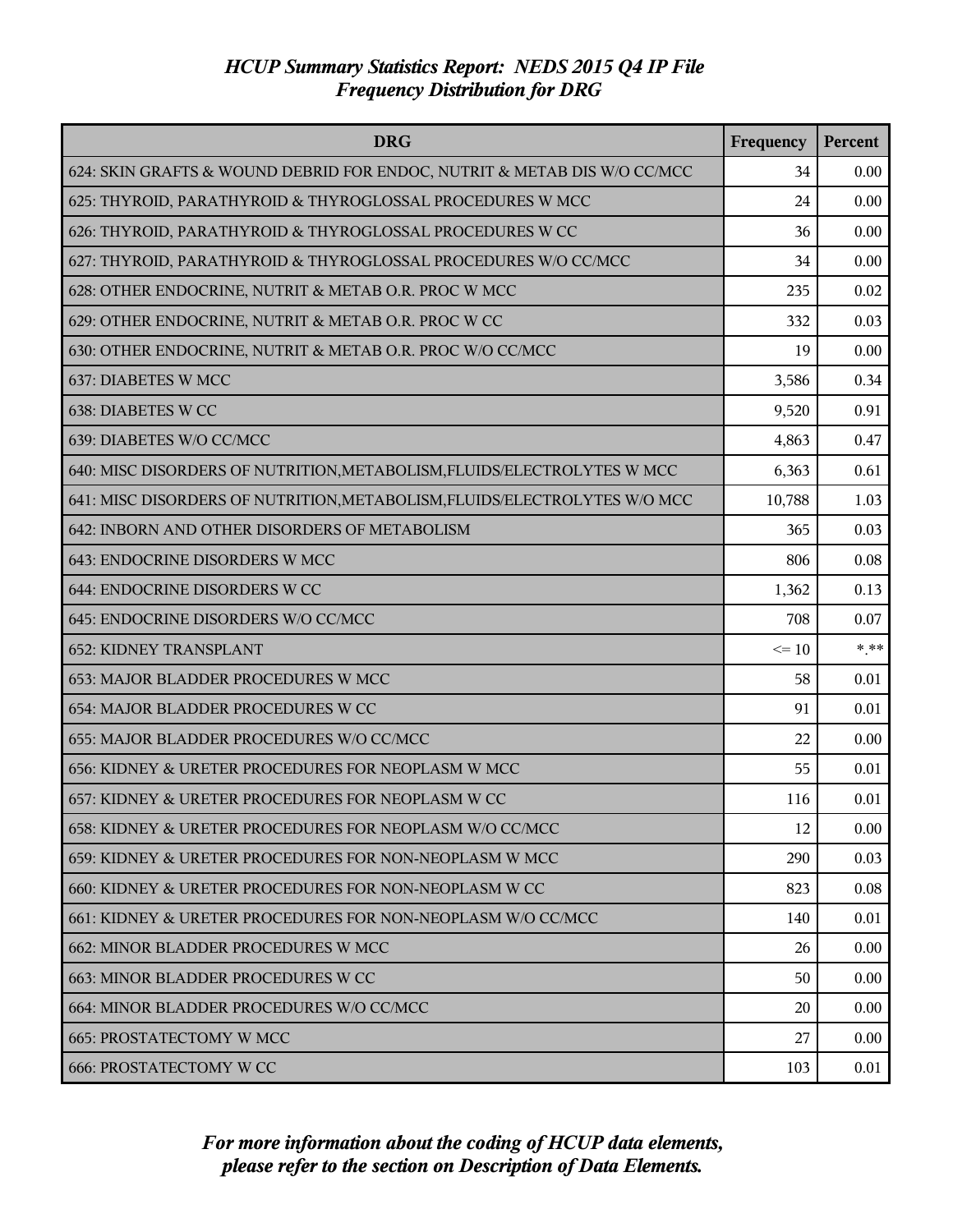| <b>DRG</b>                                              | Frequency | Percent  |
|---------------------------------------------------------|-----------|----------|
| 667: PROSTATECTOMY W/O CC/MCC                           | 28        | 0.00     |
| 668: TRANSURETHRAL PROCEDURES W MCC                     | 222       | 0.02     |
| 669: TRANSURETHRAL PROCEDURES W CC                      | 1,667     | 0.16     |
| 670: TRANSURETHRAL PROCEDURES W/O CC/MCC                | 284       | 0.03     |
| 671: URETHRAL PROCEDURES W CC/MCC                       | 43        | 0.00     |
| 672: URETHRAL PROCEDURES W/O CC/MCC                     | $\leq 10$ | * **     |
| 673: OTHER KIDNEY & URINARY TRACT PROCEDURES W MCC      | 580       | 0.06     |
| 674: OTHER KIDNEY & URINARY TRACT PROCEDURES W CC       | 357       | 0.03     |
| 675: OTHER KIDNEY & URINARY TRACT PROCEDURES W/O CC/MCC | 37        | 0.00     |
| <b>682: RENAL FAILURE W MCC</b>                         | 10,814    | 1.04     |
| 683: RENAL FAILURE W CC                                 | 13,952    | 1.34     |
| 684: RENAL FAILURE W/O CC/MCC                           | 2,624     | 0.25     |
| <b>685: ADMIT FOR RENAL DIALYSIS</b>                    | $\leq 10$ | $* * *$  |
| 686: KIDNEY & URINARY TRACT NEOPLASMS W MCC             | 135       | 0.01     |
| 687: KIDNEY & URINARY TRACT NEOPLASMS W CC              | 287       | 0.03     |
| 688: KIDNEY & URINARY TRACT NEOPLASMS W/O CC/MCC        | 37        | 0.00     |
| 689: KIDNEY & URINARY TRACT INFECTIONS W MCC            | 6,719     | 0.64     |
| 690: KIDNEY & URINARY TRACT INFECTIONS W/O MCC          | 16,894    | 1.62     |
| 691: URINARY STONES W ESW LITHOTRIPSY W CC/MCC          | 107       | $0.01\,$ |
| 692: URINARY STONES W ESW LITHOTRIPSY W/O CC/MCC        | 12        | 0.00     |
| 693: URINARY STONES W/O ESW LITHOTRIPSY W MCC           | 239       | 0.02     |
| 694: URINARY STONES W/O ESW LITHOTRIPSY W/O MCC         | 3,435     | 0.33     |
| 695: KIDNEY & URINARY TRACT SIGNS & SYMPTOMS W MCC      | 109       | 0.01     |
| 696: KIDNEY & URINARY TRACT SIGNS & SYMPTOMS W/O MCC    | 749       | 0.07     |
| 697: URETHRAL STRICTURE                                 | 54        | 0.01     |
| 698: OTHER KIDNEY & URINARY TRACT DIAGNOSES W MCC       | 3,721     | 0.36     |
| 699: OTHER KIDNEY & URINARY TRACT DIAGNOSES W CC        | 2,695     | 0.26     |
| 700: OTHER KIDNEY & URINARY TRACT DIAGNOSES W/O CC/MCC  | 719       | 0.07     |
| 707: MAJOR MALE PELVIC PROCEDURES W CC/MCC              | 15        | 0.00     |
| 708: MAJOR MALE PELVIC PROCEDURES W/O CC/MCC            | $\leq 10$ | $* * *$  |
| 709: PENIS PROCEDURES W CC/MCC                          | 46        | $0.00\,$ |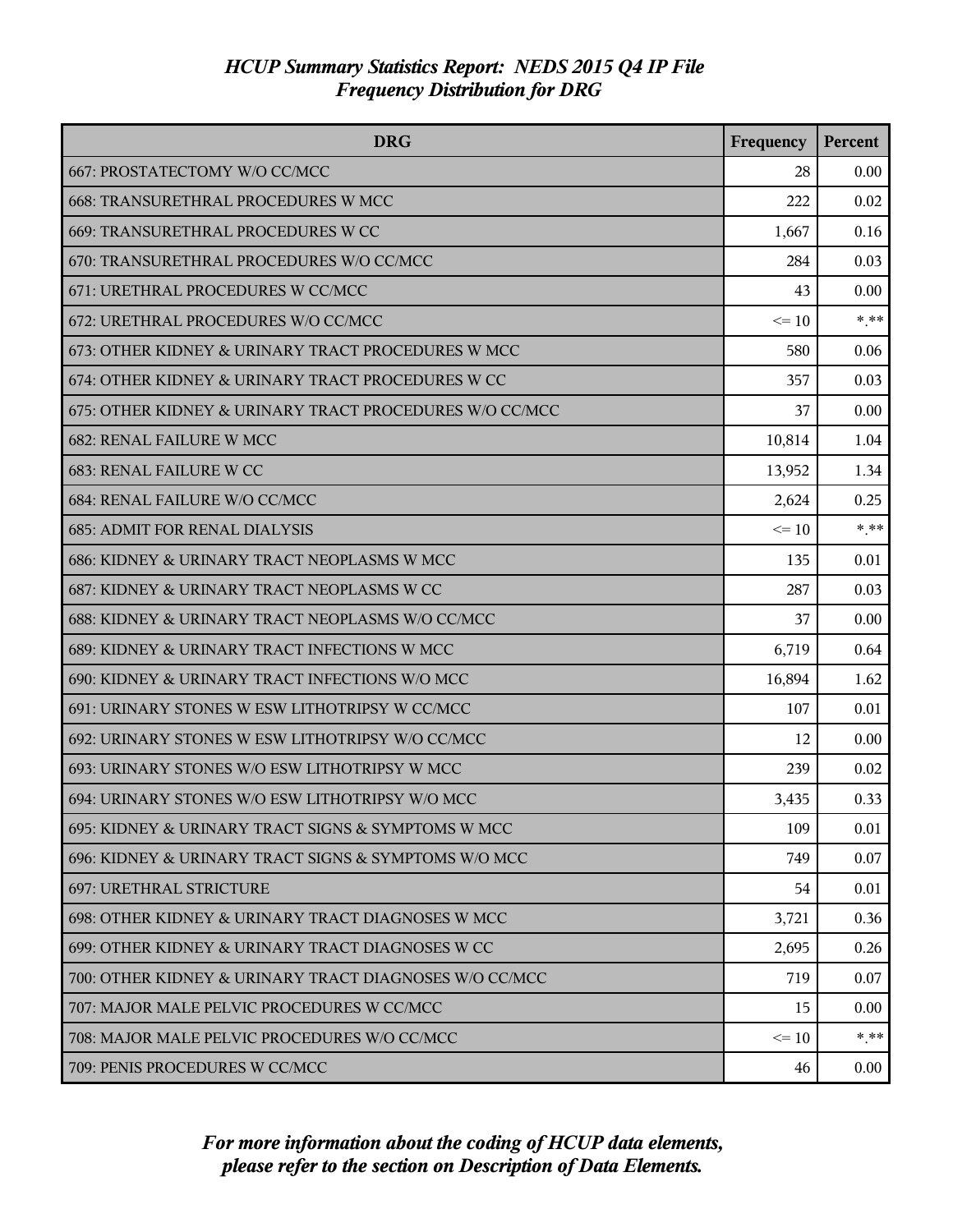| <b>DRG</b>                                                              | Frequency | Percent |
|-------------------------------------------------------------------------|-----------|---------|
| 710: PENIS PROCEDURES W/O CC/MCC                                        | 32        | 0.00    |
| 711: TESTES PROCEDURES W CC/MCC                                         | 72        | 0.01    |
| 712: TESTES PROCEDURES W/O CC/MCC                                       | 82        | 0.01    |
| 713: TRANSURETHRAL PROSTATECTOMY W CC/MCC                               | 166       | 0.02    |
| 714: TRANSURETHRAL PROSTATECTOMY W/O CC/MCC                             | 43        | 0.00    |
| 715: OTHER MALE REPRODUCTIVE SYSTEM O.R. PROC FOR MALIGNANCY W CC/MCC   | 27        | 0.00    |
| 717: OTHER MALE REPRODUCTIVE SYSTEM O.R. PROC EXC MALIGNANCY W CC/MCC   | 80        | 0.01    |
| 718: OTHER MALE REPRODUCTIVE SYSTEM O.R. PROC EXC MALIGNANCY W/O CC/MCC | 23        | 0.00    |
| 722: MALIGNANCY, MALE REPRODUCTIVE SYSTEM W MCC                         | 60        | 0.01    |
| 723: MALIGNANCY, MALE REPRODUCTIVE SYSTEM W CC                          | 146       | 0.01    |
| 724: MALIGNANCY, MALE REPRODUCTIVE SYSTEM W/O CC/MCC                    | $\leq 10$ | $***$   |
| 725: BENIGN PROSTATIC HYPERTROPHY W MCC                                 | 52        | 0.00    |
| 726: BENIGN PROSTATIC HYPERTROPHY W/O MCC                               | 251       | 0.02    |
| 727: INFLAMMATION OF THE MALE REPRODUCTIVE SYSTEM W MCC                 | 166       | 0.02    |
| 728: INFLAMMATION OF THE MALE REPRODUCTIVE SYSTEM W/O MCC               | 940       | 0.09    |
| 729: OTHER MALE REPRODUCTIVE SYSTEM DIAGNOSES W CC/MCC                  | 80        | 0.01    |
| 730: OTHER MALE REPRODUCTIVE SYSTEM DIAGNOSES W/O CC/MCC                | 53        | 0.01    |
| 734: PELVIC EVISCERATION, RAD HYSTERECTOMY & RAD VULVECTOMY W CC/MCC    | 18        | 0.00    |
| 735: PELVIC EVISCERATION, RAD HYSTERECTOMY & RAD VULVECTOMY W/O CC/MCC  | $\leq 10$ | $***$   |
| 736: UTERINE & ADNEXA PROC FOR OVARIAN OR ADNEXAL MALIGNANCY W MCC      | 19        | 0.00    |
| 737: UTERINE & ADNEXA PROC FOR OVARIAN OR ADNEXAL MALIGNANCY W CC       | 53        | 0.01    |
| 738: UTERINE & ADNEXA PROC FOR OVARIAN OR ADNEXAL MALIGNANCY W/O CC/MCC | 15        | 0.00    |
| 739: UTERINE, ADNEXA PROC FOR NON-OVARIAN/ADNEXAL MALIG W MCC           | 12        | 0.00    |
| 740: UTERINE, ADNEXA PROC FOR NON-OVARIAN/ADNEXAL MALIG W CC            | 24        | 0.00    |
| 741: UTERINE, ADNEXA PROC FOR NON-OVARIAN/ADNEXAL MALIG W/O CC/MCC      | $\leq 10$ | $* * *$ |
| 742: UTERINE & ADNEXA PROC FOR NON-MALIGNANCY W CC/MCC                  | 473       | 0.05    |
| 743: UTERINE & ADNEXA PROC FOR NON-MALIGNANCY W/O CC/MCC                | 472       | 0.05    |
| 744: D&C, CONIZATION, LAPAROSCOPY & TUBAL INTERRUPTION W CC/MCC         | 254       | 0.02    |
| 745: D&C, CONIZATION, LAPAROSCOPY & TUBAL INTERRUPTION W/O CC/MCC       | 103       | 0.01    |
| 746: VAGINA, CERVIX & VULVA PROCEDURES W CC/MCC                         | 103       | 0.01    |
| 747: VAGINA, CERVIX & VULVA PROCEDURES W/O CC/MCC                       | 76        | 0.01    |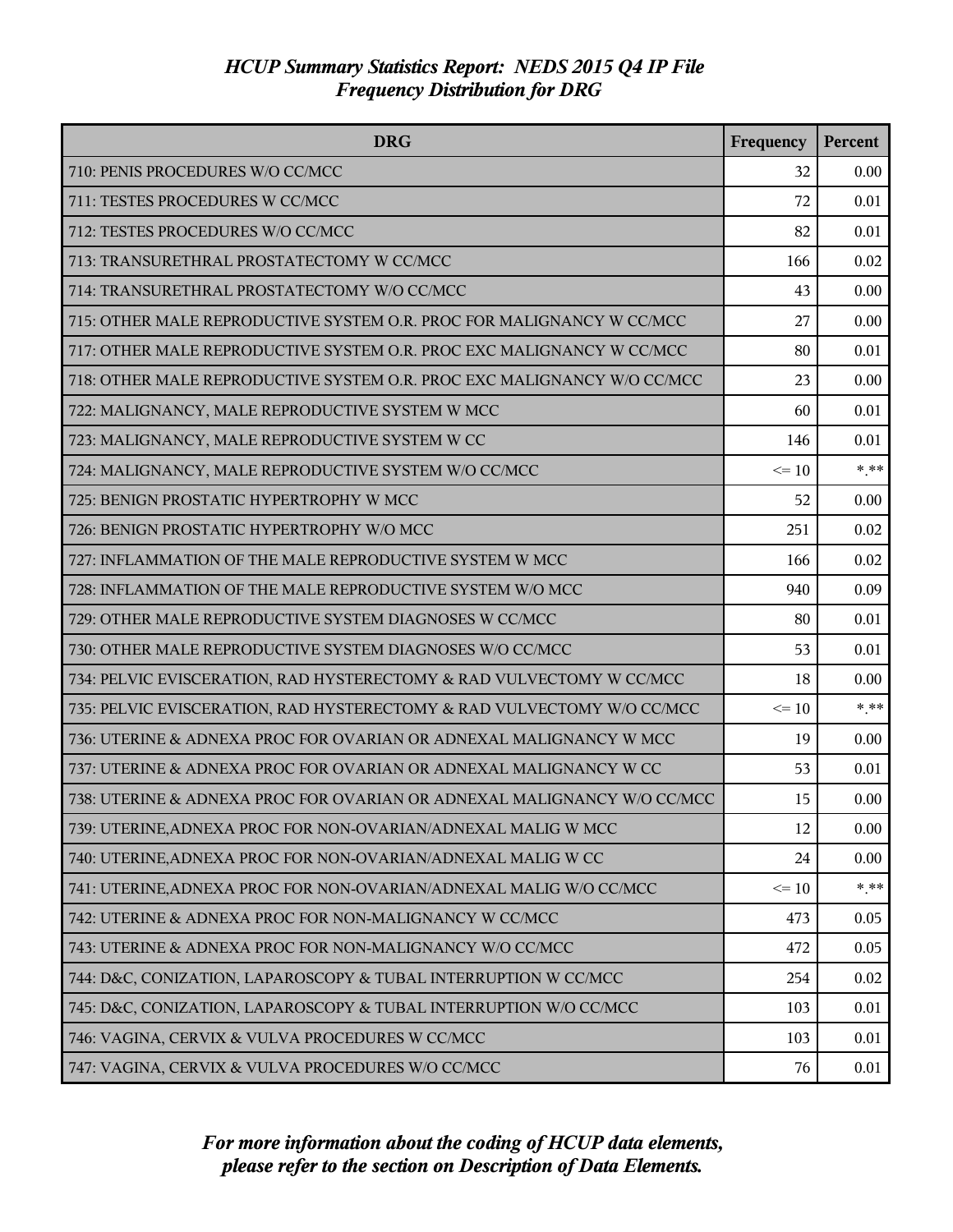| <b>DRG</b>                                                             | Frequency | <b>Percent</b> |
|------------------------------------------------------------------------|-----------|----------------|
| 748: FEMALE REPRODUCTIVE SYSTEM RECONSTRUCTIVE PROCEDURES              | $\leq 10$ | $* * *$        |
| 749: OTHER FEMALE REPRODUCTIVE SYSTEM O.R. PROCEDURES W CC/MCC         | 145       | 0.01           |
| 750: OTHER FEMALE REPRODUCTIVE SYSTEM O.R. PROCEDURES W/O CC/MCC       | 26        | 0.00           |
| 754: MALIGNANCY, FEMALE REPRODUCTIVE SYSTEM W MCC                      | 153       | 0.01           |
| 755: MALIGNANCY, FEMALE REPRODUCTIVE SYSTEM W CC                       | 282       | 0.03           |
| 756: MALIGNANCY, FEMALE REPRODUCTIVE SYSTEM W/O CC/MCC                 | 26        | 0.00           |
| 757: INFECTIONS, FEMALE REPRODUCTIVE SYSTEM W MCC                      | 112       | 0.01           |
| 758: INFECTIONS, FEMALE REPRODUCTIVE SYSTEM W CC                       | 371       | 0.04           |
| 759: INFECTIONS, FEMALE REPRODUCTIVE SYSTEM W/O CC/MCC                 | 445       | 0.04           |
| 760: MENSTRUAL & OTHER FEMALE REPRODUCTIVE SYSTEM DISORDERS W CC/MCC   | 496       | 0.05           |
| 761: MENSTRUAL & OTHER FEMALE REPRODUCTIVE SYSTEM DISORDERS W/O CC/MCC | 372       | 0.04           |
| 765: CESAREAN SECTION W CC/MCC                                         | 2,510     | 0.24           |
| 766: CESAREAN SECTION W/O CC/MCC                                       | 2,843     | 0.27           |
| 767: VAGINAL DELIVERY W STERILIZATION &/OR D&C                         | 389       | 0.04           |
| 768: VAGINAL DELIVERY W O.R. PROC EXCEPT STERIL &/OR D&C               | 32        | 0.00           |
| 769: POSTPARTUM & POST ABORTION DIAGNOSES W O.R. PROCEDURE             | 390       | 0.04           |
| 770: ABORTION W D&C, ASPIRATION CURETTAGE OR HYSTEROTOMY               | 327       | 0.03           |
| 774: VAGINAL DELIVERY W COMPLICATING DIAGNOSES                         | 2,140     | 0.21           |
| 775: VAGINAL DELIVERY W/O COMPLICATING DIAGNOSES                       | 12,817    | 1.23           |
| 776: POSTPARTUM & POST ABORTION DIAGNOSES W/O O.R. PROCEDURE           | 1,469     | 0.14           |
| 777: ECTOPIC PREGNANCY                                                 | 620       | 0.06           |
| 778: THREATENED ABORTION                                               | 330       | 0.03           |
| 779: ABORTION W/O D&C                                                  | 238       | 0.02           |
| 780: FALSE LABOR                                                       | 99        | 0.01           |
| 781: OTHER ANTEPARTUM DIAGNOSES W MEDICAL COMPLICATIONS                | 3,339     | 0.32           |
| 782: OTHER ANTEPARTUM DIAGNOSES W/O MEDICAL COMPLICATIONS              | 359       | 0.03           |
| 789: NEONATES, DIED OR TRANSFERRED TO ANOTHER ACUTE CARE FACILITY      | 73        | 0.01           |
| 790: EXTREME IMMATURITY OR RESPIRATORY DISTRESS SYNDROME, NEONATE      | 74        | 0.01           |
| 791: PREMATURITY W MAJOR PROBLEMS                                      | 62        | 0.01           |
| 792: PREMATURITY W/O MAJOR PROBLEMS                                    | 69        | 0.01           |
| 793: FULL TERM NEONATE W MAJOR PROBLEMS                                | 866       | 0.08           |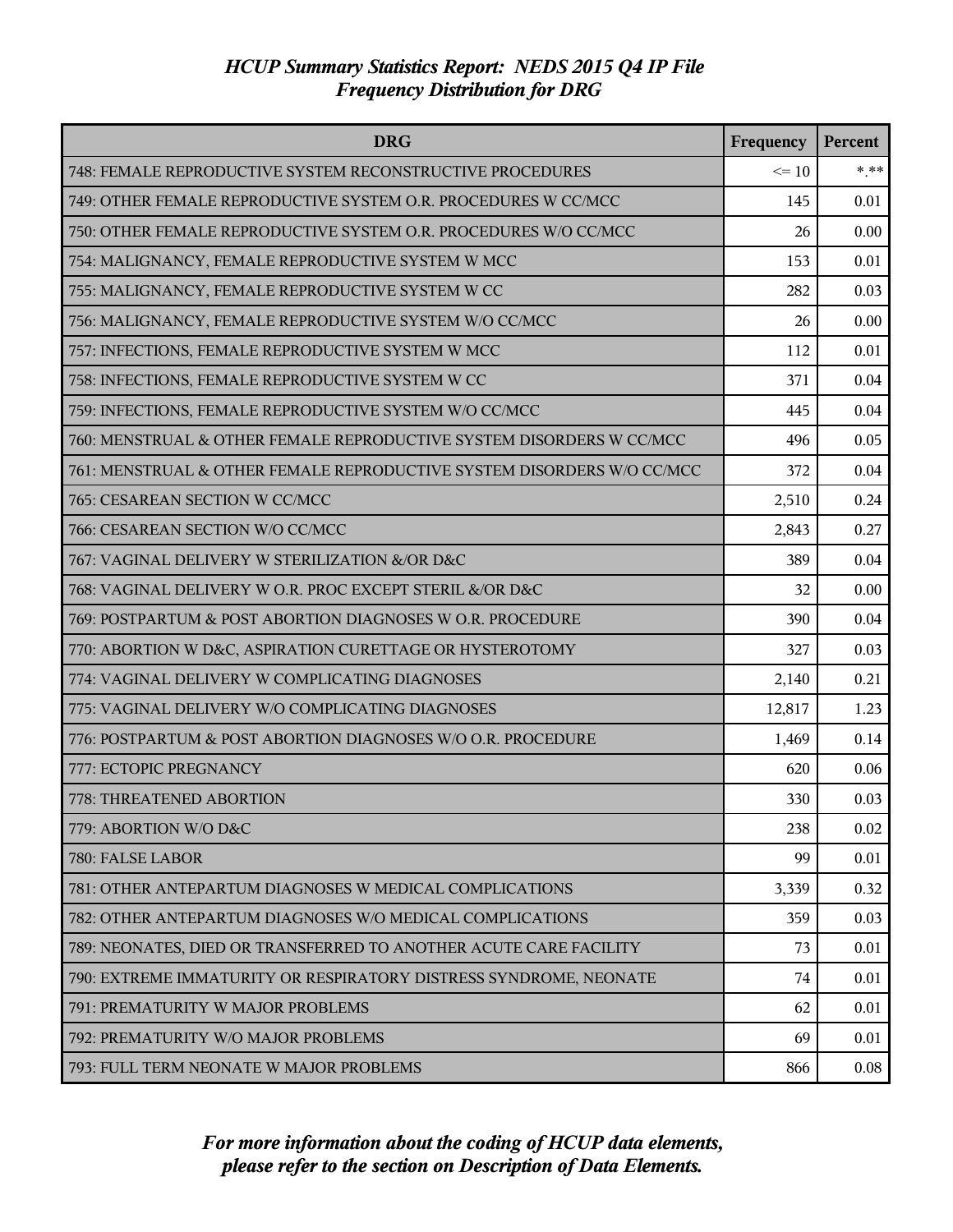| <b>DRG</b>                                                                | Frequency | Percent |
|---------------------------------------------------------------------------|-----------|---------|
| 794: NEONATE W OTHER SIGNIFICANT PROBLEMS                                 | 688       | 0.07    |
| 795: NORMAL NEWBORN                                                       | 377       | 0.04    |
| 799: SPLENECTOMY W MCC                                                    | 90        | 0.01    |
| 800: SPLENECTOMY W CC                                                     | 34        | 0.00    |
| 801: SPLENECTOMY W/O CC/MCC                                               | 14        | 0.00    |
| 802: OTHER O.R. PROC OF THE BLOOD & BLOOD FORMING ORGANS W MCC            | 108       | 0.01    |
| 803: OTHER O.R. PROC OF THE BLOOD & BLOOD FORMING ORGANS W CC             | 140       | 0.01    |
| 804: OTHER O.R. PROC OF THE BLOOD & BLOOD FORMING ORGANS W/O CC/MCC       | 63        | 0.01    |
| 808: MAJOR HEMATOL/IMMUN DIAG EXC SICKLE CELL CRISIS & COAGUL W MCC       | 711       | 0.07    |
| 809: MAJOR HEMATOL/IMMUN DIAG EXC SICKLE CELL CRISIS & COAGUL W CC        | 1,921     | 0.18    |
| 810: MAJOR HEMATOL/IMMUN DIAG EXC SICKLE CELL CRISIS & COAGUL W/O CC/MCC  | 382       | 0.04    |
| 811: RED BLOOD CELL DISORDERS W MCC                                       | 2,772     | 0.27    |
| 812: RED BLOOD CELL DISORDERS W/O MCC                                     | 10,146    | 0.97    |
| 813: COAGULATION DISORDERS                                                | 1,137     | 0.11    |
| 814: RETICULOENDOTHELIAL & IMMUNITY DISORDERS W MCC                       | 205       | 0.02    |
| 815: RETICULOENDOTHELIAL & IMMUNITY DISORDERS W CC                        | 447       | 0.04    |
| 816: RETICULOENDOTHELIAL & IMMUNITY DISORDERS W/O CC/MCC                  | 354       | 0.03    |
| 820: LYMPHOMA & LEUKEMIA W MAJOR O.R. PROCEDURE W MCC                     | 81        | 0.01    |
| 821: LYMPHOMA & LEUKEMIA W MAJOR O.R. PROCEDURE W CC                      | 65        | 0.01    |
| 822: LYMPHOMA & LEUKEMIA W MAJOR O.R. PROCEDURE W/O CC/MCC                | $\leq 10$ | $* * *$ |
| 823: LYMPHOMA & NON-ACUTE LEUKEMIA W OTHER O.R. PROC W MCC                | 205       | 0.02    |
| 824: LYMPHOMA & NON-ACUTE LEUKEMIA W OTHER O.R. PROC W CC                 | 216       | 0.02    |
| 825: LYMPHOMA & NON-ACUTE LEUKEMIA W OTHER O.R. PROC W/O CC/MCC           | 67        | 0.01    |
| 826: MYELOPROLIF DISORD OR POORLY DIFF NEOPL W MAJ O.R. PROC W MCC        | 37        | 0.00    |
| 827: MYELOPROLIF DISORD OR POORLY DIFF NEOPL W MAJ O.R. PROC W CC         | 54        | 0.01    |
| 828: MYELOPROLIF DISORD OR POORLY DIFF NEOPL W MAJ O.R. PROC W/O CC/MCC   | $\leq$ 10 | $***$   |
| 829: MYELOPROLIF DISORD OR POORLY DIFF NEOPL W OTHER O.R. PROC W CC/MCC   | 80        | 0.01    |
| 830: MYELOPROLIF DISORD OR POORLY DIFF NEOPL W OTHER O.R. PROC W/O CC/MCC | $\leq$ 10 | $* * *$ |
| 834: ACUTE LEUKEMIA W/O MAJOR O.R. PROCEDURE W MCC                        | 345       | 0.03    |
| 835: ACUTE LEUKEMIA W/O MAJOR O.R. PROCEDURE W CC                         | 283       | 0.03    |
| 836: ACUTE LEUKEMIA W/O MAJOR O.R. PROCEDURE W/O CC/MCC                   | 90        | 0.01    |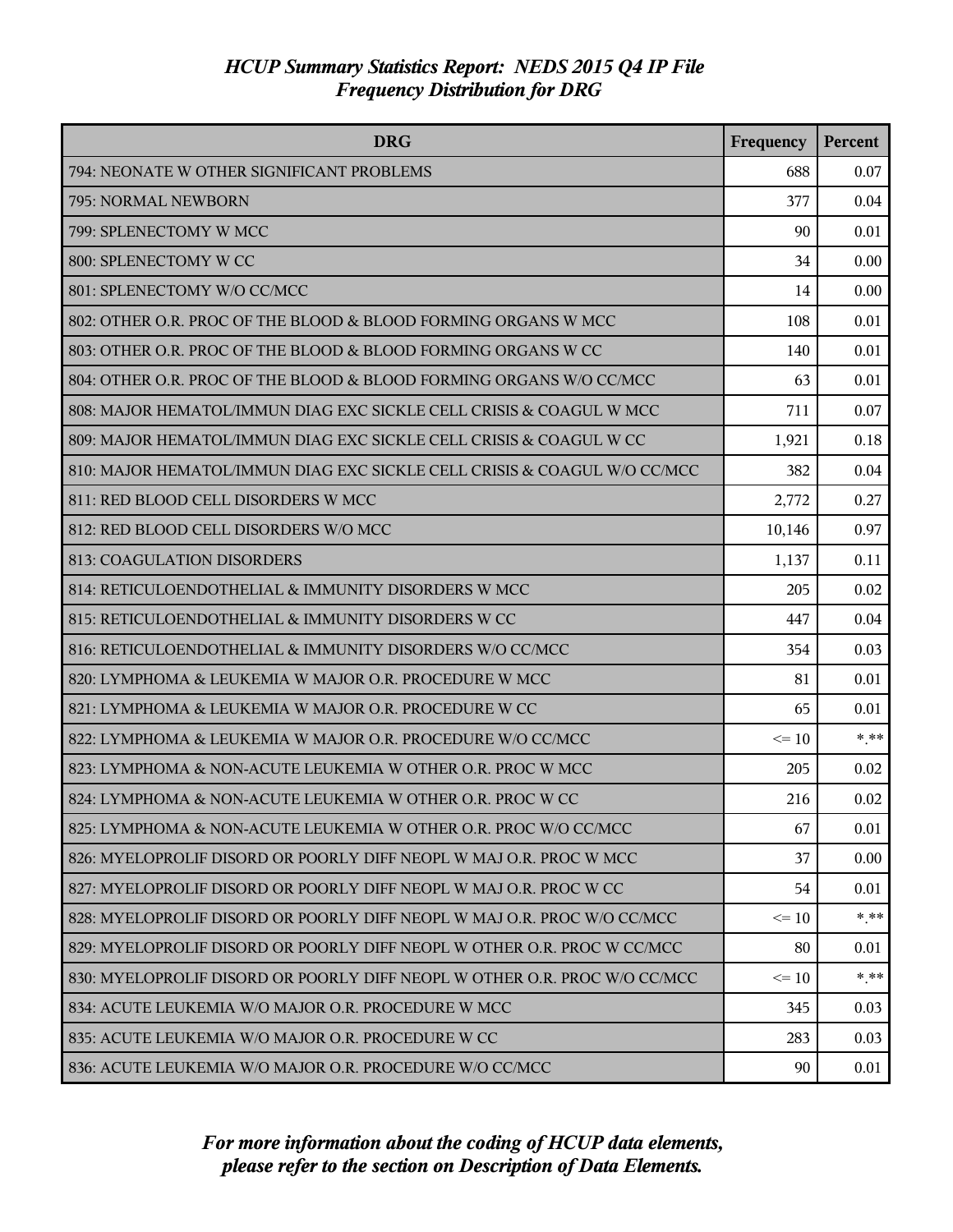| <b>DRG</b>                                                             | Frequency | <b>Percent</b> |
|------------------------------------------------------------------------|-----------|----------------|
| 837: CHEMO W ACUTE LEUKEMIA AS SDX OR W HIGH DOSE CHEMO AGENT W MCC    | 22        | 0.00           |
| 838: CHEMO W ACUTE LEUKEMIA AS SDX W CC OR HIGH DOSE CHEMO AGENT       | $\leq 10$ | $* * *$        |
| 839: CHEMO W ACUTE LEUKEMIA AS SDX W/O CC/MCC                          | $\leq 10$ | $***$          |
| 840: LYMPHOMA & NON-ACUTE LEUKEMIA W MCC                               | 609       | 0.06           |
| 841: LYMPHOMA & NON-ACUTE LEUKEMIA W CC                                | 736       | 0.07           |
| 842: LYMPHOMA & NON-ACUTE LEUKEMIA W/O CC/MCC                          | 207       | 0.02           |
| 843: OTHER MYELOPROLIF DIS OR POORLY DIFF NEOPL DIAG W MCC             | 200       | 0.02           |
| 844: OTHER MYELOPROLIF DIS OR POORLY DIFF NEOPL DIAG W CC              | 232       | 0.02           |
| 845: OTHER MYELOPROLIF DIS OR POORLY DIFF NEOPL DIAG W/O CC/MCC        | 56        | 0.01           |
| 846: CHEMOTHERAPY W/O ACUTE LEUKEMIA AS SECONDARY DIAGNOSIS W MCC      | 22        | 0.00           |
| 847: CHEMOTHERAPY W/O ACUTE LEUKEMIA AS SECONDARY DIAGNOSIS W CC       | 52        | 0.00           |
| 848: CHEMOTHERAPY W/O ACUTE LEUKEMIA AS SECONDARY DIAGNOSIS W/O CC/MCC | $\leq 10$ | $* * *$        |
| 849: RADIOTHERAPY                                                      | $\leq 10$ | $***$          |
| 853: INFECTIOUS & PARASITIC DISEASES W O.R. PROCEDURE W MCC            | 9,334     | 0.89           |
| 854: INFECTIOUS & PARASITIC DISEASES W O.R. PROCEDURE W CC             | 3,231     | 0.31           |
| 855: INFECTIOUS & PARASITIC DISEASES W O.R. PROCEDURE W/O CC/MCC       | 78        | 0.01           |
| 856: POSTOPERATIVE OR POST-TRAUMATIC INFECTIONS W O.R. PROC W MCC      | 679       | 0.07           |
| 857: POSTOPERATIVE OR POST-TRAUMATIC INFECTIONS W O.R. PROC W CC       | 781       | 0.07           |
| 858: POSTOPERATIVE OR POST-TRAUMATIC INFECTIONS W O.R. PROC W/O CC/MCC | 125       | 0.01           |
| 862: POSTOPERATIVE & POST-TRAUMATIC INFECTIONS W MCC                   | 1,233     | 0.12           |
| 863: POSTOPERATIVE & POST-TRAUMATIC INFECTIONS W/O MCC                 | 1,587     | 0.15           |
| <b>864: FEVER</b>                                                      | 1,787     | 0.17           |
| 865: VIRAL ILLNESS W MCC                                               | 410       | 0.04           |
| 866: VIRAL ILLNESS W/O MCC                                             | 1,738     | 0.17           |
| 867: OTHER INFECTIOUS & PARASITIC DISEASES DIAGNOSES W MCC             | 310       | 0.03           |
| 868: OTHER INFECTIOUS & PARASITIC DISEASES DIAGNOSES W CC              | 355       | 0.03           |
| 869: OTHER INFECTIOUS & PARASITIC DISEASES DIAGNOSES W/O CC/MCC        | 183       | 0.02           |
| 870: SEPTICEMIA OR SEVERE SEPSIS W MV >96 HOURS                        | 3,106     | 0.30           |
| 871: SEPTICEMIA OR SEVERE SEPSIS W/O MV >96 HOURS W MCC                | 51,957    | 4.98           |
| 872: SEPTICEMIA OR SEVERE SEPSIS W/O MV >96 HOURS W/O MCC              | 21,366    | 2.05           |
| 876: O.R. PROCEDURE W PRINCIPAL DIAGNOSES OF MENTAL ILLNESS            | 170       | 0.02           |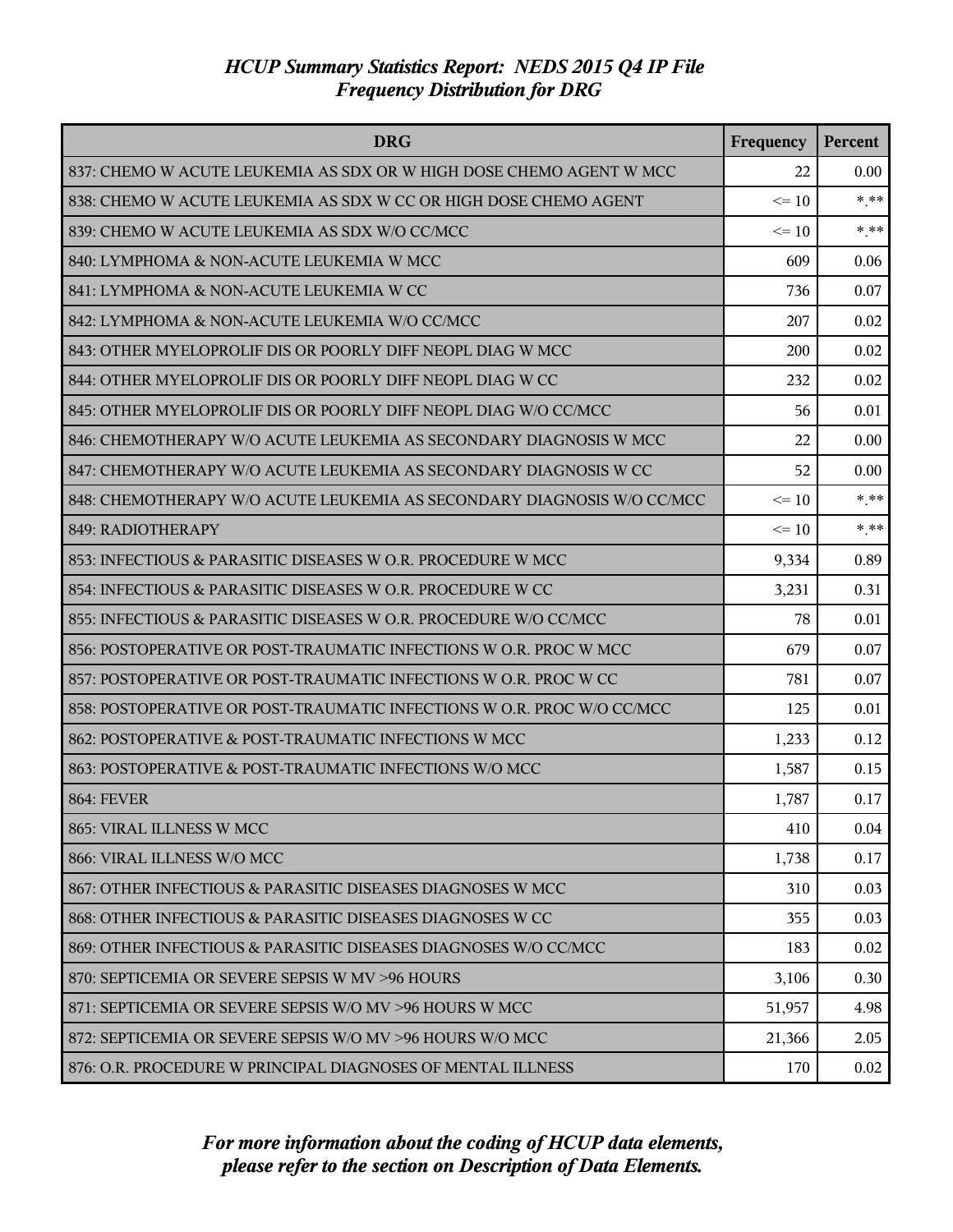| <b>DRG</b>                                                               | Frequency | Percent |
|--------------------------------------------------------------------------|-----------|---------|
| 880: ACUTE ADJUSTMENT REACTION & PSYCHOSOCIAL DYSFUNCTION                | 1,588     | 0.15    |
| 881: DEPRESSIVE NEUROSES                                                 | 4,109     | 0.39    |
| 882: NEUROSES EXCEPT DEPRESSIVE                                          | 1,347     | 0.13    |
| 883: DISORDERS OF PERSONALITY & IMPULSE CONTROL                          | 434       | 0.04    |
| 884: ORGANIC DISTURBANCES & MENTAL RETARDATION                           | 2,585     | 0.25    |
| 885: PSYCHOSES                                                           | 28,883    | 2.77    |
| 886: BEHAVIORAL & DEVELOPMENTAL DISORDERS                                | 440       | 0.04    |
| 887: OTHER MENTAL DISORDER DIAGNOSES                                     | 99        | 0.01    |
| 894: ALCOHOL/DRUG ABUSE OR DEPENDENCE, LEFT AMA                          | 1,740     | 0.17    |
| 895: ALCOHOL/DRUG ABUSE OR DEPENDENCE W REHABILITATION THERAPY           | 152       | 0.01    |
| 896: ALCOHOL/DRUG ABUSE OR DEPENDENCE W/O REHABILITATION THERAPY W MCC   | 2,016     | 0.19    |
| 897: ALCOHOL/DRUG ABUSE OR DEPENDENCE W/O REHABILITATION THERAPY W/O MCC | 12,308    | 1.18    |
| 901: WOUND DEBRIDEMENTS FOR INJURIES W MCC                               | 100       | 0.01    |
| 902: WOUND DEBRIDEMENTS FOR INJURIES W CC                                | 180       | 0.02    |
| 903: WOUND DEBRIDEMENTS FOR INJURIES W/O CC/MCC                          | 60        | 0.01    |
| 904: SKIN GRAFTS FOR INJURIES W CC/MCC                                   | 74        | 0.01    |
| 905: SKIN GRAFTS FOR INJURIES W/O CC/MCC                                 | 32        | 0.00    |
| 906: HAND PROCEDURES FOR INJURIES                                        | 260       | 0.02    |
| 907: OTHER O.R. PROCEDURES FOR INJURIES W MCC                            | 892       | 0.09    |
| 908: OTHER O.R. PROCEDURES FOR INJURIES W CC                             | 947       | 0.09    |
| 909: OTHER O.R. PROCEDURES FOR INJURIES W/O CC/MCC                       | 521       | 0.05    |
| 913: TRAUMATIC INJURY W MCC                                              | 121       | 0.01    |
| 914: TRAUMATIC INJURY W/O MCC                                            | 625       | 0.06    |
| 915: ALLERGIC REACTIONS W MCC                                            | 295       | 0.03    |
| 916: ALLERGIC REACTIONS W/O MCC                                          | 895       | 0.09    |
| 917: POISONING & TOXIC EFFECTS OF DRUGS W MCC                            | 6,227     | 0.60    |
| 918: POISONING & TOXIC EFFECTS OF DRUGS W/O MCC                          | 7,521     | 0.72    |
| 919: COMPLICATIONS OF TREATMENT W MCC                                    | 1,112     | 0.11    |
| 920: COMPLICATIONS OF TREATMENT W CC                                     | 1,407     | 0.13    |
| 921: COMPLICATIONS OF TREATMENT W/O CC/MCC                               | 590       | 0.06    |
| 922: OTHER INJURY, POISONING & TOXIC EFFECT DIAG W MCC                   | 216       | 0.02    |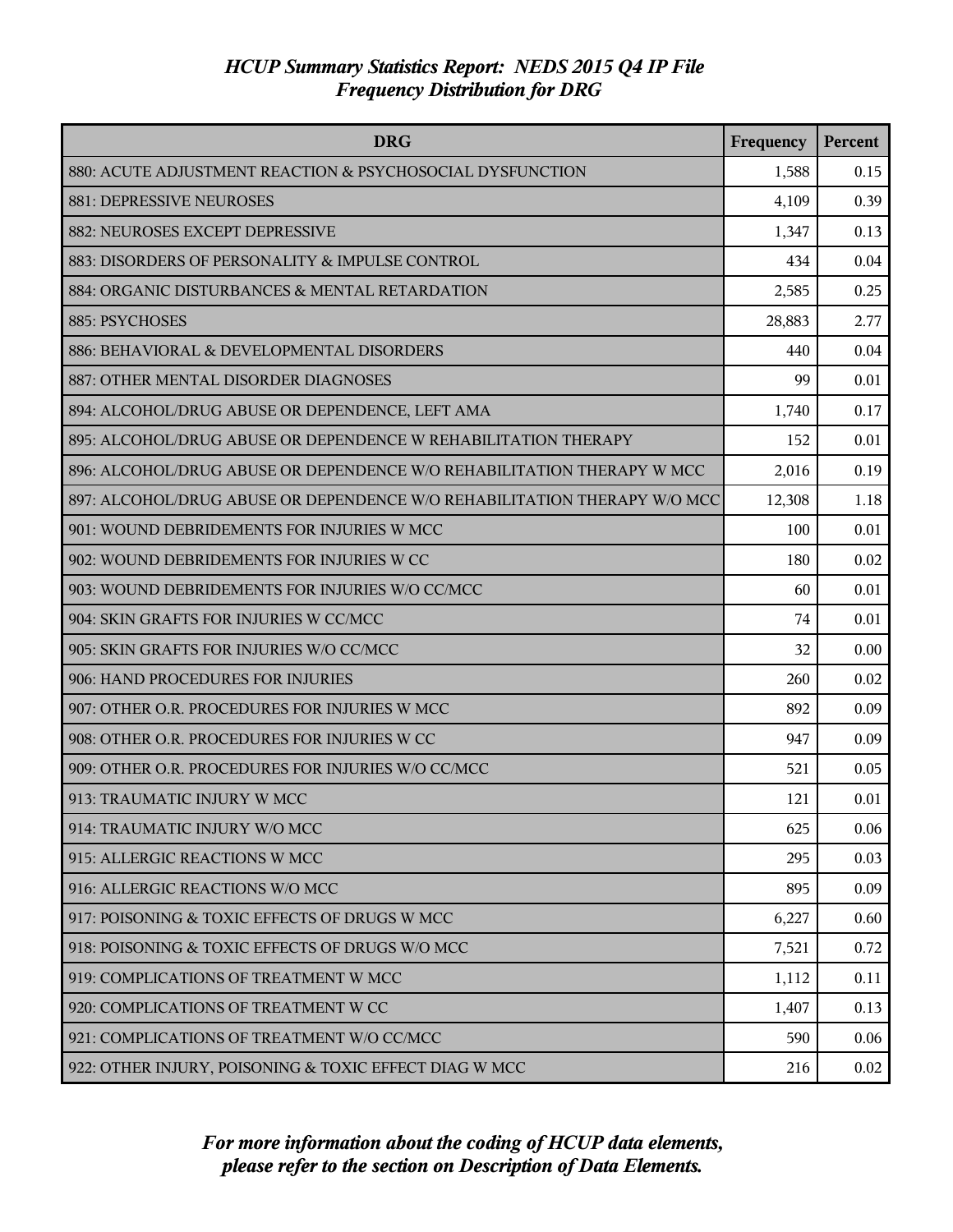| <b>DRG</b>                                                               | Frequency | Percent |
|--------------------------------------------------------------------------|-----------|---------|
| 923: OTHER INJURY, POISONING & TOXIC EFFECT DIAG W/O MCC                 | 372       | 0.04    |
| 927: EXTENSIVE BURNS OR FULL THICKNESS BURNS W MV >96 HRS W SKIN GRAFT   | 51        | 0.00    |
| 928: FULL THICKNESS BURN W SKIN GRAFT OR INHAL INJ W CC/MCC              | 141       | 0.01    |
| 929: FULL THICKNESS BURN W SKIN GRAFT OR INHAL INJ W/O CC/MCC            | 116       | 0.01    |
| 933: EXTENSIVE BURNS OR FULL THICKNESS BURNS W MV >96 HRS W/O SKIN GRAFT | 17        | 0.00    |
| 934: FULL THICKNESS BURN W/O SKIN GRFT OR INHAL INJ                      | 111       | 0.01    |
| 935: NON-EXTENSIVE BURNS                                                 | 551       | 0.05    |
| 939: O.R. PROC W DIAGNOSES OF OTHER CONTACT W HEALTH SERVICES W MCC      | 143       | 0.01    |
| 940: O.R. PROC W DIAGNOSES OF OTHER CONTACT W HEALTH SERVICES W CC       | 208       | 0.02    |
| 941: O.R. PROC W DIAGNOSES OF OTHER CONTACT W HEALTH SERVICES W/O CC/MCC | 67        | 0.01    |
| 945: REHABILITATION W CC/MCC                                             | 15        | 0.00    |
| 946: REHABILITATION W/O CC/MCC                                           | $\leq 10$ | $***$   |
| 947: SIGNS & SYMPTOMS W MCC                                              | 1,112     | 0.11    |
| 948: SIGNS & SYMPTOMS W/O MCC                                            | 4,558     | 0.44    |
| 949: AFTERCARE W CC/MCC                                                  | 378       | 0.04    |
| 950: AFTERCARE W/O CC/MCC                                                | 113       | 0.01    |
| 951: OTHER FACTORS INFLUENCING HEALTH STATUS                             | 499       | 0.05    |
| 955: CRANIOTOMY FOR MULTIPLE SIGNIFICANT TRAUMA                          | 172       | 0.02    |
| 956: LIMB REATTACHMENT, HIP & FEMUR PROC FOR MULTIPLE SIGNIFICANT TRAUMA | 914       | 0.09    |
| 957: OTHER O.R. PROCEDURES FOR MULTIPLE SIGNIFICANT TRAUMA W MCC         | 807       | 0.08    |
| 958: OTHER O.R. PROCEDURES FOR MULTIPLE SIGNIFICANT TRAUMA W CC          | 846       | 0.08    |
| 959: OTHER O.R. PROCEDURES FOR MULTIPLE SIGNIFICANT TRAUMA W/O CC/MCC    | 159       | 0.02    |
| 963: OTHER MULTIPLE SIGNIFICANT TRAUMA W MCC                             | 421       | 0.04    |
| 964: OTHER MULTIPLE SIGNIFICANT TRAUMA W CC                              | 939       | 0.09    |
| 965: OTHER MULTIPLE SIGNIFICANT TRAUMA W/O CC/MCC                        | 284       | 0.03    |
| 969: HIV W EXTENSIVE O.R. PROCEDURE W MCC                                | 111       | 0.01    |
| 970: HIV W EXTENSIVE O.R. PROCEDURE W/O MCC                              | 24        | 0.00    |
| 974: HIV W MAJOR RELATED CONDITION W MCC                                 | 892       | 0.09    |
| 975: HIV W MAJOR RELATED CONDITION W CC                                  | 752       | 0.07    |
| 976: HIV W MAJOR RELATED CONDITION W/O CC/MCC                            | 220       | 0.02    |
| 977: HIV W OR W/O OTHER RELATED CONDITION                                | 416       | 0.04    |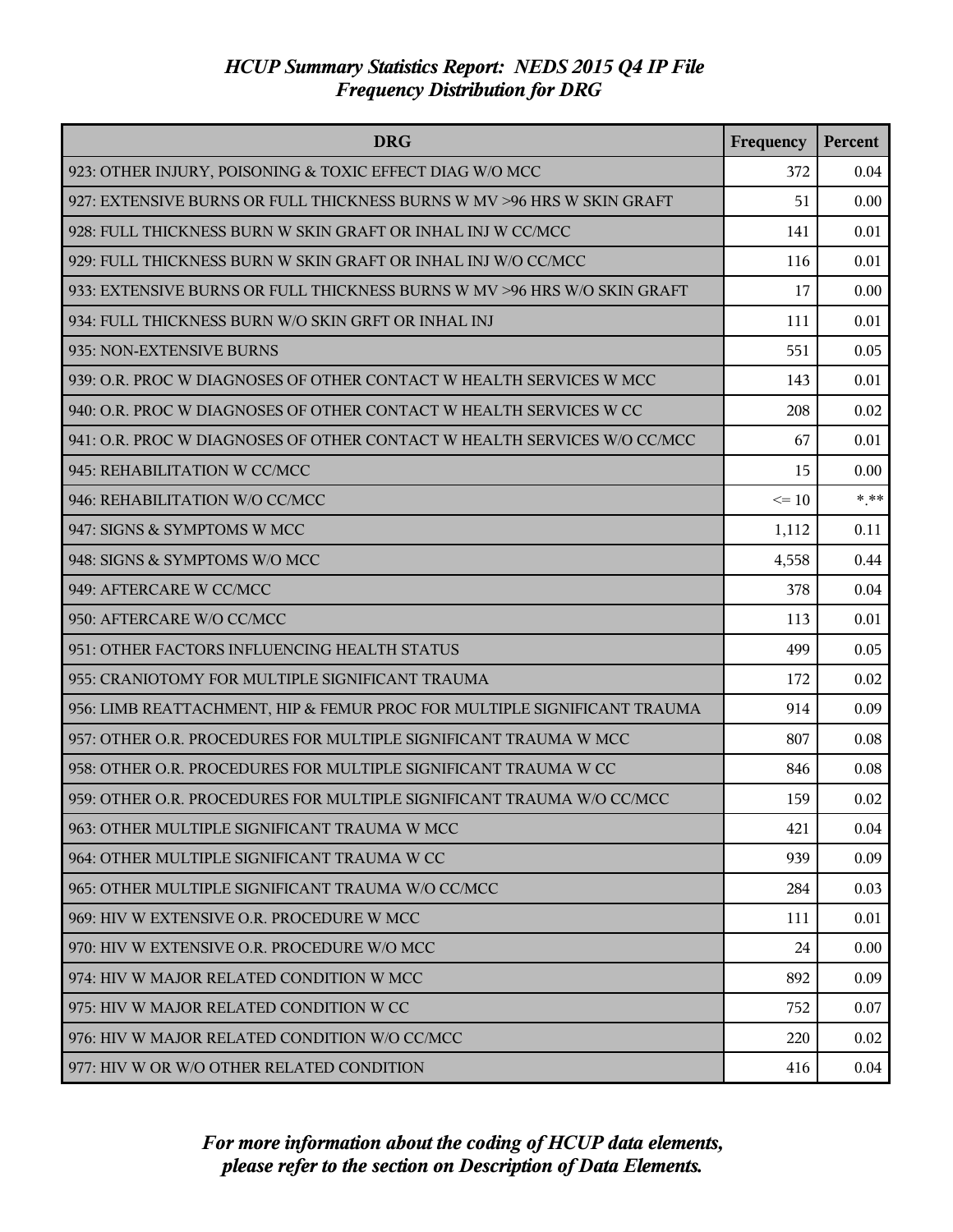| <b>DRG</b>                                                                | Frequency | Percent |
|---------------------------------------------------------------------------|-----------|---------|
| 981: EXTENSIVE O.R. PROCEDURE UNRELATED TO PRINCIPAL DIAGNOSIS W MCC      | 3,898     | 0.37    |
| 982: EXTENSIVE O.R. PROCEDURE UNRELATED TO PRINCIPAL DIAGNOSIS W CC       | 1,898     | 0.18    |
| 983: EXTENSIVE O.R. PROCEDURE UNRELATED TO PRINCIPAL DIAGNOSIS W/O CC/MCC | 424       | 0.04    |
| 984: PROSTATIC O.R. PROCEDURE UNRELATED TO PRINCIPAL DIAGNOSIS W MCC      | 24        | 0.00    |
| 985: PROSTATIC O.R. PROCEDURE UNRELATED TO PRINCIPAL DIAGNOSIS W CC       | 24        | 0.00    |
| 986: PROSTATIC O.R. PROCEDURE UNRELATED TO PRINCIPAL DIAGNOSIS W/O CC/MCC | $\leq 10$ | $***$   |
| 987: NON-EXTENSIVE O.R. PROC UNRELATED TO PRINCIPAL DIAGNOSIS W MCC       | 992       | 0.10    |
| 988: NON-EXTENSIVE O.R. PROC UNRELATED TO PRINCIPAL DIAGNOSIS W CC        | 1,376     | 0.13    |
| 989: NON-EXTENSIVE O.R. PROC UNRELATED TO PRINCIPAL DIAGNOSIS W/O CC/MCC  | 445       | 0.04    |
| 998: PRINCIPAL DIAGNOSIS INVALID AS DISCHARGE DIAGNOSIS                   | 26        | 0.00    |
| 999: UNGROUPABLE                                                          | 2,634     | 0.25    |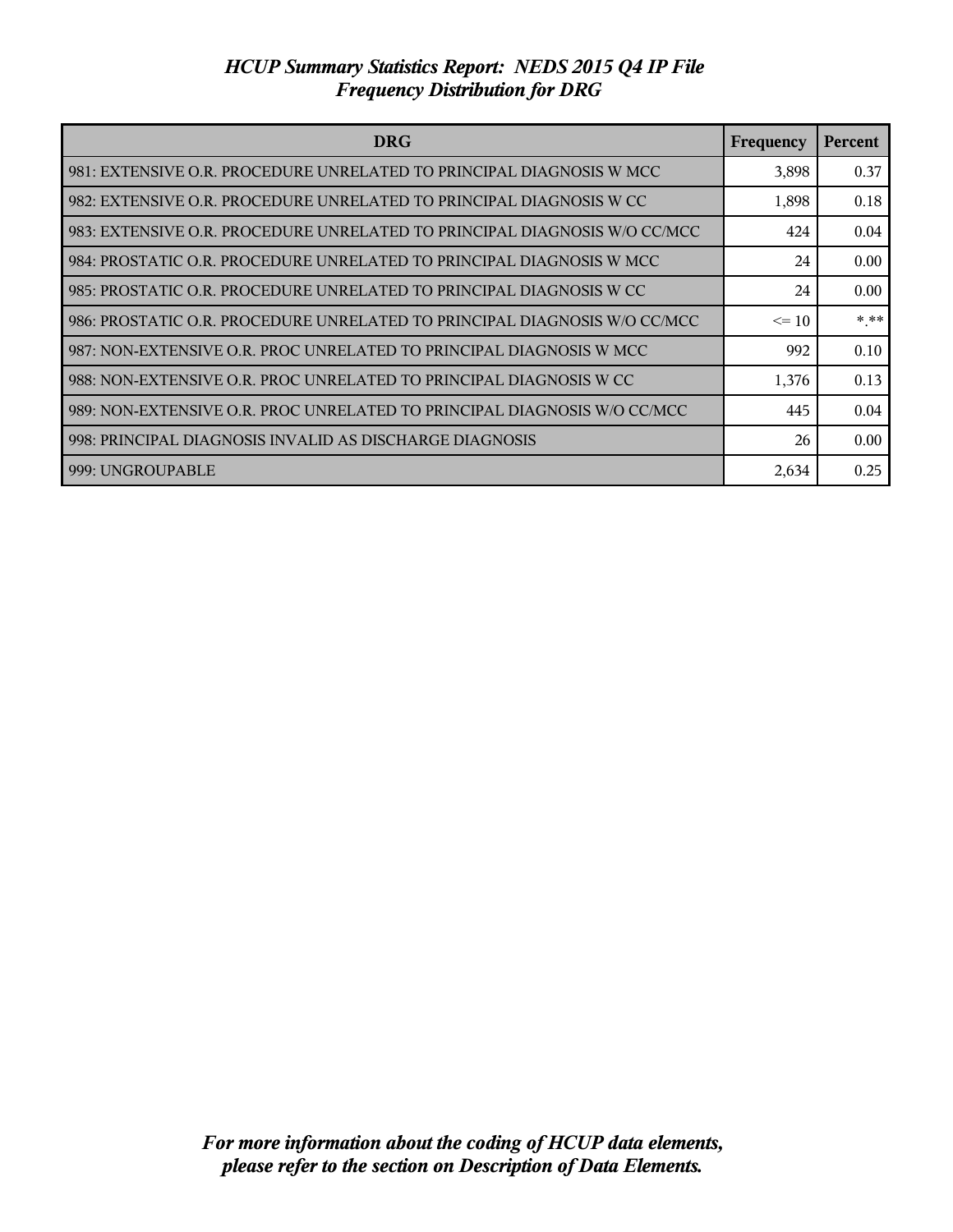| <b>DRGVER</b>            | <b>Frequency Percent</b> |        |
|--------------------------|--------------------------|--------|
| 33: Effective 10/01/2015 | 1,043,487                | 100.00 |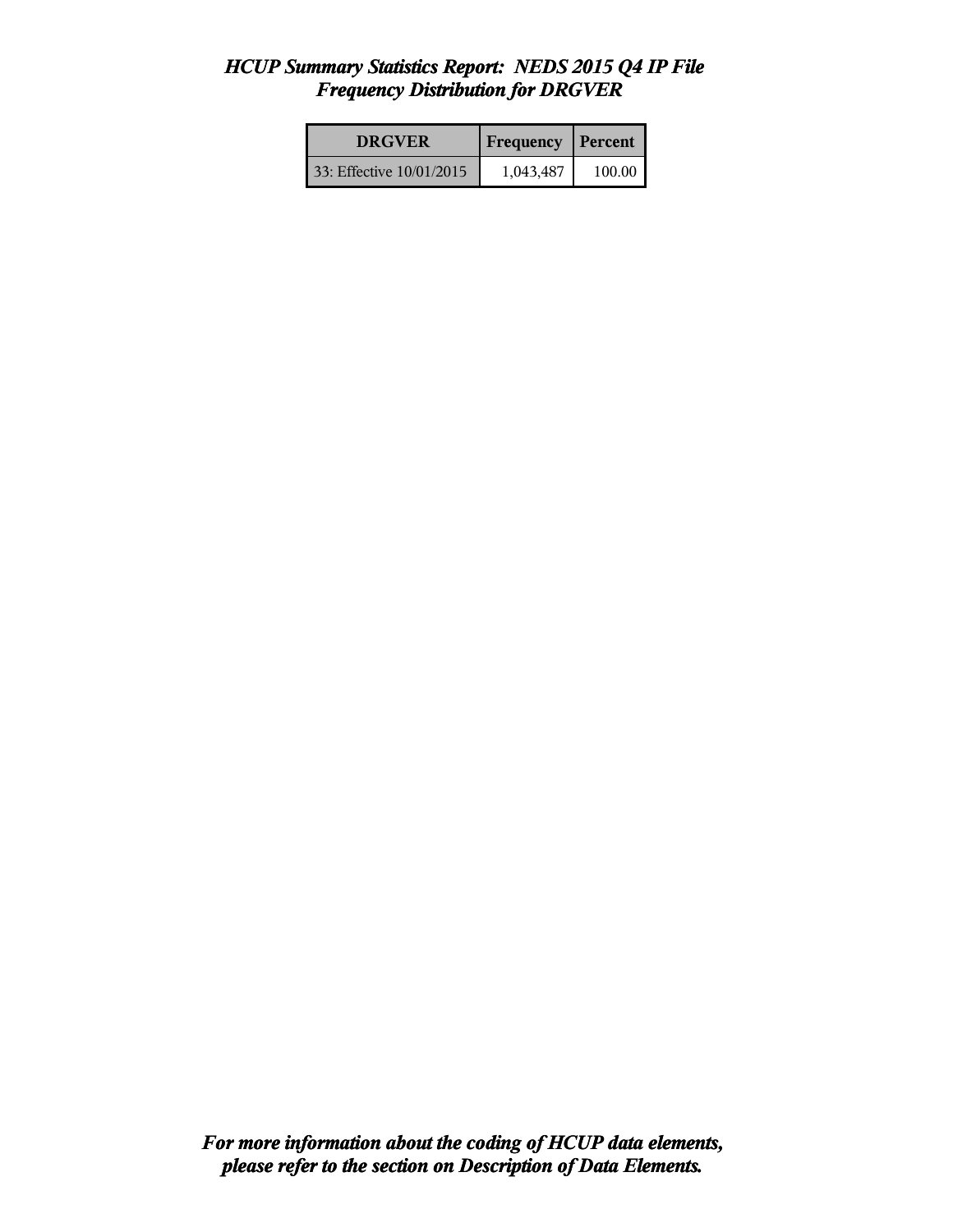| <b>DRG NOPOA</b>                                                         | Frequency | Percent |
|--------------------------------------------------------------------------|-----------|---------|
| 1: HEART TRANSPLANT OR IMPLANT OF HEART ASSIST SYSTEM W MCC              | 69        | 0.01    |
| 2: HEART TRANSPLANT OR IMPLANT OF HEART ASSIST SYSTEM W/O MCC            | $\leq 10$ | $***$   |
| 3: ECMO OR TRACH W MV >96 HRS OR PDX EXC FACE, MOUTH & NECK W MAJ O.R.   | 1,964     | 0.19    |
| 4: TRACH W MV >96 HRS OR PDX EXC FACE, MOUTH & NECK W/O MAJ O.R.         | 1,530     | 0.15    |
| 5: LIVER TRANSPLANT W MCC OR INTESTINAL TRANSPLANT                       | 31        | 0.00    |
| 6: LIVER TRANSPLANT W/O MCC                                              | $\leq 10$ | $*$ **  |
| 7: LUNG TRANSPLANT                                                       | $\leq 10$ | $* * *$ |
| 8: SIMULTANEOUS PANCREAS/KIDNEY TRANSPLANT                               | $\leq 10$ | $***$   |
| 11: TRACHEOSTOMY FOR FACE, MOUTH & NECK DIAGNOSES W MCC                  | 109       | 0.01    |
| 12: TRACHEOSTOMY FOR FACE, MOUTH & NECK DIAGNOSES W CC                   | 64        | 0.01    |
| 13: TRACHEOSTOMY FOR FACE, MOUTH & NECK DIAGNOSES W/O CC/MCC             | 25        | 0.00    |
| 14: ALLOGENEIC BONE MARROW TRANSPLANT                                    | $\leq 10$ | $* * *$ |
| 16: AUTOLOGOUS BONE MARROW TRANSPLANT W CC/MCC                           | $\leq 10$ | $***$   |
| 20: INTRACRANIAL VASCULAR PROCEDURES W PDX HEMORRHAGE W MCC              | 213       | 0.02    |
| 21: INTRACRANIAL VASCULAR PROCEDURES W PDX HEMORRHAGE W CC               | 93        | 0.01    |
| 22: INTRACRANIAL VASCULAR PROCEDURES W PDX HEMORRHAGE W/O CC/MCC         | 25        | 0.00    |
| 23: CRANIO W MAJOR DEV IMPL/ACUTE COMPLEX CNS PDX W MCC OR CHEMO IMPLANT | 932       | 0.09    |
| 24: CRANIO W MAJOR DEV IMPL/ACUTE COMPLEX CNS PDX W/O MCC                | 306       | 0.03    |
| 25: CRANIOTOMY & ENDOVASCULAR INTRACRANIAL PROCEDURES W MCC              | 1,613     | 0.15    |
| 26: CRANIOTOMY & ENDOVASCULAR INTRACRANIAL PROCEDURES W CC               | 572       | 0.05    |
| 27: CRANIOTOMY & ENDOVASCULAR INTRACRANIAL PROCEDURES W/O CC/MCC         | 355       | 0.03    |
| 28: SPINAL PROCEDURES W MCC                                              | 157       | 0.02    |
| 29: SPINAL PROCEDURES W CC OR SPINAL NEUROSTIMULATORS                    | 246       | 0.02    |
| 30: SPINAL PROCEDURES W/O CC/MCC                                         | 83        | 0.01    |
| 31: VENTRICULAR SHUNT PROCEDURES W MCC                                   | 92        | 0.01    |
| 32: VENTRICULAR SHUNT PROCEDURES W CC                                    | 210       | 0.02    |
| 33: VENTRICULAR SHUNT PROCEDURES W/O CC/MCC                              | 68        | 0.01    |
| 34: CAROTID ARTERY STENT PROCEDURE W MCC                                 | 34        | 0.00    |
| 35: CAROTID ARTERY STENT PROCEDURE W CC                                  | 57        | 0.01    |
| 36: CAROTID ARTERY STENT PROCEDURE W/O CC/MCC                            | 33        | 0.00    |
| 37: EXTRACRANIAL PROCEDURES W MCC                                        | 135       | 0.01    |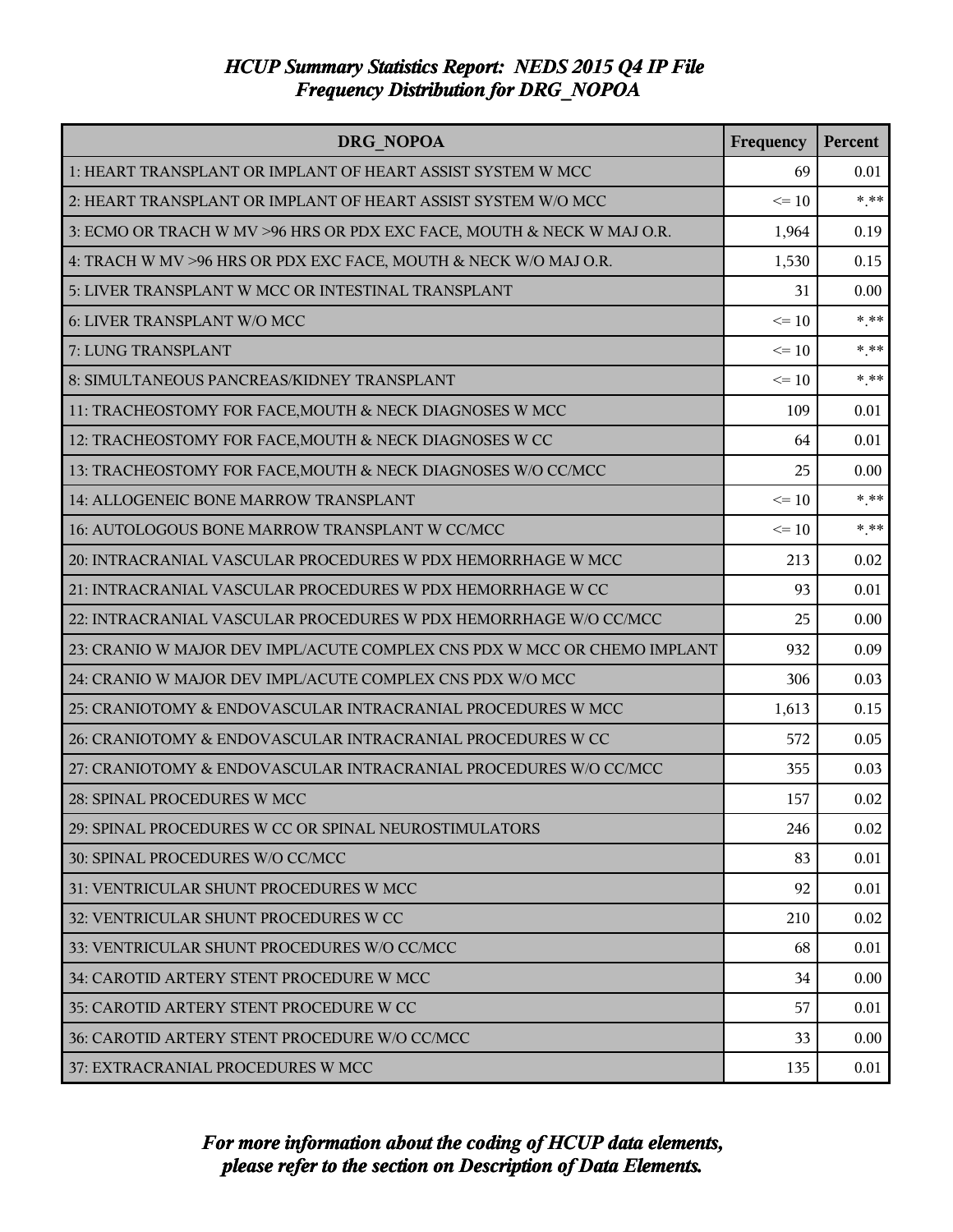| <b>DRG NOPOA</b>                                                         | Frequency | <b>Percent</b> |
|--------------------------------------------------------------------------|-----------|----------------|
| 38: EXTRACRANIAL PROCEDURES W CC                                         | 267       | 0.03           |
| 39: EXTRACRANIAL PROCEDURES W/O CC/MCC                                   | 171       | 0.02           |
| 40: PERIPH/CRANIAL NERVE & OTHER NERV SYST PROC W MCC                    | 368       | 0.04           |
| 41: PERIPH/CRANIAL NERVE & OTHER NERV SYST PROC W CC OR PERIPH NEUROSTIM | 395       | 0.04           |
| 42: PERIPH/CRANIAL NERVE & OTHER NERV SYST PROC W/O CC/MCC               | 146       | 0.01           |
| 52: SPINAL DISORDERS & INJURIES W CC/MCC                                 | 118       | 0.01           |
| 53: SPINAL DISORDERS & INJURIES W/O CC/MCC                               | 52        | 0.00           |
| 54: NERVOUS SYSTEM NEOPLASMS W MCC                                       | 1,380     | 0.13           |
| 55: NERVOUS SYSTEM NEOPLASMS W/O MCC                                     | 744       | 0.07           |
| 56: DEGENERATIVE NERVOUS SYSTEM DISORDERS W MCC                          | 1,000     | 0.10           |
| 57: DEGENERATIVE NERVOUS SYSTEM DISORDERS W/O MCC                        | 3,292     | 0.32           |
| 58: MULTIPLE SCLEROSIS & CEREBELLAR ATAXIA W MCC                         | 101       | 0.01           |
| 59: MULTIPLE SCLEROSIS & CEREBELLAR ATAXIA W CC                          | 453       | 0.04           |
| 60: MULTIPLE SCLEROSIS & CEREBELLAR ATAXIA W/O CC/MCC                    | 539       | 0.05           |
| 61: ACUTE ISCHEMIC STROKE W USE OF THROMBOLYTIC AGENT W MCC              | 517       | 0.05           |
| 62: ACUTE ISCHEMIC STROKE W USE OF THROMBOLYTIC AGENT W CC               | 1,153     | 0.11           |
| 63: ACUTE ISCHEMIC STROKE W USE OF THROMBOLYTIC AGENT W/O CC/MCC         | 271       | 0.03           |
| 64: INTRACRANIAL HEMORRHAGE OR CEREBRAL INFARCTION W MCC                 | 6,962     | 0.67           |
| 65: INTRACRANIAL HEMORRHAGE OR CEREBRAL INFARCTION W CC OR TPA IN 24 HRS | 11,548    | 1.11           |
| 66: INTRACRANIAL HEMORRHAGE OR CEREBRAL INFARCTION W/O CC/MCC            | 5,226     | 0.50           |
| 67: NONSPECIFIC CVA & PRECEREBRAL OCCLUSION W/O INFARCT W MCC            | 73        | 0.01           |
| 68: NONSPECIFIC CVA & PRECEREBRAL OCCLUSION W/O INFARCT W/O MCC          | 334       | 0.03           |
| <b>69: TRANSIENT ISCHEMIA</b>                                            | 5,811     | 0.56           |
| 70: NONSPECIFIC CEREBROVASCULAR DISORDERS W MCC                          | 1,364     | 0.13           |
| 71: NONSPECIFIC CEREBROVASCULAR DISORDERS W CC                           | 1,550     | 0.15           |
| 72: NONSPECIFIC CEREBROVASCULAR DISORDERS W/O CC/MCC                     | 541       | 0.05           |
| 73: CRANIAL & PERIPHERAL NERVE DISORDERS W MCC                           | 687       | 0.07           |
| 74: CRANIAL & PERIPHERAL NERVE DISORDERS W/O MCC                         | 2,841     | 0.27           |
| 75: VIRAL MENINGITIS W CC/MCC                                            | 254       | 0.02           |
| 76: VIRAL MENINGITIS W/O CC/MCC                                          | 572       | 0.05           |
| 77: HYPERTENSIVE ENCEPHALOPATHY W MCC                                    | 211       | 0.02           |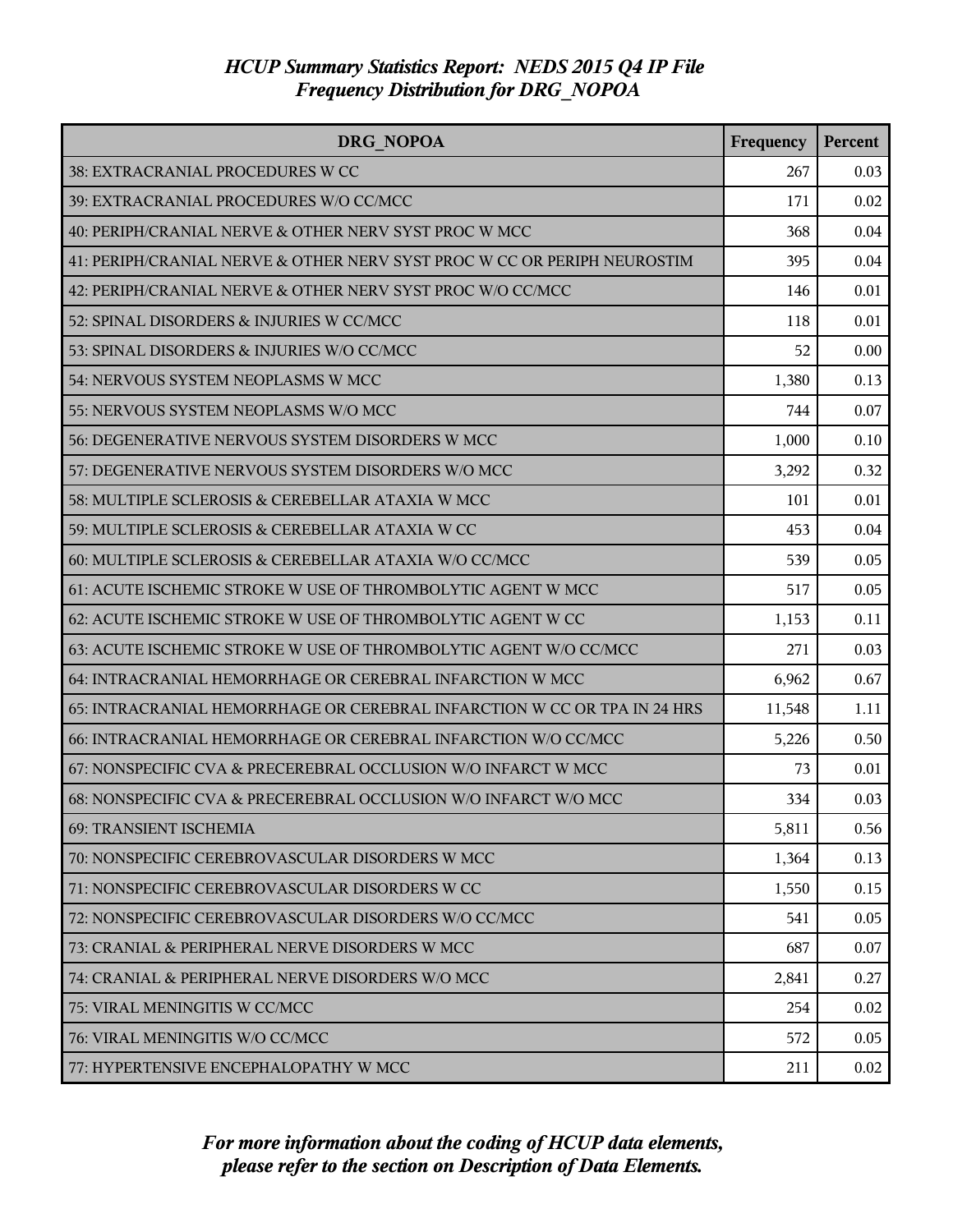| <b>DRG NOPOA</b>                                                        | Frequency | Percent |
|-------------------------------------------------------------------------|-----------|---------|
| 78: HYPERTENSIVE ENCEPHALOPATHY W CC                                    | 353       | 0.03    |
| 79: HYPERTENSIVE ENCEPHALOPATHY W/O CC/MCC                              | 185       | 0.02    |
| 80: NONTRAUMATIC STUPOR & COMA W MCC                                    | 57        | 0.01    |
| 81: NONTRAUMATIC STUPOR & COMA W/O MCC                                  | 111       | 0.01    |
| 82: TRAUMATIC STUPOR & COMA, COMA >1 HR W MCC                           | 583       | 0.06    |
| 83: TRAUMATIC STUPOR & COMA, COMA >1 HR W CC                            | 575       | 0.06    |
| 84: TRAUMATIC STUPOR & COMA, COMA >1 HR W/O CC/MCC                      | 616       | 0.06    |
| 85: TRAUMATIC STUPOR & COMA, COMA <1 HR W MCC                           | 1,099     | 0.11    |
| 86: TRAUMATIC STUPOR & COMA, COMA <1 HR W CC                            | 1,779     | 0.17    |
| 87: TRAUMATIC STUPOR & COMA, COMA <1 HR W/O CC/MCC                      | 2,026     | 0.19    |
| 88: CONCUSSION W MCC                                                    | 114       | 0.01    |
| 89: CONCUSSION W CC                                                     | 295       | 0.03    |
| 90: CONCUSSION W/O CC/MCC                                               | 337       | 0.03    |
| 91: OTHER DISORDERS OF NERVOUS SYSTEM W MCC                             | 1,141     | 0.11    |
| 92: OTHER DISORDERS OF NERVOUS SYSTEM W CC                              | 2,078     | 0.20    |
| 93: OTHER DISORDERS OF NERVOUS SYSTEM W/O CC/MCC                        | 1,331     | 0.13    |
| 94: BACTERIAL & TUBERCULOUS INFECTIONS OF NERVOUS SYSTEM W MCC          | 177       | 0.02    |
| 95: BACTERIAL & TUBERCULOUS INFECTIONS OF NERVOUS SYSTEM W CC           | 207       | 0.02    |
| 96: BACTERIAL & TUBERCULOUS INFECTIONS OF NERVOUS SYSTEM W/O CC/MCC     | 175       | 0.02    |
| 97: NON-BACTERIAL INFECT OF NERVOUS SYS EXC VIRAL MENINGITIS W MCC      | 277       | 0.03    |
| 98: NON-BACTERIAL INFECT OF NERVOUS SYS EXC VIRAL MENINGITIS W CC       | 323       | 0.03    |
| 99: NON-BACTERIAL INFECT OF NERVOUS SYS EXC VIRAL MENINGITIS W/O CC/MCC | 382       | 0.04    |
| 100: SEIZURES W MCC                                                     | 3,178     | 0.30    |
| 101: SEIZURES W/O MCC                                                   | 7,596     | 0.73    |
| 102: HEADACHES W MCC                                                    | 287       | 0.03    |
| 103: HEADACHES W/O MCC                                                  | 3,046     | 0.29    |
| 113: ORBITAL PROCEDURES W CC/MCC                                        | 101       | 0.01    |
| 114: ORBITAL PROCEDURES W/O CC/MCC                                      | 50        | 0.00    |
| 115: EXTRAOCULAR PROCEDURES EXCEPT ORBIT                                | 124       | 0.01    |
| 116: INTRAOCULAR PROCEDURES W CC/MCC                                    | 32        | 0.00    |
| 117: INTRAOCULAR PROCEDURES W/O CC/MCC                                  | 51        | 0.00    |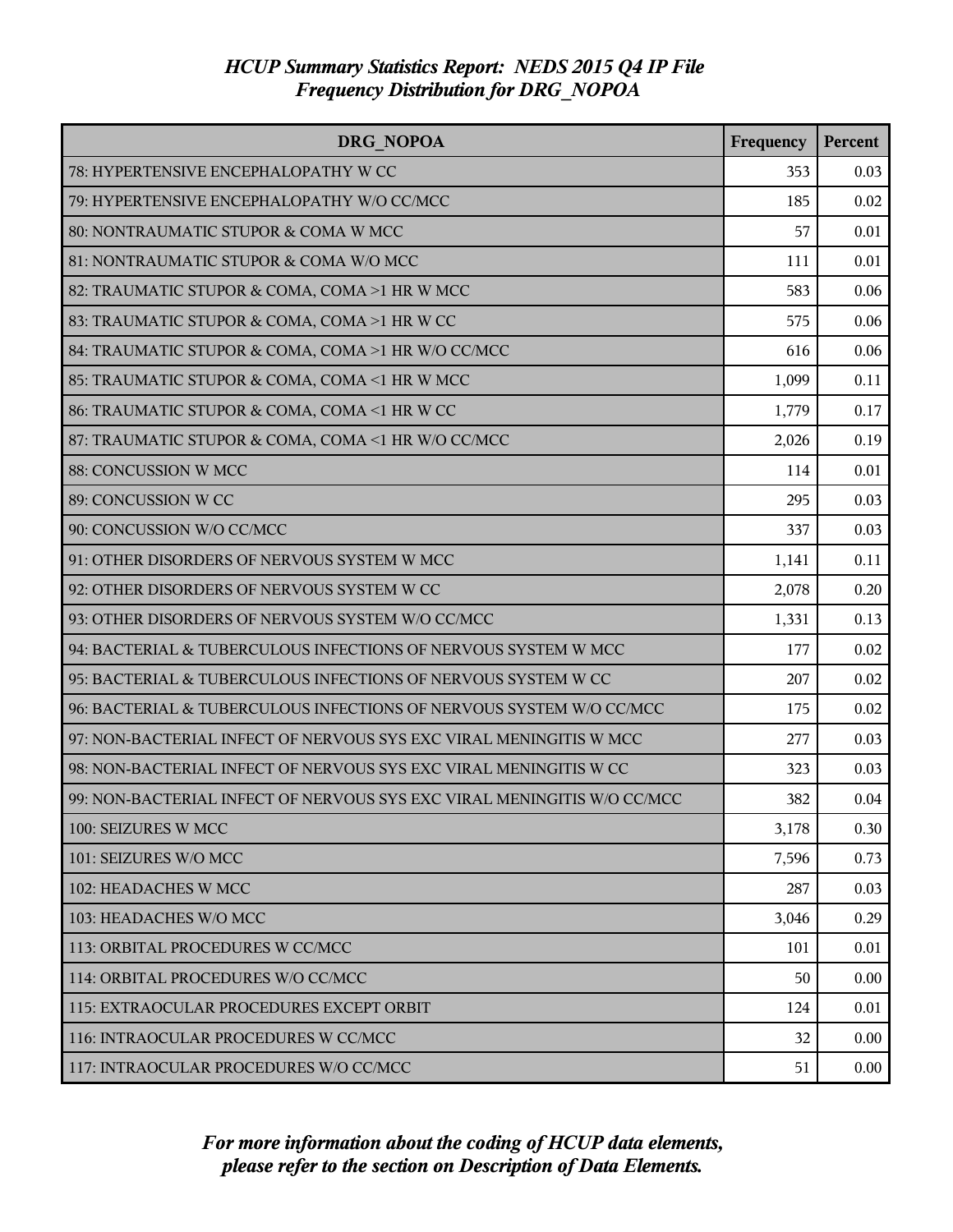| DRG NOPOA                                                       | Frequency | Percent |
|-----------------------------------------------------------------|-----------|---------|
| 121: ACUTE MAJOR EYE INFECTIONS W CC/MCC                        | 105       | 0.01    |
| 122: ACUTE MAJOR EYE INFECTIONS W/O CC/MCC                      | 108       | 0.01    |
| 123: NEUROLOGICAL EYE DISORDERS                                 | 462       | 0.04    |
| 124: OTHER DISORDERS OF THE EYE W MCC                           | 96        | 0.01    |
| 125: OTHER DISORDERS OF THE EYE W/O MCC                         | 644       | 0.06    |
| 129: MAJOR HEAD & NECK PROCEDURES W CC/MCC OR MAJOR DEVICE      | 26        | 0.00    |
| 130: MAJOR HEAD & NECK PROCEDURES W/O CC/MCC                    | 13        | 0.00    |
| 131: CRANIAL/FACIAL PROCEDURES W CC/MCC                         | 329       | 0.03    |
| 132: CRANIAL/FACIAL PROCEDURES W/O CC/MCC                       | 251       | 0.02    |
| 133: OTHER EAR, NOSE, MOUTH & THROAT O.R. PROCEDURES W CC/MCC   | 337       | 0.03    |
| 134: OTHER EAR, NOSE, MOUTH & THROAT O.R. PROCEDURES W/O CC/MCC | 389       | 0.04    |
| 135: SINUS & MASTOID PROCEDURES W CC/MCC                        | 33        | 0.00    |
| 136: SINUS & MASTOID PROCEDURES W/O CC/MCC                      | $\leq 10$ | $***$   |
| 137: MOUTH PROCEDURES W CC/MCC                                  | 176       | 0.02    |
| 138: MOUTH PROCEDURES W/O CC/MCC                                | 110       | 0.01    |
| 139: SALIVARY GLAND PROCEDURES                                  | 16        | 0.00    |
| 146: EAR, NOSE, MOUTH & THROAT MALIGNANCY W MCC                 | 94        | 0.01    |
| 147: EAR, NOSE, MOUTH & THROAT MALIGNANCY W CC                  | 131       | 0.01    |
| 148: EAR, NOSE, MOUTH & THROAT MALIGNANCY W/O CC/MCC            | 35        | 0.00    |
| 149: DYSEQUILIBRIUM                                             | 2,126     | 0.20    |
| 150: EPISTAXIS W MCC                                            | 87        | 0.01    |
| 151: EPISTAXIS W/O MCC                                          | 369       | 0.04    |
| 152: OTITIS MEDIA & URI W MCC                                   | 398       | 0.04    |
| 153: OTITIS MEDIA & URI W/O MCC                                 | 3,100     | 0.30    |
| 154: OTHER EAR, NOSE, MOUTH & THROAT DIAGNOSES W MCC            | 230       | 0.02    |
| 155: OTHER EAR, NOSE, MOUTH & THROAT DIAGNOSES W CC             | 652       | 0.06    |
| 156: OTHER EAR, NOSE, MOUTH & THROAT DIAGNOSES W/O CC/MCC       | 542       | 0.05    |
| 157: DENTAL & ORAL DISEASES W MCC                               | 233       | 0.02    |
| 158: DENTAL & ORAL DISEASES W CC                                | 703       | 0.07    |
| 159: DENTAL & ORAL DISEASES W/O CC/MCC                          | 512       | 0.05    |
| 163: MAJOR CHEST PROCEDURES W MCC                               | 915       | 0.09    |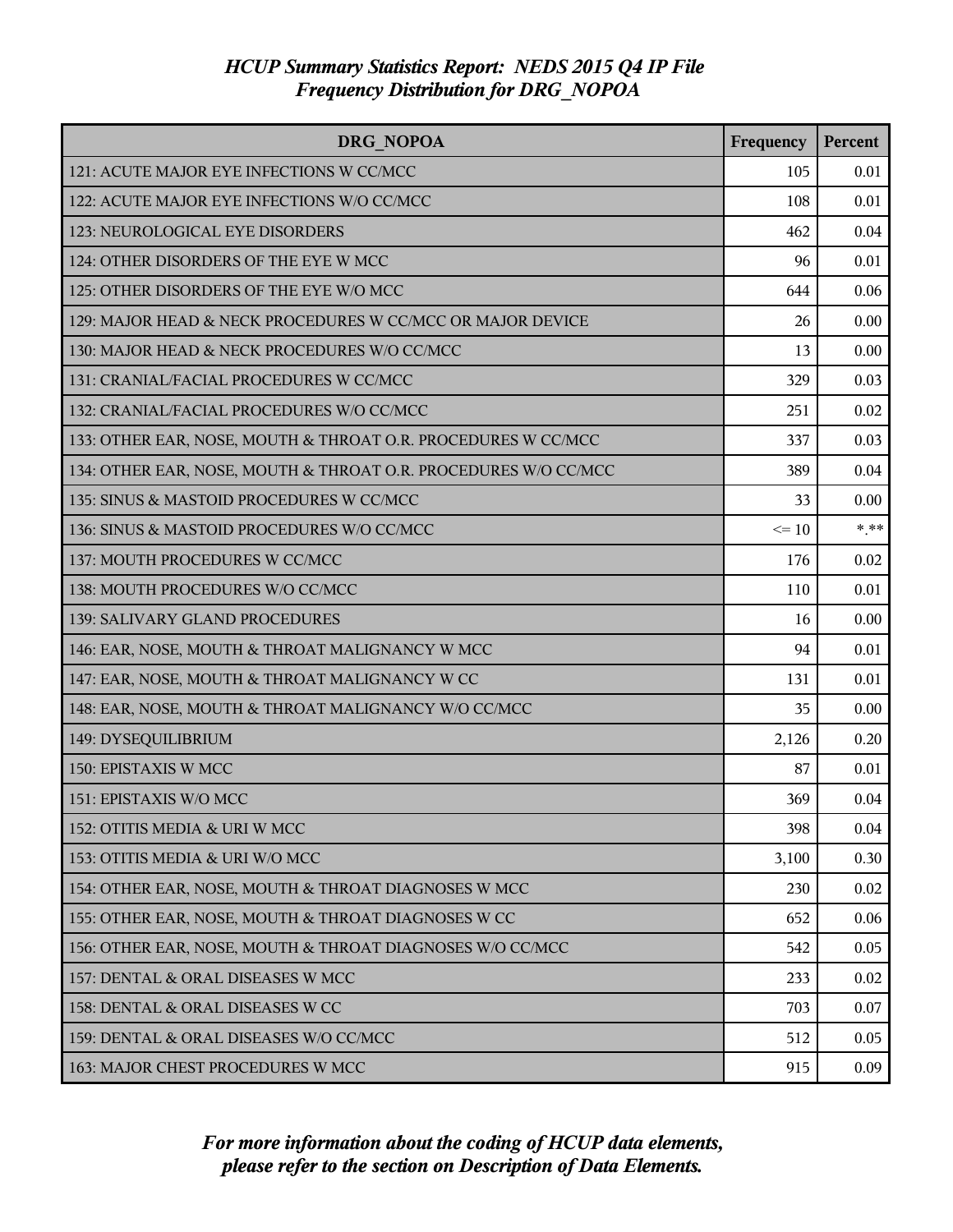| DRG NOPOA                                              | Frequency | Percent |
|--------------------------------------------------------|-----------|---------|
| 164: MAJOR CHEST PROCEDURES W CC                       | 348       | 0.03    |
| 165: MAJOR CHEST PROCEDURES W/O CC/MCC                 | 205       | 0.02    |
| 166: OTHER RESP SYSTEM O.R. PROCEDURES W MCC           | 1,488     | 0.14    |
| 167: OTHER RESP SYSTEM O.R. PROCEDURES W CC            | 837       | 0.08    |
| 168: OTHER RESP SYSTEM O.R. PROCEDURES W/O CC/MCC      | 169       | 0.02    |
| 175: PULMONARY EMBOLISM W MCC                          | 2,512     | 0.24    |
| 176: PULMONARY EMBOLISM W/O MCC                        | 5,235     | 0.50    |
| 177: RESPIRATORY INFECTIONS & INFLAMMATIONS W MCC      | 5,769     | 0.55    |
| 178: RESPIRATORY INFECTIONS & INFLAMMATIONS W CC       | 3,400     | 0.33    |
| 179: RESPIRATORY INFECTIONS & INFLAMMATIONS W/O CC/MCC | 893       | 0.09    |
| 180: RESPIRATORY NEOPLASMS W MCC                       | 1,821     | 0.17    |
| 181: RESPIRATORY NEOPLASMS W CC                        | 1,457     | 0.14    |
| 182: RESPIRATORY NEOPLASMS W/O CC/MCC                  | 129       | 0.01    |
| 183: MAJOR CHEST TRAUMA W MCC                          | 569       | 0.05    |
| 184: MAJOR CHEST TRAUMA W CC                           | 1,328     | 0.13    |
| 185: MAJOR CHEST TRAUMA W/O CC/MCC                     | 426       | 0.04    |
| 186: PLEURAL EFFUSION W MCC                            | 964       | 0.09    |
| 187: PLEURAL EFFUSION W CC                             | 802       | 0.08    |
| 188: PLEURAL EFFUSION W/O CC/MCC                       | 219       | 0.02    |
| 189: PULMONARY EDEMA & RESPIRATORY FAILURE             | 15,021    | 1.44    |
| 190: CHRONIC OBSTRUCTIVE PULMONARY DISEASE W MCC       | 12,713    | 1.22    |
| 191: CHRONIC OBSTRUCTIVE PULMONARY DISEASE W CC        | 10,105    | 0.97    |
| 192: CHRONIC OBSTRUCTIVE PULMONARY DISEASE W/O CC/MCC  | 5,999     | 0.57    |
| 193: SIMPLE PNEUMONIA & PLEURISY W MCC                 | 12,210    | 1.17    |
| 194: SIMPLE PNEUMONIA & PLEURISY W CC                  | 14,870    | 1.43    |
| 195: SIMPLE PNEUMONIA & PLEURISY W/O CC/MCC            | 6,918     | 0.66    |
| 196: INTERSTITIAL LUNG DISEASE W MCC                   | 632       | 0.06    |
| 197: INTERSTITIAL LUNG DISEASE W CC                    | 371       | 0.04    |
| 198: INTERSTITIAL LUNG DISEASE W/O CC/MCC              | 160       | 0.02    |
| 199: PNEUMOTHORAX W MCC                                | 622       | 0.06    |
| 200: PNEUMOTHORAX W CC                                 | 1,298     | 0.12    |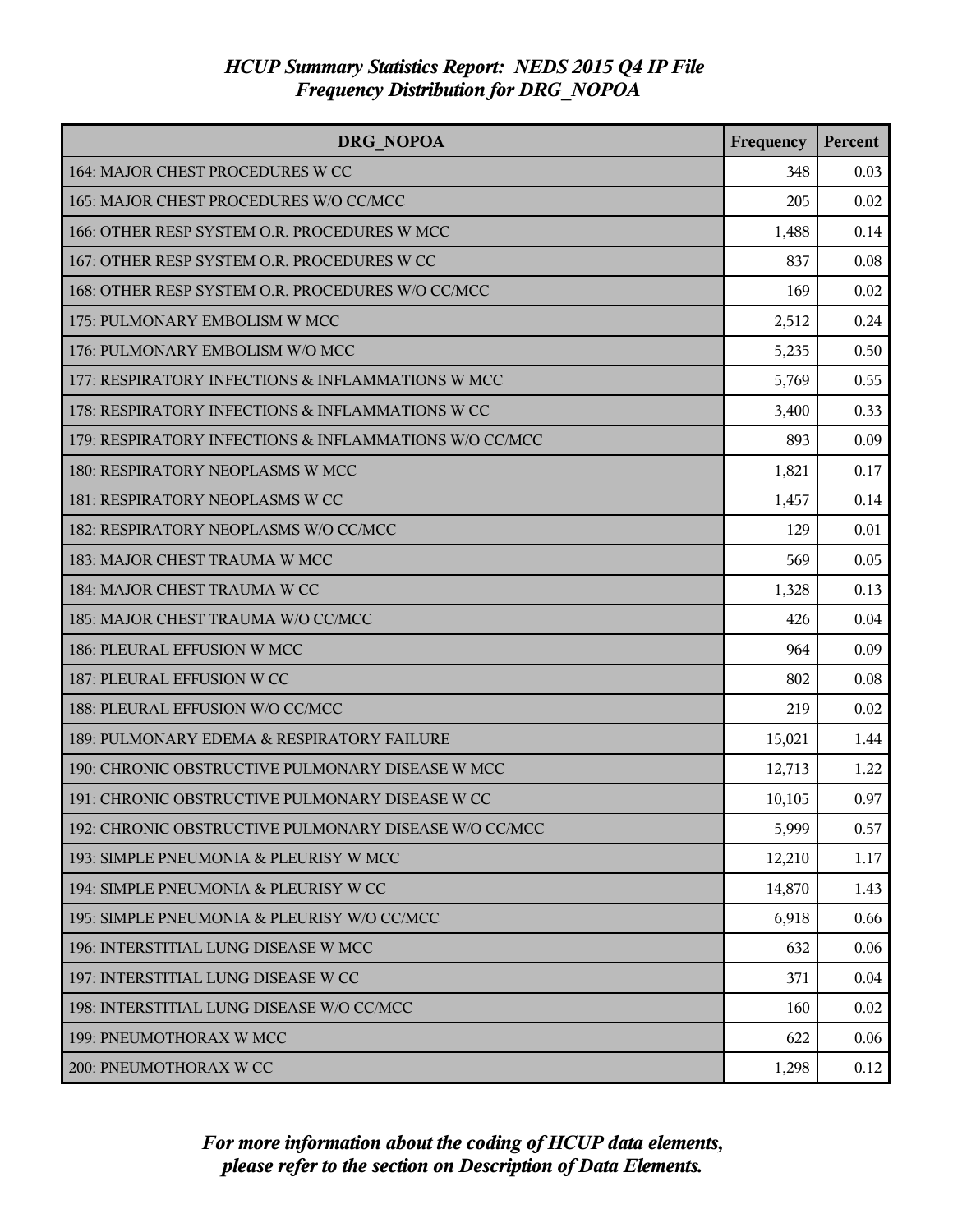| <b>DRG NOPOA</b>                                                          | Frequency | Percent |
|---------------------------------------------------------------------------|-----------|---------|
| 201: PNEUMOTHORAX W/O CC/MCC                                              | 674       | 0.06    |
| 202: BRONCHITIS & ASTHMA W CC/MCC                                         | 7,715     | 0.74    |
| 203: BRONCHITIS & ASTHMA W/O CC/MCC                                       | 8,535     | 0.82    |
| 204: RESPIRATORY SIGNS & SYMPTOMS                                         | 1,528     | 0.15    |
| 205: OTHER RESPIRATORY SYSTEM DIAGNOSES W MCC                             | 715       | 0.07    |
| 206: OTHER RESPIRATORY SYSTEM DIAGNOSES W/O MCC                           | 1,521     | 0.15    |
| 207: RESPIRATORY SYSTEM DIAGNOSIS W VENTILATOR SUPPORT >96 HOURS          | 2,237     | 0.21    |
| 208: RESPIRATORY SYSTEM DIAGNOSIS W VENTILATOR SUPPORT <96 HOURS          | 6,419     | 0.62    |
| 215: OTHER HEART ASSIST SYSTEM IMPLANT                                    | 19        | 0.00    |
| 216: CARDIAC VALVE & OTH MAJ CARDIOTHORACIC PROC W CARD CATH W MCC        | 551       | 0.05    |
| 217: CARDIAC VALVE & OTH MAJ CARDIOTHORACIC PROC W CARD CATH W CC         | 145       | 0.01    |
| 218: CARDIAC VALVE & OTH MAJ CARDIOTHORACIC PROC W CARD CATH W/O CC/MCC   | 15        | 0.00    |
| 219: CARDIAC VALVE & OTH MAJ CARDIOTHORACIC PROC W/O CARD CATH W MCC      | 319       | 0.03    |
| 220: CARDIAC VALVE & OTH MAJ CARDIOTHORACIC PROC W/O CARD CATH W CC       | 122       | 0.01    |
| 221: CARDIAC VALVE & OTH MAJ CARDIOTHORACIC PROC W/O CARD CATH W/O CC/MCC | 27        | 0.00    |
| 222: CARDIAC DEFIB IMPLANT W CARDIAC CATH W AMI/HF/SHOCK W MCC            | 124       | 0.01    |
| 223: CARDIAC DEFIB IMPLANT W CARDIAC CATH W AMI/HF/SHOCK W/O MCC          | 58        | 0.01    |
| 224: CARDIAC DEFIB IMPLANT W CARDIAC CATH W/O AMI/HF/SHOCK W MCC          | 181       | 0.02    |
| 225: CARDIAC DEFIB IMPLANT W CARDIAC CATH W/O AMI/HF/SHOCK W/O MCC        | 143       | 0.01    |
| 226: CARDIAC DEFIBRILLATOR IMPLANT W/O CARDIAC CATH W MCC                 | 318       | 0.03    |
| 227: CARDIAC DEFIBRILLATOR IMPLANT W/O CARDIAC CATH W/O MCC               | 363       | 0.03    |
| 228: OTHER CARDIOTHORACIC PROCEDURES W MCC                                | 186       | 0.02    |
| 229: OTHER CARDIOTHORACIC PROCEDURES W CC                                 | 93        | 0.01    |
| 230: OTHER CARDIOTHORACIC PROCEDURES W/O CC/MCC                           | 32        | 0.00    |
| 231: CORONARY BYPASS W PTCA W MCC                                         | 95        | 0.01    |
| 232: CORONARY BYPASS W PTCA W/O MCC                                       | 71        | 0.01    |
| 233: CORONARY BYPASS W CARDIAC CATH W MCC                                 | 1,016     | 0.10    |
| 234: CORONARY BYPASS W CARDIAC CATH W/O MCC                               | 1,075     | 0.10    |
| 235: CORONARY BYPASS W/O CARDIAC CATH W MCC                               | 95        | 0.01    |
| 236: CORONARY BYPASS W/O CARDIAC CATH W/O MCC                             | 152       | 0.01    |
| 239: AMPUTATION FOR CIRC SYS DISORDERS EXC UPPER LIMB & TOE W MCC         | 498       | 0.05    |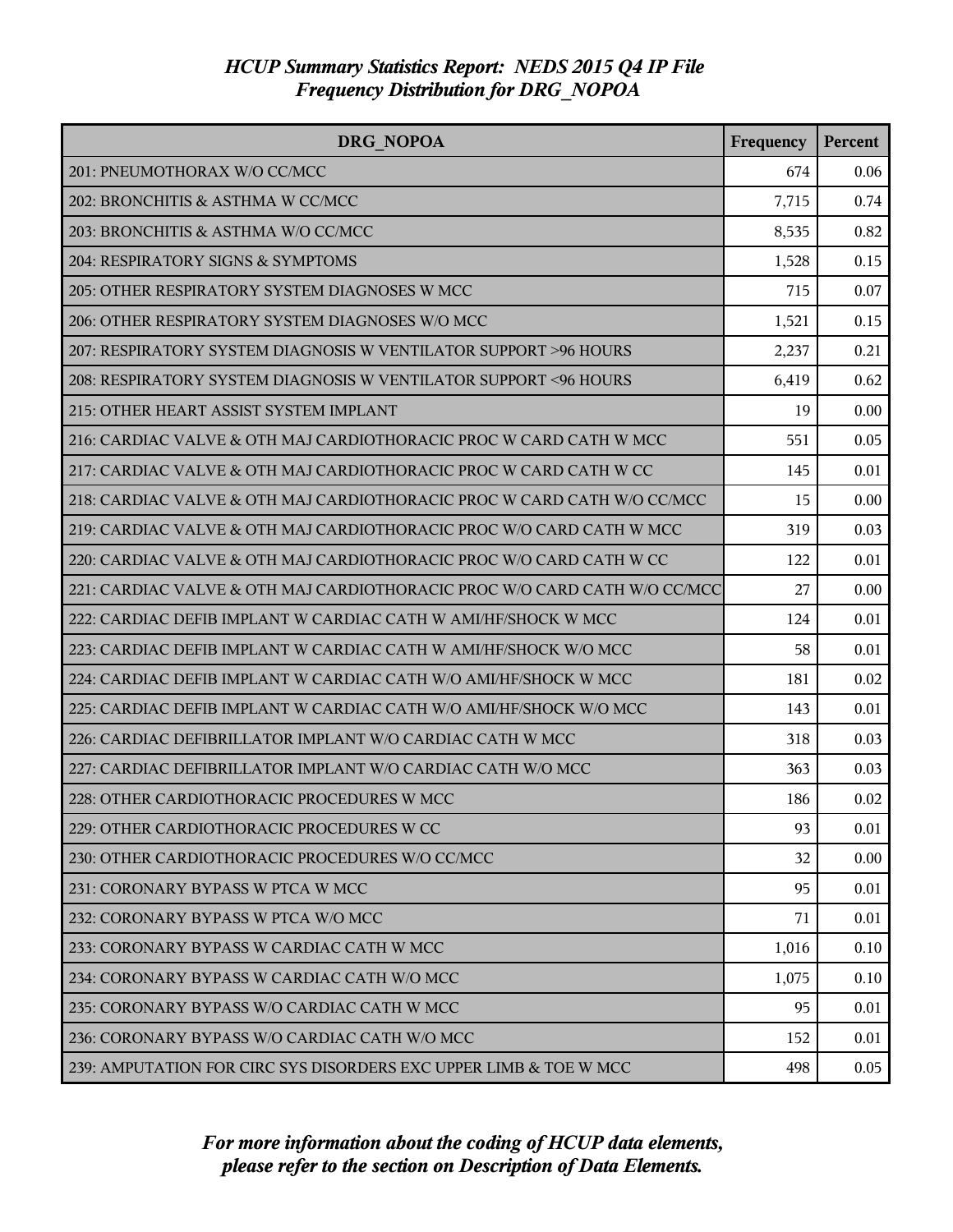| <b>DRG NOPOA</b>                                                          | Frequency | <b>Percent</b> |
|---------------------------------------------------------------------------|-----------|----------------|
| 240: AMPUTATION FOR CIRC SYS DISORDERS EXC UPPER LIMB & TOE W CC          | 418       | 0.04           |
| 241: AMPUTATION FOR CIRC SYS DISORDERS EXC UPPER LIMB & TOE W/O CC/MCC    | 29        | 0.00           |
| 242: PERMANENT CARDIAC PACEMAKER IMPLANT W MCC                            | 1,048     | 0.10           |
| 243: PERMANENT CARDIAC PACEMAKER IMPLANT W CC                             | 1,455     | 0.14           |
| 244: PERMANENT CARDIAC PACEMAKER IMPLANT W/O CC/MCC                       | 1,103     | 0.11           |
| 245: AICD GENERATOR PROCEDURES                                            | 201       | 0.02           |
| 246: PERC CARDIOVASC PROC W DRUG-ELUTING STENT W MCC OR 4+ VESSELS/STENTS | 3,230     | 0.31           |
| 247: PERC CARDIOVASC PROC W DRUG-ELUTING STENT W/O MCC                    | 9,867     | 0.95           |
| 248: PERC CARDIOVASC PROC W NON-DRUG-ELUTING STENT W MCC OR 4+ VES/STENTS | 712       | 0.07           |
| 249: PERC CARDIOVASC PROC W NON-DRUG-ELUTING STENT W/O MCC                | 1,406     | 0.13           |
| 250: PERC CARDIOVASC PROC W/O CORONARY ARTERY STENT W MCC                 | 311       | 0.03           |
| 251: PERC CARDIOVASC PROC W/O CORONARY ARTERY STENT W/O MCC               | 629       | 0.06           |
| 252: OTHER VASCULAR PROCEDURES W MCC                                      | 2,681     | 0.26           |
| 253: OTHER VASCULAR PROCEDURES W CC                                       | 1,787     | 0.17           |
| 254: OTHER VASCULAR PROCEDURES W/O CC/MCC                                 | 484       | 0.05           |
| 255: UPPER LIMB & TOE AMPUTATION FOR CIRC SYSTEM DISORDERS W MCC          | 141       | 0.01           |
| 256: UPPER LIMB & TOE AMPUTATION FOR CIRC SYSTEM DISORDERS W CC           | 241       | 0.02           |
| 257: UPPER LIMB & TOE AMPUTATION FOR CIRC SYSTEM DISORDERS W/O CC/MCC     | $\leq 10$ | $***$          |
| 258: CARDIAC PACEMAKER DEVICE REPLACEMENT W MCC                           | 46        | 0.00           |
| 259: CARDIAC PACEMAKER DEVICE REPLACEMENT W/O MCC                         | 99        | 0.01           |
| 260: CARDIAC PACEMAKER REVISION EXCEPT DEVICE REPLACEMENT W MCC           | 69        | 0.01           |
| 261: CARDIAC PACEMAKER REVISION EXCEPT DEVICE REPLACEMENT W CC            | 79        | 0.01           |
| 262: CARDIAC PACEMAKER REVISION EXCEPT DEVICE REPLACEMENT W/O CC/MCC      | 16        | 0.00           |
| 263: VEIN LIGATION & STRIPPING                                            | 94        | 0.01           |
| 264: OTHER CIRCULATORY SYSTEM O.R. PROCEDURES                             | 762       | 0.07           |
| <b>265: AICD LEAD PROCEDURES</b>                                          | 46        | 0.00           |
| 266: ENDOVASCULAR CARDIAC VALVE REPLACEMENT W MCC                         | 85        | 0.01           |
| 267: ENDOVASCULAR CARDIAC VALVE REPLACEMENT W/O MCC                       | 26        | 0.00           |
| 268: AORTIC AND HEART ASSIST PROCEDURES EXCEPT PULSATION BALLOON W MCC    | 184       | 0.02           |
| 269: AORTIC AND HEART ASSIST PROCEDURES EXCEPT PULSATION BALLOON W/O MCC  | 178       | 0.02           |
| 270: OTHER MAJOR CARDIOVASCULAR PROCEDURES W MCC                          | 1,299     | 0.12           |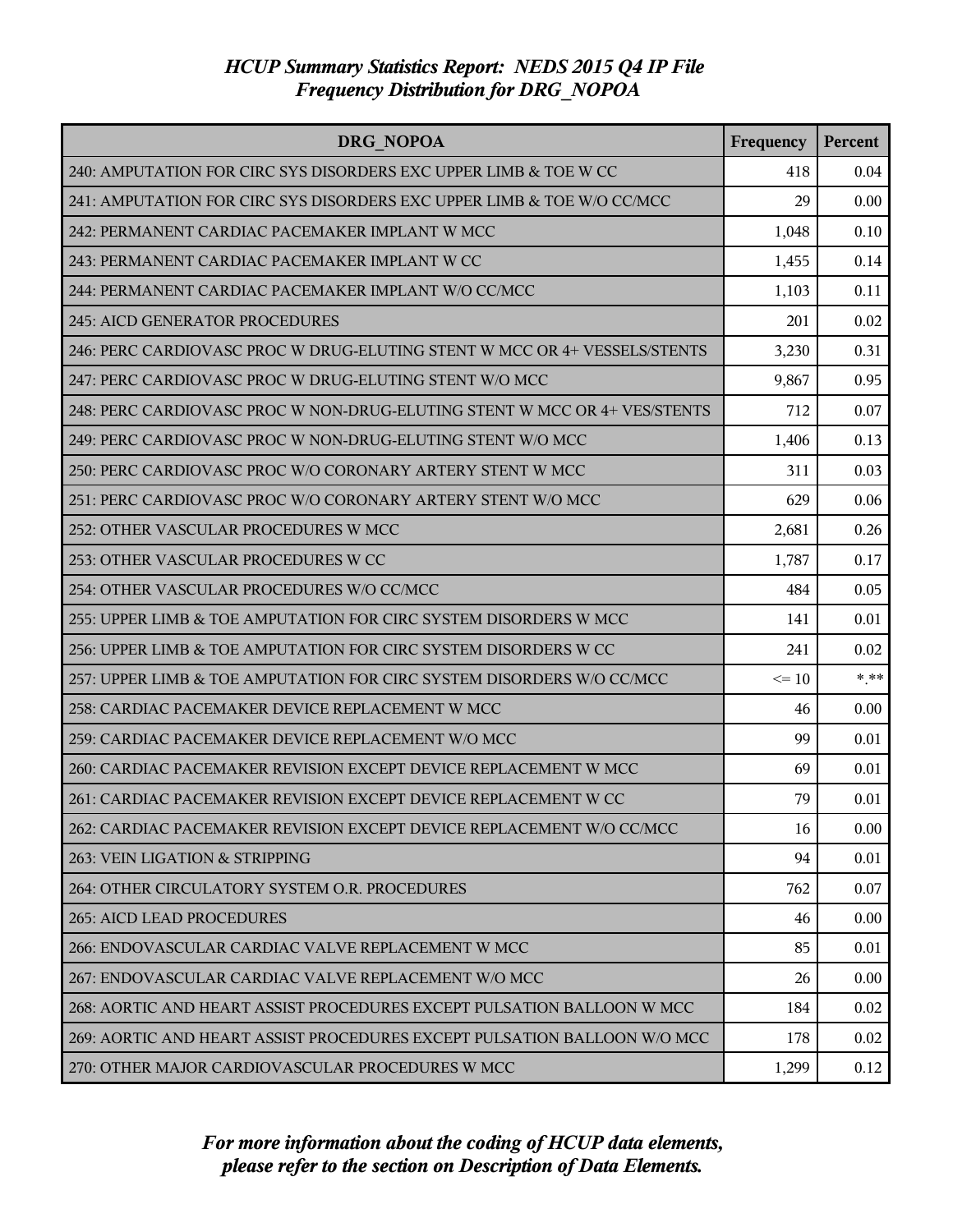| DRG NOPOA                                                     | Frequency | Percent |
|---------------------------------------------------------------|-----------|---------|
| 271: OTHER MAJOR CARDIOVASCULAR PROCEDURES W CC               | 583       | 0.06    |
| 272: OTHER MAJOR CARDIOVASCULAR PROCEDURES W/O CC/MCC         | 158       | 0.02    |
| 273: PERCUTANEOUS INTRACARDIAC PROCEDURES W MCC               | 351       | 0.03    |
| 274: PERCUTANEOUS INTRACARDIAC PROCEDURES W/O MCC             | 669       | 0.06    |
| 280: ACUTE MYOCARDIAL INFARCTION, DISCHARGED ALIVE W MCC      | 6,120     | 0.59    |
| 281: ACUTE MYOCARDIAL INFARCTION, DISCHARGED ALIVE W CC       | 4,709     | 0.45    |
| 282: ACUTE MYOCARDIAL INFARCTION, DISCHARGED ALIVE W/O CC/MCC | 3,308     | 0.32    |
| 283: ACUTE MYOCARDIAL INFARCTION, EXPIRED W MCC               | 759       | 0.07    |
| 284: ACUTE MYOCARDIAL INFARCTION, EXPIRED W CC                | 136       | 0.01    |
| 285: ACUTE MYOCARDIAL INFARCTION, EXPIRED W/O CC/MCC          | 51        | 0.00    |
| 286: CIRCULATORY DISORDERS EXCEPT AMI, W CARD CATH W MCC      | 2,705     | 0.26    |
| 287: CIRCULATORY DISORDERS EXCEPT AMI, W CARD CATH W/O MCC    | 8,495     | 0.81    |
| 288: ACUTE & SUBACUTE ENDOCARDITIS W MCC                      | 209       | 0.02    |
| 289: ACUTE & SUBACUTE ENDOCARDITIS W CC                       | 93        | 0.01    |
| 290: ACUTE & SUBACUTE ENDOCARDITIS W/O CC/MCC                 | 39        | 0.00    |
| 291: HEART FAILURE & SHOCK W MCC                              | 19,784    | 1.90    |
| 292: HEART FAILURE & SHOCK W CC                               | 17,634    | 1.69    |
| 293: HEART FAILURE & SHOCK W/O CC/MCC                         | 5,386     | 0.52    |
| 294: DEEP VEIN THROMBOPHLEBITIS W CC/MCC                      | 21        | 0.00    |
| 295: DEEP VEIN THROMBOPHLEBITIS W/O CC/MCC                    | 12        | 0.00    |
| 296: CARDIAC ARREST, UNEXPLAINED W MCC                        | 376       | 0.04    |
| 297: CARDIAC ARREST, UNEXPLAINED W CC                         | 69        | 0.01    |
| 298: CARDIAC ARREST, UNEXPLAINED W/O CC/MCC                   | 18        | 0.00    |
| 299: PERIPHERAL VASCULAR DISORDERS W MCC                      | 1,977     | 0.19    |
| 300: PERIPHERAL VASCULAR DISORDERS W CC                       | 3,343     | 0.32    |
| 301: PERIPHERAL VASCULAR DISORDERS W/O CC/MCC                 | 1,653     | 0.16    |
| 302: ATHEROSCLEROSIS W MCC                                    | 368       | 0.04    |
| 303: ATHEROSCLEROSIS W/O MCC                                  | 1,959     | 0.19    |
| 304: HYPERTENSION W MCC                                       | 413       | 0.04    |
| 305: HYPERTENSION W/O MCC                                     | 3,414     | 0.33    |
| 306: CARDIAC CONGENITAL & VALVULAR DISORDERS W MCC            | 240       | 0.02    |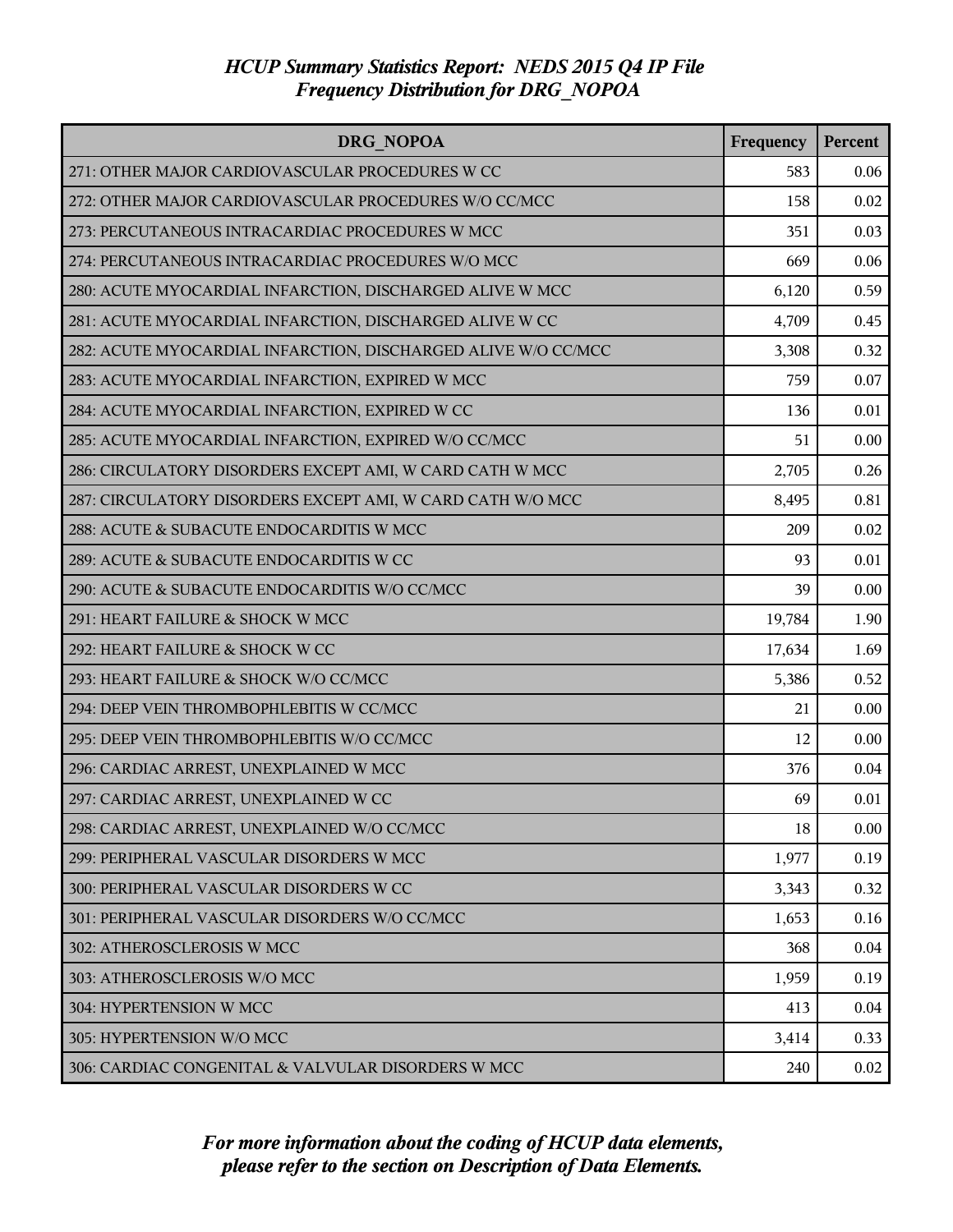| DRG NOPOA                                                   | Frequency | Percent |
|-------------------------------------------------------------|-----------|---------|
| 307: CARDIAC CONGENITAL & VALVULAR DISORDERS W/O MCC        | 368       | 0.04    |
| 308: CARDIAC ARRHYTHMIA & CONDUCTION DISORDERS W MCC        | 6,228     | 0.60    |
| 309: CARDIAC ARRHYTHMIA & CONDUCTION DISORDERS W CC         | 8,744     | 0.84    |
| 310: CARDIAC ARRHYTHMIA & CONDUCTION DISORDERS W/O CC/MCC   | 8,101     | 0.78    |
| 311: ANGINA PECTORIS                                        | 1,085     | 0.10    |
| 312: SYNCOPE & COLLAPSE                                     | 8,466     | 0.81    |
| 313: CHEST PAIN                                             | 10,419    | 1.00    |
| 314: OTHER CIRCULATORY SYSTEM DIAGNOSES W MCC               | 3,604     | 0.35    |
| 315: OTHER CIRCULATORY SYSTEM DIAGNOSES W CC                | 2,163     | 0.21    |
| 316: OTHER CIRCULATORY SYSTEM DIAGNOSES W/O CC/MCC          | 750       | 0.07    |
| 326: STOMACH, ESOPHAGEAL & DUODENAL PROC W MCC              | 1,517     | 0.15    |
| 327: STOMACH, ESOPHAGEAL & DUODENAL PROC W CC               | 1,433     | 0.14    |
| 328: STOMACH, ESOPHAGEAL & DUODENAL PROC W/O CC/MCC         | 595       | 0.06    |
| 329: MAJOR SMALL & LARGE BOWEL PROCEDURES W MCC             | 2,778     | 0.27    |
| 330: MAJOR SMALL & LARGE BOWEL PROCEDURES W CC              | 3,207     | 0.31    |
| 331: MAJOR SMALL & LARGE BOWEL PROCEDURES W/O CC/MCC        | 752       | 0.07    |
| 332: RECTAL RESECTION W MCC                                 | $\leq 10$ | $*$ **  |
| 333: RECTAL RESECTION W CC                                  | 23        | 0.00    |
| 334: RECTAL RESECTION W/O CC/MCC                            | 12        | 0.00    |
| 335: PERITONEAL ADHESIOLYSIS W MCC                          | 551       | 0.05    |
| 336: PERITONEAL ADHESIOLYSIS W CC                           | 1,090     | 0.10    |
| 337: PERITONEAL ADHESIOLYSIS W/O CC/MCC                     | 709       | 0.07    |
| 338: APPENDECTOMY W COMPLICATED PRINCIPAL DIAG W MCC        | 214       | 0.02    |
| 339: APPENDECTOMY W COMPLICATED PRINCIPAL DIAG W CC         | 913       | 0.09    |
| 340: APPENDECTOMY W COMPLICATED PRINCIPAL DIAG W/O CC/MCC   | 2,164     | 0.21    |
| 341: APPENDECTOMY W/O COMPLICATED PRINCIPAL DIAG W MCC      | 159       | 0.02    |
| 342: APPENDECTOMY W/O COMPLICATED PRINCIPAL DIAG W CC       | 747       | 0.07    |
| 343: APPENDECTOMY W/O COMPLICATED PRINCIPAL DIAG W/O CC/MCC | 3,699     | 0.35    |
| 344: MINOR SMALL & LARGE BOWEL PROCEDURES W MCC             | 151       | 0.01    |
| 345: MINOR SMALL & LARGE BOWEL PROCEDURES W CC              | 396       | 0.04    |
| 346: MINOR SMALL & LARGE BOWEL PROCEDURES W/O CC/MCC        | 247       | 0.02    |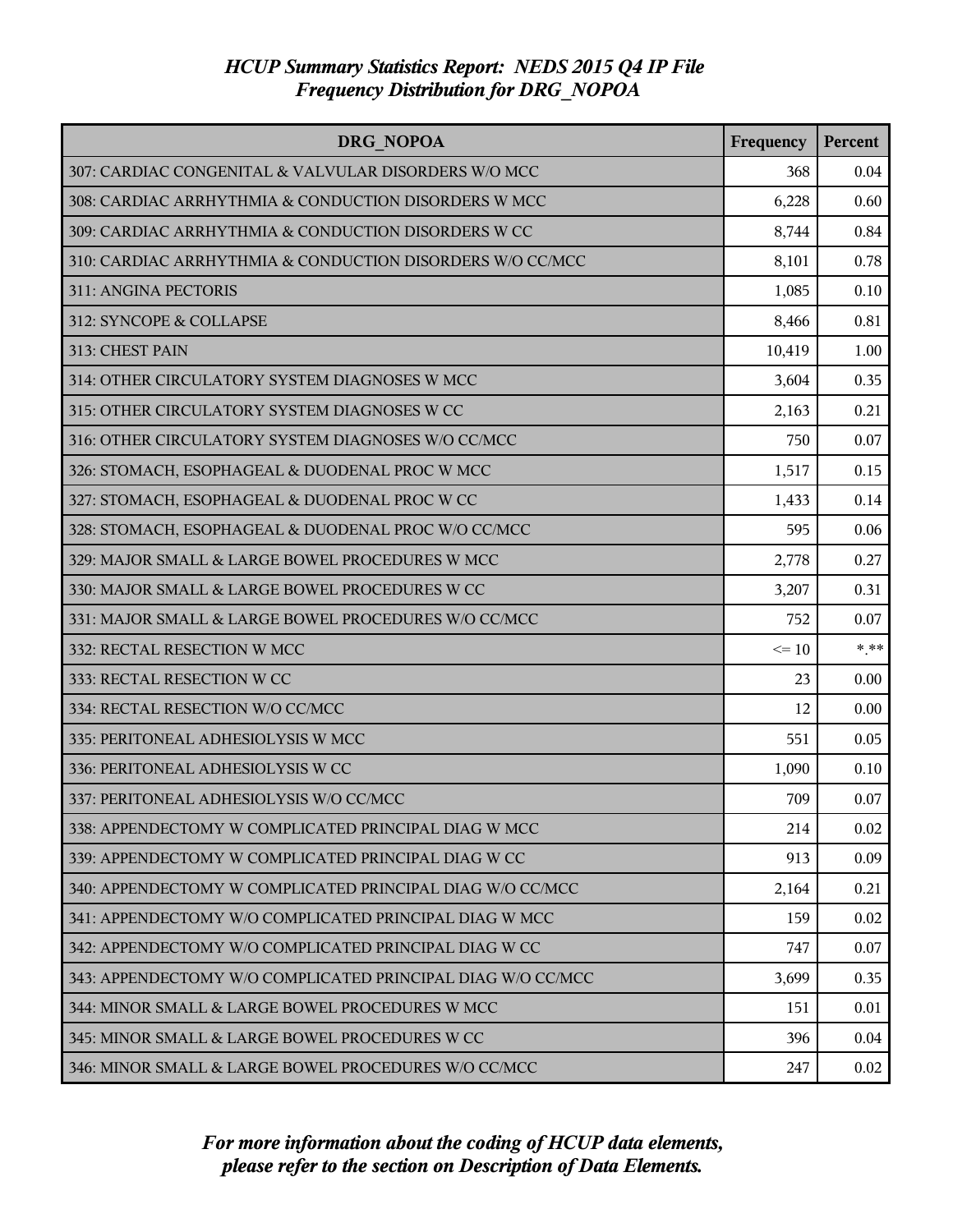| <b>DRG NOPOA</b>                                                         | Frequency | <b>Percent</b> |
|--------------------------------------------------------------------------|-----------|----------------|
| 347: ANAL & STOMAL PROCEDURES W MCC                                      | 187       | 0.02           |
| 348: ANAL & STOMAL PROCEDURES W CC                                       | 343       | 0.03           |
| 349: ANAL & STOMAL PROCEDURES W/O CC/MCC                                 | 224       | 0.02           |
| 350: INGUINAL & FEMORAL HERNIA PROCEDURES W MCC                          | 109       | 0.01           |
| 351: INGUINAL & FEMORAL HERNIA PROCEDURES W CC                           | 328       | 0.03           |
| 352: INGUINAL & FEMORAL HERNIA PROCEDURES W/O CC/MCC                     | 474       | 0.05           |
| 353: HERNIA PROCEDURES EXCEPT INGUINAL & FEMORAL W MCC                   | 254       | 0.02           |
| 354: HERNIA PROCEDURES EXCEPT INGUINAL & FEMORAL W CC                    | 637       | 0.06           |
| 355: HERNIA PROCEDURES EXCEPT INGUINAL & FEMORAL W/O CC/MCC              | 504       | 0.05           |
| 356: OTHER DIGESTIVE SYSTEM O.R. PROCEDURES W MCC                        | 961       | 0.09           |
| 357: OTHER DIGESTIVE SYSTEM O.R. PROCEDURES W CC                         | 1,323     | 0.13           |
| 358: OTHER DIGESTIVE SYSTEM O.R. PROCEDURES W/O CC/MCC                   | 304       | 0.03           |
| 368: MAJOR ESOPHAGEAL DISORDERS W MCC                                    | 270       | 0.03           |
| 369: MAJOR ESOPHAGEAL DISORDERS W CC                                     | 544       | 0.05           |
| 370: MAJOR ESOPHAGEAL DISORDERS W/O CC/MCC                               | 138       | 0.01           |
| 371: MAJOR GASTROINTESTINAL DISORDERS & PERITONEAL INFECTIONS W MCC      | 1,897     | 0.18           |
| 372: MAJOR GASTROINTESTINAL DISORDERS & PERITONEAL INFECTIONS W CC       | 3,629     | 0.35           |
| 373: MAJOR GASTROINTESTINAL DISORDERS & PERITONEAL INFECTIONS W/O CC/MCC | 1,708     | 0.16           |
| 374: DIGESTIVE MALIGNANCY W MCC                                          | 935       | 0.09           |
| 375: DIGESTIVE MALIGNANCY W CC                                           | 1,507     | 0.14           |
| 376: DIGESTIVE MALIGNANCY W/O CC/MCC                                     | 148       | 0.01           |
| 377: G.I. HEMORRHAGE W MCC                                               | 4,998     | 0.48           |
| 378: G.I. HEMORRHAGE W CC                                                | 13,116    | 1.26           |
| 379: G.I. HEMORRHAGE W/O CC/MCC                                          | 3,112     | 0.30           |
| 380: COMPLICATED PEPTIC ULCER W MCC                                      | 402       | 0.04           |
| 381: COMPLICATED PEPTIC ULCER W CC                                       | 783       | 0.08           |
| 382: COMPLICATED PEPTIC ULCER W/O CC/MCC                                 | 309       | 0.03           |
| 383: UNCOMPLICATED PEPTIC ULCER W MCC                                    | 143       | 0.01           |
| 384: UNCOMPLICATED PEPTIC ULCER W/O MCC                                  | 820       | 0.08           |
| 385: INFLAMMATORY BOWEL DISEASE W MCC                                    | 413       | 0.04           |
| 386: INFLAMMATORY BOWEL DISEASE W CC                                     | 2,147     | 0.21           |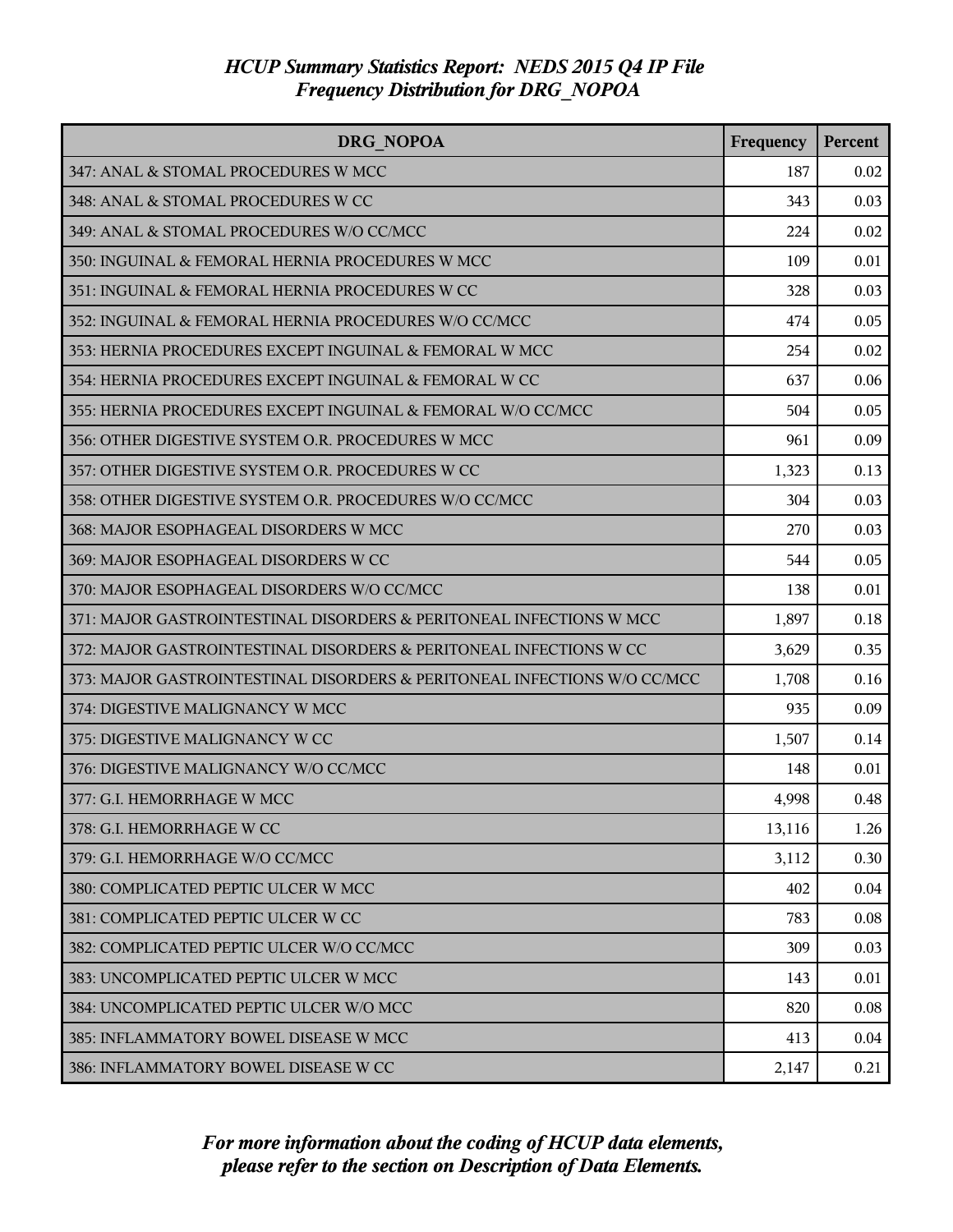| <b>DRG NOPOA</b>                                                         | Frequency | Percent |
|--------------------------------------------------------------------------|-----------|---------|
| 387: INFLAMMATORY BOWEL DISEASE W/O CC/MCC                               | 1,110     | 0.11    |
| 388: G.I. OBSTRUCTION W MCC                                              | 1,568     | 0.15    |
| 389: G.I. OBSTRUCTION W CC                                               | 5,561     | 0.53    |
| 390: G.I. OBSTRUCTION W/O CC/MCC                                         | 5,169     | 0.50    |
| 391: ESOPHAGITIS, GASTROENT & MISC DIGEST DISORDERS W MCC                | 4,254     | 0.41    |
| 392: ESOPHAGITIS, GASTROENT & MISC DIGEST DISORDERS W/O MCC              | 28,494    | 2.73    |
| 393: OTHER DIGESTIVE SYSTEM DIAGNOSES W MCC                              | 2,104     | 0.20    |
| 394: OTHER DIGESTIVE SYSTEM DIAGNOSES W CC                               | 4,864     | 0.47    |
| 395: OTHER DIGESTIVE SYSTEM DIAGNOSES W/O CC/MCC                         | 2,583     | 0.25    |
| 405: PANCREAS, LIVER & SHUNT PROCEDURES W MCC                            | 165       | 0.02    |
| 406: PANCREAS, LIVER & SHUNT PROCEDURES W CC                             | 88        | 0.01    |
| 407: PANCREAS, LIVER & SHUNT PROCEDURES W/O CC/MCC                       | 35        | 0.00    |
| 408: BILIARY TRACT PROC EXCEPT ONLY CHOLECYST W OR W/O C.D.E. W MCC      | 460       | 0.04    |
| 409: BILIARY TRACT PROC EXCEPT ONLY CHOLECYST W OR W/O C.D.E. W CC       | 354       | 0.03    |
| 410: BILIARY TRACT PROC EXCEPT ONLY CHOLECYST W OR W/O C.D.E. W/O CC/MCC | 166       | 0.02    |
| 411: CHOLECYSTECTOMY W C.D.E. W MCC                                      | 73        | 0.01    |
| 412: CHOLECYSTECTOMY W C.D.E. W CC                                       | 98        | 0.01    |
| 413: CHOLECYSTECTOMY W C.D.E. W/O CC/MCC                                 | 101       | 0.01    |
| 414: CHOLECYSTECTOMY EXCEPT BY LAPAROSCOPE W/O C.D.E. W MCC              | 198       | 0.02    |
| 415: CHOLECYSTECTOMY EXCEPT BY LAPAROSCOPE W/O C.D.E. W CC               | 272       | 0.03    |
| 416: CHOLECYSTECTOMY EXCEPT BY LAPAROSCOPE W/O C.D.E. W/O CC/MCC         | 214       | 0.02    |
| 417: LAPAROSCOPIC CHOLECYSTECTOMY W/O C.D.E. W MCC                       | 2,157     | 0.21    |
| 418: LAPAROSCOPIC CHOLECYSTECTOMY W/O C.D.E. W CC                        | 4,034     | 0.39    |
| 419: LAPAROSCOPIC CHOLECYSTECTOMY W/O C.D.E. W/O CC/MCC                  | 6,453     | 0.62    |
| 420: HEPATOBILIARY DIAGNOSTIC PROCEDURES W MCC                           | 556       | 0.05    |
| 421: HEPATOBILIARY DIAGNOSTIC PROCEDURES W CC                            | 494       | 0.05    |
| 422: HEPATOBILIARY DIAGNOSTIC PROCEDURES W/O CC/MCC                      | 67        | 0.01    |
| 423: OTHER HEPATOBILIARY OR PANCREAS O.R. PROCEDURES W MCC               | 127       | 0.01    |
| 424: OTHER HEPATOBILIARY OR PANCREAS O.R. PROCEDURES W CC                | 52        | 0.00    |
| 425: OTHER HEPATOBILIARY OR PANCREAS O.R. PROCEDURES W/O CC/MCC          | $\leq 10$ | $***$   |
| 432: CIRRHOSIS & ALCOHOLIC HEPATITIS W MCC                               | 1,913     | 0.18    |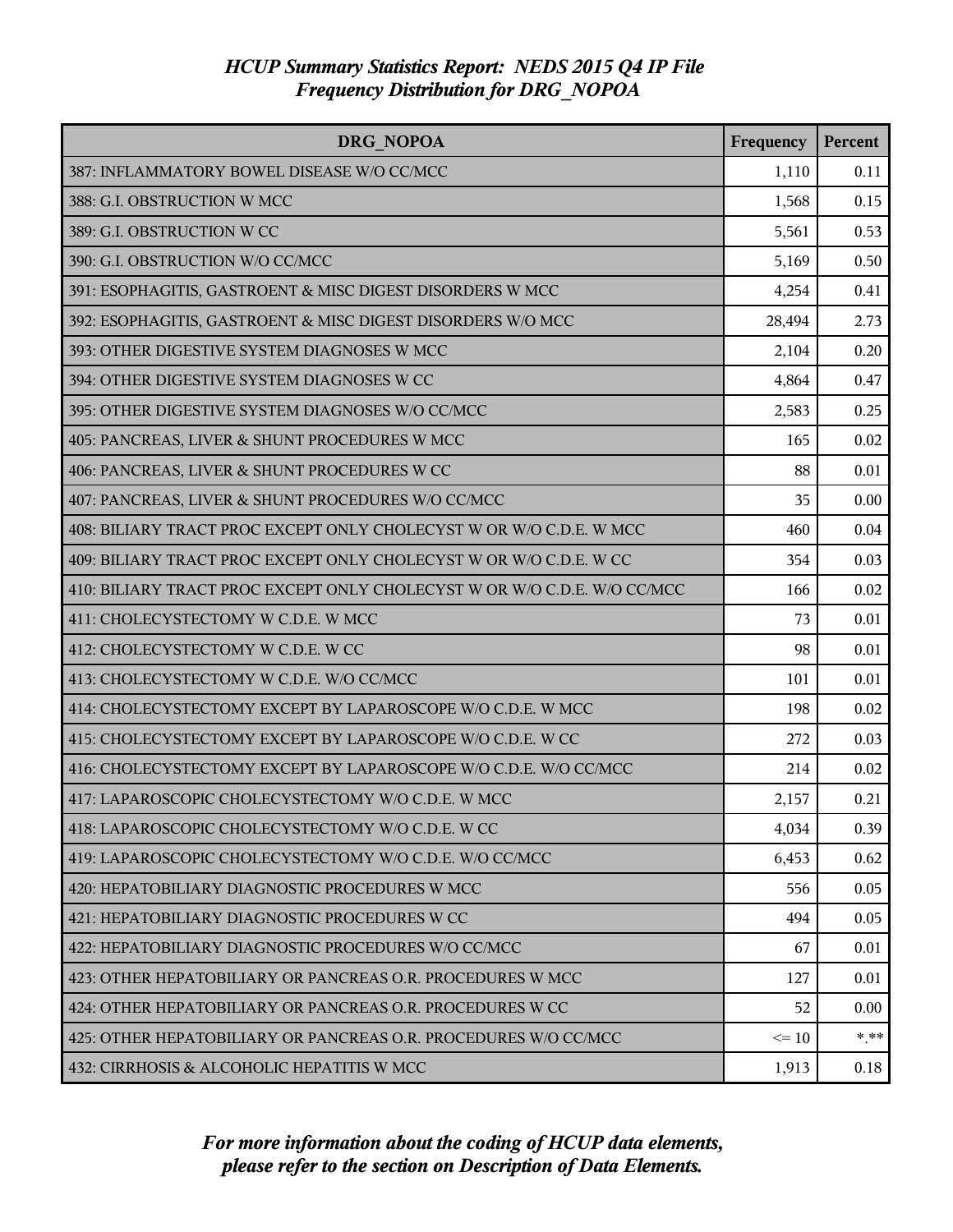| DRG NOPOA                                                                 | Frequency | Percent |
|---------------------------------------------------------------------------|-----------|---------|
| 433: CIRRHOSIS & ALCOHOLIC HEPATITIS W CC                                 | 2,107     | 0.20    |
| 434: CIRRHOSIS & ALCOHOLIC HEPATITIS W/O CC/MCC                           | 260       | 0.02    |
| 435: MALIGNANCY OF HEPATOBILIARY SYSTEM OR PANCREAS W MCC                 | 1,111     | 0.11    |
| 436: MALIGNANCY OF HEPATOBILIARY SYSTEM OR PANCREAS W CC                  | 965       | 0.09    |
| 437: MALIGNANCY OF HEPATOBILIARY SYSTEM OR PANCREAS W/O CC/MCC            | 103       | 0.01    |
| 438: DISORDERS OF PANCREAS EXCEPT MALIGNANCY W MCC                        | 2,110     | 0.20    |
| 439: DISORDERS OF PANCREAS EXCEPT MALIGNANCY W CC                         | 6,289     | 0.60    |
| 440: DISORDERS OF PANCREAS EXCEPT MALIGNANCY W/O CC/MCC                   | 5,020     | 0.48    |
| 441: DISORDERS OF LIVER EXCEPT MALIG, CIRR, ALC HEPA W MCC                | 2,039     | 0.20    |
| 442: DISORDERS OF LIVER EXCEPT MALIG, CIRR, ALC HEPA W CC                 | 2,610     | 0.25    |
| 443: DISORDERS OF LIVER EXCEPT MALIG, CIRR, ALC HEPA W/O CC/MCC           | 804       | 0.08    |
| 444: DISORDERS OF THE BILIARY TRACT W MCC                                 | 1,067     | 0.10    |
| 445: DISORDERS OF THE BILIARY TRACT W CC                                  | 1,902     | 0.18    |
| 446: DISORDERS OF THE BILIARY TRACT W/O CC/MCC                            | 1,524     | 0.15    |
| 453: COMBINED ANTERIOR/POSTERIOR SPINAL FUSION W MCC                      | 56        | 0.01    |
| 454: COMBINED ANTERIOR/POSTERIOR SPINAL FUSION W CC                       | 52        | 0.00    |
| 455: COMBINED ANTERIOR/POSTERIOR SPINAL FUSION W/O CC/MCC                 | 17        | 0.00    |
| 456: SPINAL FUS EXC CERV W SPINAL CURV/MALIG/INFEC OR EXT FUS W MCC       | 64        | 0.01    |
| 457: SPINAL FUS EXC CERV W SPINAL CURV/MALIG/INFEC OR EXT FUS W CC        | 93        | 0.01    |
| 458: SPINAL FUS EXC CERV W SPINAL CURV/MALIG/INFEC OR EXT FUS W/O CC/MCC  | 12        | 0.00    |
| 459: SPINAL FUSION EXCEPT CERVICAL W MCC                                  | 150       | 0.01    |
| 460: SPINAL FUSION EXCEPT CERVICAL W/O MCC                                | 512       | 0.05    |
| 461: BILATERAL OR MULTIPLE MAJOR JOINT PROCS OF LOWER EXTREMITY W MCC     | $\leq 10$ | $* * *$ |
| 462: BILATERAL OR MULTIPLE MAJOR JOINT PROCS OF LOWER EXTREMITY W/O MCC   | $\leq 10$ | $*$ **  |
| 463: WND DEBRID & SKN GRFT EXC HAND, FOR MUSCULO-CONN TISS DIS W MCC      | 483       | 0.05    |
| 464: WND DEBRID & SKN GRFT EXC HAND, FOR MUSCULO-CONN TISS DIS W CC       | 800       | 0.08    |
| 465: WND DEBRID & SKN GRFT EXC HAND, FOR MUSCULO-CONN TISS DIS W/O CC/MCC | 188       | 0.02    |
| 466: REVISION OF HIP OR KNEE REPLACEMENT W MCC                            | 142       | 0.01    |
| 467: REVISION OF HIP OR KNEE REPLACEMENT W CC                             | 319       | 0.03    |
| 468: REVISION OF HIP OR KNEE REPLACEMENT W/O CC/MCC                       | 124       | 0.01    |
| 469: MAJOR JOINT REPLACEMENT OR REATTACHMENT OF LOWER EXTREMITY W MCC     | 1,232     | 0.12    |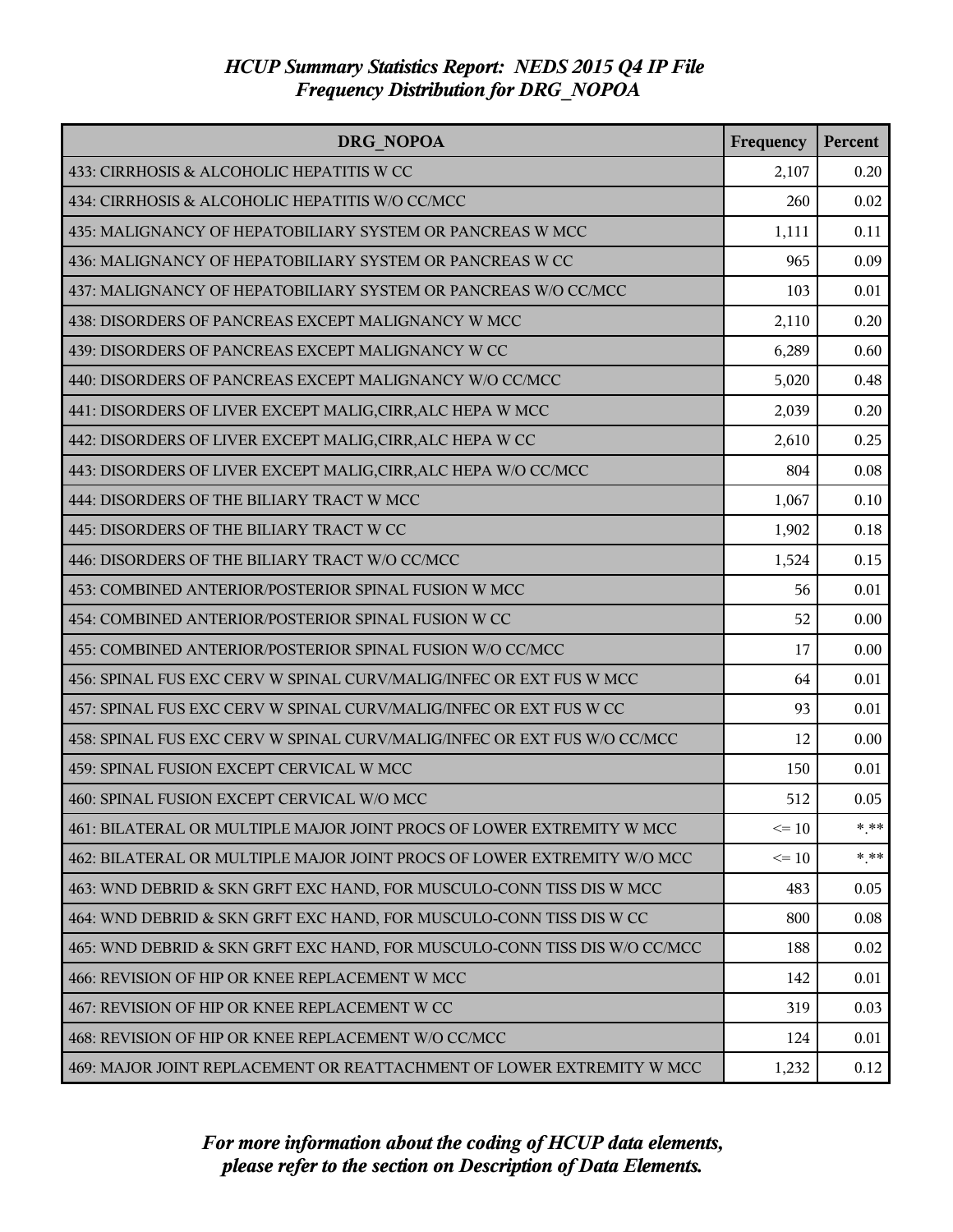| <b>DRG NOPOA</b>                                                         | Frequency | Percent |
|--------------------------------------------------------------------------|-----------|---------|
| 470: MAJOR JOINT REPLACEMENT OR REATTACHMENT OF LOWER EXTREMITY W/O MCC  | 4,603     | 0.44    |
| 471: CERVICAL SPINAL FUSION W MCC                                        | 182       | 0.02    |
| 472: CERVICAL SPINAL FUSION W CC                                         | 334       | 0.03    |
| 473: CERVICAL SPINAL FUSION W/O CC/MCC                                   | 243       | 0.02    |
| 474: AMPUTATION FOR MUSCULOSKELETAL SYS & CONN TISSUE DIS W MCC          | 195       | 0.02    |
| 475: AMPUTATION FOR MUSCULOSKELETAL SYS & CONN TISSUE DIS W CC           | 225       | 0.02    |
| 476: AMPUTATION FOR MUSCULOSKELETAL SYS & CONN TISSUE DIS W/O CC/MCC     | 30        | 0.00    |
| 477: BIOPSIES OF MUSCULOSKELETAL SYSTEM & CONNECTIVE TISSUE W MCC        | 262       | 0.03    |
| 478: BIOPSIES OF MUSCULOSKELETAL SYSTEM & CONNECTIVE TISSUE W CC         | 582       | 0.06    |
| 479: BIOPSIES OF MUSCULOSKELETAL SYSTEM & CONNECTIVE TISSUE W/O CC/MCC   | 183       | 0.02    |
| 480: HIP & FEMUR PROCEDURES EXCEPT MAJOR JOINT W MCC                     | 2,452     | 0.23    |
| 481: HIP & FEMUR PROCEDURES EXCEPT MAJOR JOINT W CC                      | 7,076     | 0.68    |
| 482: HIP & FEMUR PROCEDURES EXCEPT MAJOR JOINT W/O CC/MCC                | 2,906     | 0.28    |
| 483: MAJOR JOINT/LIMB REATTACHMENT PROCEDURE OF UPPER EXTREMITIES        | 284       | 0.03    |
| 485: KNEE PROCEDURES W PDX OF INFECTION W MCC                            | 77        | 0.01    |
| 486: KNEE PROCEDURES W PDX OF INFECTION W CC                             | 132       | 0.01    |
| 487: KNEE PROCEDURES W PDX OF INFECTION W/O CC/MCC                       | 44        | 0.00    |
| 488: KNEE PROCEDURES W/O PDX OF INFECTION W CC/MCC                       | 294       | 0.03    |
| 489: KNEE PROCEDURES W/O PDX OF INFECTION W/O CC/MCC                     | 195       | 0.02    |
| 492: LOWER EXTREM & HUMER PROC EXCEPT HIP, FOOT, FEMUR W MCC             | 718       | 0.07    |
| 493: LOWER EXTREM & HUMER PROC EXCEPT HIP, FOOT, FEMUR W CC              | 2,209     | 0.21    |
| 494: LOWER EXTREM & HUMER PROC EXCEPT HIP, FOOT, FEMUR W/O CC/MCC        | 3,016     | 0.29    |
| 495: LOCAL EXCISION & REMOVAL INT FIX DEVICES EXC HIP & FEMUR W MCC      | 33        | 0.00    |
| 496: LOCAL EXCISION & REMOVAL INT FIX DEVICES EXC HIP & FEMUR W CC       | 62        | 0.01    |
| 497: LOCAL EXCISION & REMOVAL INT FIX DEVICES EXC HIP & FEMUR W/O CC/MCC | 27        | 0.00    |
| 498: LOCAL EXCISION & REMOVAL INT FIX DEVICES OF HIP & FEMUR W CC/MCC    | 54        | 0.01    |
| 499: LOCAL EXCISION & REMOVAL INT FIX DEVICES OF HIP & FEMUR W/O CC/MCC  | $\leq 10$ | $* * *$ |
| 500: SOFT TISSUE PROCEDURES W MCC                                        | 273       | 0.03    |
| 501: SOFT TISSUE PROCEDURES W CC                                         | 713       | 0.07    |
| 502: SOFT TISSUE PROCEDURES W/O CC/MCC                                   | 369       | 0.04    |
| 503: FOOT PROCEDURES W MCC                                               | 138       | 0.01    |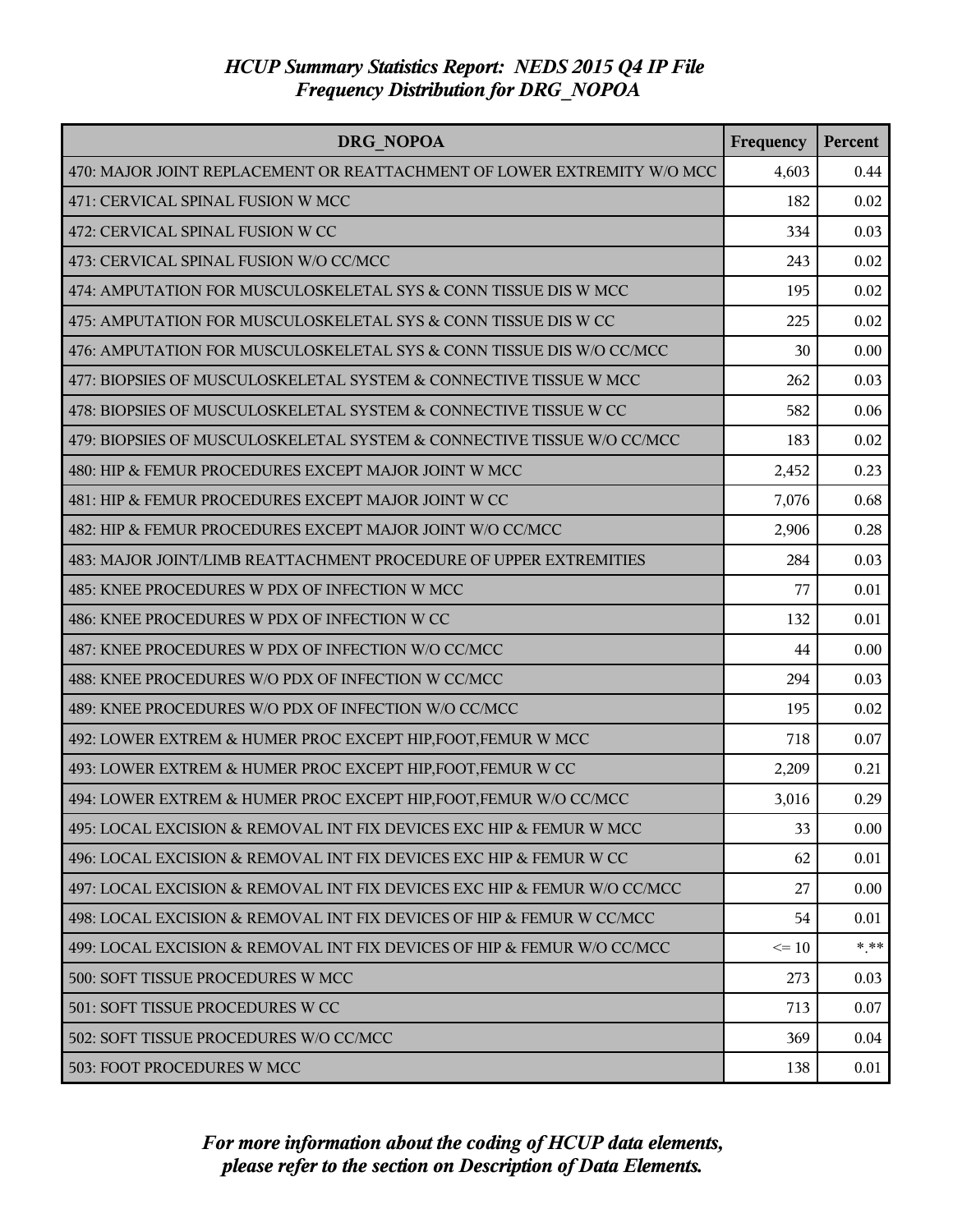| DRG NOPOA                                                                | Frequency | Percent |
|--------------------------------------------------------------------------|-----------|---------|
| 504: FOOT PROCEDURES W CC                                                | 378       | 0.04    |
| 505: FOOT PROCEDURES W/O CC/MCC                                          | 205       | 0.02    |
| 506: MAJOR THUMB OR JOINT PROCEDURES                                     | 96        | 0.01    |
| 507: MAJOR SHOULDER OR ELBOW JOINT PROCEDURES W CC/MCC                   | 48        | 0.00    |
| 508: MAJOR SHOULDER OR ELBOW JOINT PROCEDURES W/O CC/MCC                 | 16        | 0.00    |
| 509: ARTHROSCOPY                                                         | 12        | 0.00    |
| 510: SHOULDER, ELBOW OR FOREARM PROC, EXC MAJOR JOINT PROC W MCC         | 131       | 0.01    |
| 511: SHOULDER, ELBOW OR FOREARM PROC, EXC MAJOR JOINT PROC W CC          | 528       | 0.05    |
| 512: SHOULDER, ELBOW OR FOREARM PROC, EXC MAJOR JOINT PROC W/O CC/MCC    | 699       | 0.07    |
| 513: HAND OR WRIST PROC, EXCEPT MAJOR THUMB OR JOINT PROC W CC/MCC       | 378       | 0.04    |
| 514: HAND OR WRIST PROC, EXCEPT MAJOR THUMB OR JOINT PROC W/O CC/MCC     | 301       | 0.03    |
| 515: OTHER MUSCULOSKELET SYS & CONN TISS O.R. PROC W MCC                 | 379       | 0.04    |
| 516: OTHER MUSCULOSKELET SYS & CONN TISS O.R. PROC W CC                  | 1,025     | 0.10    |
| 517: OTHER MUSCULOSKELET SYS & CONN TISS O.R. PROC W/O CC/MCC            | 585       | 0.06    |
| 518: BACK & NECK PROC EXC SPINAL FUSION W MCC OR DISC DEVICE/NEUROSTIM   | 126       | 0.01    |
| 519: BACK & NECK PROC EXC SPINAL FUSION W CC                             | 369       | 0.04    |
| 520: BACK & NECK PROC EXC SPINAL FUSION W/O CC/MCC                       | 405       | 0.04    |
| 533: FRACTURES OF FEMUR W MCC                                            | 77        | 0.01    |
| 534: FRACTURES OF FEMUR W/O MCC                                          | 371       | 0.04    |
| 535: FRACTURES OF HIP & PELVIS W MCC                                     | 662       | 0.06    |
| 536: FRACTURES OF HIP & PELVIS W/O MCC                                   | 2,512     | 0.24    |
| 537: SPRAINS, STRAINS, & DISLOCATIONS OF HIP, PELVIS & THIGH W CC/MCC    | 73        | 0.01    |
| 538: SPRAINS, STRAINS, & DISLOCATIONS OF HIP, PELVIS & THIGH W/O CC/MCC  | 53        | 0.01    |
| 539: OSTEOMYELITIS W MCC                                                 | 354       | 0.03    |
| 540: OSTEOMYELITIS W CC                                                  | 620       | 0.06    |
| 541: OSTEOMYELITIS W/O CC/MCC                                            | 245       | 0.02    |
| 542: PATHOLOGICAL FRACTURES & MUSCULOSKELET & CONN TISS MALIG W MCC      | 583       | 0.06    |
| 543: PATHOLOGICAL FRACTURES & MUSCULOSKELET & CONN TISS MALIG W CC       | 1,335     | 0.13    |
| 544: PATHOLOGICAL FRACTURES & MUSCULOSKELET & CONN TISS MALIG W/O CC/MCC | 403       | 0.04    |
| 545: CONNECTIVE TISSUE DISORDERS W MCC                                   | 378       | 0.04    |
| 546: CONNECTIVE TISSUE DISORDERS W CC                                    | 735       | 0.07    |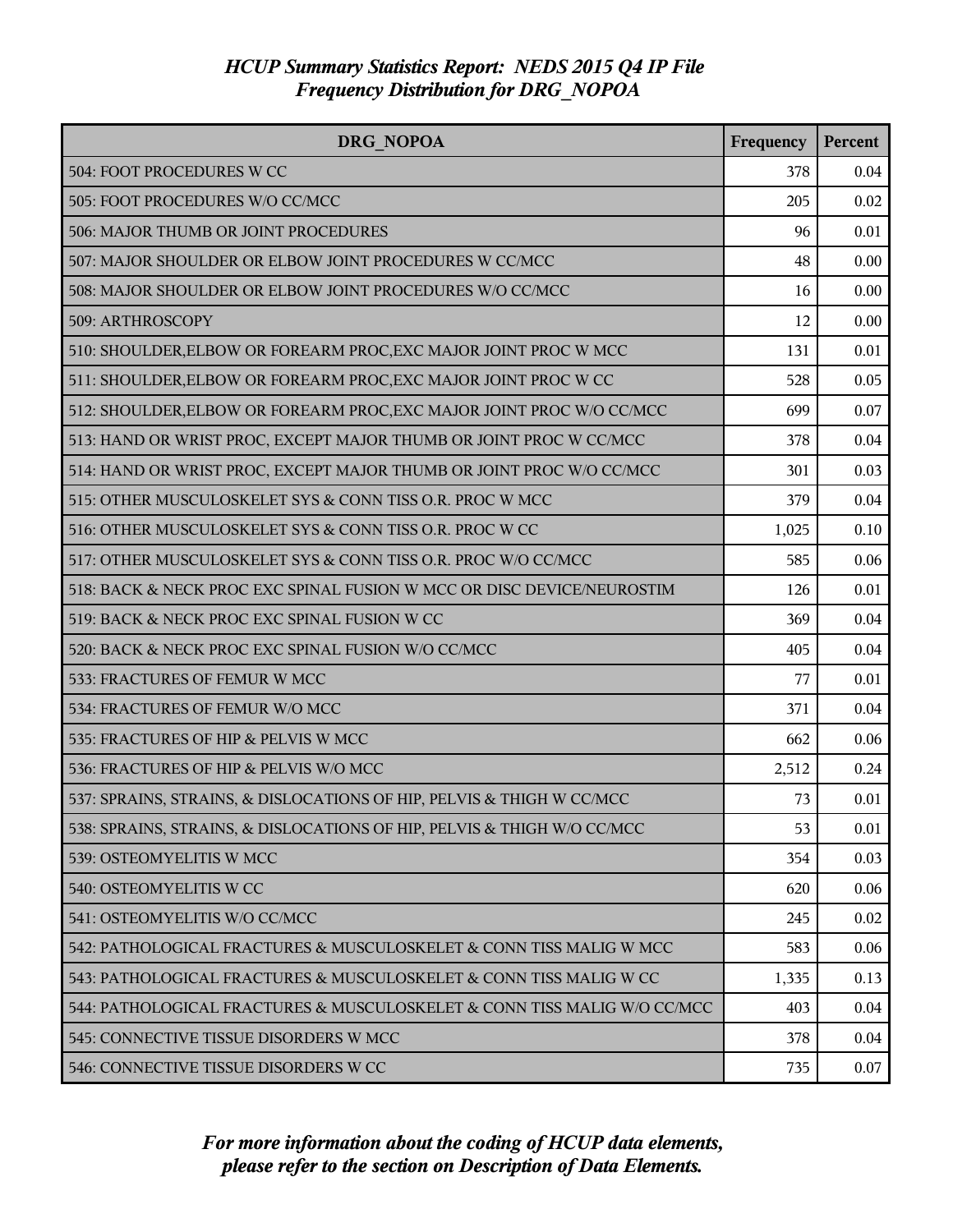| <b>DRG NOPOA</b>                                                        | Frequency | Percent |
|-------------------------------------------------------------------------|-----------|---------|
| 547: CONNECTIVE TISSUE DISORDERS W/O CC/MCC                             | 378       | 0.04    |
| 548: SEPTIC ARTHRITIS W MCC                                             | 44        | 0.00    |
| 549: SEPTIC ARTHRITIS W CC                                              | 175       | 0.02    |
| 550: SEPTIC ARTHRITIS W/O CC/MCC                                        | 110       | 0.01    |
| 551: MEDICAL BACK PROBLEMS W MCC                                        | 1,211     | 0.12    |
| 552: MEDICAL BACK PROBLEMS W/O MCC                                      | 6,482     | 0.62    |
| 553: BONE DISEASES & ARTHROPATHIES W MCC                                | 252       | 0.02    |
| 554: BONE DISEASES & ARTHROPATHIES W/O MCC                              | 1,377     | 0.13    |
| 555: SIGNS & SYMPTOMS OF MUSCULOSKELETAL SYSTEM & CONN TISSUE W MCC     | 216       | 0.02    |
| 556: SIGNS & SYMPTOMS OF MUSCULOSKELETAL SYSTEM & CONN TISSUE W/O MCC   | 1,388     | 0.13    |
| 557: TENDONITIS, MYOSITIS & BURSITIS W MCC                              | 368       | 0.04    |
| 558: TENDONITIS, MYOSITIS & BURSITIS W/O MCC                            | 2,092     | 0.20    |
| 559: AFTERCARE, MUSCULOSKELETAL SYSTEM & CONNECTIVE TISSUE W MCC        | 259       | 0.02    |
| 560: AFTERCARE, MUSCULOSKELETAL SYSTEM & CONNECTIVE TISSUE W CC         | 499       | 0.05    |
| 561: AFTERCARE, MUSCULOSKELETAL SYSTEM & CONNECTIVE TISSUE W/O CC/MCC   | 301       | 0.03    |
| 562: FX, SPRN, STRN & DISL EXCEPT FEMUR, HIP, PELVIS & THIGH W MCC      | 615       | 0.06    |
| 563: FX, SPRN, STRN & DISL EXCEPT FEMUR, HIP, PELVIS & THIGH W/O MCC    | 3,288     | 0.32    |
| 564: OTHER MUSCULOSKELETAL SYS & CONNECTIVE TISSUE DIAGNOSES W MCC      | 326       | 0.03    |
| 565: OTHER MUSCULOSKELETAL SYS & CONNECTIVE TISSUE DIAGNOSES W CC       | 651       | 0.06    |
| 566: OTHER MUSCULOSKELETAL SYS & CONNECTIVE TISSUE DIAGNOSES W/O CC/MCC | 271       | 0.03    |
| 570: SKIN DEBRIDEMENT W MCC                                             | 429       | 0.04    |
| 571: SKIN DEBRIDEMENT W CC                                              | 872       | 0.08    |
| 572: SKIN DEBRIDEMENT W/O CC/MCC                                        | 460       | 0.04    |
| 573: SKIN GRAFT FOR SKIN ULCER OR CELLULITIS W MCC                      | 46        | 0.00    |
| 574: SKIN GRAFT FOR SKIN ULCER OR CELLULITIS W CC                       | 110       | 0.01    |
| 575: SKIN GRAFT FOR SKIN ULCER OR CELLULITIS W/O CC/MCC                 | 26        | 0.00    |
| 576: SKIN GRAFT EXC FOR SKIN ULCER OR CELLULITIS W MCC                  | 26        | 0.00    |
| 577: SKIN GRAFT EXC FOR SKIN ULCER OR CELLULITIS W CC                   | 90        | 0.01    |
| 578: SKIN GRAFT EXC FOR SKIN ULCER OR CELLULITIS W/O CC/MCC             | 37        | 0.00    |
| 579: OTHER SKIN, SUBCUT TISS & BREAST PROC W MCC                        | 504       | 0.05    |
| 580: OTHER SKIN, SUBCUT TISS & BREAST PROC W CC                         | 1,630     | 0.16    |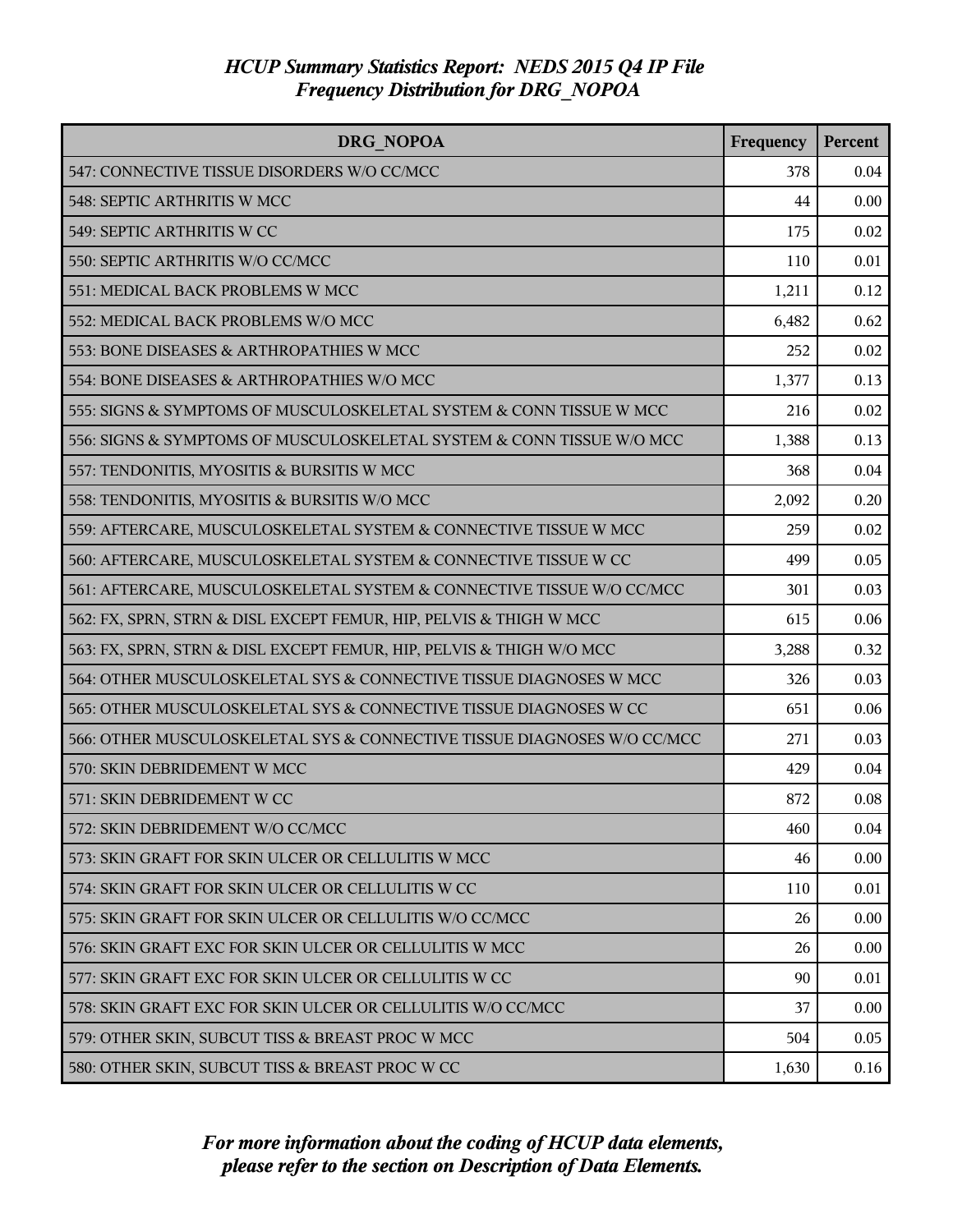| DRG NOPOA                                                                  | Frequency | Percent |
|----------------------------------------------------------------------------|-----------|---------|
| 581: OTHER SKIN, SUBCUT TISS & BREAST PROC W/O CC/MCC                      | 1,248     | 0.12    |
| 582: MASTECTOMY FOR MALIGNANCY W CC/MCC                                    | $\leq 10$ | $***$   |
| 583: MASTECTOMY FOR MALIGNANCY W/O CC/MCC                                  | $\leq 10$ | $***$   |
| 584: BREAST BIOPSY, LOCAL EXCISION & OTHER BREAST PROCEDURES W CC/MCC      | 52        | 0.00    |
| 585: BREAST BIOPSY, LOCAL EXCISION & OTHER BREAST PROCEDURES W/O CC/MCC    | 68        | 0.01    |
| 592: SKIN ULCERS W MCC                                                     | 442       | 0.04    |
| 593: SKIN ULCERS W CC                                                      | 424       | 0.04    |
| 594: SKIN ULCERS W/O CC/MCC                                                | 77        | 0.01    |
| 595: MAJOR SKIN DISORDERS W MCC                                            | 105       | 0.01    |
| 596: MAJOR SKIN DISORDERS W/O MCC                                          | 496       | 0.05    |
| 597: MALIGNANT BREAST DISORDERS W MCC                                      | 149       | 0.01    |
| 598: MALIGNANT BREAST DISORDERS W CC                                       | 206       | 0.02    |
| 599: MALIGNANT BREAST DISORDERS W/O CC/MCC                                 | 14        | 0.00    |
| 600: NON-MALIGNANT BREAST DISORDERS W CC/MCC                               | 210       | 0.02    |
| 601: NON-MALIGNANT BREAST DISORDERS W/O CC/MCC                             | 254       | 0.02    |
| 602: CELLULITIS W MCC                                                      | 2,548     | 0.24    |
| 603: CELLULITIS W/O MCC                                                    | 18,907    | 1.81    |
| 604: TRAUMA TO THE SKIN, SUBCUT TISS & BREAST W MCC                        | 324       | 0.03    |
| 605: TRAUMA TO THE SKIN, SUBCUT TISS & BREAST W/O MCC                      | 2,011     | 0.19    |
| 606: MINOR SKIN DISORDERS W MCC                                            | 173       | 0.02    |
| 607: MINOR SKIN DISORDERS W/O MCC                                          | 1,006     | 0.10    |
| 614: ADRENAL & PITUITARY PROCEDURES W CC/MCC                               | 37        | 0.00    |
| 615: ADRENAL & PITUITARY PROCEDURES W/O CC/MCC                             | 12        | 0.00    |
| 616: AMPUTAT OF LOWER LIMB FOR ENDOCRINE, NUTRIT, & METABOL DIS W MCC      | 161       | 0.02    |
| 617: AMPUTAT OF LOWER LIMB FOR ENDOCRINE, NUTRIT, & METABOL DIS W CC       | 952       | 0.09    |
| 618: AMPUTAT OF LOWER LIMB FOR ENDOCRINE, NUTRIT, & METABOL DIS W/O CC/MCC | 13        | 0.00    |
| 619: O.R. PROCEDURES FOR OBESITY W MCC                                     | $\leq 10$ | $* * *$ |
| 620: O.R. PROCEDURES FOR OBESITY W CC                                      | $\leq 10$ | $*$ **  |
| 621: O.R. PROCEDURES FOR OBESITY W/O CC/MCC                                | 14        | 0.00    |
| 622: SKIN GRAFTS & WOUND DEBRID FOR ENDOC, NUTRIT & METAB DIS W MCC        | 104       | 0.01    |
| 623: SKIN GRAFTS & WOUND DEBRID FOR ENDOC, NUTRIT & METAB DIS W CC         | 489       | 0.05    |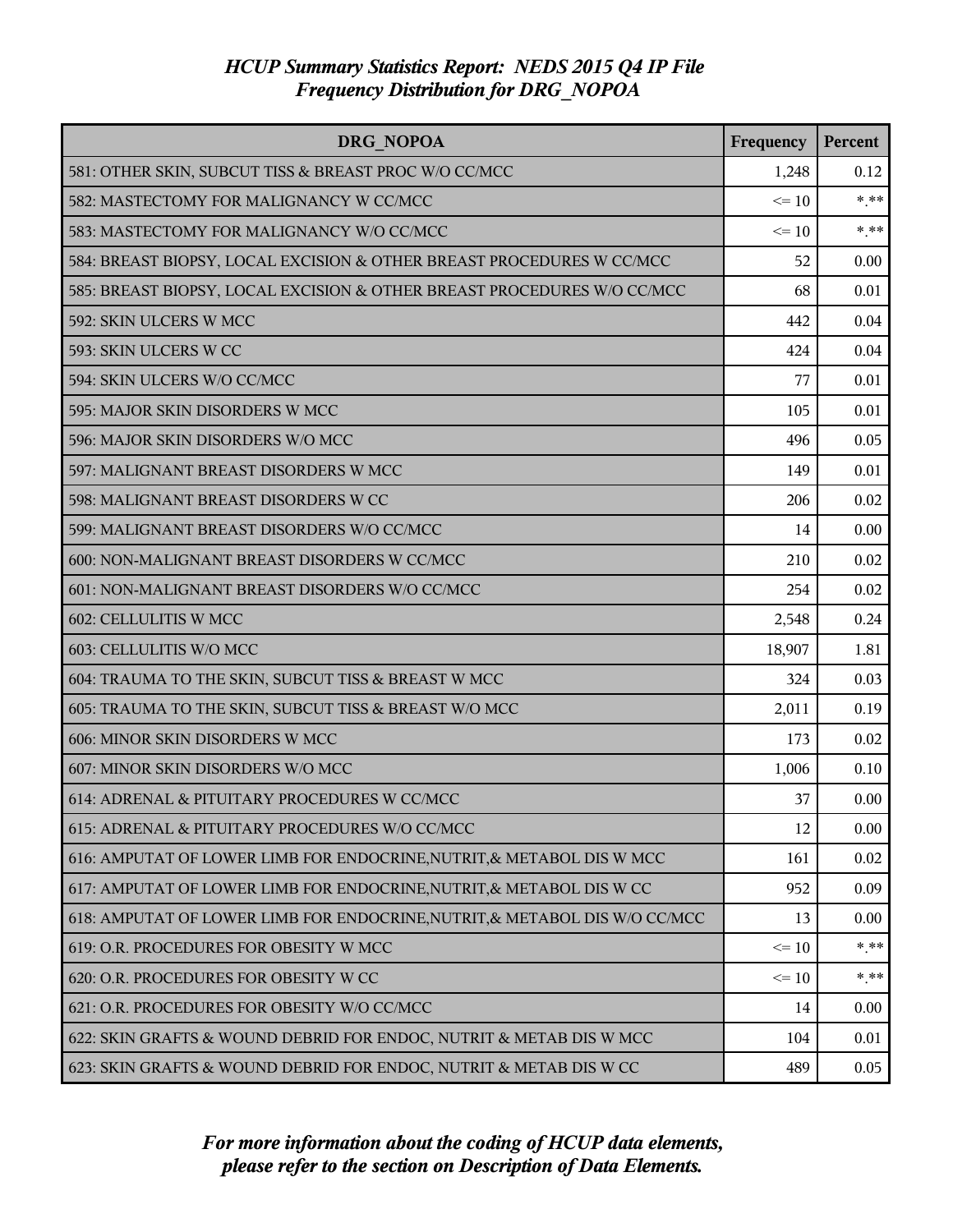| DRG NOPOA                                                                 | Frequency | Percent |
|---------------------------------------------------------------------------|-----------|---------|
| 624: SKIN GRAFTS & WOUND DEBRID FOR ENDOC, NUTRIT & METAB DIS W/O CC/MCC  | 34        | 0.00    |
| 625: THYROID, PARATHYROID & THYROGLOSSAL PROCEDURES W MCC                 | 24        | 0.00    |
| 626: THYROID, PARATHYROID & THYROGLOSSAL PROCEDURES W CC                  | 36        | 0.00    |
| 627: THYROID, PARATHYROID & THYROGLOSSAL PROCEDURES W/O CC/MCC            | 34        | 0.00    |
| 628: OTHER ENDOCRINE, NUTRIT & METAB O.R. PROC W MCC                      | 235       | 0.02    |
| 629: OTHER ENDOCRINE, NUTRIT & METAB O.R. PROC W CC                       | 332       | 0.03    |
| 630: OTHER ENDOCRINE, NUTRIT & METAB O.R. PROC W/O CC/MCC                 | 19        | 0.00    |
| 637: DIABETES W MCC                                                       | 3,596     | 0.34    |
| 638: DIABETES W CC                                                        | 9,520     | 0.91    |
| 639: DIABETES W/O CC/MCC                                                  | 4,863     | 0.47    |
| 640: MISC DISORDERS OF NUTRITION, METABOLISM, FLUIDS/ELECTROLYTES W MCC   | 6,371     | 0.61    |
| 641: MISC DISORDERS OF NUTRITION, METABOLISM, FLUIDS/ELECTROLYTES W/O MCC | 10,792    | 1.03    |
| 642: INBORN AND OTHER DISORDERS OF METABOLISM                             | 365       | 0.03    |
| 643: ENDOCRINE DISORDERS W MCC                                            | 808       | 0.08    |
| 644: ENDOCRINE DISORDERS W CC                                             | 1,365     | 0.13    |
| 645: ENDOCRINE DISORDERS W/O CC/MCC                                       | 707       | 0.07    |
| <b>652: KIDNEY TRANSPLANT</b>                                             | $\leq 10$ | $* * *$ |
| 653: MAJOR BLADDER PROCEDURES W MCC                                       | 58        | 0.01    |
| 654: MAJOR BLADDER PROCEDURES W CC                                        | 91        | 0.01    |
| 655: MAJOR BLADDER PROCEDURES W/O CC/MCC                                  | 22        | 0.00    |
| 656: KIDNEY & URETER PROCEDURES FOR NEOPLASM W MCC                        | 55        | 0.01    |
| 657: KIDNEY & URETER PROCEDURES FOR NEOPLASM W CC                         | 116       | 0.01    |
| 658: KIDNEY & URETER PROCEDURES FOR NEOPLASM W/O CC/MCC                   | 12        | 0.00    |
| 659: KIDNEY & URETER PROCEDURES FOR NON-NEOPLASM W MCC                    | 291       | 0.03    |
| 660: KIDNEY & URETER PROCEDURES FOR NON-NEOPLASM W CC                     | 823       | 0.08    |
| 661: KIDNEY & URETER PROCEDURES FOR NON-NEOPLASM W/O CC/MCC               | 140       | 0.01    |
| 662: MINOR BLADDER PROCEDURES W MCC                                       | 27        | 0.00    |
| 663: MINOR BLADDER PROCEDURES W CC                                        | 50        | 0.00    |
| 664: MINOR BLADDER PROCEDURES W/O CC/MCC                                  | 20        | 0.00    |
| <b>665: PROSTATECTOMY W MCC</b>                                           | 27        | 0.00    |
| <b>666: PROSTATECTOMY W CC</b>                                            | 103       | 0.01    |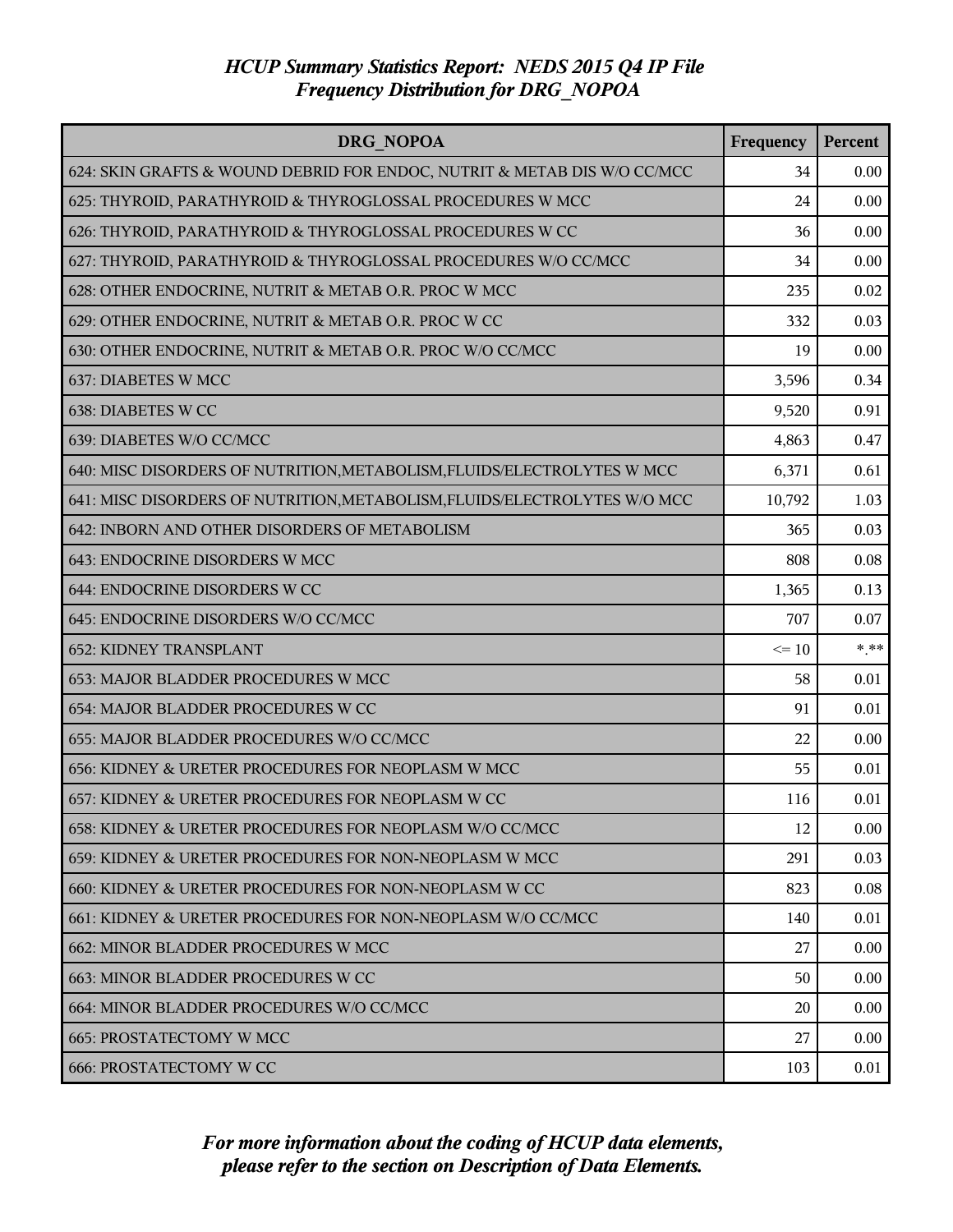| DRG NOPOA                                               | Frequency | <b>Percent</b> |
|---------------------------------------------------------|-----------|----------------|
| 667: PROSTATECTOMY W/O CC/MCC                           | 28        | 0.00           |
| 668: TRANSURETHRAL PROCEDURES W MCC                     | 225       | 0.02           |
| 669: TRANSURETHRAL PROCEDURES W CC                      | 1,667     | 0.16           |
| 670: TRANSURETHRAL PROCEDURES W/O CC/MCC                | 284       | 0.03           |
| 671: URETHRAL PROCEDURES W CC/MCC                       | 43        | 0.00           |
| 672: URETHRAL PROCEDURES W/O CC/MCC                     | $\leq 10$ | $***$          |
| 673: OTHER KIDNEY & URINARY TRACT PROCEDURES W MCC      | 583       | 0.06           |
| 674: OTHER KIDNEY & URINARY TRACT PROCEDURES W CC       | 357       | 0.03           |
| 675: OTHER KIDNEY & URINARY TRACT PROCEDURES W/O CC/MCC | 37        | 0.00           |
| <b>682: RENAL FAILURE W MCC</b>                         | 10,845    | 1.04           |
| <b>683: RENAL FAILURE W CC</b>                          | 13,957    | 1.34           |
| 684: RENAL FAILURE W/O CC/MCC                           | 2,622     | 0.25           |
| <b>685: ADMIT FOR RENAL DIALYSIS</b>                    | $\leq 10$ | $***$          |
| 686: KIDNEY & URINARY TRACT NEOPLASMS W MCC             | 136       | 0.01           |
| 687: KIDNEY & URINARY TRACT NEOPLASMS W CC              | 286       | 0.03           |
| 688: KIDNEY & URINARY TRACT NEOPLASMS W/O CC/MCC        | 37        | 0.00           |
| 689: KIDNEY & URINARY TRACT INFECTIONS W MCC            | 6,732     | 0.65           |
| 690: KIDNEY & URINARY TRACT INFECTIONS W/O MCC          | 16,893    | 1.62           |
| 691: URINARY STONES W ESW LITHOTRIPSY W CC/MCC          | 107       | 0.01           |
| 692: URINARY STONES W ESW LITHOTRIPSY W/O CC/MCC        | 12        | 0.00           |
| 693: URINARY STONES W/O ESW LITHOTRIPSY W MCC           | 239       | 0.02           |
| 694: URINARY STONES W/O ESW LITHOTRIPSY W/O MCC         | 3,435     | 0.33           |
| 695: KIDNEY & URINARY TRACT SIGNS & SYMPTOMS W MCC      | 109       | 0.01           |
| 696: KIDNEY & URINARY TRACT SIGNS & SYMPTOMS W/O MCC    | 749       | 0.07           |
| 697: URETHRAL STRICTURE                                 | 54        | 0.01           |
| 698: OTHER KIDNEY & URINARY TRACT DIAGNOSES W MCC       | 3,729     | 0.36           |
| 699: OTHER KIDNEY & URINARY TRACT DIAGNOSES W CC        | 2,698     | 0.26           |
| 700: OTHER KIDNEY & URINARY TRACT DIAGNOSES W/O CC/MCC  | 719       | 0.07           |
| 707: MAJOR MALE PELVIC PROCEDURES W CC/MCC              | 15        | 0.00           |
| 708: MAJOR MALE PELVIC PROCEDURES W/O CC/MCC            | $\leq 10$ | $* * *$        |
| 709: PENIS PROCEDURES W CC/MCC                          | 46        | $0.00\,$       |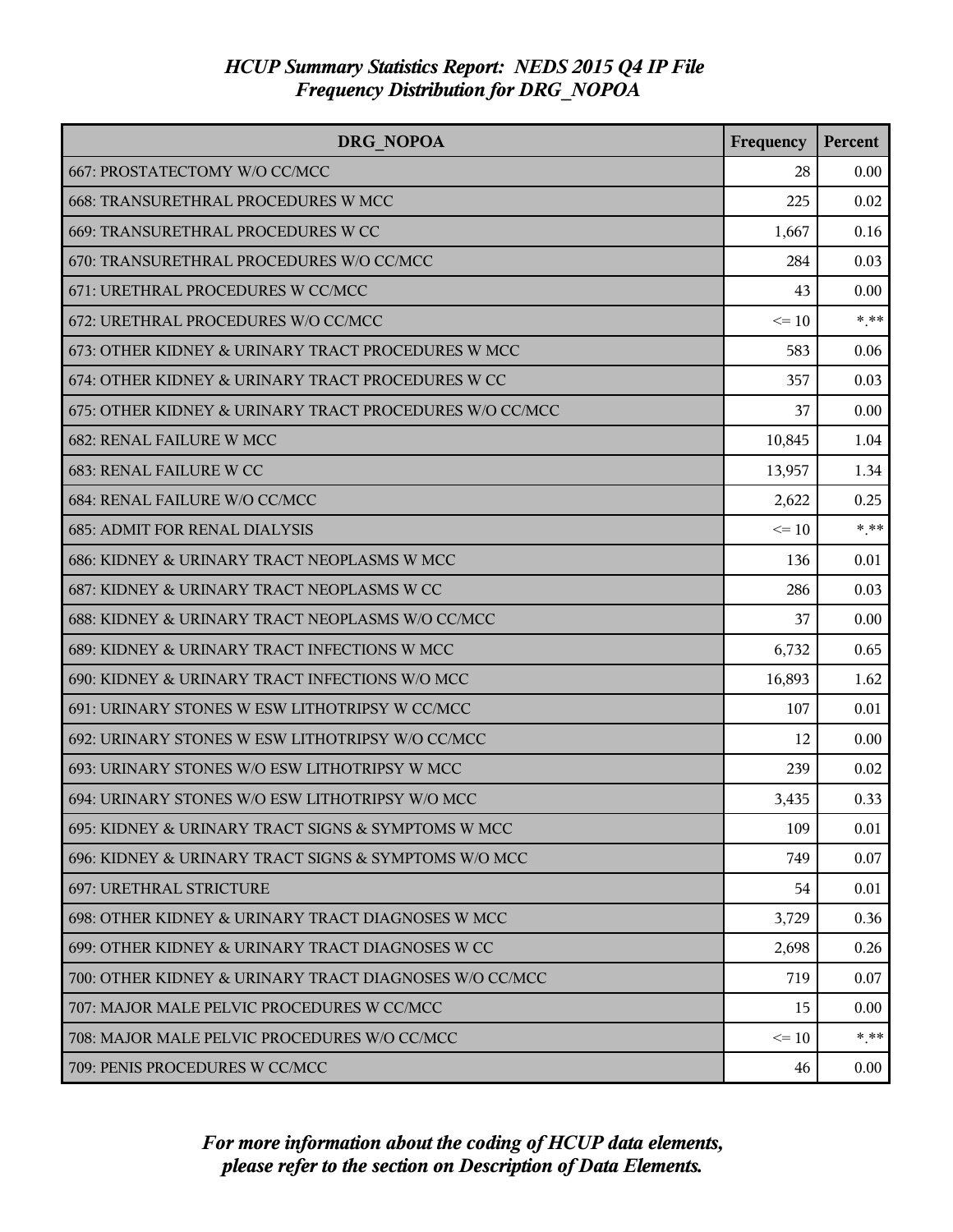| <b>DRG NOPOA</b>                                                        | Frequency | Percent |
|-------------------------------------------------------------------------|-----------|---------|
| 710: PENIS PROCEDURES W/O CC/MCC                                        | 32        | 0.00    |
| 711: TESTES PROCEDURES W CC/MCC                                         | 72        | 0.01    |
| 712: TESTES PROCEDURES W/O CC/MCC                                       | 82        | 0.01    |
| 713: TRANSURETHRAL PROSTATECTOMY W CC/MCC                               | 166       | 0.02    |
| 714: TRANSURETHRAL PROSTATECTOMY W/O CC/MCC                             | 43        | 0.00    |
| 715: OTHER MALE REPRODUCTIVE SYSTEM O.R. PROC FOR MALIGNANCY W CC/MCC   | 27        | 0.00    |
| 717: OTHER MALE REPRODUCTIVE SYSTEM O.R. PROC EXC MALIGNANCY W CC/MCC   | 80        | 0.01    |
| 718: OTHER MALE REPRODUCTIVE SYSTEM O.R. PROC EXC MALIGNANCY W/O CC/MCC | 23        | 0.00    |
| 722: MALIGNANCY, MALE REPRODUCTIVE SYSTEM W MCC                         | 60        | 0.01    |
| 723: MALIGNANCY, MALE REPRODUCTIVE SYSTEM W CC                          | 146       | 0.01    |
| 724: MALIGNANCY, MALE REPRODUCTIVE SYSTEM W/O CC/MCC                    | $\leq 10$ | $*$ **  |
| 725: BENIGN PROSTATIC HYPERTROPHY W MCC                                 | 52        | 0.00    |
| 726: BENIGN PROSTATIC HYPERTROPHY W/O MCC                               | 251       | 0.02    |
| 727: INFLAMMATION OF THE MALE REPRODUCTIVE SYSTEM W MCC                 | 166       | 0.02    |
| 728: INFLAMMATION OF THE MALE REPRODUCTIVE SYSTEM W/O MCC               | 940       | 0.09    |
| 729: OTHER MALE REPRODUCTIVE SYSTEM DIAGNOSES W CC/MCC                  | 80        | 0.01    |
| 730: OTHER MALE REPRODUCTIVE SYSTEM DIAGNOSES W/O CC/MCC                | 53        | 0.01    |
| 734: PELVIC EVISCERATION, RAD HYSTERECTOMY & RAD VULVECTOMY W CC/MCC    | 18        | 0.00    |
| 735: PELVIC EVISCERATION, RAD HYSTERECTOMY & RAD VULVECTOMY W/O CC/MCC  | $\leq 10$ | $***$   |
| 736: UTERINE & ADNEXA PROC FOR OVARIAN OR ADNEXAL MALIGNANCY W MCC      | 19        | 0.00    |
| 737: UTERINE & ADNEXA PROC FOR OVARIAN OR ADNEXAL MALIGNANCY W CC       | 53        | 0.01    |
| 738: UTERINE & ADNEXA PROC FOR OVARIAN OR ADNEXAL MALIGNANCY W/O CC/MCC | 15        | 0.00    |
| 739: UTERINE, ADNEXA PROC FOR NON-OVARIAN/ADNEXAL MALIG W MCC           | 12        | 0.00    |
| 740: UTERINE, ADNEXA PROC FOR NON-OVARIAN/ADNEXAL MALIG W CC            | 24        | 0.00    |
| 741: UTERINE, ADNEXA PROC FOR NON-OVARIAN/ADNEXAL MALIG W/O CC/MCC      | $\leq 10$ | $* * *$ |
| 742: UTERINE & ADNEXA PROC FOR NON-MALIGNANCY W CC/MCC                  | 473       | 0.05    |
| 743: UTERINE & ADNEXA PROC FOR NON-MALIGNANCY W/O CC/MCC                | 472       | 0.05    |
| 744: D&C, CONIZATION, LAPAROSCOPY & TUBAL INTERRUPTION W CC/MCC         | 254       | 0.02    |
| 745: D&C, CONIZATION, LAPAROSCOPY & TUBAL INTERRUPTION W/O CC/MCC       | 103       | 0.01    |
| 746: VAGINA, CERVIX & VULVA PROCEDURES W CC/MCC                         | 103       | 0.01    |
| 747: VAGINA, CERVIX & VULVA PROCEDURES W/O CC/MCC                       | 76        | 0.01    |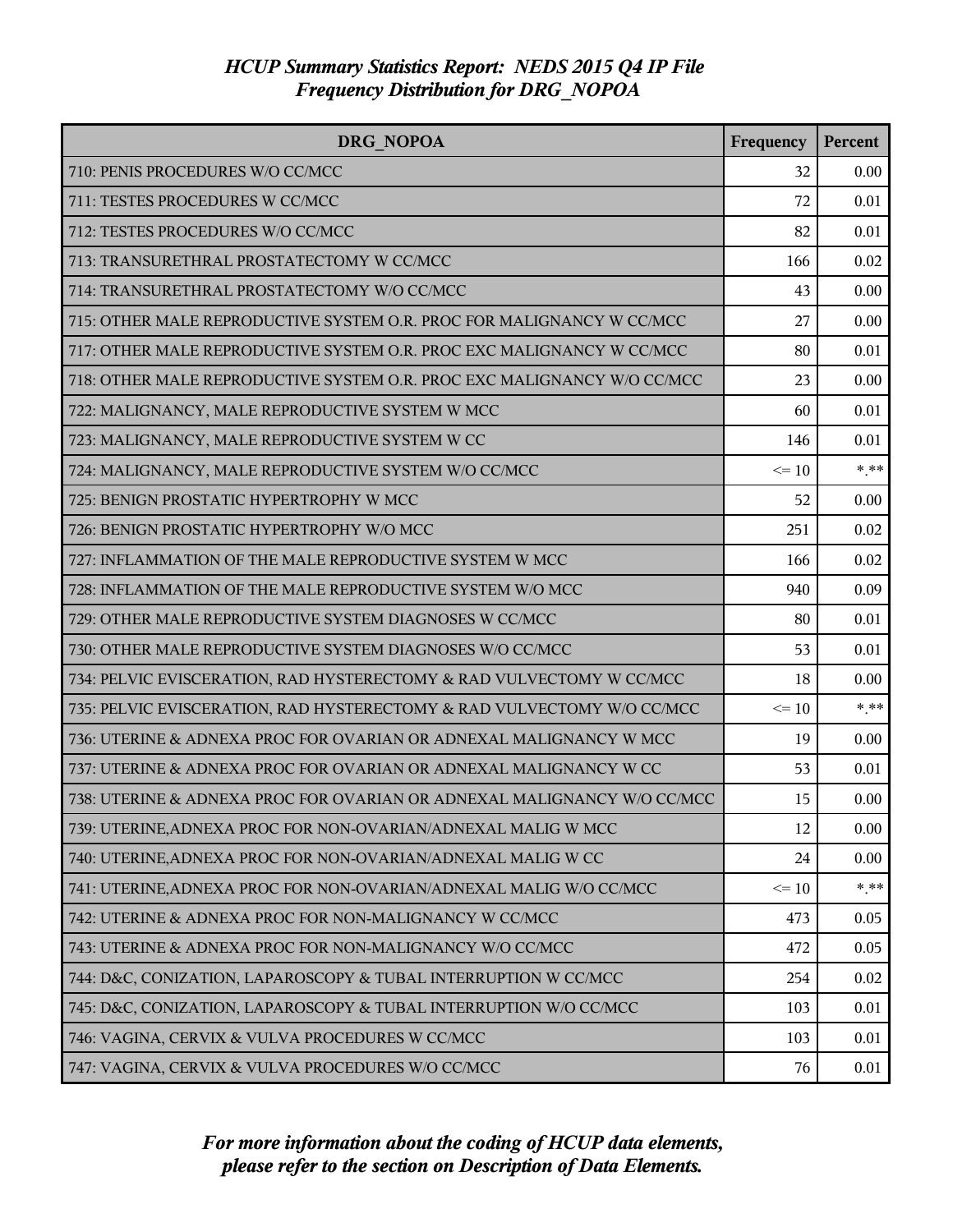| DRG NOPOA                                                              | Frequency | Percent  |
|------------------------------------------------------------------------|-----------|----------|
| 748: FEMALE REPRODUCTIVE SYSTEM RECONSTRUCTIVE PROCEDURES              | $\leq 10$ | $*$ $**$ |
| 749: OTHER FEMALE REPRODUCTIVE SYSTEM O.R. PROCEDURES W CC/MCC         | 145       | 0.01     |
| 750: OTHER FEMALE REPRODUCTIVE SYSTEM O.R. PROCEDURES W/O CC/MCC       | 26        | 0.00     |
| 754: MALIGNANCY, FEMALE REPRODUCTIVE SYSTEM W MCC                      | 153       | 0.01     |
| 755: MALIGNANCY, FEMALE REPRODUCTIVE SYSTEM W CC                       | 282       | 0.03     |
| 756: MALIGNANCY, FEMALE REPRODUCTIVE SYSTEM W/O CC/MCC                 | 26        | 0.00     |
| 757: INFECTIONS, FEMALE REPRODUCTIVE SYSTEM W MCC                      | 113       | 0.01     |
| 758: INFECTIONS, FEMALE REPRODUCTIVE SYSTEM W CC                       | 371       | 0.04     |
| 759: INFECTIONS, FEMALE REPRODUCTIVE SYSTEM W/O CC/MCC                 | 445       | 0.04     |
| 760: MENSTRUAL & OTHER FEMALE REPRODUCTIVE SYSTEM DISORDERS W CC/MCC   | 496       | 0.05     |
| 761: MENSTRUAL & OTHER FEMALE REPRODUCTIVE SYSTEM DISORDERS W/O CC/MCC | 372       | 0.04     |
| 765: CESAREAN SECTION W CC/MCC                                         | 2,511     | 0.24     |
| 766: CESAREAN SECTION W/O CC/MCC                                       | 2,843     | 0.27     |
| 767: VAGINAL DELIVERY W STERILIZATION &/OR D&C                         | 389       | 0.04     |
| 768: VAGINAL DELIVERY W O.R. PROC EXCEPT STERIL &/OR D&C               | 32        | 0.00     |
| 769: POSTPARTUM & POST ABORTION DIAGNOSES W O.R. PROCEDURE             | 390       | 0.04     |
| 770: ABORTION W D&C, ASPIRATION CURETTAGE OR HYSTEROTOMY               | 327       | 0.03     |
| 774: VAGINAL DELIVERY W COMPLICATING DIAGNOSES                         | 2,140     | 0.21     |
| 775: VAGINAL DELIVERY W/O COMPLICATING DIAGNOSES                       | 12,817    | 1.23     |
| 776: POSTPARTUM & POST ABORTION DIAGNOSES W/O O.R. PROCEDURE           | 1,470     | 0.14     |
| 777: ECTOPIC PREGNANCY                                                 | 620       | 0.06     |
| 778: THREATENED ABORTION                                               | 330       | 0.03     |
| 779: ABORTION W/O D&C                                                  | 238       | 0.02     |
| 780: FALSE LABOR                                                       | 99        | 0.01     |
| 781: OTHER ANTEPARTUM DIAGNOSES W MEDICAL COMPLICATIONS                | 3,344     | 0.32     |
| 782: OTHER ANTEPARTUM DIAGNOSES W/O MEDICAL COMPLICATIONS              | 359       | 0.03     |
| 789: NEONATES, DIED OR TRANSFERRED TO ANOTHER ACUTE CARE FACILITY      | 73        | 0.01     |
| 790: EXTREME IMMATURITY OR RESPIRATORY DISTRESS SYNDROME, NEONATE      | 74        | 0.01     |
| 791: PREMATURITY W MAJOR PROBLEMS                                      | 62        | 0.01     |
| 792: PREMATURITY W/O MAJOR PROBLEMS                                    | 69        | 0.01     |
| 793: FULL TERM NEONATE W MAJOR PROBLEMS                                | 866       | 0.08     |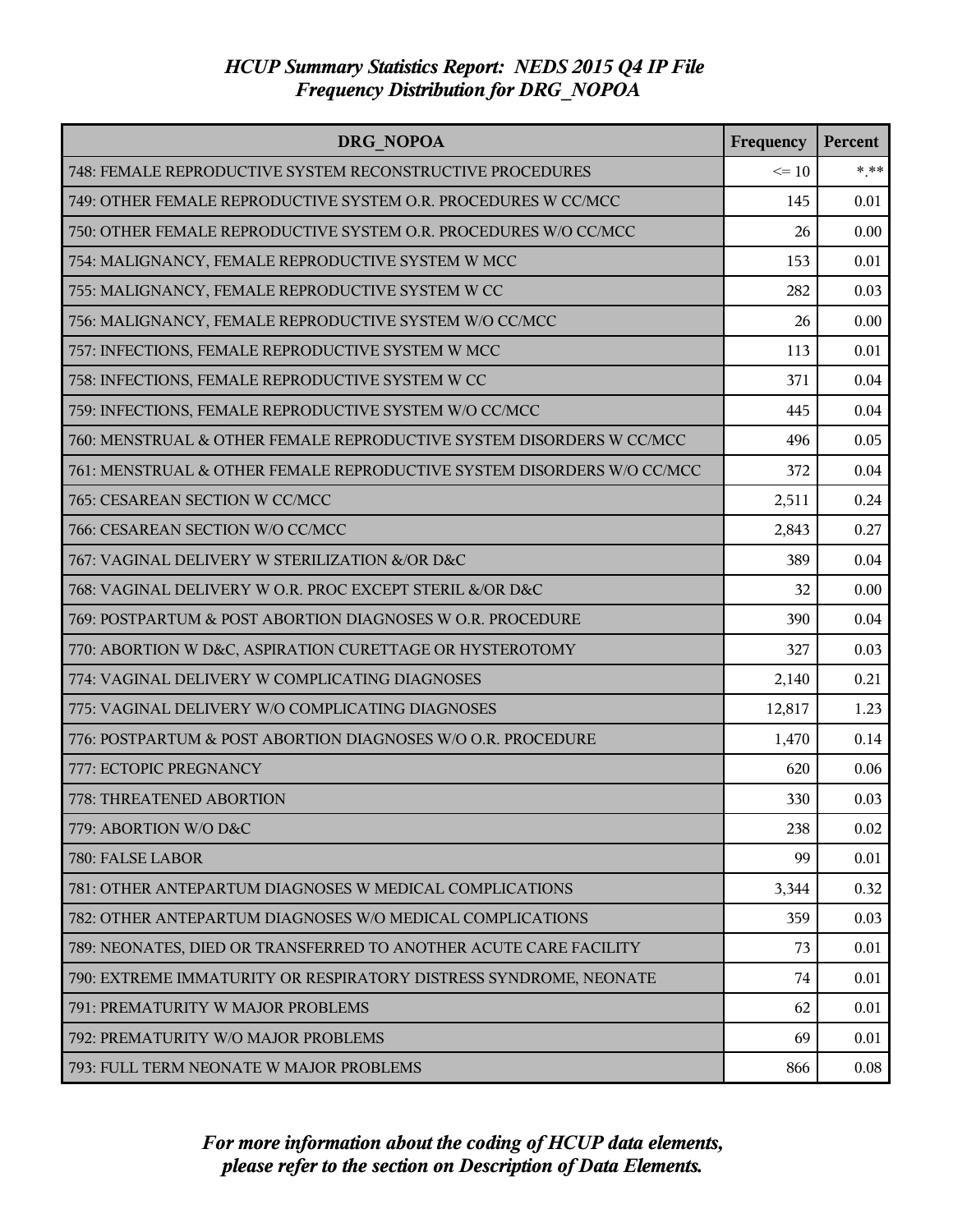| DRG NOPOA                                                                 | Frequency | Percent |
|---------------------------------------------------------------------------|-----------|---------|
| 794: NEONATE W OTHER SIGNIFICANT PROBLEMS                                 | 688       | 0.07    |
| 795: NORMAL NEWBORN                                                       | 377       | 0.04    |
| 799: SPLENECTOMY W MCC                                                    | 92        | 0.01    |
| 800: SPLENECTOMY W CC                                                     | 39        | 0.00    |
| 801: SPLENECTOMY W/O CC/MCC                                               | 14        | 0.00    |
| 802: OTHER O.R. PROC OF THE BLOOD & BLOOD FORMING ORGANS W MCC            | 108       | 0.01    |
| 803: OTHER O.R. PROC OF THE BLOOD & BLOOD FORMING ORGANS W CC             | 141       | 0.01    |
| 804: OTHER O.R. PROC OF THE BLOOD & BLOOD FORMING ORGANS W/O CC/MCC       | 63        | 0.01    |
| 808: MAJOR HEMATOL/IMMUN DIAG EXC SICKLE CELL CRISIS & COAGUL W MCC       | 712       | 0.07    |
| 809: MAJOR HEMATOL/IMMUN DIAG EXC SICKLE CELL CRISIS & COAGUL W CC        | 1,922     | 0.18    |
| 810: MAJOR HEMATOL/IMMUN DIAG EXC SICKLE CELL CRISIS & COAGUL W/O CC/MCC  | 382       | 0.04    |
| 811: RED BLOOD CELL DISORDERS W MCC                                       | 2,776     | 0.27    |
| 812: RED BLOOD CELL DISORDERS W/O MCC                                     | 10,148    | 0.97    |
| 813: COAGULATION DISORDERS                                                | 1,138     | 0.11    |
| 814: RETICULOENDOTHELIAL & IMMUNITY DISORDERS W MCC                       | 207       | 0.02    |
| 815: RETICULOENDOTHELIAL & IMMUNITY DISORDERS W CC                        | 458       | 0.04    |
| 816: RETICULOENDOTHELIAL & IMMUNITY DISORDERS W/O CC/MCC                  | 354       | 0.03    |
| 820: LYMPHOMA & LEUKEMIA W MAJOR O.R. PROCEDURE W MCC                     | 82        | 0.01    |
| 821: LYMPHOMA & LEUKEMIA W MAJOR O.R. PROCEDURE W CC                      | 65        | 0.01    |
| 822: LYMPHOMA & LEUKEMIA W MAJOR O.R. PROCEDURE W/O CC/MCC                | $\leq 10$ | $* * *$ |
| 823: LYMPHOMA & NON-ACUTE LEUKEMIA W OTHER O.R. PROC W MCC                | 207       | 0.02    |
| 824: LYMPHOMA & NON-ACUTE LEUKEMIA W OTHER O.R. PROC W CC                 | 216       | 0.02    |
| 825: LYMPHOMA & NON-ACUTE LEUKEMIA W OTHER O.R. PROC W/O CC/MCC           | 67        | 0.01    |
| 826: MYELOPROLIF DISORD OR POORLY DIFF NEOPL W MAJ O.R. PROC W MCC        | 37        | 0.00    |
| 827: MYELOPROLIF DISORD OR POORLY DIFF NEOPL W MAJ O.R. PROC W CC         | 54        | 0.01    |
| 828: MYELOPROLIF DISORD OR POORLY DIFF NEOPL W MAJ O.R. PROC W/O CC/MCC   | $\leq 10$ | $***$   |
| 829: MYELOPROLIF DISORD OR POORLY DIFF NEOPL W OTHER O.R. PROC W CC/MCC   | 80        | 0.01    |
| 830: MYELOPROLIF DISORD OR POORLY DIFF NEOPL W OTHER O.R. PROC W/O CC/MCC | $\leq$ 10 | $* * *$ |
| 834: ACUTE LEUKEMIA W/O MAJOR O.R. PROCEDURE W MCC                        | 345       | 0.03    |
| 835: ACUTE LEUKEMIA W/O MAJOR O.R. PROCEDURE W CC                         | 283       | 0.03    |
| 836: ACUTE LEUKEMIA W/O MAJOR O.R. PROCEDURE W/O CC/MCC                   | 90        | 0.01    |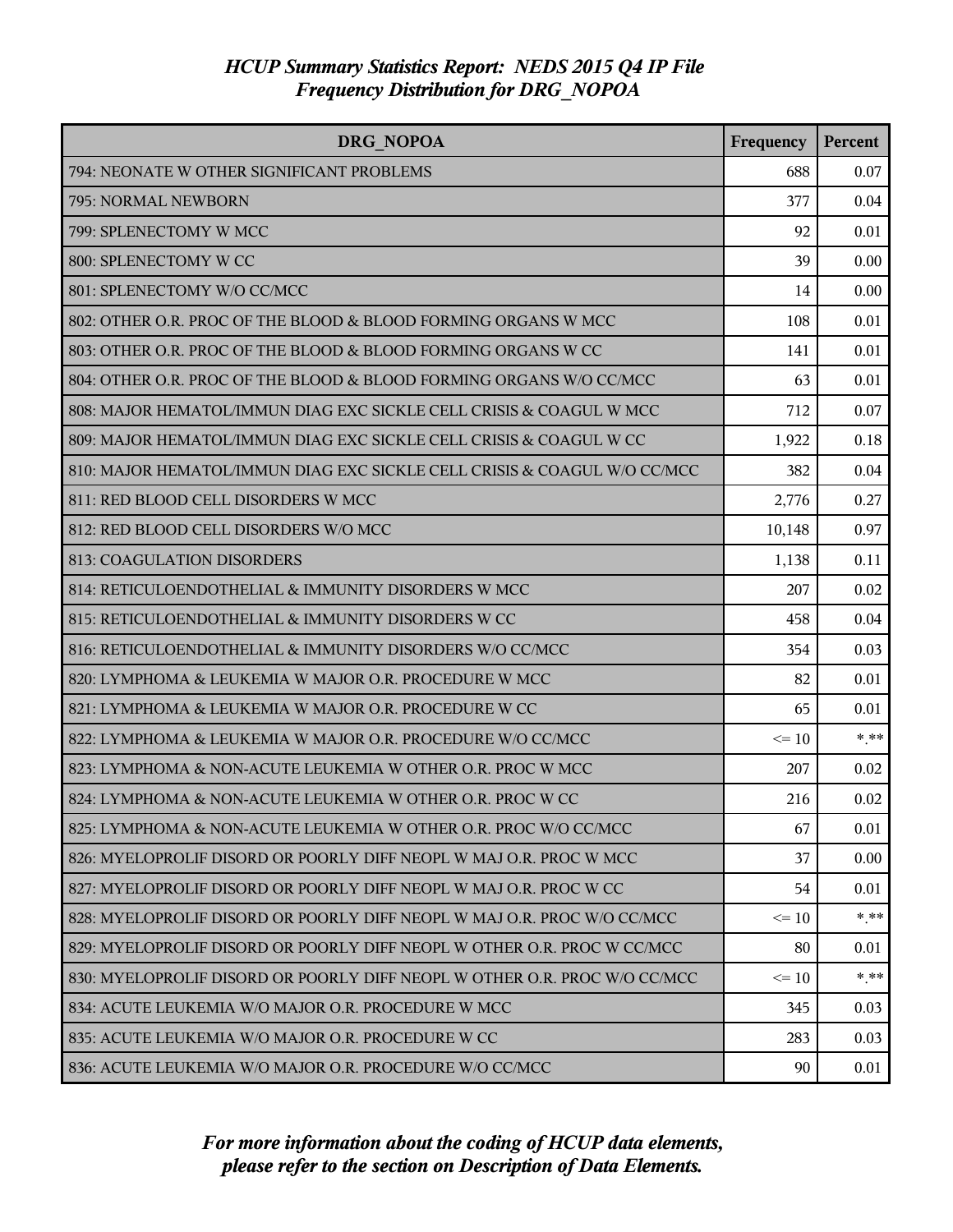| <b>DRG NOPOA</b>                                                       | Frequency | <b>Percent</b> |
|------------------------------------------------------------------------|-----------|----------------|
| 837: CHEMO W ACUTE LEUKEMIA AS SDX OR W HIGH DOSE CHEMO AGENT W MCC    | 22        | 0.00           |
| 838: CHEMO W ACUTE LEUKEMIA AS SDX W CC OR HIGH DOSE CHEMO AGENT       | $\leq 10$ | $* * *$        |
| 839: CHEMO W ACUTE LEUKEMIA AS SDX W/O CC/MCC                          | $\leq 10$ | $***$          |
| 840: LYMPHOMA & NON-ACUTE LEUKEMIA W MCC                               | 610       | 0.06           |
| 841: LYMPHOMA & NON-ACUTE LEUKEMIA W CC                                | 736       | 0.07           |
| 842: LYMPHOMA & NON-ACUTE LEUKEMIA W/O CC/MCC                          | 207       | 0.02           |
| 843: OTHER MYELOPROLIF DIS OR POORLY DIFF NEOPL DIAG W MCC             | 201       | 0.02           |
| 844: OTHER MYELOPROLIF DIS OR POORLY DIFF NEOPL DIAG W CC              | 231       | 0.02           |
| 845: OTHER MYELOPROLIF DIS OR POORLY DIFF NEOPL DIAG W/O CC/MCC        | 56        | 0.01           |
| 846: CHEMOTHERAPY W/O ACUTE LEUKEMIA AS SECONDARY DIAGNOSIS W MCC      | 22        | 0.00           |
| 847: CHEMOTHERAPY W/O ACUTE LEUKEMIA AS SECONDARY DIAGNOSIS W CC       | 52        | 0.00           |
| 848: CHEMOTHERAPY W/O ACUTE LEUKEMIA AS SECONDARY DIAGNOSIS W/O CC/MCC | $\leq$ 10 | $* * *$        |
| 849: RADIOTHERAPY                                                      | $\leq 10$ | $***$          |
| 853: INFECTIOUS & PARASITIC DISEASES W O.R. PROCEDURE W MCC            | 9,382     | 0.90           |
| 854: INFECTIOUS & PARASITIC DISEASES W O.R. PROCEDURE W CC             | 3,229     | 0.31           |
| 855: INFECTIOUS & PARASITIC DISEASES W O.R. PROCEDURE W/O CC/MCC       | 76        | 0.01           |
| 856: POSTOPERATIVE OR POST-TRAUMATIC INFECTIONS W O.R. PROC W MCC      | 680       | 0.07           |
| 857: POSTOPERATIVE OR POST-TRAUMATIC INFECTIONS W O.R. PROC W CC       | 781       | 0.07           |
| 858: POSTOPERATIVE OR POST-TRAUMATIC INFECTIONS W O.R. PROC W/O CC/MCC | 125       | 0.01           |
| 862: POSTOPERATIVE & POST-TRAUMATIC INFECTIONS W MCC                   | 1,235     | 0.12           |
| 863: POSTOPERATIVE & POST-TRAUMATIC INFECTIONS W/O MCC                 | 1,587     | 0.15           |
| <b>864: FEVER</b>                                                      | 1,788     | 0.17           |
| 865: VIRAL ILLNESS W MCC                                               | 410       | 0.04           |
| 866: VIRAL ILLNESS W/O MCC                                             | 1,738     | 0.17           |
| 867: OTHER INFECTIOUS & PARASITIC DISEASES DIAGNOSES W MCC             | 310       | 0.03           |
| 868: OTHER INFECTIOUS & PARASITIC DISEASES DIAGNOSES W CC              | 355       | 0.03           |
| 869: OTHER INFECTIOUS & PARASITIC DISEASES DIAGNOSES W/O CC/MCC        | 183       | 0.02           |
| 870: SEPTICEMIA OR SEVERE SEPSIS W MV >96 HOURS                        | 3,114     | 0.30           |
| 871: SEPTICEMIA OR SEVERE SEPSIS W/O MV >96 HOURS W MCC                | 52,073    | 4.99           |
| 872: SEPTICEMIA OR SEVERE SEPSIS W/O MV >96 HOURS W/O MCC              | 21,374    | 2.05           |
| 876: O.R. PROCEDURE W PRINCIPAL DIAGNOSES OF MENTAL ILLNESS            | 171       | 0.02           |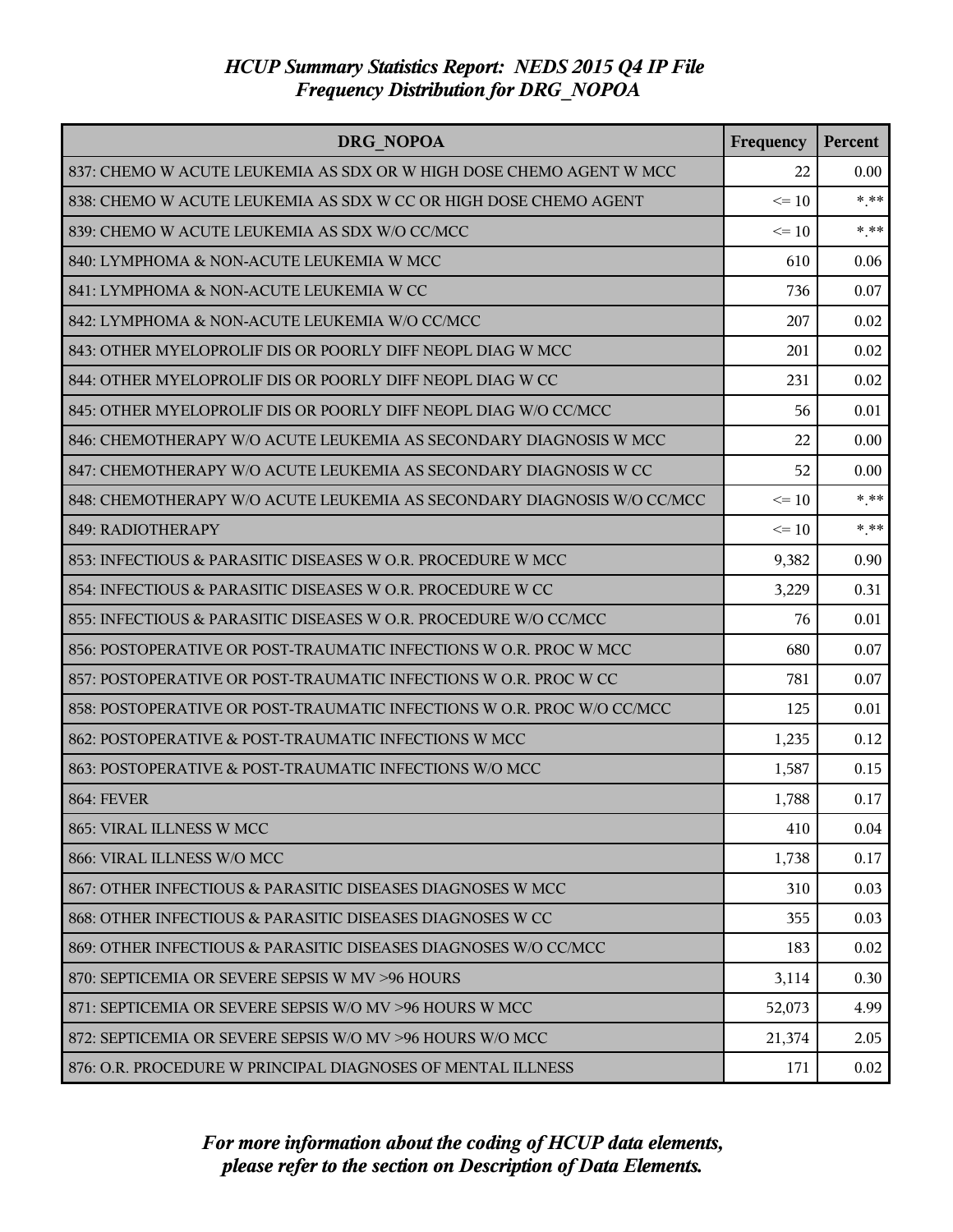| DRG NOPOA                                                                | Frequency | Percent |
|--------------------------------------------------------------------------|-----------|---------|
| 880: ACUTE ADJUSTMENT REACTION & PSYCHOSOCIAL DYSFUNCTION                | 1,588     | 0.15    |
| <b>881: DEPRESSIVE NEUROSES</b>                                          | 4,109     | 0.39    |
| 882: NEUROSES EXCEPT DEPRESSIVE                                          | 1,347     | 0.13    |
| 883: DISORDERS OF PERSONALITY & IMPULSE CONTROL                          | 435       | 0.04    |
| 884: ORGANIC DISTURBANCES & MENTAL RETARDATION                           | 2,586     | 0.25    |
| 885: PSYCHOSES                                                           | 28,886    | 2.77    |
| 886: BEHAVIORAL & DEVELOPMENTAL DISORDERS                                | 440       | 0.04    |
| 887: OTHER MENTAL DISORDER DIAGNOSES                                     | 99        | 0.01    |
| 894: ALCOHOL/DRUG ABUSE OR DEPENDENCE, LEFT AMA                          | 1,742     | 0.17    |
| 895: ALCOHOL/DRUG ABUSE OR DEPENDENCE W REHABILITATION THERAPY           | 152       | 0.01    |
| 896: ALCOHOL/DRUG ABUSE OR DEPENDENCE W/O REHABILITATION THERAPY W MCC   | 2,022     | 0.19    |
| 897: ALCOHOL/DRUG ABUSE OR DEPENDENCE W/O REHABILITATION THERAPY W/O MCC | 12,315    | 1.18    |
| 901: WOUND DEBRIDEMENTS FOR INJURIES W MCC                               | 101       | 0.01    |
| 902: WOUND DEBRIDEMENTS FOR INJURIES W CC                                | 180       | 0.02    |
| 903: WOUND DEBRIDEMENTS FOR INJURIES W/O CC/MCC                          | 60        | 0.01    |
| 904: SKIN GRAFTS FOR INJURIES W CC/MCC                                   | 76        | 0.01    |
| 905: SKIN GRAFTS FOR INJURIES W/O CC/MCC                                 | 32        | 0.00    |
| 906: HAND PROCEDURES FOR INJURIES                                        | 264       | 0.03    |
| 907: OTHER O.R. PROCEDURES FOR INJURIES W MCC                            | 896       | 0.09    |
| 908: OTHER O.R. PROCEDURES FOR INJURIES W CC                             | 952       | 0.09    |
| 909: OTHER O.R. PROCEDURES FOR INJURIES W/O CC/MCC                       | 520       | 0.05    |
| 913: TRAUMATIC INJURY W MCC                                              | 121       | 0.01    |
| 914: TRAUMATIC INJURY W/O MCC                                            | 627       | 0.06    |
| 915: ALLERGIC REACTIONS W MCC                                            | 296       | 0.03    |
| 916: ALLERGIC REACTIONS W/O MCC                                          | 895       | 0.09    |
| 917: POISONING & TOXIC EFFECTS OF DRUGS W MCC                            | 6,242     | 0.60    |
| 918: POISONING & TOXIC EFFECTS OF DRUGS W/O MCC                          | 7,523     | 0.72    |
| 919: COMPLICATIONS OF TREATMENT W MCC                                    | 1,121     | 0.11    |
| 920: COMPLICATIONS OF TREATMENT W CC                                     | 1,406     | 0.13    |
| 921: COMPLICATIONS OF TREATMENT W/O CC/MCC                               | 590       | 0.06    |
| 922: OTHER INJURY, POISONING & TOXIC EFFECT DIAG W MCC                   | 226       | 0.02    |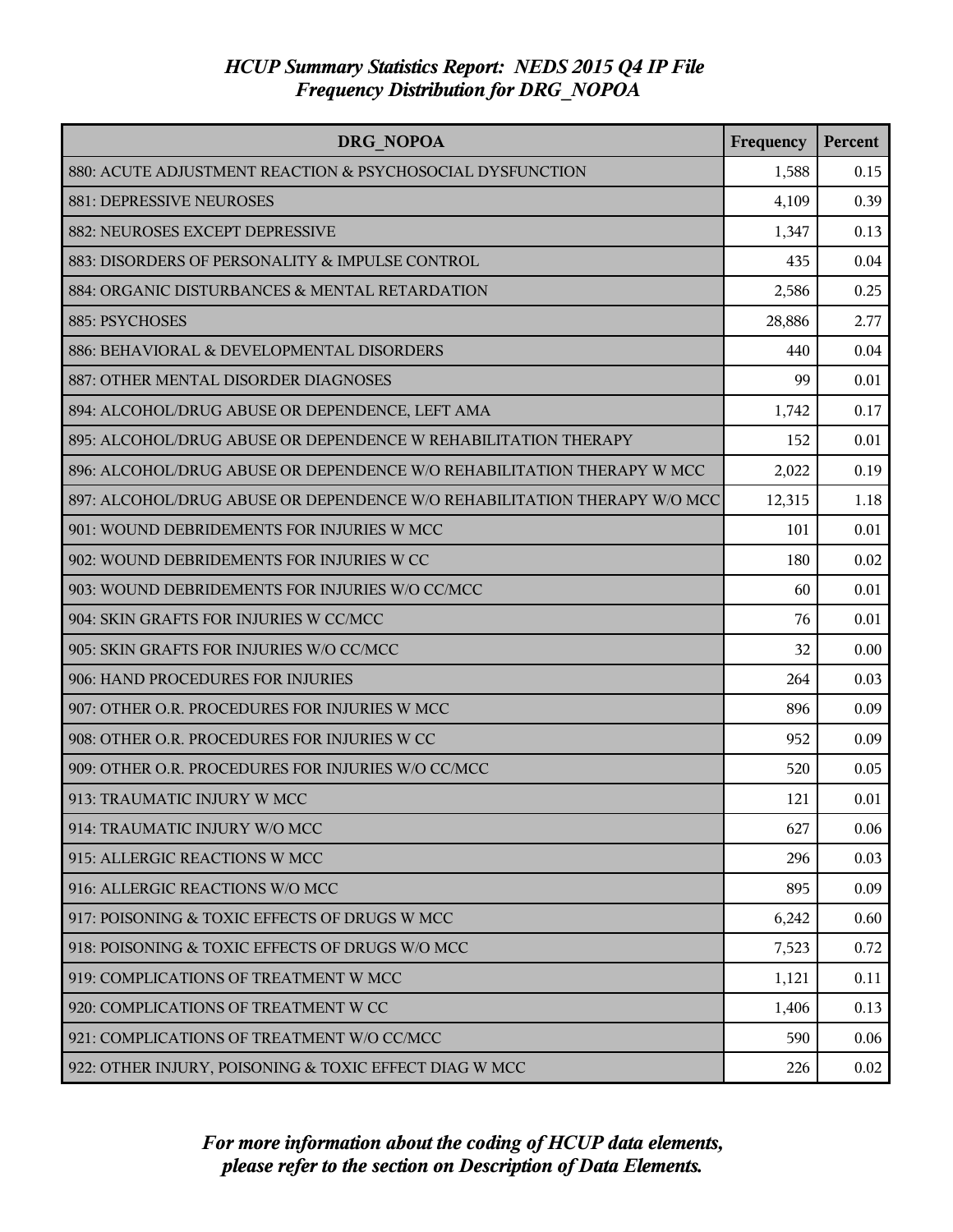| <b>DRG NOPOA</b>                                                          | Frequency | Percent |
|---------------------------------------------------------------------------|-----------|---------|
| 923: OTHER INJURY, POISONING & TOXIC EFFECT DIAG W/O MCC                  | 369       | 0.04    |
| 927: EXTENSIVE BURNS OR FULL THICKNESS BURNS W MV >96 HRS W SKIN GRAFT    | 54        | 0.01    |
| 928: FULL THICKNESS BURN W SKIN GRAFT OR INHAL INJ W CC/MCC               | 146       | 0.01    |
| 929: FULL THICKNESS BURN W SKIN GRAFT OR INHAL INJ W/O CC/MCC             | 117       | 0.01    |
| 933: EXTENSIVE BURNS OR FULL THICKNESS BURNS W MV > 96 HRS W/O SKIN GRAFT | 19        | 0.00    |
| 934: FULL THICKNESS BURN W/O SKIN GRFT OR INHAL INJ                       | 113       | 0.01    |
| 935: NON-EXTENSIVE BURNS                                                  | 555       | 0.05    |
| 939: O.R. PROC W DIAGNOSES OF OTHER CONTACT W HEALTH SERVICES W MCC       | 144       | 0.01    |
| 940: O.R. PROC W DIAGNOSES OF OTHER CONTACT W HEALTH SERVICES W CC        | 207       | 0.02    |
| 941: O.R. PROC W DIAGNOSES OF OTHER CONTACT W HEALTH SERVICES W/O CC/MCC  | 67        | 0.01    |
| 945: REHABILITATION W CC/MCC                                              | 15        | 0.00    |
| 946: REHABILITATION W/O CC/MCC                                            | $\leq 10$ | $* * *$ |
| 947: SIGNS & SYMPTOMS W MCC                                               | 1,117     | 0.11    |
| 948: SIGNS & SYMPTOMS W/O MCC                                             | 4,562     | 0.44    |
| 949: AFTERCARE W CC/MCC                                                   | 379       | 0.04    |
| 950: AFTERCARE W/O CC/MCC                                                 | 113       | 0.01    |
| 951: OTHER FACTORS INFLUENCING HEALTH STATUS                              | 501       | 0.05    |
| 955: CRANIOTOMY FOR MULTIPLE SIGNIFICANT TRAUMA                           | 179       | 0.02    |
| 956: LIMB REATTACHMENT, HIP & FEMUR PROC FOR MULTIPLE SIGNIFICANT TRAUMA  | 986       | 0.09    |
| 957: OTHER O.R. PROCEDURES FOR MULTIPLE SIGNIFICANT TRAUMA W MCC          | 866       | 0.08    |
| 958: OTHER O.R. PROCEDURES FOR MULTIPLE SIGNIFICANT TRAUMA W CC           | 921       | 0.09    |
| 959: OTHER O.R. PROCEDURES FOR MULTIPLE SIGNIFICANT TRAUMA W/O CC/MCC     | 160       | 0.02    |
| 963: OTHER MULTIPLE SIGNIFICANT TRAUMA W MCC                              | 453       | 0.04    |
| 964: OTHER MULTIPLE SIGNIFICANT TRAUMA W CC                               | 1,034     | 0.10    |
| 965: OTHER MULTIPLE SIGNIFICANT TRAUMA W/O CC/MCC                         | 290       | 0.03    |
| 969: HIV W EXTENSIVE O.R. PROCEDURE W MCC                                 | 112       | 0.01    |
| 970: HIV W EXTENSIVE O.R. PROCEDURE W/O MCC                               | 24        | 0.00    |
| 974: HIV W MAJOR RELATED CONDITION W MCC                                  | 894       | 0.09    |
| 975: HIV W MAJOR RELATED CONDITION W CC                                   | 752       | 0.07    |
| 976: HIV W MAJOR RELATED CONDITION W/O CC/MCC                             | 220       | 0.02    |
| 977: HIV W OR W/O OTHER RELATED CONDITION                                 | 416       | 0.04    |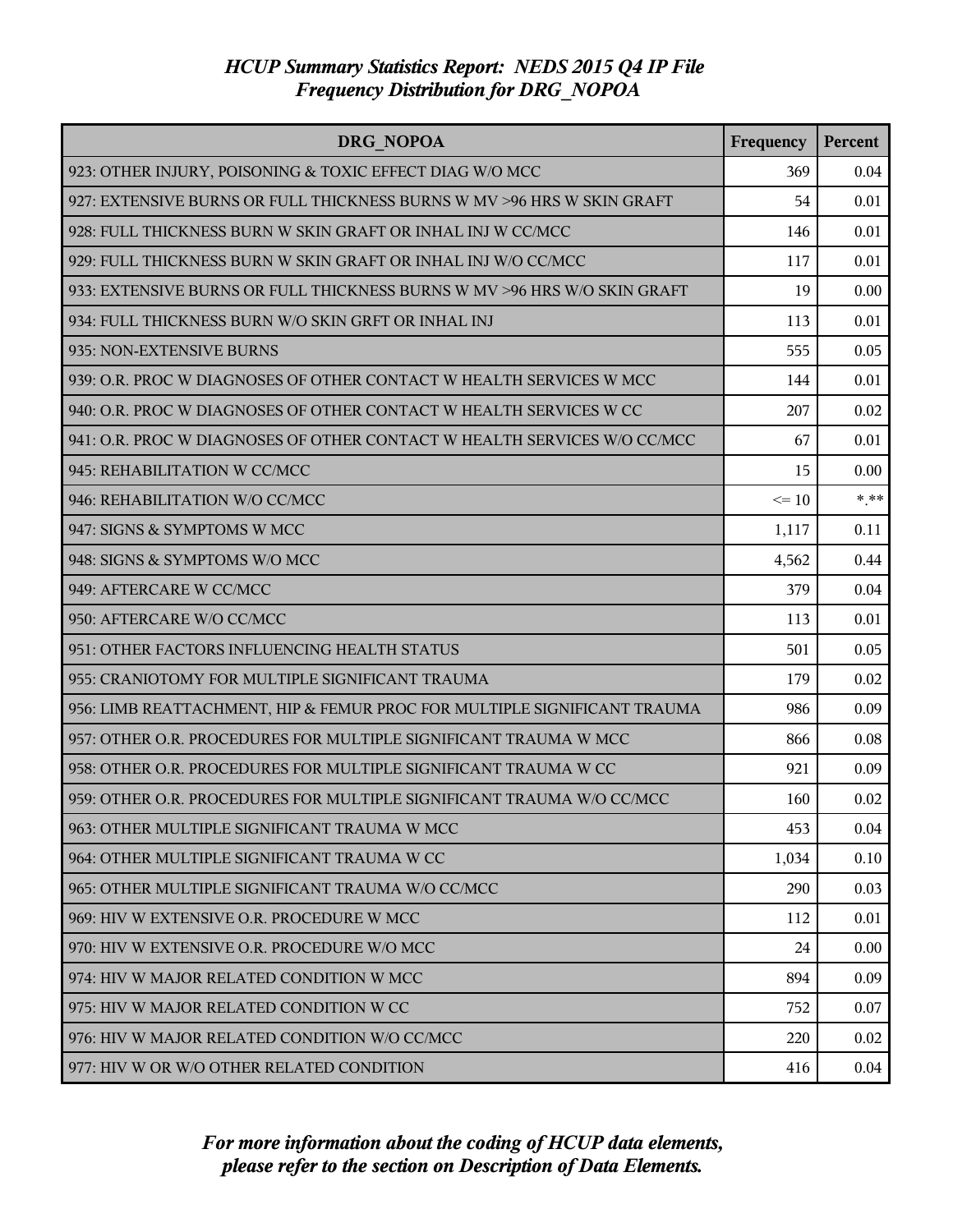| DRG NOPOA                                                                 | Frequency | <b>Percent</b> |
|---------------------------------------------------------------------------|-----------|----------------|
| 981: EXTENSIVE O.R. PROCEDURE UNRELATED TO PRINCIPAL DIAGNOSIS W MCC      | 3,940     | 0.38           |
| 982: EXTENSIVE O.R. PROCEDURE UNRELATED TO PRINCIPAL DIAGNOSIS W CC       | 1,902     | 0.18           |
| 983: EXTENSIVE O.R. PROCEDURE UNRELATED TO PRINCIPAL DIAGNOSIS W/O CC/MCC | 420       | 0.04           |
| 984: PROSTATIC O.R. PROCEDURE UNRELATED TO PRINCIPAL DIAGNOSIS W MCC      | 24        | 0.00           |
| 985: PROSTATIC O.R. PROCEDURE UNRELATED TO PRINCIPAL DIAGNOSIS W CC       | 24        | 0.00           |
| 986: PROSTATIC O.R. PROCEDURE UNRELATED TO PRINCIPAL DIAGNOSIS W/O CC/MCC | $\leq$ 10 | $***$          |
| 987: NON-EXTENSIVE O.R. PROC UNRELATED TO PRINCIPAL DIAGNOSIS W MCC       | 1,000     | 0.10           |
| 988: NON-EXTENSIVE O.R. PROC UNRELATED TO PRINCIPAL DIAGNOSIS W CC        | 1,378     | 0.13           |
| 989: NON-EXTENSIVE O.R. PROC UNRELATED TO PRINCIPAL DIAGNOSIS W/O CC/MCC  | 445       | 0.04           |
| 998: PRINCIPAL DIAGNOSIS INVALID AS DISCHARGE DIAGNOSIS                   | 26        | 0.00           |
| 999: UNGROUPABLE                                                          | 577       | 0.06           |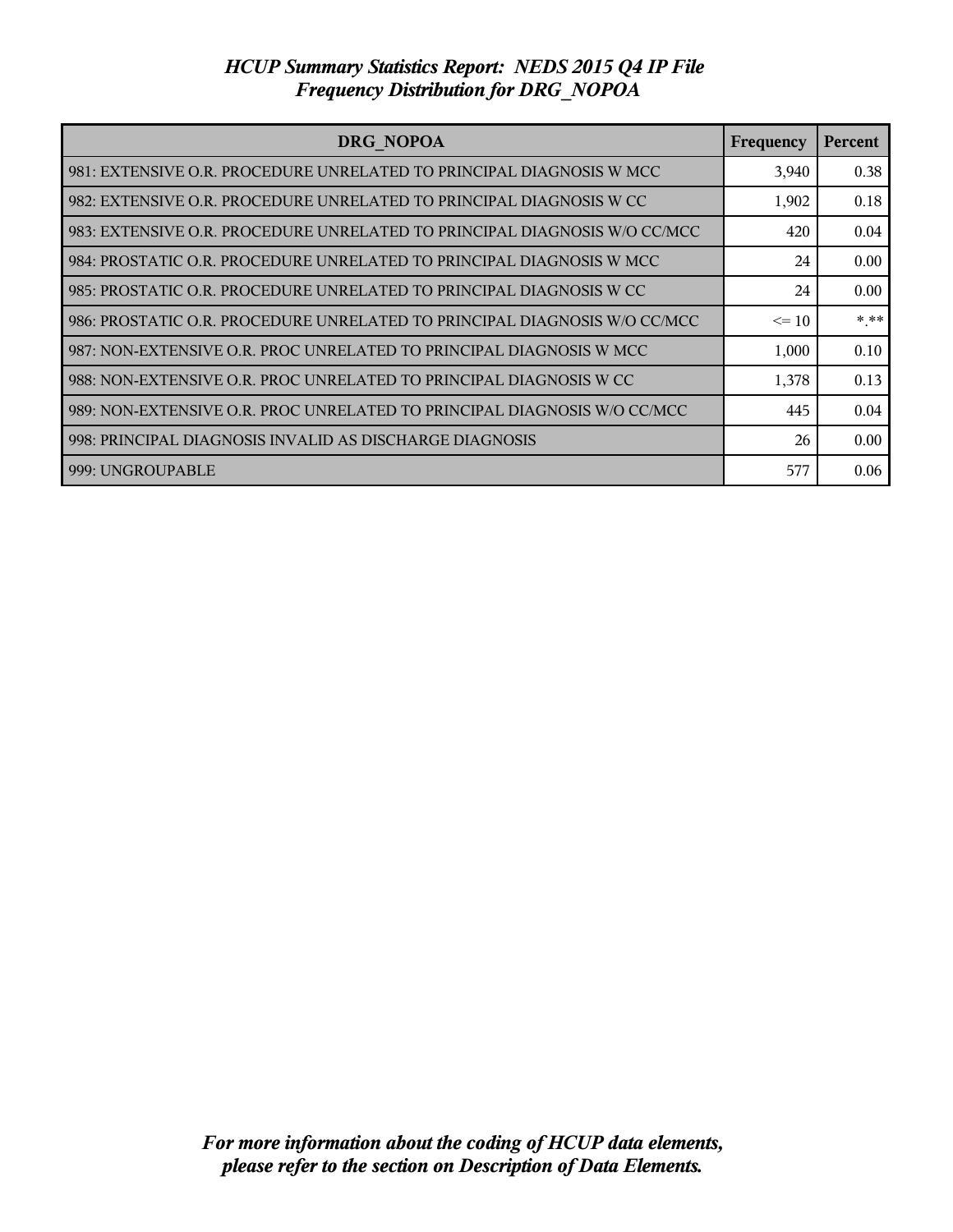| <b>DXVER</b>            | <b>Frequency Percent</b> |        |
|-------------------------|--------------------------|--------|
| 10: ICD-10-CM diagnoses | 1,043,487                | 100.00 |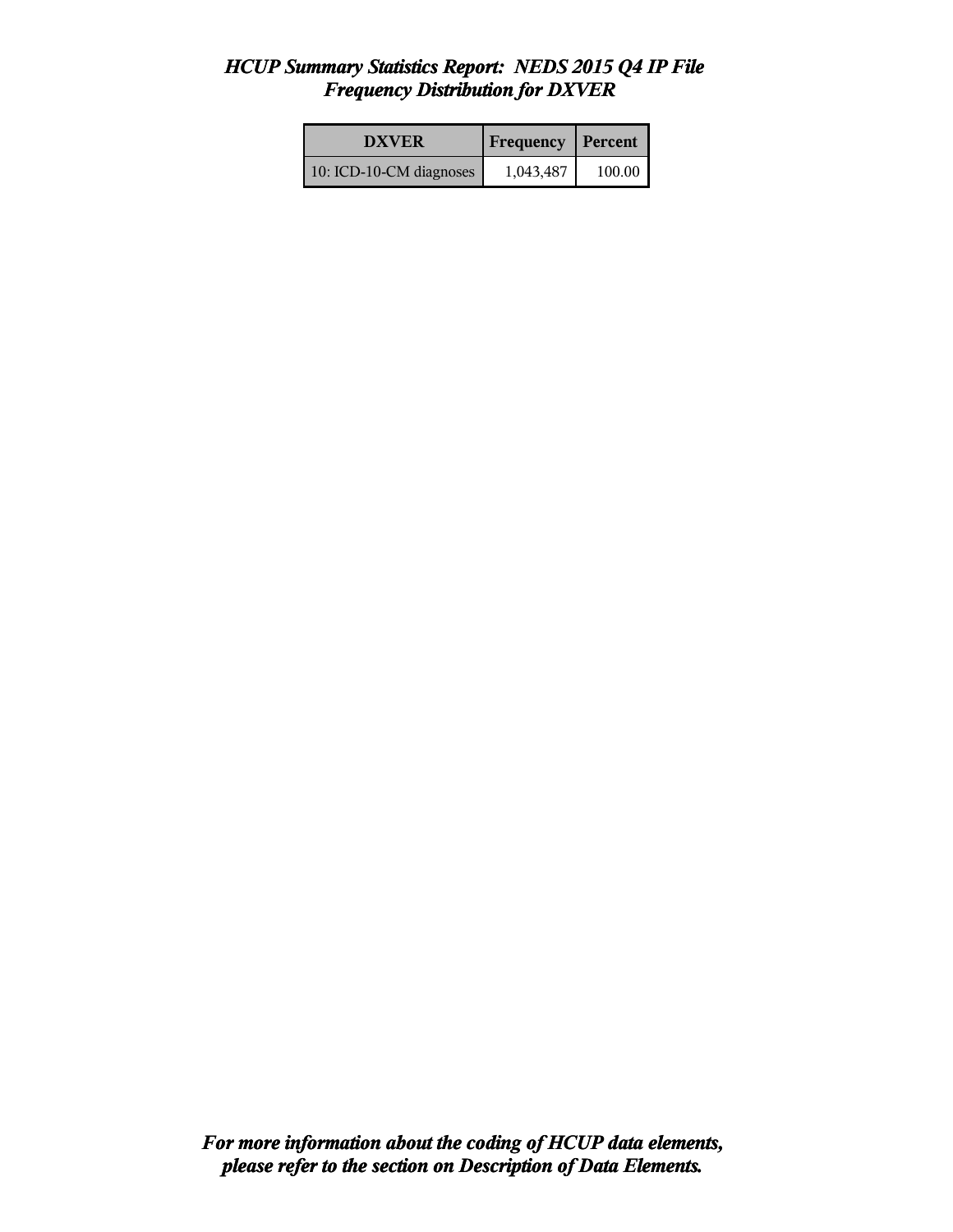| <b>HCUPFILE</b>   Frequency |           | Percent |
|-----------------------------|-----------|---------|
| <b>SID</b>                  | 1,043,487 | 100.00  |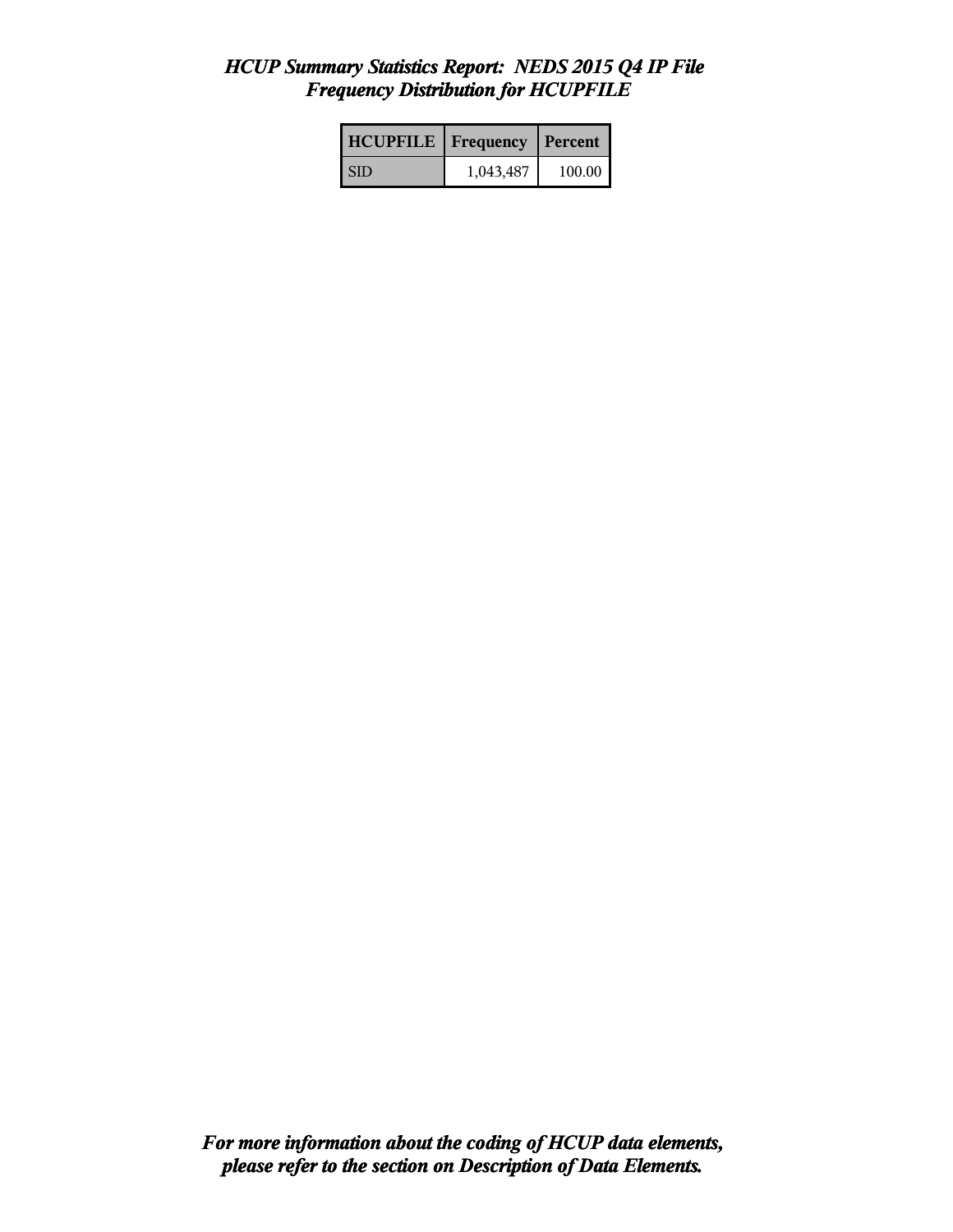| <b>I10 DX1</b>         | Frequency | Percent |
|------------------------|-----------|---------|
| Blank                  | 384       | 0.04    |
| Valid DX               | 1,042,974 | 99.95   |
| Inconsistent DX (incn) | $\leq$ 10 | * **    |
| Invalid DX (invl)      | 120       | 0.01    |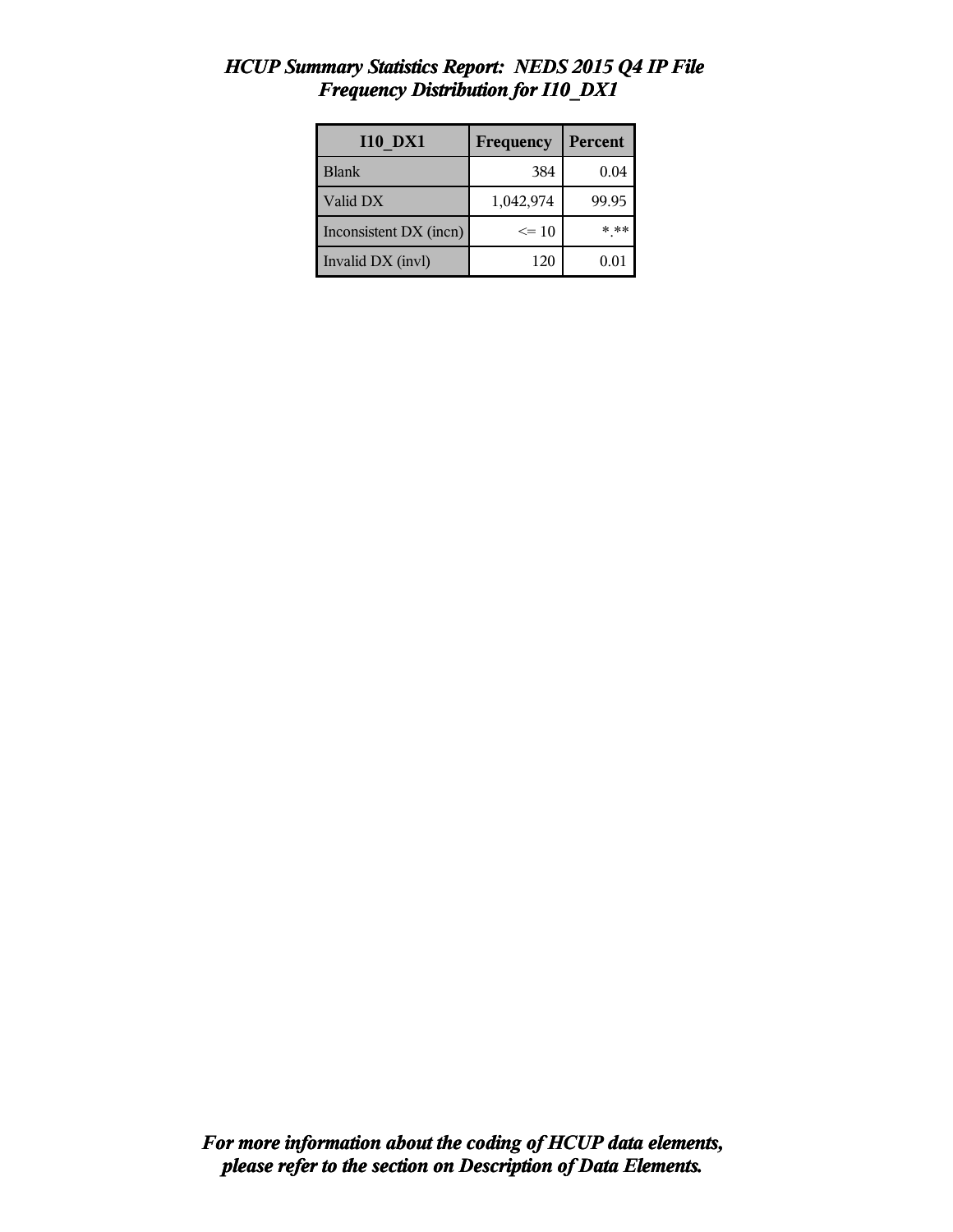| <b>I10 ECAUSE1</b> | Frequency | Percent |
|--------------------|-----------|---------|
| <b>Blank</b>       | 851,671   | 81.62   |
| Valid DX           | 189,243   | 18.14   |
| Invalid DX (invl)  | 2,573     | 0.25    |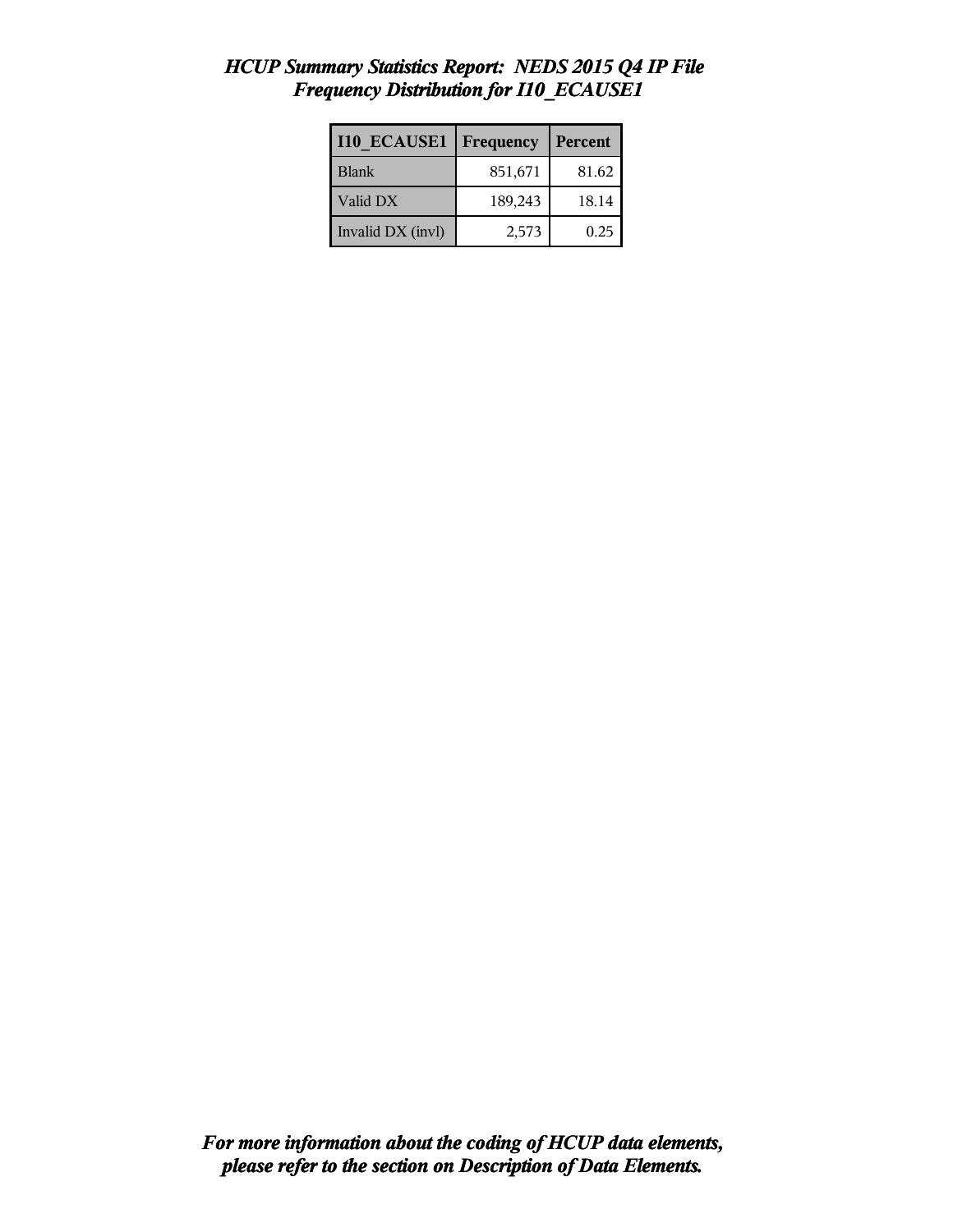| <b>I10 NDX</b>          | Frequency | Percent |
|-------------------------|-----------|---------|
| $\overline{0}$          | 131       | 0.01    |
| $\mathbf{1}$            | 15,701    | 1.50    |
| $\overline{c}$          | 27,469    | 2.63    |
| $\overline{\mathbf{3}}$ | 35,755    | 3.43    |
| $\overline{4}$          | 43,006    | 4.12    |
| 5                       | 48,579    | 4.66    |
| 6                       | 53,187    | 5.10    |
| 7                       | 56,194    | 5.39    |
| 8                       | 58,214    | 5.58    |
| 9                       | 59,573    | 5.71    |
| 10                      | 59,455    | 5.70    |
| 11                      | 57,975    | 5.56    |
| 12                      | 56,259    | 5.39    |
| 13                      | 57,687    | 5.53    |
| 14                      | 52,515    | 5.03    |
| 15                      | 52,662    | 5.05    |
| 16                      | 40,896    | 3.92    |
| 17                      | 35,690    | 3.42    |
| 18                      | 40,972    | 3.93    |
| 19                      | 27,079    | 2.60    |
| 20                      | 25,587    | 2.45    |
| 21                      | 21,028    | 2.02    |
| 22                      | 17,396    | 1.67    |
| 23                      | 15,616    | 1.50    |
| 24                      | 15,398    | 1.48    |
| 25                      | 45,402    | 4.35    |
| 26                      | 3,483     | 0.33    |
| 27                      | 2,968     | 0.28    |
| 28                      | 2,562     | 0.25    |
| 29                      | 4,898     | 0.47    |
| 30                      | 10,150    | 0.97    |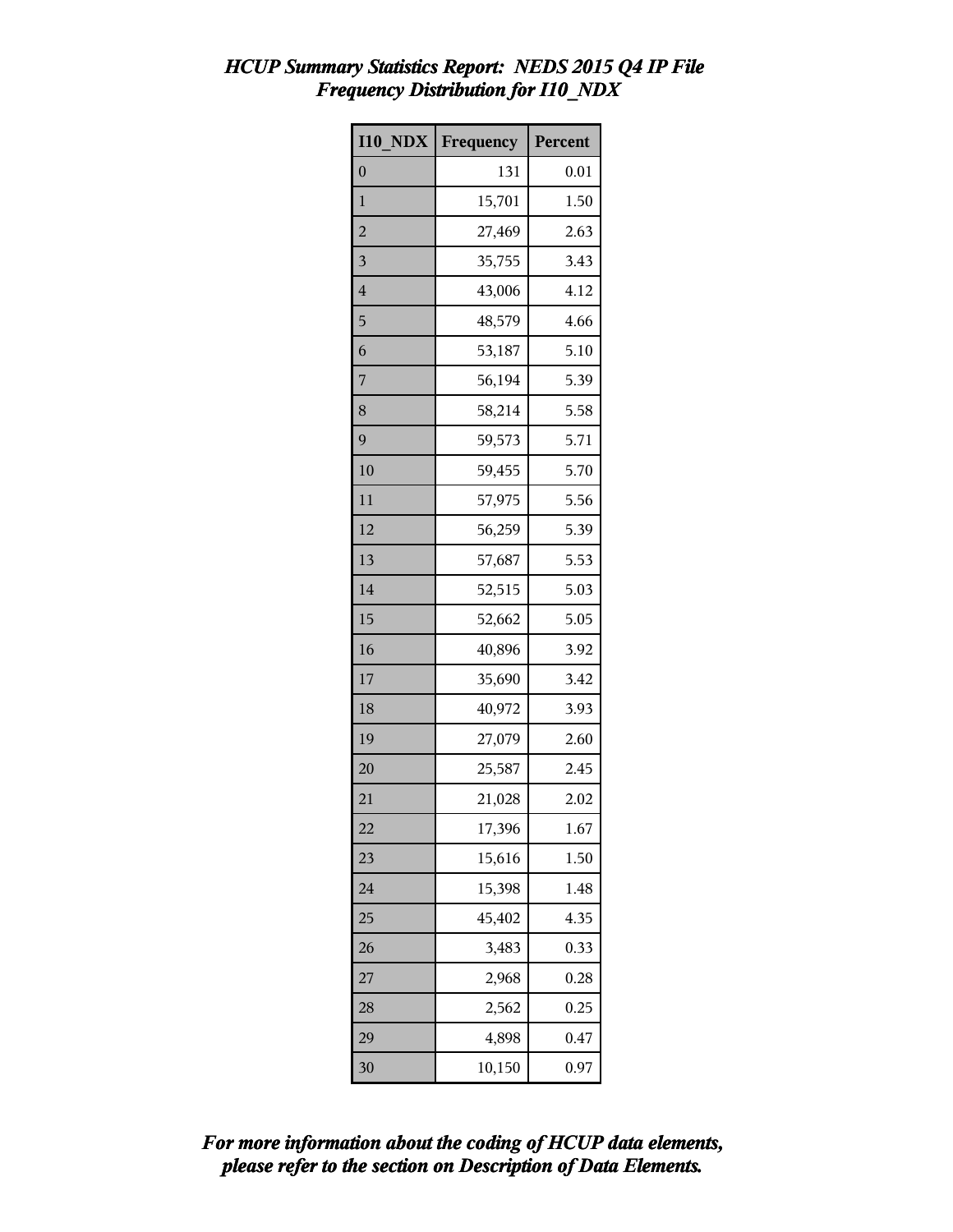| <b>I10 NECAUSE</b> | Frequency | <b>Percent</b> |
|--------------------|-----------|----------------|
|                    | 851,671   | 81.62          |
|                    | 102,921   | 9.86           |
| 2                  | 59,748    | 5.73           |
| $\mathbf{R}$       | 19,360    | 1.86           |
|                    | 9,787     | 0.94           |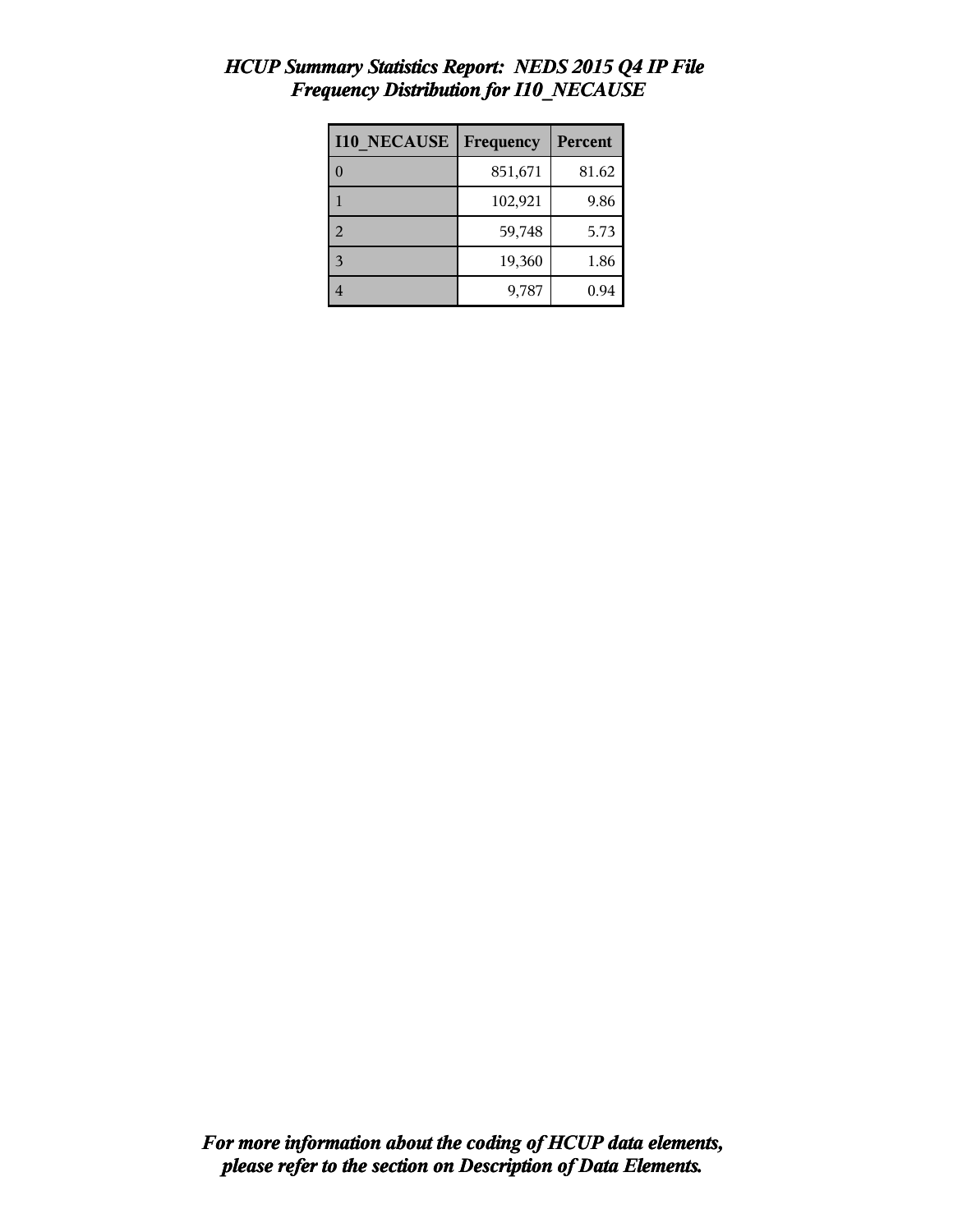| <b>LOS IP</b>        | Frequency       | <b>Percent</b> |
|----------------------|-----------------|----------------|
| $\therefore$ Missing | $\leq 10$       | * **           |
| A: Invalid           | $\leq 10$       | $***$          |
| .C: Inconsistent     | $\leq 10$       | $***$          |
| 0 days               | 24,812          | 2.38           |
| 1 day                | 139,134         | 13.33          |
| 2 days               | 205,828         | 19.73          |
| 3 days               | 181,657         | 17.41          |
| 4 days               | 127,552         | 12.22          |
| 5 days               | 88,450          | 8.48           |
| 6 days               | 63,418          | 6.08           |
| 7 days               | 47,334          | 4.54           |
| 8 days               | 33,565          | 3.22           |
| 9 days               | 24,569          | 2.35           |
| 10 days              | 18,651          | 1.79           |
| 11 - 30 days         | 80,781          | 7.74           |
| 31 - 60 days         | 6,423           | 0.62           |
| 61 - 90 days         | 818             | 0.08           |
| 91 - 120 days        | 253             | 0.02           |
| 121 - 150 days       | 103             | 0.01           |
| 151 - 180 days       | 48              | 0.00           |
| 181 - 210 days       | 35              | 0.00           |
| 211 - 240 days       | 15              | 0.00           |
| 241 - 270 days       | 11              | 0.00           |
| 271 - 300 days       | $\Leftarrow$ 10 | * **           |
| 301 - 330 days       | $\leq 10$       | * **           |
| 331 - 365 days       | $\leq 10$       | * **           |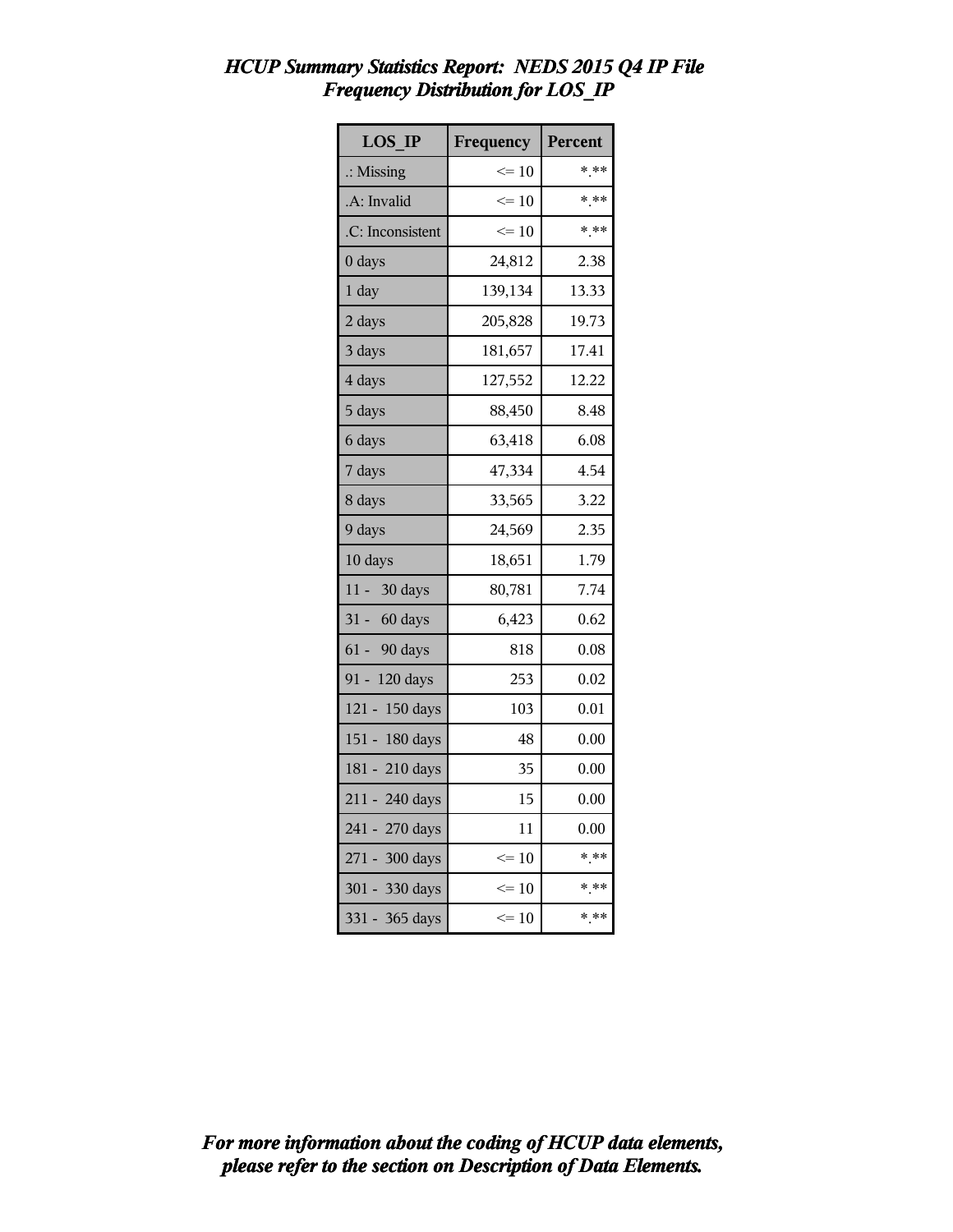| <b>MDC</b>                                                                            | Frequency | Percent |
|---------------------------------------------------------------------------------------|-----------|---------|
| 0: PRINCIPAL DX CAN NOT BE ASSIGNED TO MDC                                            | 2,634     | 0.25    |
| 1: DISEASES & DISORDERS OF THE NERVOUS SYSTEM                                         | 84,118    | 8.06    |
| 2: DISEASES & DISORDERS OF THE EYE                                                    | 1,811     | 0.17    |
| 3: DISEASES & DISORDERS OF THE EAR, NOSE, MOUTH & THROAT                              | 11,218    | 1.08    |
| 4: DISEASES & DISORDERS OF THE RESPIRATORY SYSTEM                                     | 141,761   | 13.59   |
| 5: DISEASES & DISORDERS OF THE CIRCULATORY SYSTEM                                     | 170,550   | 16.34   |
| 6: DISEASES & DISORDERS OF THE DIGESTIVE SYSTEM                                       | 120,662   | 11.56   |
| 7: DISEASES & DISORDERS OF THE HEPATOBILIARY SYSTEM & PANCREAS                        | 47,127    | 4.52    |
| 8: DISEASES & DISORDERS OF THE MUSCULOSKELETAL SYSTEM & CONN TISSUE                   | 66,507    | 6.37    |
| 9: DISEASES & DISORDERS OF THE SKIN, SUBCUTANEOUS TISSUE & BREAST                     | 33,551    | 3.22    |
| 10: ENDOCRINE, NUTRITIONAL & METABOLIC DISEASES & DISORDERS                           | 41,568    | 3.98    |
| 11: DISEASES & DISORDERS OF THE KIDNEY & URINARY TRACT                                | 69,268    | 6.64    |
| 12: DISEASES & DISORDERS OF THE MALE REPRODUCTIVE SYSTEM                              | 2,393     | 0.23    |
| 13: DISEASES & DISORDERS OF THE FEMALE REPRODUCTIVE SYSTEM                            | 4,137     | 0.40    |
| 14: PREGNANCY, CHILDBIRTH & THE PUERPERIUM                                            | 28,195    | 2.70    |
| 15: NEWBORNS & OTHER NEONATES WITH CONDTN ORIG IN PERINATAL PERIOD                    | 2,212     | 0.21    |
| 16: DISEASES & DISORDERS OF BLOOD, BLOOD FORMING ORGANS, IMMUNOLOG DISORD             | 18,911    | 1.81    |
| 17: MYELOPROLIFERATIVE DISEASES & DISORDERS, POORLY DIFFERENTIATED<br><b>NEOPLASM</b> | 3,720     | 0.36    |
| 18: INFECTIOUS & PARASITIC DISEASES, SYSTEMIC OR UNSPECIFIED SITES                    | 99,081    | 9.50    |
| 19: MENTAL DISEASES & DISORDERS                                                       | 39,657    | 3.80    |
| 20: ALCOHOL/DRUG USE & ALCOHOL/DRUG INDUCED ORGANIC MENTAL DISORDERS                  | 16,336    | 1.57    |
| 21: INJURIES, POISONINGS & TOXIC EFFECTS OF DRUGS                                     | 22,941    | 2.20    |
| 22: BURNS                                                                             | 1,002     | 0.10    |
| 23: FACTORS INFLUENCING HLTH STAT & OTHR CONTACTS WITH HLTH SERVCS                    | 7,103     | 0.68    |
| 24: MULTIPLE SIGNIFICANT TRAUMA                                                       | 4,599     | 0.44    |
| 25: HUMAN IMMUNODEFICIENCY VIRUS INFECTIONS                                           | 2,425     | 0.23    |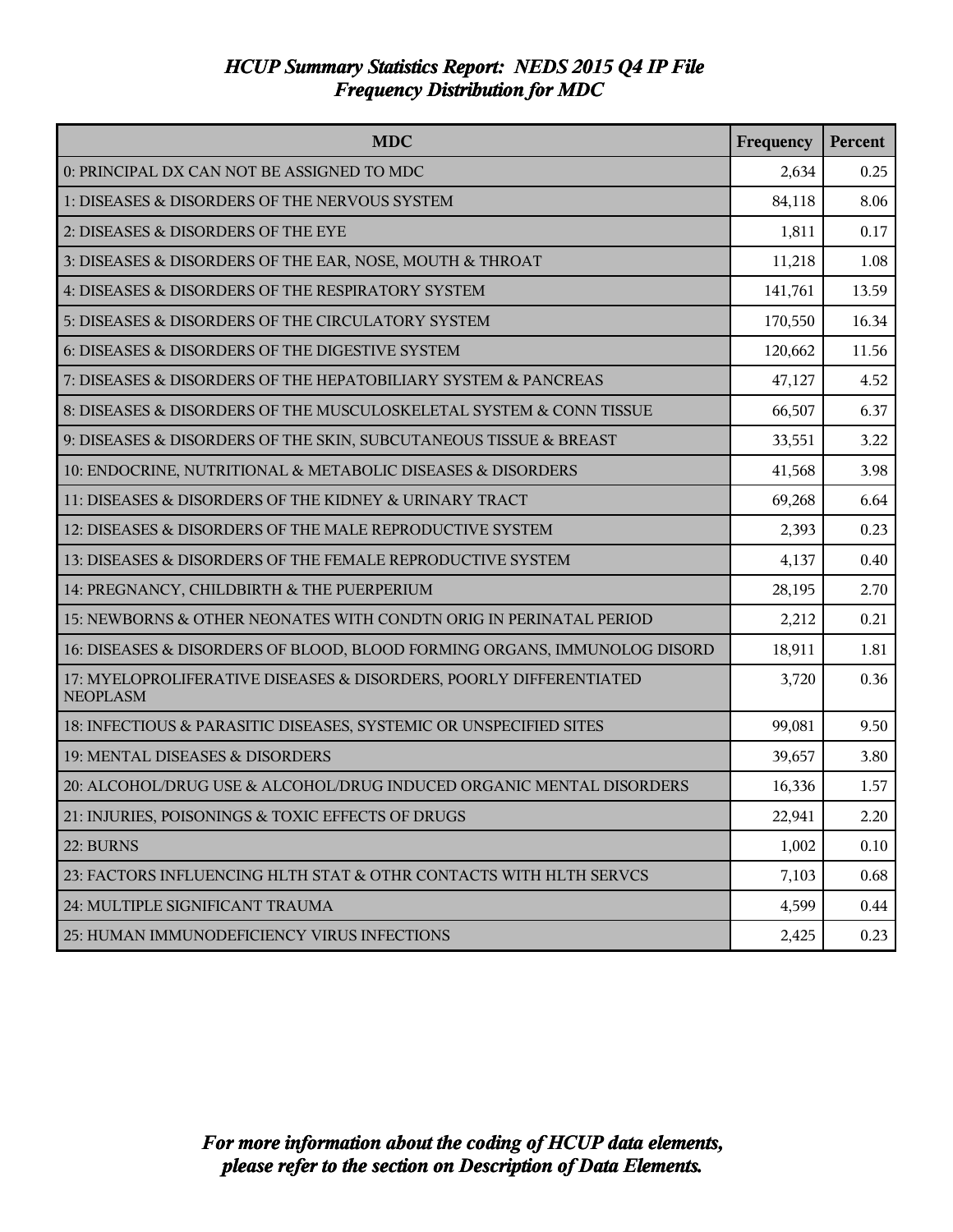| <b>MDC NOPOA</b>                                                                      | Frequency | Percent |
|---------------------------------------------------------------------------------------|-----------|---------|
| 0: PRINCIPAL DX CAN NOT BE ASSIGNED TO MDC                                            | 577       | 0.06    |
| 1: DISEASES & DISORDERS OF THE NERVOUS SYSTEM                                         | 84,317    | 8.08    |
| 2: DISEASES & DISORDERS OF THE EYE                                                    | 1,821     | 0.17    |
| 3: DISEASES & DISORDERS OF THE EAR, NOSE, MOUTH & THROAT                              | 11,248    | 1.08    |
| 4: DISEASES & DISORDERS OF THE RESPIRATORY SYSTEM                                     | 142,044   | 13.61   |
| 5: DISEASES & DISORDERS OF THE CIRCULATORY SYSTEM                                     | 170,660   | 16.35   |
| 6: DISEASES & DISORDERS OF THE DIGESTIVE SYSTEM                                       | 120,725   | 11.57   |
| 7: DISEASES & DISORDERS OF THE HEPATOBILIARY SYSTEM & PANCREAS                        | 47,150    | 4.52    |
| 8: DISEASES & DISORDERS OF THE MUSCULOSKELETAL SYSTEM & CONN TISSUE                   | 67,025    | 6.42    |
| 9: DISEASES & DISORDERS OF THE SKIN, SUBCUTANEOUS TISSUE & BREAST                     | 33,579    | 3.22    |
| 10: ENDOCRINE, NUTRITIONAL & METABOLIC DISEASES & DISORDERS                           | 41,598    | 3.99    |
| 11: DISEASES & DISORDERS OF THE KIDNEY & URINARY TRACT                                | 69,336    | 6.64    |
| 12: DISEASES & DISORDERS OF THE MALE REPRODUCTIVE SYSTEM                              | 2,393     | 0.23    |
| 13: DISEASES & DISORDERS OF THE FEMALE REPRODUCTIVE SYSTEM                            | 4,138     | 0.40    |
| 14: PREGNANCY, CHILDBIRTH & THE PUERPERIUM                                            | 28,205    | 2.70    |
| 15: NEWBORNS & OTHER NEONATES WITH CONDTN ORIG IN PERINATAL PERIOD                    | 2,212     | 0.21    |
| 16: DISEASES & DISORDERS OF BLOOD, BLOOD FORMING ORGANS, IMMUNOLOG DISORD             | 18,943    | 1.82    |
| 17: MYELOPROLIFERATIVE DISEASES & DISORDERS, POORLY DIFFERENTIATED<br><b>NEOPLASM</b> | 3,724     | 0.36    |
| 18: INFECTIOUS & PARASITIC DISEASES, SYSTEMIC OR UNSPECIFIED SITES                    | 99,265    | 9.51    |
| 19: MENTAL DISEASES & DISORDERS                                                       | 39,663    | 3.80    |
| 20: ALCOHOL/DRUG USE & ALCOHOL/DRUG INDUCED ORGANIC MENTAL DISORDERS                  | 16,353    | 1.57    |
| 21: INJURIES, POISONINGS & TOXIC EFFECTS OF DRUGS                                     | 22,994    | 2.20    |
| 22: BURNS                                                                             | 1,023     | 0.10    |
| 23: FACTORS INFLUENCING HLTH STAT & OTHR CONTACTS WITH HLTH SERVCS                    | 7,115     | 0.68    |
| 24: MULTIPLE SIGNIFICANT TRAUMA                                                       | 4,951     | 0.47    |
| 25: HUMAN IMMUNODEFICIENCY VIRUS INFECTIONS                                           | 2,428     | 0.23    |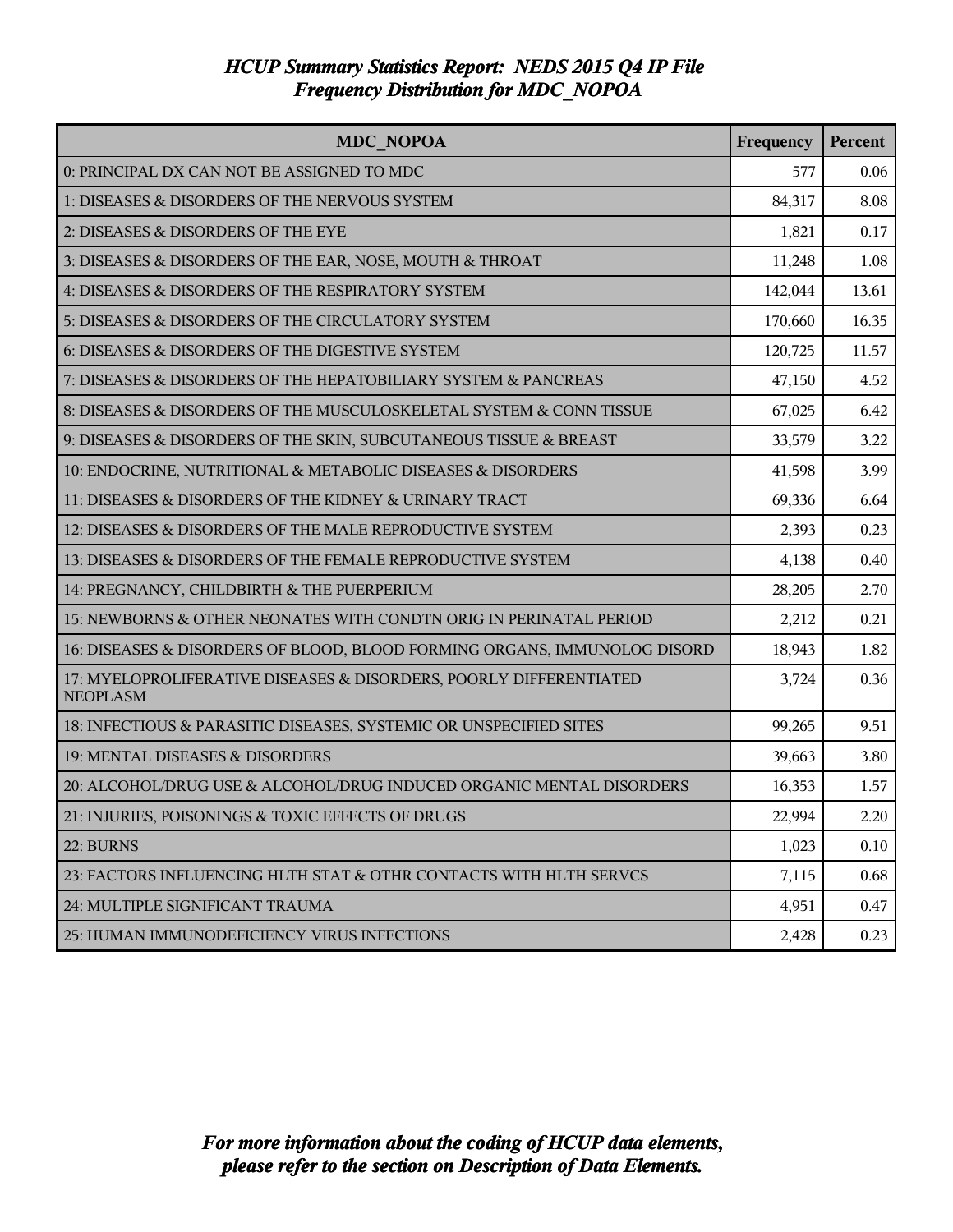| <b>PRVER</b>              | <b>Frequency Percent</b> |        |
|---------------------------|--------------------------|--------|
| 10: ICD-10-PCS procedures | 1,043,487                | 100.00 |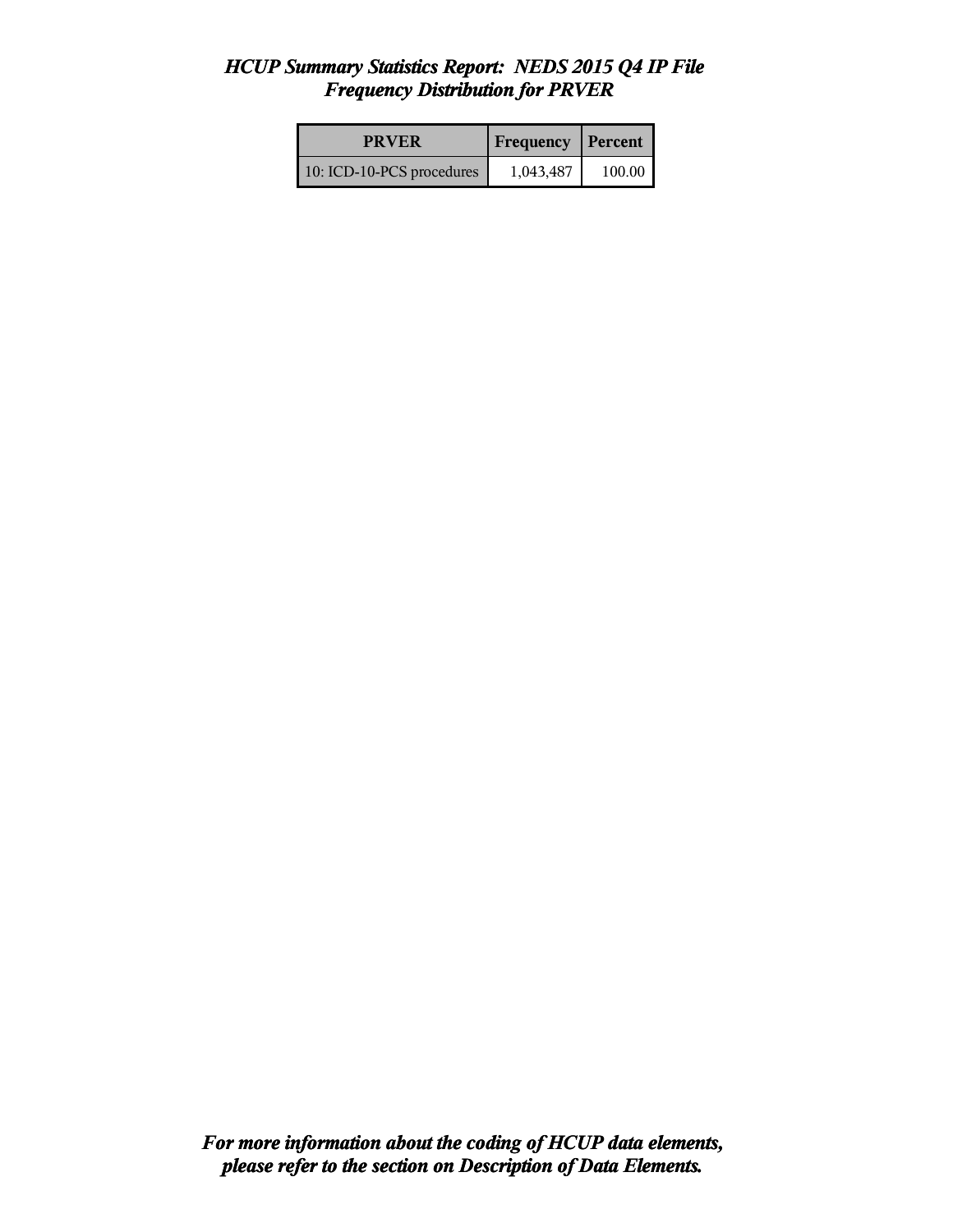| <b>TOTCHG IP</b>      | Frequency | Percent |
|-----------------------|-----------|---------|
| $\therefore$ Missing  | 11,105    | 1.06    |
| .C: Inconsistent      | 18        | 0.00    |
| $$100-$ \$1,000       | 41        | 0.00    |
| $$1,001-$<br>\$5,000  | 14,640    | 1.40    |
| \$5,001- \$10,000     | 93,557    | 8.97    |
| \$10,001- \$50,000    | 644,324   | 61.75   |
| \$50,001-\$100,000    | 177,824   | 17.04   |
| \$100,001-\$200,000   | 72,392    | 6.94    |
| \$200,001- \$300,000  | 16,477    | 1.58    |
| \$300,001- \$400,000  | 6,078     | 0.58    |
| \$400,001- \$500,000  | 2,844     | 0.27    |
| \$500,001-\$1,000,000 | 3,481     | 0.33    |
| Over \$1,000,000      | 706       | 0.07    |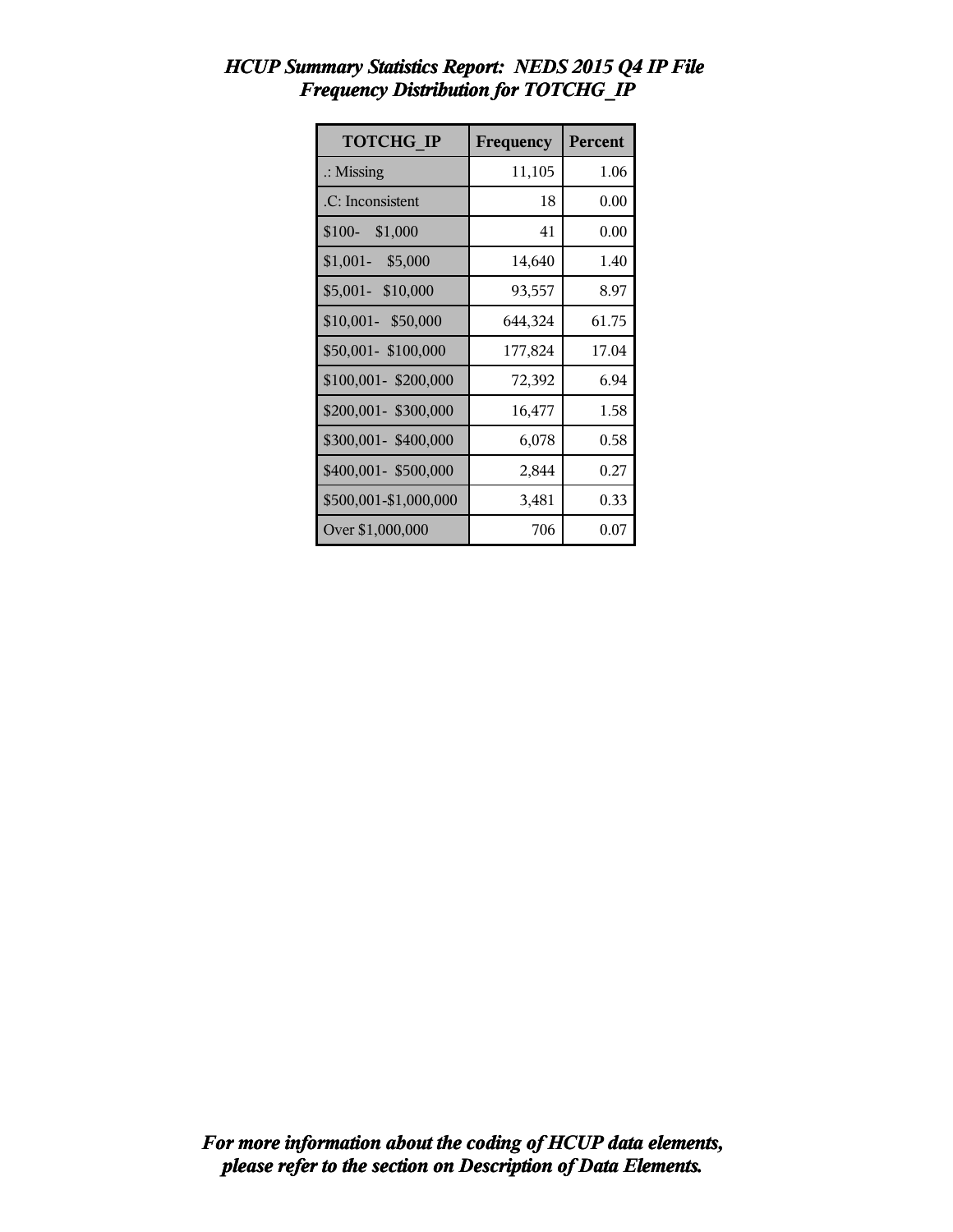| <b>Moments</b>         |            |                         |            |
|------------------------|------------|-------------------------|------------|
| N                      | 1043474    | <b>Sum Weights</b>      | 1043474    |
| Mean                   | 4.86634166 | <b>Sum Observations</b> | 5077901    |
| <b>Std Deviation</b>   | 6.12231716 | <b>Variance</b>         | 37.4827675 |
| <b>Skewness</b>        | 10.0222976 | <b>Kurtosis</b>         | 255.605148 |
| <b>Uncorrected SS</b>  | 63823057   | <b>Corrected SS</b>     | 39112255.8 |
| <b>Coeff Variation</b> | 125.809439 | <b>Std Error Mean</b>   | 0.00599342 |

# *Variable: LOS\_IP (Length of stay (cleaned) from IP)*

| <b>Basic Statistical Measures</b> |          |                            |           |
|-----------------------------------|----------|----------------------------|-----------|
| Location<br><b>Variability</b>    |          |                            |           |
| Mean                              | 4.866342 | <b>Std Deviation</b>       | 6.12232   |
| Median                            | 3.000000 | <b>Variance</b>            | 37.48277  |
| Mode                              | 2.000000 | Range                      | 365.00000 |
|                                   |          | <b>Interquartile Range</b> | 4.00000   |

| Tests for Location: Mu0=0 |                             |          |               |         |
|---------------------------|-----------------------------|----------|---------------|---------|
| <b>Test</b>               | <b>Statistic</b><br>p Value |          |               |         |
| Student's t               | 811.9468                    |          | Pr> t         | < 0.001 |
| <b>Sign</b>               | M                           | 509331   | $Pr \geq  M $ | < 0001  |
| <b>Signed Rank</b>        | S                           | 2.594E11 | $Pr \geq  S $ | < 0001  |

| <b>Quantiles (Definition 5)</b> |          |  |
|---------------------------------|----------|--|
| Level                           | Quantile |  |
| 100% Max                        | 365      |  |
| 99%                             | 27       |  |
| 95%                             | 14       |  |
| 90%                             | 10       |  |
| 75% Q3                          | 6        |  |
| 50% Median                      |          |  |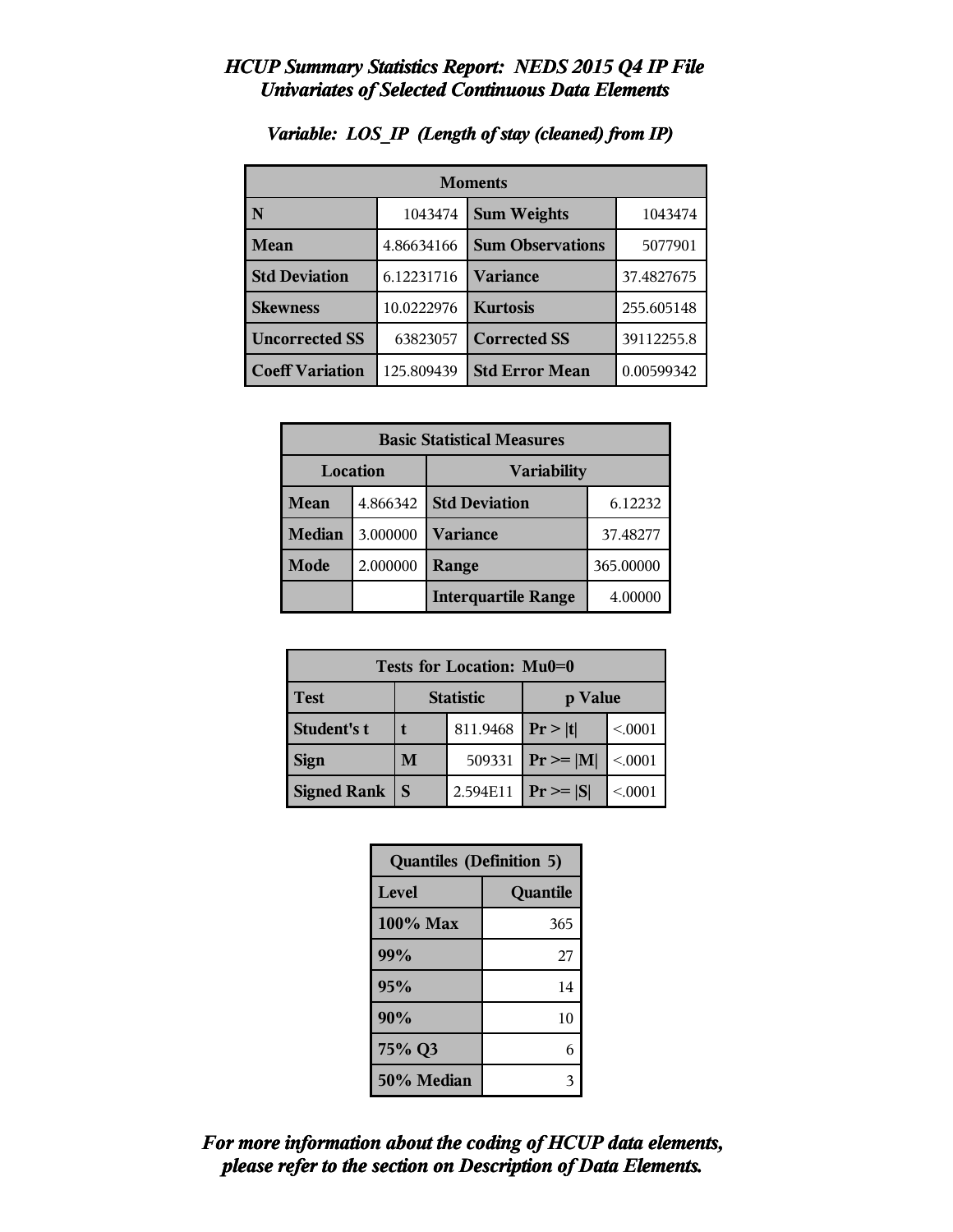| <b>Quantiles (Definition 5)</b> |          |  |
|---------------------------------|----------|--|
| Level                           | Quantile |  |
| 25% Q1                          | 2        |  |
| 10%                             |          |  |
| 5%                              |          |  |
| 1%                              | C        |  |
| $0\%$ Min                       |          |  |

*Variable: LOS\_IP (Length of stay (cleaned) from IP)*

| <b>Missing Values</b>          |       |                   |                       |  |
|--------------------------------|-------|-------------------|-----------------------|--|
|                                |       | <b>Percent Of</b> |                       |  |
| <b>Missing</b><br><b>Value</b> | Count | <b>All Obs</b>    | <b>Missing</b><br>Obs |  |
|                                | 1     | 0.00              | 7.69                  |  |
| А                              | 3     | 0.00              | 23.08                 |  |
| C                              | 9     | 0.00              | 69.23                 |  |
| Total                          | 13    | 0.00              | 100.00                |  |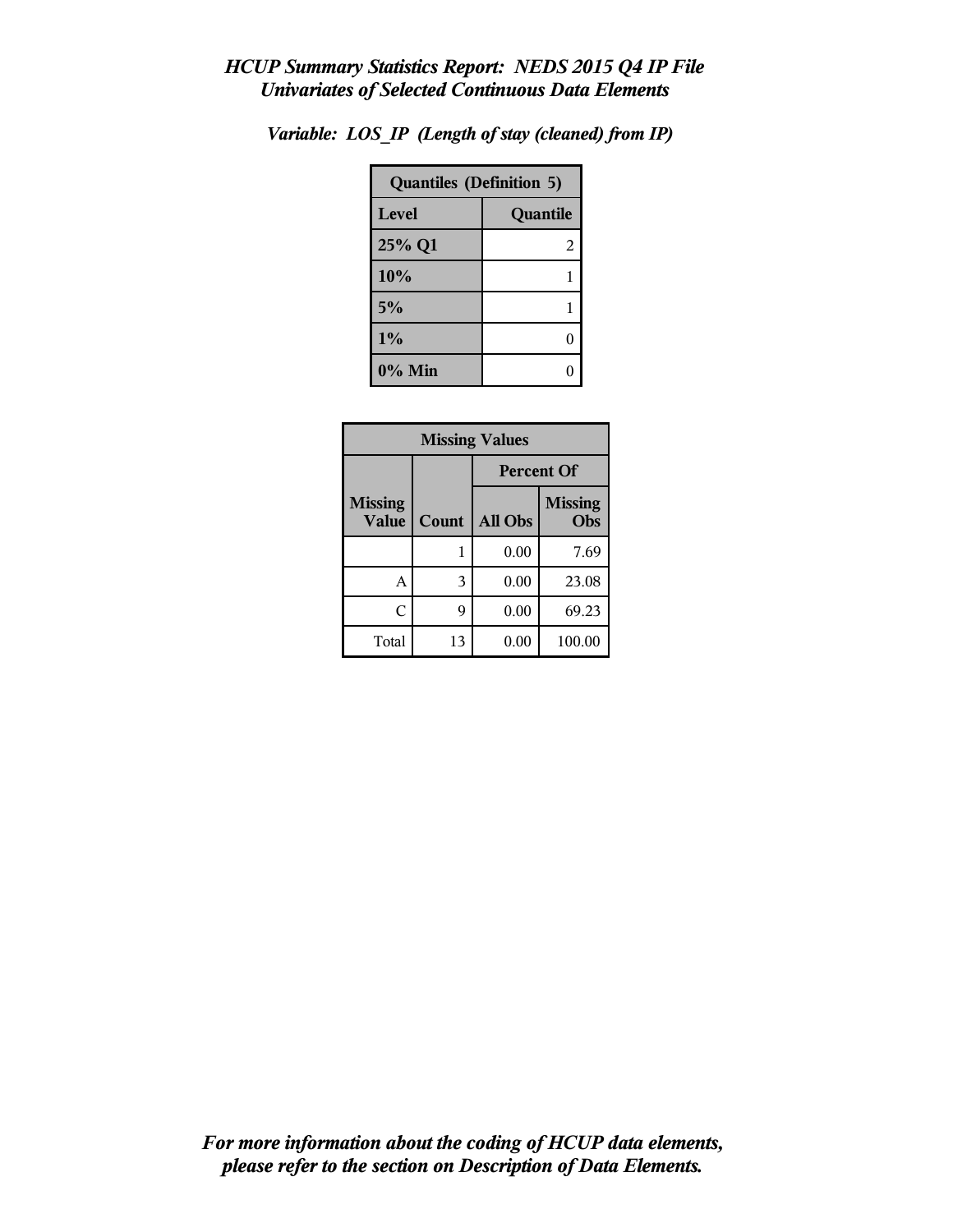| <b>Moments</b>         |            |                         |            |
|------------------------|------------|-------------------------|------------|
| N                      | 1032364    | <b>Sum Weights</b>      | 1032364    |
| Mean                   | 48455.4898 | <b>Sum Observations</b> | 5.00237E10 |
| <b>Std Deviation</b>   | 76431.4063 | Variance                | 5841759867 |
| <b>Skewness</b>        | 10.9345764 | <b>Kurtosis</b>         | 285.557173 |
| <b>Uncorrected SS</b>  | 8.45474E15 | <b>Corrected SS</b>     | 6.03082E15 |
| <b>Coeff Variation</b> | 157.735288 | <b>Std Error Mean</b>   | 75.223827  |

#### *Variable: TOTCHG\_IP (Total charge for ED and inpatient services)*

| <b>Basic Statistical Measures</b> |          |                            |            |
|-----------------------------------|----------|----------------------------|------------|
| Location<br><b>Variability</b>    |          |                            |            |
| <b>Mean</b>                       | 48455.49 | <b>Std Deviation</b>       | 76431      |
| <b>Median</b>                     | 28285.00 | <b>Variance</b>            | 5841759867 |
| <b>Mode</b>                       | 6248.00  | Range                      | 4935317    |
|                                   |          | <b>Interquartile Range</b> | 37384      |

| Tests for Location: Mu0=0 |                  |          |                               |         |  |  |  |
|---------------------------|------------------|----------|-------------------------------|---------|--|--|--|
| <b>Test</b>               | <b>Statistic</b> |          | p Value                       |         |  |  |  |
| Student's t               |                  | 644.1508 | Pr> t                         | < 0.001 |  |  |  |
| <b>Sign</b>               | M                | 516182   | $\mathbf{Pr} \geq \mathbf{M}$ | < .0001 |  |  |  |
| <b>Signed Rank</b>        | S                | 2.664E11 | $Pr \geq  S $                 | < 0001  |  |  |  |

| <b>Quantiles (Definition 5)</b> |           |  |  |  |
|---------------------------------|-----------|--|--|--|
| Level                           | Quantile  |  |  |  |
| $100\%$ Max                     | 4935417.0 |  |  |  |
| 99%                             | 336207.0  |  |  |  |
| 95%                             | 149035.0  |  |  |  |
| 90%                             | 99245.0   |  |  |  |
| 75% Q3                          | 53256.5   |  |  |  |
| 50% Median                      | 28285.0   |  |  |  |